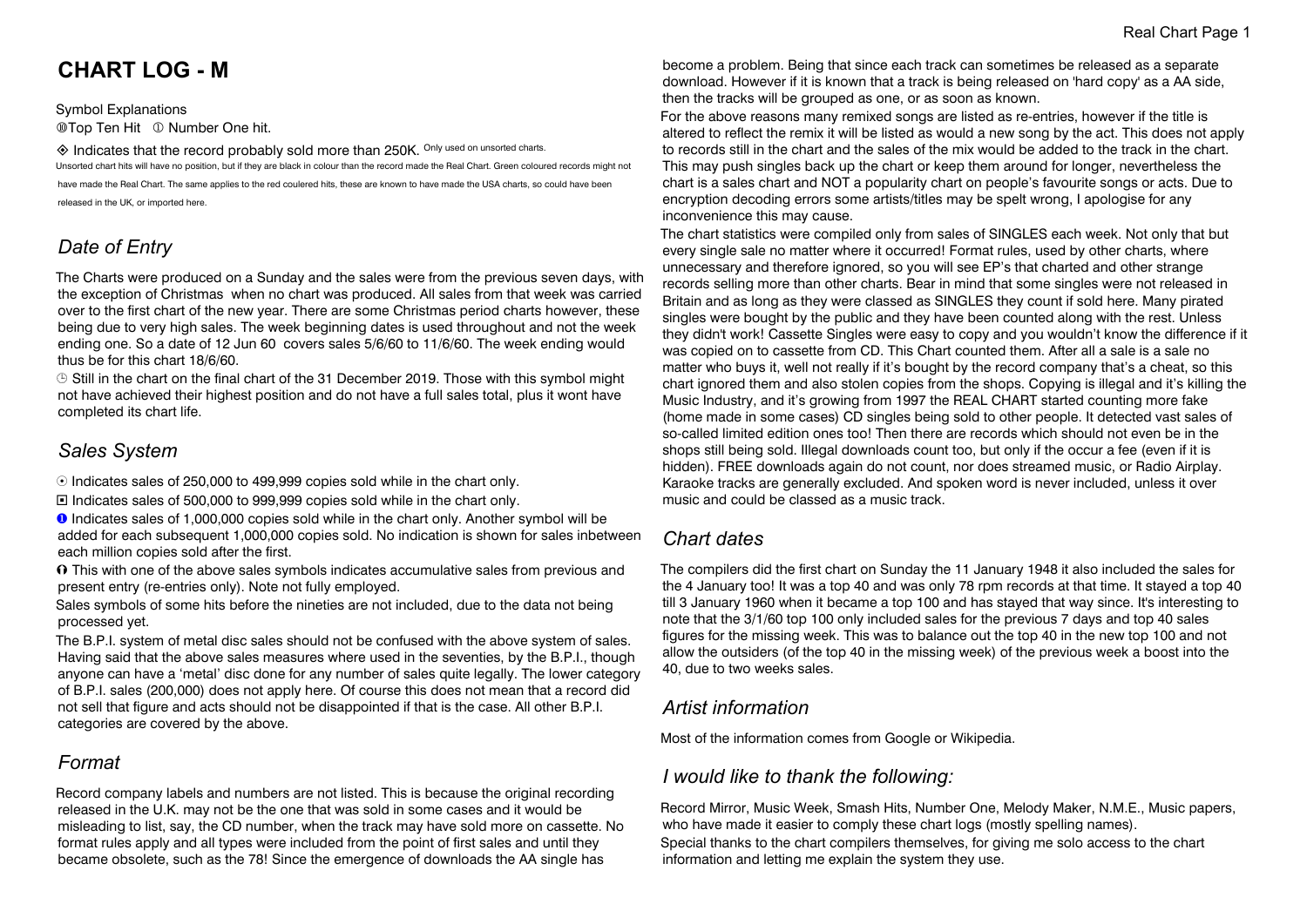## **M**

| IVІ                           |                                                                                                                                               |  |
|-------------------------------|-----------------------------------------------------------------------------------------------------------------------------------------------|--|
|                               | M was a British new wave and synthpop music project from London, England, led by English musician Robin Scott                                 |  |
|                               |                                                                                                                                               |  |
| 18 NOV 79                     |                                                                                                                                               |  |
| 09 MAR 80                     |                                                                                                                                               |  |
| 89.                           |                                                                                                                                               |  |
| <b>Bobby M</b>                |                                                                                                                                               |  |
|                               | Robert Philip Militello a.k.a. Bobby M. is an American jazz saxophonist and flautist who was a member of the Dave Brubeck Quartet.            |  |
|                               |                                                                                                                                               |  |
| $M + M$                       |                                                                                                                                               |  |
|                               | Martha and the Muffins are a Canadian rock band, active from 1977 to the present under a short version of their name.                         |  |
| 84                            |                                                                                                                                               |  |
|                               | See also Martha and the Muffins.                                                                                                              |  |
| M 3                           |                                                                                                                                               |  |
|                               |                                                                                                                                               |  |
| 24 OCT 99                     |                                                                                                                                               |  |
| M2M                           |                                                                                                                                               |  |
|                               | M2M were a Norwegian pop duo comprising Marit Larsen and Marion Raven.                                                                        |  |
|                               |                                                                                                                                               |  |
| $M-22$                        |                                                                                                                                               |  |
|                               | M-22 is a British-German DJ and producer duo consisting of Matt James and Frank Sanders. On March 22 the duo met, through a joint             |  |
|                               | production, which is the reason for their stage name.                                                                                         |  |
|                               |                                                                                                                                               |  |
| See also M-22 & Kiara Nelson. |                                                                                                                                               |  |
|                               | M-22 & Kiara Nelson                                                                                                                           |  |
|                               | M-22 is a British-German DJ and producer duo consisting of Matt James and Frank Sanders. On March 22 the duo met, through a joint             |  |
|                               | production, which is the reason for their stage name. Plus Kiara Nelson is an 18 year old Finnish-Swedish-American singer living in Helsinki. |  |
| 18 AUG 19                     |                                                                                                                                               |  |
| See also M-22.                |                                                                                                                                               |  |
| <b>M83</b>                    |                                                                                                                                               |  |
|                               | M83 are a French electronic music band led by Anthony Gonzalez and currently based in Los Angeles. Formed in 2001 in Antibes, France,         |  |
|                               | it was initially a duo featuring Nicolas Fromageau.                                                                                           |  |
| 15 JAN 12                     |                                                                                                                                               |  |
| 18 AUG 13                     |                                                                                                                                               |  |
| 15 SEP 13                     |                                                                                                                                               |  |
| 12 JUN 16                     |                                                                                                                                               |  |
| 07 AUG 16                     |                                                                                                                                               |  |
| M. And O. Band                |                                                                                                                                               |  |
|                               | This studio act was assembled by studio owner and producer Muff Murfin and his engineer and assistant Colin Owen. Murfin, who ran a recording |  |
|                               | studio at the back of a department store in Worcester, England.                                                                               |  |

#### 15 FEB 76 Let's Do The Latin Hustle .............................................................21 ...........8 wks 19 DEC 76 Christmas Disco EP .......................................................................70 ...........3 wks

## **M & S Presents The Girl Next Door**

01 Salsoul Nugget (If U Wanna) ........................................................

## **M-Beat**

94 Incredible <sup>1</sup> ........................................................................................

94 Sweet Love <sup>2</sup> ......................................................................................

96 Do You Know Where You're Coming From <sup>3</sup> ...........................

Credits (1) feat General Levy (2) feat Nazlyn (3) feat Jamiroquai.

#### MC HAMMER - See HAMMER

## **M.C. Jig**

04 Cha Cha Slide ...................................................................................

## **M.C. Lyte**

| 1 Credits feat Gina Thomson. |  |  |
|------------------------------|--|--|

## **M.C. Miker "G" And Deejay Sven**

|  | MC Miker G & DJ Sven were a hip hop duo from the Netherlands. The duo consisted of Lucien Witteveen and Sven van Veen. |  |  |
|--|------------------------------------------------------------------------------------------------------------------------|--|--|
|  |                                                                                                                        |  |  |

## **M.C. Skat Kat**

91 Skat Strut ..........................................................................................

## **M.C. Tunes**

90 Primary Rhyming ............................................................................

See also MC Tunes Vs 808 State.

## **M.C. Tunes Vs 808 State**

- 90 The Only Rhyme That Bites .........................................................
- 90 Tunes Splits the Atom ....................................................................
- 28 FEB 99 The Only Rhyme That Bites 1999..................................................40 ...........4 wks See also MC Tunes, 808 State.

## **M.C. Wildski**

90 Warrior ..............................................................................................

**M Doc**

90 Heart Broke And Busted ...............................................................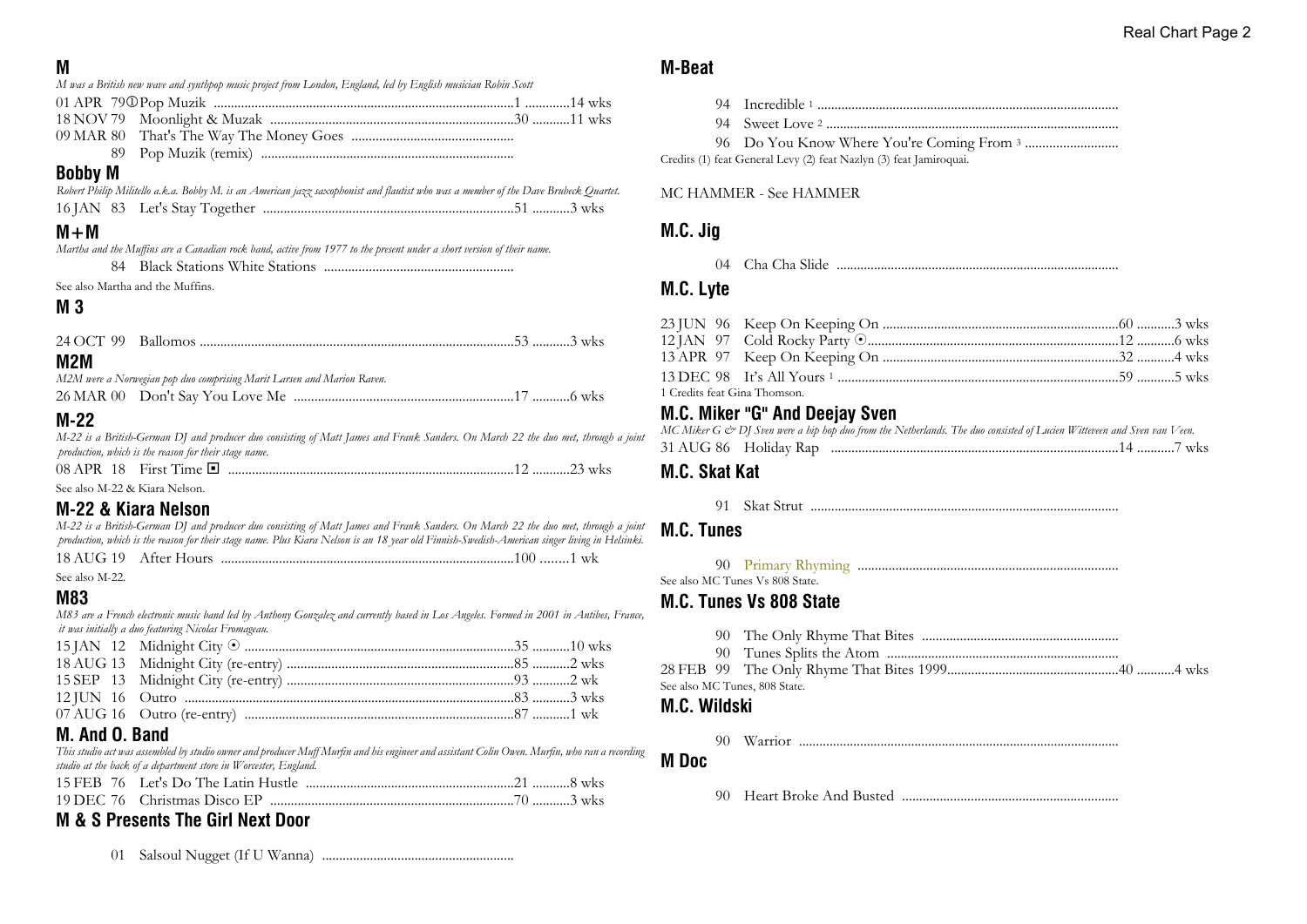## **M People**

*M People is an English dance music band which formed in 1990 and achieved success throughout most of the 1990s. The name M People is taken from the first letter of band member Mike Pickering's first name, who formed the group.*

|           | 91. |                                                         |  |
|-----------|-----|---------------------------------------------------------|--|
|           | 92  |                                                         |  |
|           | 92  |                                                         |  |
|           | 92  |                                                         |  |
|           | 93  |                                                         |  |
|           | 93  |                                                         |  |
|           | 93  |                                                         |  |
|           | 94  |                                                         |  |
|           | 94  | Elegantly American: One Night In Heaven / Moving On     |  |
|           | 94  |                                                         |  |
|           | 95  |                                                         |  |
|           | 95  |                                                         |  |
| 08 OCT 95 |     |                                                         |  |
|           |     |                                                         |  |
|           |     |                                                         |  |
|           |     |                                                         |  |
|           |     |                                                         |  |
|           |     |                                                         |  |
|           |     |                                                         |  |
|           |     | (1) Credits With Heather Small. See also Heather Small. |  |

#### **Timo Maas**

*Timo Maas (born July 27, 1969, Bückeburg, West Germany) is a German DJ/producer and remixer whose career in electronic music spans well over 30 years.*

| 24 SEP | $-00$ | Jbik                     |
|--------|-------|--------------------------|
|        |       | To Get Down (Rock Thing) |

02 Shifter ................................................................................................

(1) Credits feat Martin Bettinghaus

#### **Mabel**

*Members of the band: Dan Grundy , Greg Fradd, Greg Lines , James Legg , Stuart Clarke.*

|  | 26 MAR 00 Broken & Bitter |  |  |
|--|---------------------------|--|--|
|--|---------------------------|--|--|

## **Mabel**

|  | Mabel McV ey, mononymously known by her stage name Mabel, is a Spanish-born Swedish-British singer and songwriter based in London. |  |
|--|------------------------------------------------------------------------------------------------------------------------------------|--|
|  |                                                                                                                                    |  |
|  |                                                                                                                                    |  |
|  |                                                                                                                                    |  |
|  |                                                                                                                                    |  |
|  |                                                                                                                                    |  |
|  |                                                                                                                                    |  |
|  |                                                                                                                                    |  |
|  |                                                                                                                                    |  |
|  |                                                                                                                                    |  |
|  | See also Not3s & Mabel, Tiësto & Mabel.                                                                                            |  |
|  |                                                                                                                                    |  |

## **Billy Mack**

*William Francis Nighy born December 12, 1949) is an English actor and voice artist. Nighy became widely known for his performance as Billy Mack in Love Actually.*

03 Christmas Is All Around ................................................................

#### **Steve Mac**

*Steve McCutcheon, known professionally as Steve Mac, is a British record producer, songwriter and musician.*

|--|--|--|

### **Teddy Mac**

*Teddy 'Mac' McDemott - The Songaminute Man - is an 80-year-old man with Alzheimer's disease, who at times doesn't recognise his own family, has shot to fame after his son posted videos of him singing during their very own Carpool Karaoke on YouTube, which rapidly became a worldwide hit.*

### **Neil MacArthur**

*Colin Edward Michael Blunstone (born 24 June 1945) is an English singer, songwriter and musician. In a career spanning more than 50 years, Blunstone came to prominence in the mid-1960s as the lead singer of the English rock band the Zombies. Blunstone began his solo career in 1969, releasing three singles under a pseudonym of Neil MacArthur.*

88 Roses Are Red <sup>1</sup> ...............................................................................

|--|--|--|--|

## **Mac Band**

*The Mac Band was an American R&B group from Flint, Michigan, formed by four brothers as the primary vocalists.*

| 88. | Roses Are Red 1 |  |
|-----|-----------------|--|
|     |                 |  |

|  | манентан |  |
|--|----------|--|
|--|----------|--|

(1) Credits feat McCampbell Brothers.

#### **David Macbeth**

*David MacBeth (born 1935) is an English pop music singer.*

59 Mr Blue .............................................................................................

#### **The Maccabees**

*The Maccabees were an English indie rock band, formed in 2004 in London.*

## **Kirsty MacColl**

*Kirsty Anna MacColl (10 October 1959 – 18 December 2000) was an English singer and songwriter.*

- 81 There's A Guy Works Down In The Chip Shop …...................21 85 A New England ................................................................................ 13 JUL 86 He's On The Beach ........................................................................64 ...........3 wks 89 Free World ........................................................................................ 89 Days .................................................................................................... 91 Walking Down Madison .................................................................
	-

#### 91 My Affair ..........................................................................................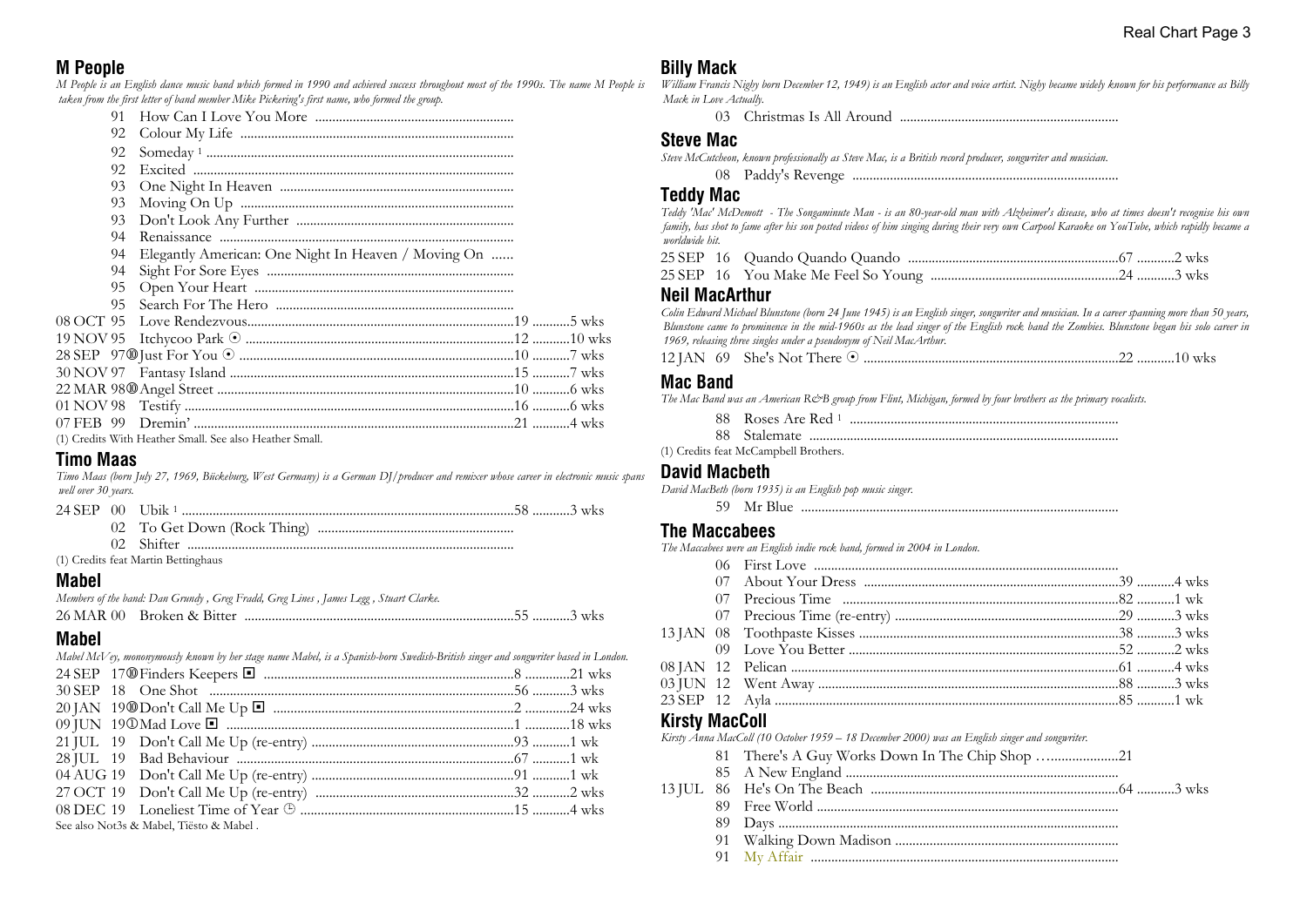95 Caroline .............................................................................................

See also The Pogues Featuring Kirsty MacColl, Billy Bragg.

#### **Mac Davis**

*Morris Mac Davis, known as Mac Davis, is a country music singer, songwriter, and actor, originally from Lubbock, Texas, who has enjoyed much crossover success.*

|  | 74 4 wks |
|--|----------|

### **Amy MacDonald**

|           | Amy Elizabeth Macdonald is a Scottish singer-songwriter, guitarist, and recording artist. She has sold over 9 million records worldwide. |  |
|-----------|------------------------------------------------------------------------------------------------------------------------------------------|--|
|           |                                                                                                                                          |  |
|           |                                                                                                                                          |  |
|           |                                                                                                                                          |  |
|           |                                                                                                                                          |  |
| 08        |                                                                                                                                          |  |
| 14 MAR 10 |                                                                                                                                          |  |
|           |                                                                                                                                          |  |
|           |                                                                                                                                          |  |
|           |                                                                                                                                          |  |
|           |                                                                                                                                          |  |
|           |                                                                                                                                          |  |
|           |                                                                                                                                          |  |
|           |                                                                                                                                          |  |
|           |                                                                                                                                          |  |

#### **Lloyd Macey**

*Welsh contestant on the 2017 TV series X-Factor.*

## **Shane MacGowan**

*Shane Patrick Lysaght MacGowan is an English-born Irish singer, songwriter, and musician. He is best known as the lead singer and songwriter of Celtic punk band the Pogues.*

96 My Way .............................................................................................

See also Shane MacGowan & Friends, Shane MacGowan and the Popes, Shane MacGowan & Sinéad O'Connor.

## **Shane MacGowan & Friends**

*Shane Patrick Lysaght MacGowan is an English-born Irish singer, songwriter, and musician. Plus Nick Cave, Mick Jones, Johnny Depp, Chrissie Hynde, and Primal Scream's Bobby Gillespie.*

|  | 7 4 wks |  |
|--|---------|--|
|  |         |  |

See also Shane MacGowan and the Popes, Shane MacGowan, Shane MacGowan & Sinéad O'Connor.

## **Shane MacGowan and the Popes**

*Shane Patrick Lysaght MacGowan is an English-born Irish singer, songwriter, and musician. Plus a group of people from the Pogues' extended family including Paul "Mad Dog" McGuinness and Tommy McManamon.*

See also Shane MacGowan & Friends, Shane MacGowan & Sinéad O'Connor, Shane MacGowan.

## **Shane MacGowan & Sinéad O'Connor**

*Shane Patrick Lysaght MacGowan is an English-born Irish singer, songwriter, and musician. Plus Shuhada Sadaqat is an Irish singer-songwriter.* 95 Haunted ...........................................................................................

See also Shane MacGowan & Friends, Shane MacGowan and the Popes, Shane MacGowan, Sinéad O'Connor.

## **Mary MacGregor**

| Mary MacGregor is an American singer. |  |
|---------------------------------------|--|
|                                       |  |

## **Machine Gun Kelly**

*Richard Colson Baker (born April 22, 1990), known professionally as Machine Gun Kelly (abbreviated as MGK), is an American rapper, singer and actor, from Cleveland, Ohio.*

|              | 09 SEP 18 Rap Devil |  |  |
|--------------|---------------------|--|--|
| . . <b>.</b> |                     |  |  |

16 JUN 19 I Think I'm OKAY <sup>1</sup> .......................................................................61 ...........2 wks

(1) Credits Machine Gun Kelly, YUNGBLUD & Travis Barker. See also Machine Gun Kelly & Camila Cabello, Machine Gun Kelly, X Ambassadors & Bebe Rexha.

## **Machine Gun Kelly & Camila Cabello**

*Richard Colson Baker, better known by his stage names MGK and Machine Gun Kelly, is an American rapper and actor, from Cleveland, Ohio. Plus Fifth Harmony's Camila Cabello.*

| See also Little Mix, Machine Gun Kelly, X Ambassadors & Bebe Rexha. |  |
|---------------------------------------------------------------------|--|

## **Machine Gun Kelly, X Ambassadors & Bebe Rexha**

*Richard Colson Baker, better known by his stage names MGK and Machine Gun Kelly, is an American rapper and actor, from Cleveland, Ohio. Plus X Ambassadors is an American rock band from Ithaca, New York. Bleta "Bebe" Rexha is an American singer, songwriter and record producer.*

| 07 IAN |  |  |  |  |  |  |
|--------|--|--|--|--|--|--|
|--------|--|--|--|--|--|--|

See also Machine Gun Kelly, X Ambassadors, Bebe Rexha.

#### **Machine Head**

*Machine Head is an American heavy metal band from Oakland, California.*

## **Stephannie Macintosh**

*Stephanie McIntosh is an Australian actress and singer. She played the role of Sky Mangel in the Australian soap opera Neighbours from 2003 to 2007, returning briefly for one episode in 2015 as part of the show's anniversary celebrations.*

07 Mistake ...............................................................................................12 ...........4 wks

#### **Gisèle Mackenzie**

*Gisèle MacKenzie (born Gisèle Marie Louise Marguerite LaFlèche; January 10, 1927 – September 5, 2003) was a Canadian-American singer, actress, and commercial spokesperson, best known for her performances on the US television program Your Hit Parade.*

53 Seven Lonely Days ..........................................................................

## **Ken Mackintosh**

- 54 The Creep .........................................................................................
- 58 Raunchy ............................................................................................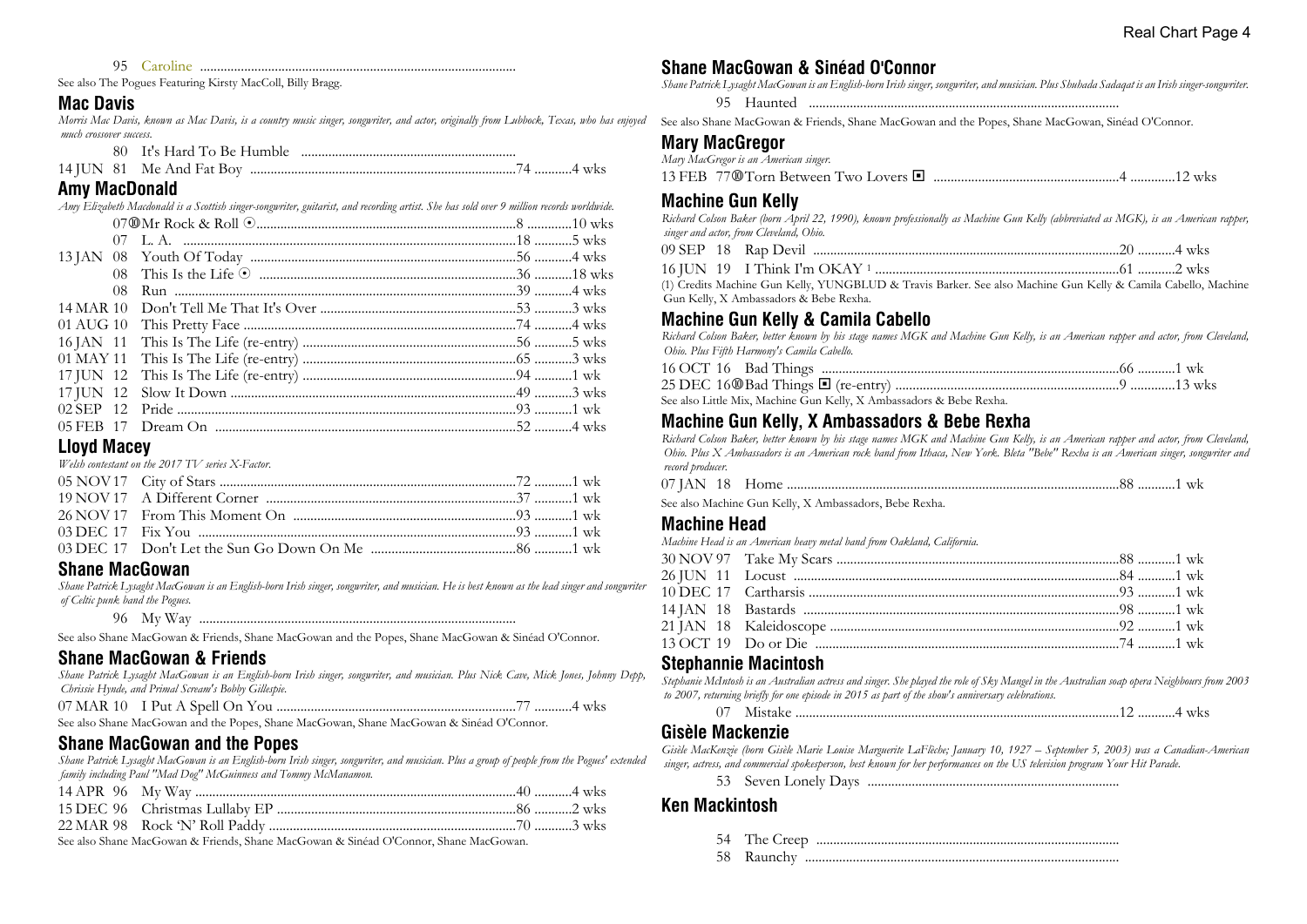## 60 No Hiding Place ..............................................................................

## **Dougie MacLean**

| 10 AUG 14 Caledonia |  |  |  |  |
|---------------------|--|--|--|--|
|---------------------|--|--|--|--|

## **Macklemore & Ryan Lewis**

*American hip hop duo formed in 2008, from Seattle, Washington. The duo is composed of Ben Haggerty, a rapper who goes by the name of Macklemore, and Ryan Lewis, a record producer, DJ, and professional photographer, who met the former at a photo shoot and they have significantly collaborated ever since.*

|  | (1) Only credite Macklemore from now until present (2) feet I il Vachty, See also Why Don't We & Macklemore |  |
|--|-------------------------------------------------------------------------------------------------------------|--|

(1) Only credits Macklemore from now until present. (2) feat Lil Yachty. See also Why Don't We & Macklemore.

## **Ben Macklin**

| 07 Feel Together 1           |  |
|------------------------------|--|
| Credits (1) feat Tiger Lily. |  |

## **Patrick MacNee and Honor Blackman**

| 90 | Kinky Boots |  |
|----|-------------|--|
|----|-------------|--|

## **Rita MacNeil**

90 Working Man ...................................................................................

#### **Mac Miller**

*Malcolm James McCormick, best known by his stage name Mac Miller, is an American rapper, singer, and record producer from Pittsburgh, Pennsylvania. He is also a noted record producer under the pseudonym Larry Fisherman.*

| See also Ariana Grande. |  |  |
|-------------------------|--|--|

## **Gordon MacRae**

| Albert Gordon MacRae (March 12, 1921 – January 24, 1986) was an American actor and singer. |  |
|--------------------------------------------------------------------------------------------|--|
|                                                                                            |  |
|                                                                                            |  |
|                                                                                            |  |
| 25 NOV 51 ® Younger Than Springtime / Some Enchanted Evening 1 11 wks                      |  |
| See also Jo Stafford and Gordon MacRae.                                                    |  |

## **M.A.D.**

| 23 FEB 14 Fame And TV ………………………………………………………………………100 ………1 wk |  |  |
|--------------------------------------------------------------|--|--|

## **Mad Donna**

02 The Wheels On The Bus ...............................................................

## **Mad Moses**

|--|--|--|--|

### **Madasun**

| Madasun was a three-piece girl band, who had chart success in the year 2000. Consisting of Vicky Barrett, Abby Norman and Vonda Barnes. |  |
|-----------------------------------------------------------------------------------------------------------------------------------------|--|
|                                                                                                                                         |  |
|                                                                                                                                         |  |
|                                                                                                                                         |  |
|                                                                                                                                         |  |

### **Madcon**

*Madcon is a Norwegian musical duo formed in 1992 by Yosef Wolde-Mariam and Tshawe Baqwa.*

## **Danny Madden**

| <b>Madder Rose</b>    |                                                                                                                                   |  |
|-----------------------|-----------------------------------------------------------------------------------------------------------------------------------|--|
|                       |                                                                                                                                   |  |
| <b>Made In London</b> |                                                                                                                                   |  |
|                       | .<br>Made in London was a pop group made up of three members, British Kelly Bryant and Sherene Dyer, and Norwegian Marianne Eide. |  |
|                       |                                                                                                                                   |  |
|                       |                                                                                                                                   |  |
|                       | $M = J - I_0$ . The Algorithm of the contract of $\overline{M}$                                                                   |  |

### **Made In The North**

| 03 DEC 17 | Christmas I<br><sub>1</sub> me |  |
|-----------|--------------------------------|--|
|-----------|--------------------------------|--|

### **Madhouse**

| 02 Holiday |
|------------|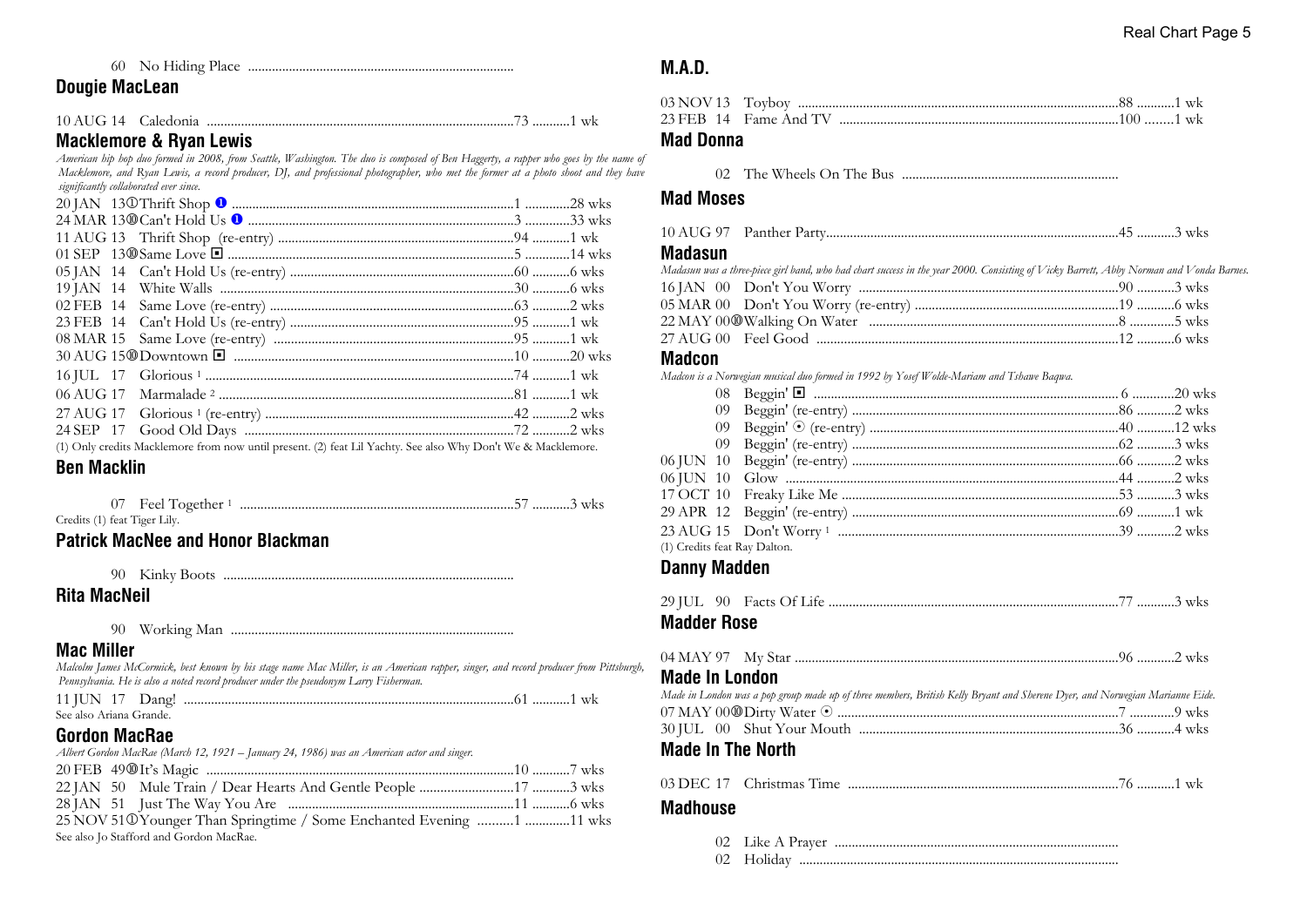#### **Madison Avenue**

Madison Avenue was an Australian electronic music duo consisting of writer-producer Andy Van Dorsselaer and singer-lyricist Cheyne Coates.

#### **Madeon**

#### French DJ and record producer Madeon.

## **Madina Lake**

Madina Lake is an American alternative rock band formed in Chicago, Illinois, United States

#### **Madness**

Madness are an English ska band from Camden Town, London, that formed in 1976. One of the most prominent bands of the late 1970s and early 1980s 2 Tone ska revival, they continue to perform with their most recognised line-up of seven members. LE 1920-1930

|           | 79. |  |
|-----------|-----|--|
|           | 79  |  |
|           | 80  |  |
|           | 80  |  |
|           | 80  |  |
|           |     |  |
| 18 JAN 81 |     |  |
|           |     |  |
|           | 81  |  |
|           |     |  |
|           | 82  |  |
|           | 82. |  |
|           | 82  |  |
|           |     |  |
|           |     |  |
|           |     |  |
|           | 83  |  |
|           | 84  |  |
|           | 84  |  |
|           | 85  |  |
|           | 85  |  |
|           | 86  |  |
|           |     |  |
|           |     |  |
|           | 88  |  |
|           | 92  |  |
|           |     |  |
|           |     |  |

| See also Suggs, Madness with Sway. |  |
|------------------------------------|--|

(1) Credits feat Sway.

#### **Madness with Sway**

Madness are an English ska band from Camden Town, North London. Plus UK rap artist Sway DaSafo.

| See also Suggs, Madness. |  |  |
|--------------------------|--|--|

#### **Madonna**

Madonna Louise Ciccone is an American singer, songwriter, dancer, actress, and businesswoman. She achieved popularity by pushing the boundaries of lyrical content in mainstream popular music and imagery. Madonna in the Real Chart has had more Number One hits than any other act.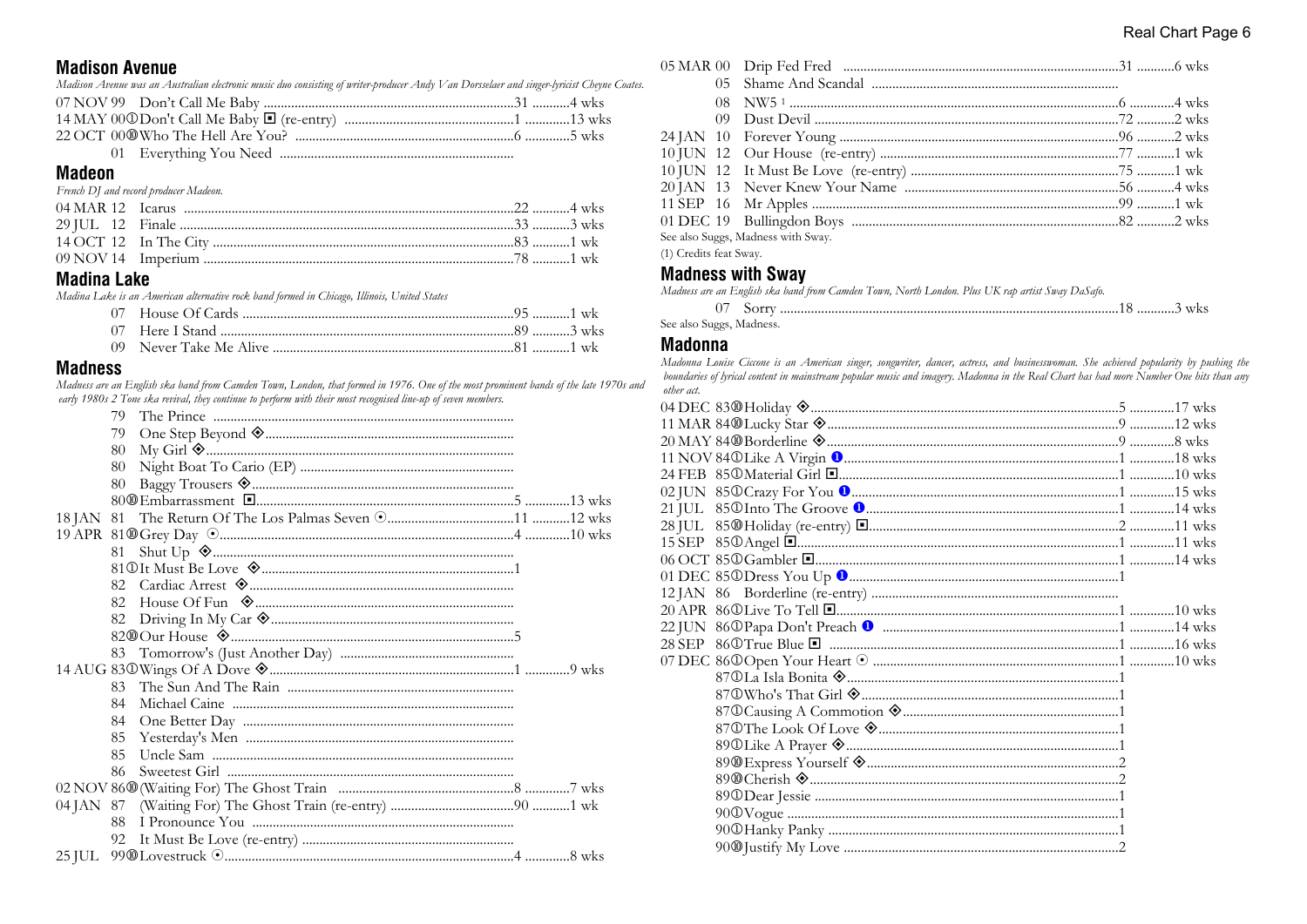|           | 91     |  |  |
|-----------|--------|--|--|
|           |        |  |  |
|           |        |  |  |
|           | 92     |  |  |
|           |        |  |  |
|           |        |  |  |
|           |        |  |  |
|           |        |  |  |
| 07 NOV 93 |        |  |  |
| 19 DEC 93 |        |  |  |
|           | 93     |  |  |
|           | 94     |  |  |
|           | 94     |  |  |
|           | 94     |  |  |
|           |        |  |  |
|           |        |  |  |
|           |        |  |  |
|           |        |  |  |
|           |        |  |  |
|           |        |  |  |
|           |        |  |  |
|           |        |  |  |
|           |        |  |  |
|           |        |  |  |
|           |        |  |  |
|           |        |  |  |
|           |        |  |  |
|           |        |  |  |
|           | $00 -$ |  |  |
|           | 00     |  |  |
|           | 01     |  |  |
|           | 02     |  |  |
|           | 03     |  |  |
|           | 03     |  |  |
|           | 03.    |  |  |
|           |        |  |  |
|           |        |  |  |
|           |        |  |  |
|           | 06     |  |  |
|           | 07     |  |  |
|           |        |  |  |
|           |        |  |  |
|           | 09     |  |  |
|           | 09 =   |  |  |
|           |        |  |  |
|           |        |  |  |

| 05 FEB 12 |                                                                                                                     |  |
|-----------|---------------------------------------------------------------------------------------------------------------------|--|
| 25 MAR 12 |                                                                                                                     |  |
| 01 APR 12 |                                                                                                                     |  |
| 01 APR 12 |                                                                                                                     |  |
| 01 APR 12 |                                                                                                                     |  |
| 01 APR 12 |                                                                                                                     |  |
| 20 MAY 12 |                                                                                                                     |  |
| 12 AUG 12 |                                                                                                                     |  |
| 21 DEC 14 |                                                                                                                     |  |
| 21 DEC 14 |                                                                                                                     |  |
| 21 DEC 14 |                                                                                                                     |  |
| 21 DEC 14 |                                                                                                                     |  |
| 21 DEC 14 |                                                                                                                     |  |
| 15 FEB 15 |                                                                                                                     |  |
| 15 FEB 15 |                                                                                                                     |  |
| 15 FEB 15 |                                                                                                                     |  |
| 01 MAR 15 |                                                                                                                     |  |
| 22 MAR 15 |                                                                                                                     |  |
| 05 APR 15 |                                                                                                                     |  |
| 05 MAY 19 |                                                                                                                     |  |
| 12 MAY 19 |                                                                                                                     |  |
| 19 MAY 19 |                                                                                                                     |  |
| 09 JUN 19 |                                                                                                                     |  |
|           | (1) Credits feat Justin Timberlake. (2) feat Nicki Minai & MIA. (3) feat Swae Lee. (4) feat Ouavo. See also Britney |  |

ey Spears,  $(2)$ 1aj :  $(3)$ . (4) Madonna & Maluma

## **Madonna & Maluma**

Madonna Louise Ciccone is an American singer, songwriter, actress, and businesswoman. Plus Juan Luis Londoño Arias, known professionally as Maluma, is a Colombian singer and songwriter.

|  | See also Madonna. Maluma. |  |
|--|---------------------------|--|

## **Jessika Mae The Thousand Voices**

|  | Hull singer Jessika Mae and 'The Thousand Voices" – a name given to more than 1,000 school children from the Hull region. |  |
|--|---------------------------------------------------------------------------------------------------------------------------|--|
|  |                                                                                                                           |  |

## **Vanessa Mae**

Vanessa-Mae (born 27 October 1978) also called Vanessa-Mae Vanakorn Nicholson, is a British violinist.

## **Maejor Ali**

(1) Credits feat Juicy J & Justin Bieber.

## Lisa Maffia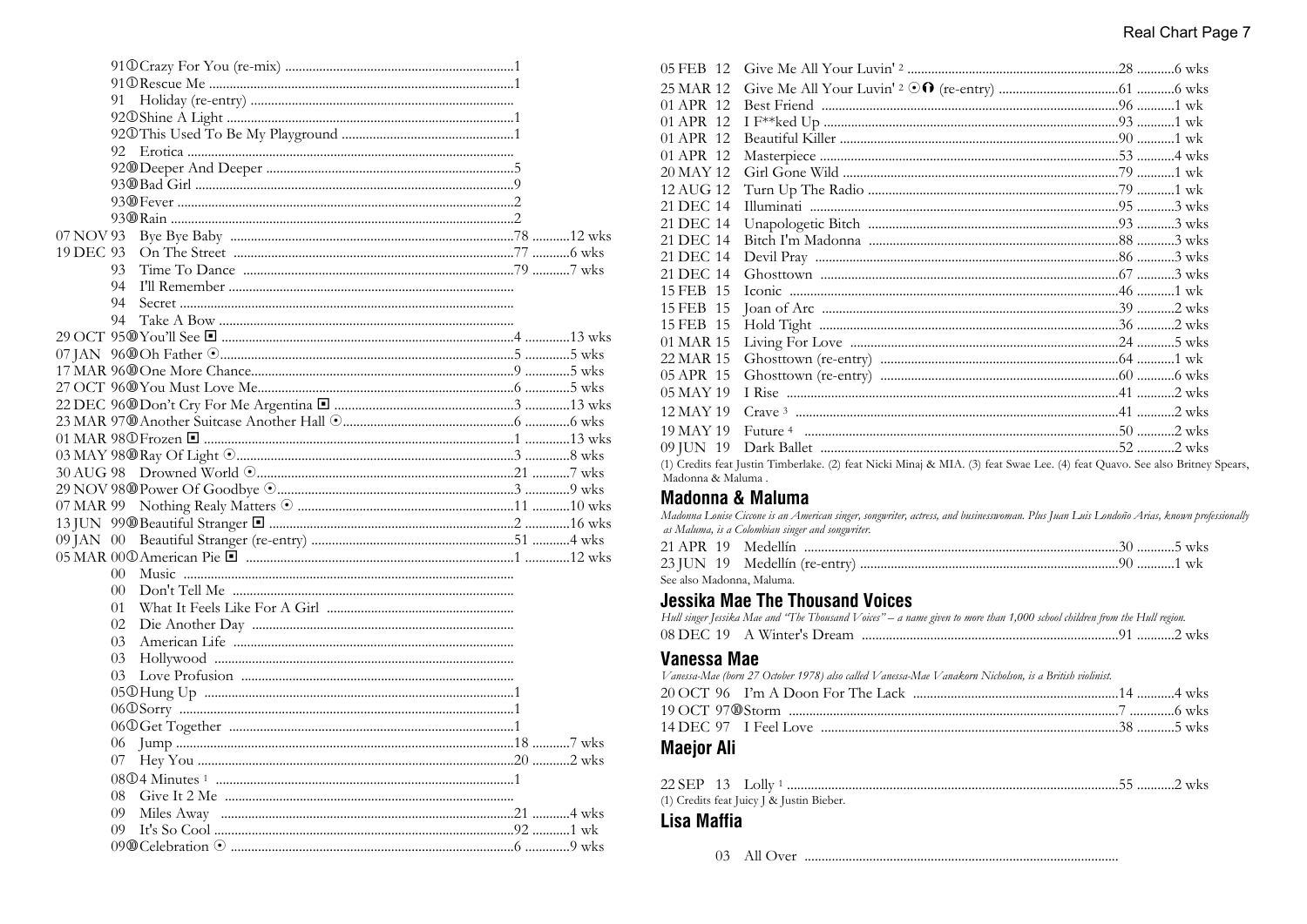03 In Love .............................................................................................

#### **Magazine**

*Magazine were an English post-punk band active from 1977 to 1981, then again from 2009 to 2011. The band was formed by Howard Devoto after leaving punk band Buzzcocks in early 1977.*

29 JAN 78 Shot By Both Sides ..........................................................................57 ...........7 wks

### **Magic!**

*Magic! is a Canadian reggae fusion band based in Toronto, Ontario. The band is composed of lead vocalist, guitarist and producer Nasri Atweh, guitarist and keyboardist Mark "Pelli" Pellizzer, bassist Ben Spivak, and drummer Alex Tanas.*

## **Magic Affair**

*Magic Affair is a German eurodance project formed in Frankfurt, Germany in 1993 by music producer Mike Staab. German singer Franca Morgano and American rapper Burnell Keith Herring fronted the project in the early stages.*

- 94 Omen III ..........................................................................................
- 94 Give Me All Your Love .................................................................
- 94 In The Middle Of The Night ........................................................

## **The Magic Lanterns**

*The Magic Lanterns were an English pop rock group formed in Warrington, Lancashire. They formed in 1962 as The Sabres, playing locally in Manchester and changing their name a few years later.*

## **The Magic Numbers**

*The Magic Numbers are an English pop rock band consisting of two brother and sister pairs, from Hanwell in west London.*

## **The Magician**

| Belgian DJ and record producer  |  |
|---------------------------------|--|
|                                 |  |
| (1) Credits feat Years & Years. |  |

## **The Magistrates**

*American music group*

## **Magnapop**

| Magnapop is an American rock band based in Atlanta, Georgia. |  |  |  |  |  |  |  |  |
|--------------------------------------------------------------|--|--|--|--|--|--|--|--|
|                                                              |  |  |  |  |  |  |  |  |

## **Magna Carta**

*Magna Carta is a progressive rock/folk rock group, originally formed in London in April 1969.*

|  | $\mathcal{L}$<br>7()<br>()4 ( | Airport Song | ` WK. |
|--|-------------------------------|--------------|-------|
|--|-------------------------------|--------------|-------|

## **The Magnetic Fields**

|  | The Magnetic Fields are an American band founded and led by Stephin Merritt. |  |
|--|------------------------------------------------------------------------------|--|
|  |                                                                              |  |

## **Magnetic Man**

*Magnetic Man is an English electronic music project from London.* 01 AUG 10 I Need Air 8 ....................................................................................14 ...........13 wks 10 OCT 10 Perfect Stranger ................................................................................18 ...........5 wks 31 JUL 11 Anthemic ...........................................................................................51 ...........2 wks

## **Magnificent Mercury Brothers**

*John "Johnny" Coppin. Al Fenn, Geoff March, Dik Cadbury and Dave Bell were members of Decameron an English folk band. They also appeared on rare occasions using their alter-egos The Magnificent Mercury Brothers playing mostly covers of Beach Boys and Jan and Dean songs.* 08 FEB 76 Why Do Fools Fall In Love .........................................................98 ...........1 wk

## **Magnum**

*Magnum are an English progressive rock band. They were formed in Birmingham by Tony Clarkin (guitar, songwriter) and Bob Catley (vocals).* 16 MAR 80 Magnum Live EP ............................................................................

| EP Tracks: Invasion / Kingdom Of Madness / All Of My Life / Great Adventure. |  |
|------------------------------------------------------------------------------|--|

## **Magnus**

|  | Magnus is a Belgian joint dance project comprising Tom Barman and CJ Bolland. |  |
|--|-------------------------------------------------------------------------------|--|
|  |                                                                               |  |
|  |                                                                               |  |

## **Mike Mago & Dragonette**

*Michiel Thomassen, stage name Mike Mago, is a Dutch DJ, music producer and record label owner. Plus Canadian synthpop group Dragonette.*

|  | 08 FEB 15 <sup>®</sup> Outlines |  |  |  | WKS |  |
|--|---------------------------------|--|--|--|-----|--|
|--|---------------------------------|--|--|--|-----|--|

#### **Magoo**

*Magoo are an English indie rock band who formed in Norfolk, England, in 1992.* 16 JAN 00 Champion The Wonderhorse EP .................................................88 ...........1 wk

## **Clare Maguire**

*Clare Rita Mary Maguire (born 15 September 1988) is an English singer-songwriter.*

27 FEB 11 The Last Dance ................................................................................16 ...........7 wks

|--|--|

#### **Sean Maguire** *Sean Maguire is an English actor and singer.*

| Sean Maguire is an English actor and singer. |
|----------------------------------------------|
|                                              |
|                                              |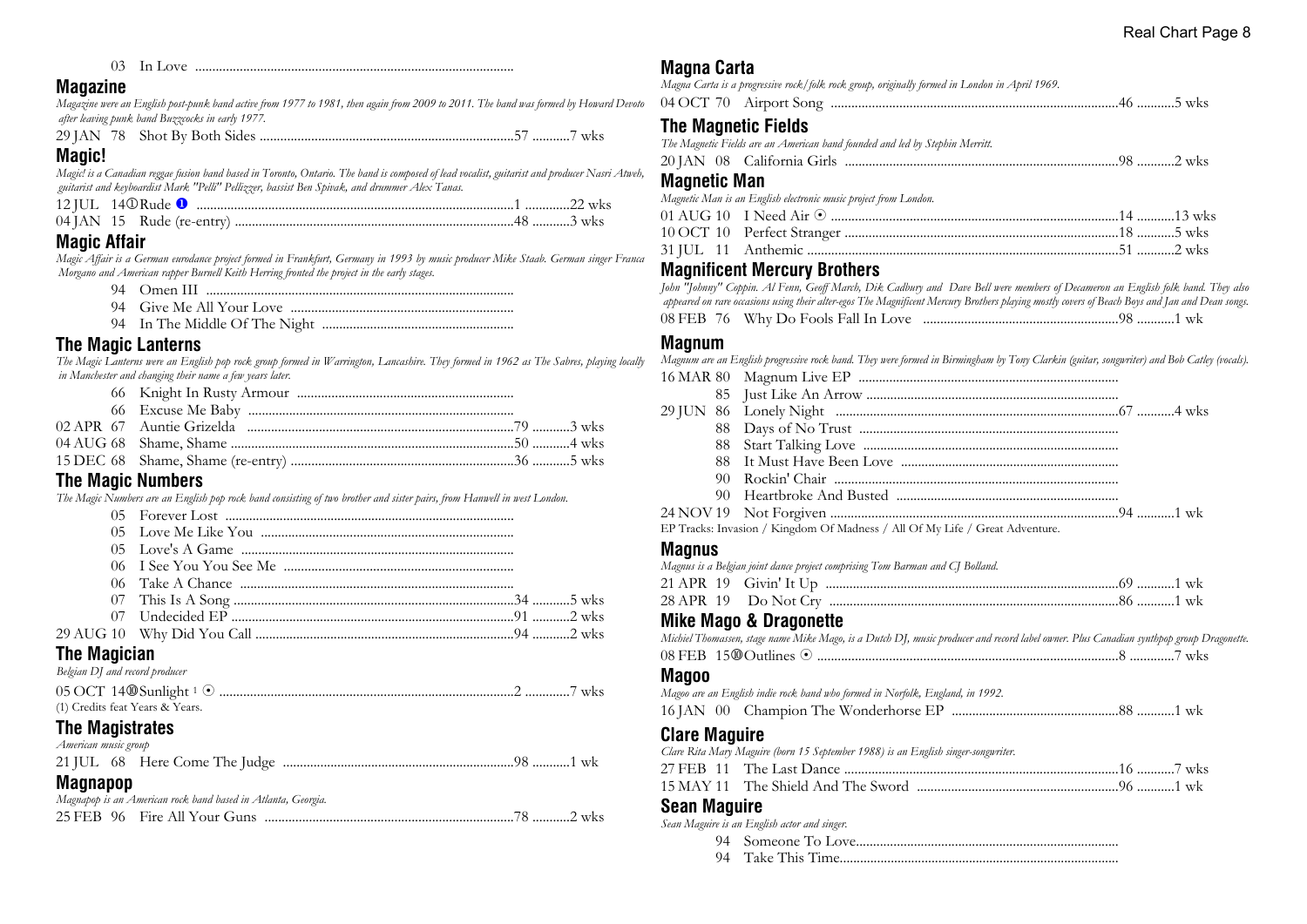| <b>Mahalia</b> |                                                                                                                 |  |
|----------------|-----------------------------------------------------------------------------------------------------------------|--|
|                | Mahalia Burkmar, known by the stage name Mahalia, is an English singer, songwriter and actress, from Leicester. |  |
|                |                                                                                                                 |  |

#### 15 SEP 19 Simmer (re-entry) .............................................................................62 ...........2 wks **Vusi Mahlasela**

### **Mahmood**

*Alessandro Mahmoud, known professionally as Mahmood, is an Italian singer-songwriter from Milan. He first came to prominence after competing in season six of the Italian version of The X Factor.*

|--|--|--|--|--|

## **Austin Mahone**

| (1) Credits feat Pitbull. |  |  |
|---------------------------|--|--|

#### **Ella Mai**

|  |  | Ella Mai (born 3 November 1994) is a British singer and songwriter from London, England. |  |
|--|--|------------------------------------------------------------------------------------------|--|
|--|--|------------------------------------------------------------------------------------------|--|

| <b>BALLACE COMPANY AND RESIDENTS</b> |  |  |
|--------------------------------------|--|--|

#### **Mainstream**

## **Mai Tai**

|                  | Mai Tai is a Dutch group formed in Amsterdam in 1983 by Jetty Weels, Mildred Douglas and Caroline de Windt, all from Guyana. |  |
|------------------|------------------------------------------------------------------------------------------------------------------------------|--|
|                  |                                                                                                                              |  |
|                  |                                                                                                                              |  |
|                  |                                                                                                                              |  |
|                  |                                                                                                                              |  |
|                  |                                                                                                                              |  |
| Main Increalized |                                                                                                                              |  |

## **Main Ingredient**

- 72 Everybody Plays the Fool ...............................................................
- 74 Just Don't Want To Be Lonely .....................................................

Makavelli - *See 2 PAC.*

## **The Maisonettes**

82 Heartache Avenue ...........................................................................

## **The Majority**

| <b>Majestic &amp; Jungle 70</b>                                                                                                                                               |
|-------------------------------------------------------------------------------------------------------------------------------------------------------------------------------|
| <b>Majestic &amp; Tigermonkey</b><br>Majestic is a DJ/Artist/Producer at Kiss Fm. Plus Tigermonkey are vocalist Madeleine Dunbar and producer/vocalist Guy Katsav.<br>J Majik |

01 Love Is Not A Game ......................................................................

### **Major Lazer**

*Major Lazer is an American electronic music group originally created by record producers Diplo and Switch. Switch left in 2011, but Diplo remained, with additional members Jillionaire and Walshy Fire.*

| (1) Credits feat MØ & DJ Snake. (2) feat Ellie Goulding & Tarrus Riley. (3) feat PARTYNEXTDOOR & Nicki Minaj. See |  |
|-------------------------------------------------------------------------------------------------------------------|--|

also Major Lazer & Justin Bieber, Rudimental & Major Lazer .

## **Major Lazer & Justin Bieber**

| Major Lazer is an American electronic music group originally created by record producers Diplo and Switch. Switch left in 2011, but Diplo |  |
|-------------------------------------------------------------------------------------------------------------------------------------------|--|
| remained, with additional members [illionaire and Walshy Fire. Plus Justin Drew Bieber is a Canadian singer and songwriter.               |  |
|                                                                                                                                           |  |
|                                                                                                                                           |  |
| See also Major Lazer, Justin Bieber.                                                                                                      |  |
| <b>The Majors</b>                                                                                                                         |  |
| Three piece male UK vocal instrumental group.                                                                                             |  |

09 JAN 77 It Only Happens ..............................................................................85 ...........1 wk

## **The Makemakes**

*The Makemakes are an Austrian pop rock band, comprising Dominic "Dodo" Muhrer, Markus Christ and Florian Meindl. They represented Austria in the Eurovision Song Contest 2015.*  $11 \text{AUC } 10 \text{ T}^{\dagger} \text{ D} 1 \text{ } \odot$ 

|                         | 11 AUG 19 The Beach $\odot$ |          |  |
|-------------------------|-----------------------------|----------|--|
| 10 NOV 19 Hevo $\oplus$ |                             | 37 8 wks |  |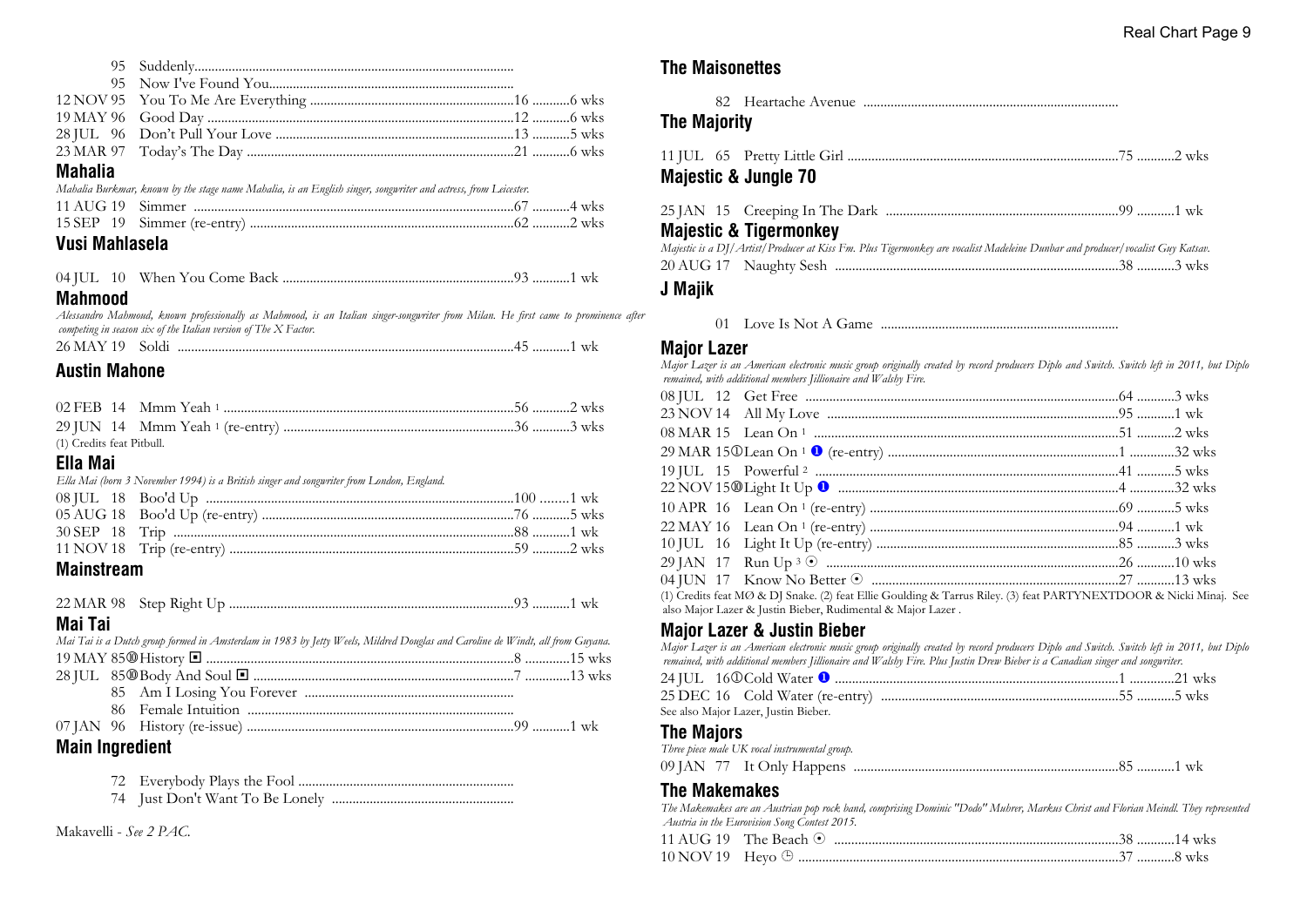#### Real Chart Page 10

## **Make Up**

| <b>Carl Malcolm</b> |                                                              |  |  |
|---------------------|--------------------------------------------------------------|--|--|
|                     |                                                              |  |  |
|                     | American post-punk band from Washington, D.C. formed in 1995 |  |  |

| Carl Malcolm is a Jamaican reggae singer and percussionist. |  |
|-------------------------------------------------------------|--|
|                                                             |  |

## **Jesse Malin**

| Jesse Malin is an American rock musician, guitarist, and songwriter. |  |
|----------------------------------------------------------------------|--|
|                                                                      |  |

## **Chris Malinchak**

| Chris Malinchak is an American electronic musician, DJ and record producer           |  |  |  |
|--------------------------------------------------------------------------------------|--|--|--|
| $12$ MAV $12$ Me <sub>o</sub> $C_{\text{cool}}$ T <sub>o</sub> M <sub>e</sub> $\Box$ |  |  |  |

| (1) Credits feat Mikky Ekko. |  |
|------------------------------|--|

## **Raul Malo**

|  | Raúl Francisco Martínez-Malo Jr., known professionally as Raúl Malo, is an American singer, songwriter, guitarist and record producer. |  |
|--|----------------------------------------------------------------------------------------------------------------------------------------|--|
|  |                                                                                                                                        |  |
|  |                                                                                                                                        |  |

Post Malone - See P chart book.

## **Gareth Malone's All Star Choir**

*Choirmaster Gareth Malone brought together an array of untrained voices from the world of television, sport and theatre to form his All Star Choir.*

| See also Military Wives Choir. |  |  |
|--------------------------------|--|--|

## **Christopher Maloney**

*Christopher Michael Maloney (born 27 December 1977) is an English singer and musician from Liverpool in the U.K.. He appeared in the 2012 series of X-Factor.* 11 NOV 12 All By Myself .....................................................................................99 ...........1 wk

## **Maluma**

*Juan Luis Londoño Arias, known professionally as Maluma, is a Colombian singer and songwriter, signed to Sony Music Colombia and Sony Latin. Born and raised in Medellín, he developed an interest in music at a young age, and began recording songs at age 16.*

| $19$ MAY 19 Soltera 1. |                                                      |  |
|------------------------|------------------------------------------------------|--|
|                        | (1) Credits feat Madonna. See also Madonna & Maluma. |  |

## **The Mama's And The Papa's**

*The Mamas & the Papas were an American folk rock vocal group. Members: Cass Elliot (born Ellen Naomi Cohen; September 19, 1941 – July 29, 1974), also known as Mama Cass. John Edmund Andrew Phillips (August 30, 1935 – March 18, 2001) was an American singer, guitarist, songwriter, and promoter. Dennis Gerrard Stephen Doherty (November 29, 1940 – January 19, 2007) was a Canadian musician, singer, songwriter and actor. Michelle Phillips (born Holly Michelle Gilliam; June 4, 1944) is an American singer, songwriter, actress, and former model.*

## **Mamma Mia (Here We Go Again) Cast**

*Mamma Mia! Here We Go Again is a 2018 jukebox musical romantic comedy film directed and written by Ol Parker, from a story by Parker.*

|  | (1) Credits Cher & Andy Garcia. (2) Christine Baranski, Julie Walters & Amanda Seyfried. (3) Credits Amanda Seyfried & |
|--|------------------------------------------------------------------------------------------------------------------------|
|  | Dominic Cooper (4) Crookes Live James Josepa K Wynn 8, Alova Daviss (5) Amanda Sovieted Live James 8, Moral Stroom     |

Dominic Cooper. (4) Credits Lily James, Jessica K Wynn & Alexa Davies. (5) Amanda Seyfried, Lily James & Meryl Streep. (6) Josh Dylan, Lily James & Hugh Skinner (7) Lily James.

## **Man 2 Man Meets Man Parrish**

*Man 2 Man was an American Hi-NRG band from New York City, that formed in the early 1980s*

## **Man with No Name**

*Martin Freeland. Initially starting out as a British techno producer in the late 1980s, Martin Freeland became hugely influenced by the early nineties Goa trance scene.*

## **Hussain Manawer & Sonna Rele**

| Poet Hussain Manawer and singer Sonna Rele. |  |
|---------------------------------------------|--|
|                                             |  |

## **Manbreak**

*Five-piece band from Northern England formed in 1995*

|--|--|--|--|--|

## **Melissa Manchester**

*Melissa Manchester (born February 15, 1951) is an American singer-songwriter and actress.*

82 You Should Hear How She Talks About You ...........................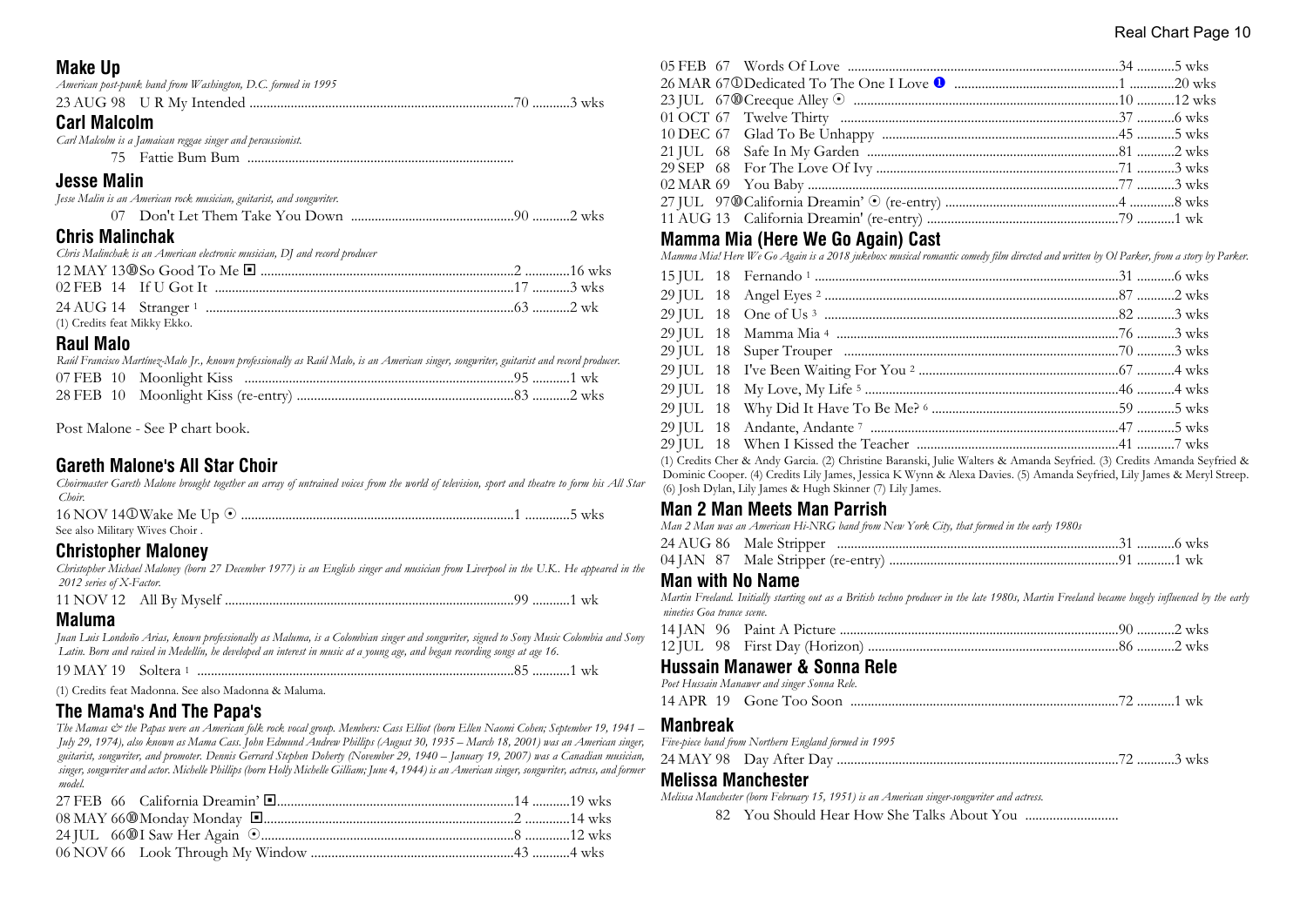### **Manchester Orchestra**

*Manchester Orchestra is an American indie rock band from Atlanta, Georgia, formed in 2004. The group is composed of rhythm guitarist-singersongwriter Andy Hull, lead guitarist Robert McDowell, bassist Andy Prince and drummer Tim Very.*

|--|--|--|--|--|

|  |  |  |  | 30 JUN 19 My Backwards Walk. |  |  |  |  |  |
|--|--|--|--|------------------------------|--|--|--|--|--|
|--|--|--|--|------------------------------|--|--|--|--|--|

## **Manchester United Football Club (Team)**

*A collection of various players from the team of Manchester United over the years.*

| <b>Manchild</b> |  |  |
|-----------------|--|--|
|                 |  |  |
|                 |  |  |
|                 |  |  |
|                 |  |  |
|                 |  |  |
|                 |  |  |
|                 |  |  |
|                 |  |  |

*Brett Parker & Max Odell Cardiff based English acid house duo active from 1997 to 2003.*

#### (1) Credits feat Kelly Jones

#### **Henry Mancini**

*Enrico Nicola "Henry" Mancini April 16, 1924 – June 14, 1994) was an American composer, conductor and arranger, who is best remembered for his film and television scores. Often cited as one of the greatest composers in the history of film, he won four Academy Awards, a Golden Globe, and twenty Grammy Awards, plus a posthumous Grammy Lifetime Achievement Award in 1995.*

|  | $\alpha$ , that $\alpha$ , $\alpha$ , $\alpha$ , $\alpha$ , $\alpha$ , $\alpha$ , $\alpha$ , $\alpha$ , $\alpha$ , $\alpha$ , $\alpha$ , $\alpha$ , $\alpha$ |
|--|--------------------------------------------------------------------------------------------------------------------------------------------------------------|

Some records credit the Henry Mancini Orchestra. Tracks on Hatari EP: *Baby Elephant Walk, Theme From Hatari, Just For Tonight, The Soft Touch.*

## **Mandalay**

| Mandalay was a trip hop duo from the United Kingdom. |  |  |
|------------------------------------------------------|--|--|
|                                                      |  |  |
|                                                      |  |  |
|                                                      |  |  |

#### **Gucci Mane**

*Radric Delantic Davis, known professionally as Gucci Mane, is an American rapper from Atlanta, Georgia.*

(1) Credits feat Usher *.* (2) feat Drake. See also Chris Brown.

#### **Manfred Mann**

*Manfred Mann were an English rock band of the 1960s, named after keyboardist, Manfred Mann, who later led the successful 1970s group Manfred Mann's Earth Band.*

*Manfred Mann – keyboards (1962–1969), Mike Hugg – drums, vibes, keyboards (1962–1969), Paul Jones – vocals, harmonica (1962–1966), Mike Vickers – guitar, alto sax, flute (1962–1965), Dave Richmond – bass (1962–1964), Tom McGuinness – bass (1964–1965), guitar (1965–1969), Jack Bruce – bass (1965–1966; died 2014), Klaus Voormann – bass (1966–1969), Mike d'Abo – vocals, keyboards (1966–1969).*

| 64 |                                                                   |  |
|----|-------------------------------------------------------------------|--|
|    |                                                                   |  |
|    |                                                                   |  |
|    |                                                                   |  |
|    |                                                                   |  |
|    |                                                                   |  |
|    | 28 NOV 65 There's No Living Without Your Loving EP $\odot$ 19 wks |  |
|    |                                                                   |  |
|    |                                                                   |  |
|    |                                                                   |  |
|    |                                                                   |  |
|    |                                                                   |  |
|    |                                                                   |  |
|    |                                                                   |  |
|    |                                                                   |  |
|    |                                                                   |  |
|    |                                                                   |  |
|    |                                                                   |  |
|    |                                                                   |  |
|    |                                                                   |  |
|    |                                                                   |  |
|    |                                                                   |  |
|    | See also Manfred Mann Chapter III, Manfred Mann's Earth Band      |  |

#### **Manfred Mann Chapter III**

| Manfred Mann Chapter Three was a British experimental jazz rock band founded by South African keyboard player Manfred Mann and |
|--------------------------------------------------------------------------------------------------------------------------------|
| long-time partner Mike Hugg, both former members of the group Manfred Mann.                                                    |
|                                                                                                                                |
| See also Manfred Mann, Manfred Mann's Earth Band.                                                                              |
| <b>Manfred Mann's Earth Band</b>                                                                                               |

*Manfred Mann's Earth Band are an English rock band formed by South African musician Manfred Mann.*

See also Manfred Mann Chapter III, Manfred Mann.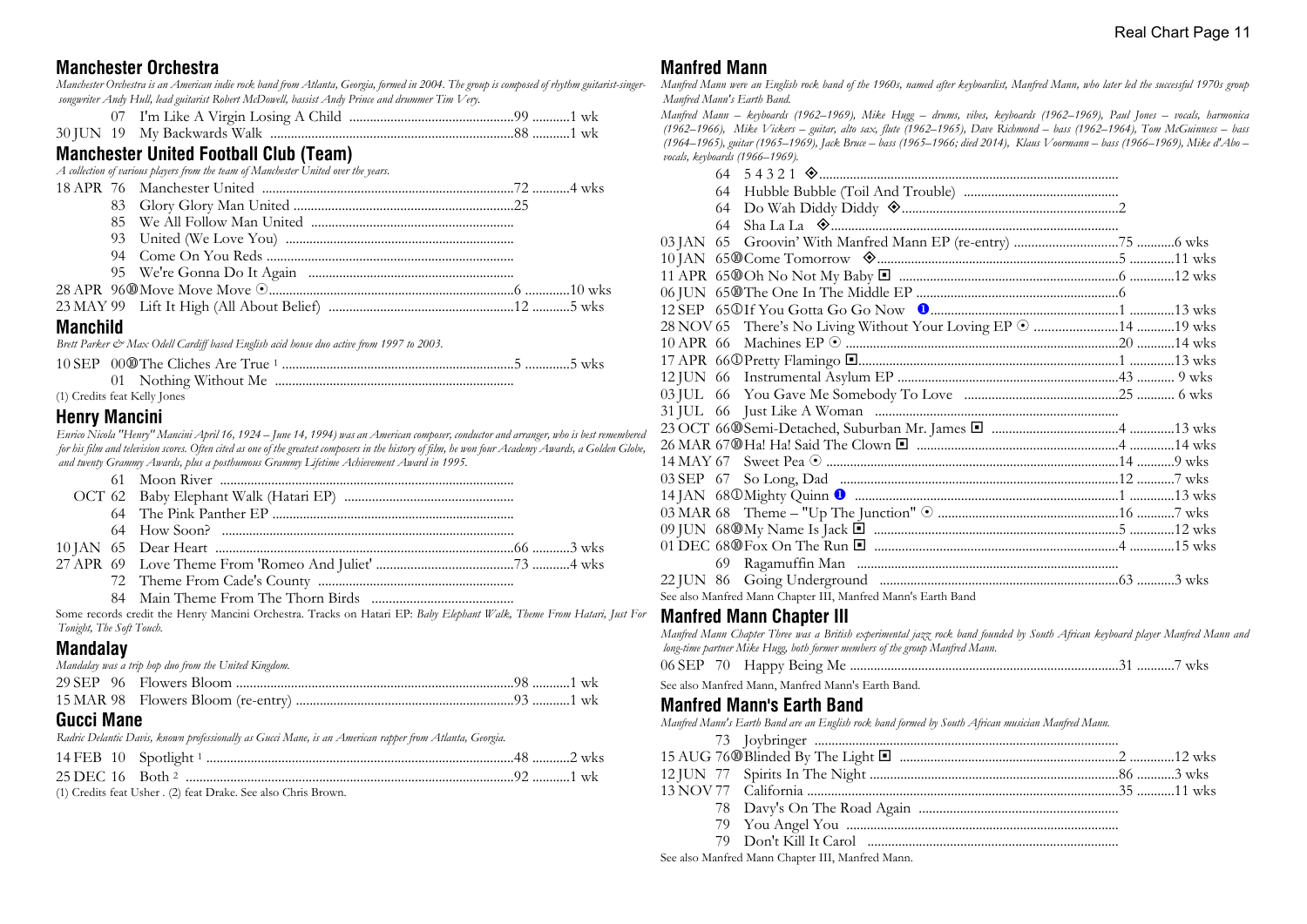### **Mangna**

|  | Manga is a Turkish rock band whose music is mainly a fusion of Anatolian melodies with electronic elements. |  |  |  |  |  |  |
|--|-------------------------------------------------------------------------------------------------------------|--|--|--|--|--|--|
|  |                                                                                                             |  |  |  |  |  |  |

## **Manhattan Transfer**

*The Manhattan Transfer is a jazz vocal group founded in 1969 that has explored a capella, vocalese, swing, standards, Brazilian jazz, rhythm and blues, and pop music.*

|  | 13 AUG 78 Where Did Our Love Go / Je Voulais Te Dire |  |
|--|------------------------------------------------------|--|
|  |                                                      |  |
|  |                                                      |  |
|  |                                                      |  |

### **The Manhattans**

|  | The Manhattans are an American popular R&B vocal group. |  |
|--|---------------------------------------------------------|--|
|  |                                                         |  |
|  |                                                         |  |
|  |                                                         |  |
|  |                                                         |  |
|  |                                                         |  |
|  |                                                         |  |
|  |                                                         |  |

#### **Mania**

*Mania was a joint venture between the record producer Brian Higgins and BMG.*

04 Looking For A Place.........................................................................

#### **Manian**

*Manuel Reuter (born July 7, 1978), better known by his stage name DJ Manian or just Manian, is a German music producer, DJ and owner of Zooland Records label.*

| Heaven 1 |
|----------|
|          |

#### Credits (1) feat Aila.

**Manic MCS**

*Colin Hudd, Richard Cottle* 89 Mental ...............................................................................................

## **Manic Street Preachers**

*Manic Street Preachers are a Welsh rock band formed in 1986 in Blackwood, Wales and consisting of James Dean Bradfield, Nicky Wire and Sean Moore. They are often colloquially known as "The Manics."*

- 91 You Love Us .....................................................................................
- 91 Stay Beautiful ....................................................................................
- 91 Love's Sweet Exile ...........................................................................
- 92 Slash 'n' Burn ....................................................................................
- 92 Motorcycle Emptiness .....................................................................
- 92 Theme From M\*A\*S\*H / Everything I Do ................................
- 92 Little Baby Nothing .........................................................................

|           | 93     |                                                                          |  |
|-----------|--------|--------------------------------------------------------------------------|--|
|           | 93     |                                                                          |  |
|           | 93     |                                                                          |  |
|           | 94     |                                                                          |  |
|           | 94     |                                                                          |  |
|           | 94     |                                                                          |  |
|           | 94     |                                                                          |  |
|           |        |                                                                          |  |
| 28 JUL    |        |                                                                          |  |
|           |        |                                                                          |  |
|           |        |                                                                          |  |
|           |        | 30 AUG 98@If You Tolerate This Then Your Children Will Be Next [2 10 wks |  |
|           |        |                                                                          |  |
|           |        |                                                                          |  |
| 11 JUL    |        |                                                                          |  |
| 16 JAN    | $00\,$ |                                                                          |  |
|           | 01     |                                                                          |  |
|           | 01     |                                                                          |  |
|           | 01     |                                                                          |  |
|           | 01     |                                                                          |  |
|           | 02     |                                                                          |  |
|           | 04     |                                                                          |  |
|           | 05     |                                                                          |  |
|           | 07     |                                                                          |  |
|           | 07     |                                                                          |  |
|           | 07     |                                                                          |  |
|           | 07     |                                                                          |  |
|           |        |                                                                          |  |
| 19 SEP    | 10     |                                                                          |  |
| 25 SEP 11 |        |                                                                          |  |
| 06 NOV 11 |        |                                                                          |  |
| 14 JUL 13 |        |                                                                          |  |
| 15 SEP 13 |        |                                                                          |  |
| 04 MAY 14 |        |                                                                          |  |
| 15 MAY 16 |        |                                                                          |  |
| 05 JUN 16 |        |                                                                          |  |
| 10 JUL 16 |        |                                                                          |  |
| 10 DEC 17 |        |                                                                          |  |
| 14 JAN 18 |        |                                                                          |  |
| 18 FEB 18 |        |                                                                          |  |
| 18 FEB 18 |        |                                                                          |  |
| 11 MAR 18 |        |                                                                          |  |
| 08 APR 18 |        |                                                                          |  |
| 15 APR 18 |        |                                                                          |  |
| 10 JUN 18 |        |                                                                          |  |
| 09 SEP    | -18    |                                                                          |  |
|           |        |                                                                          |  |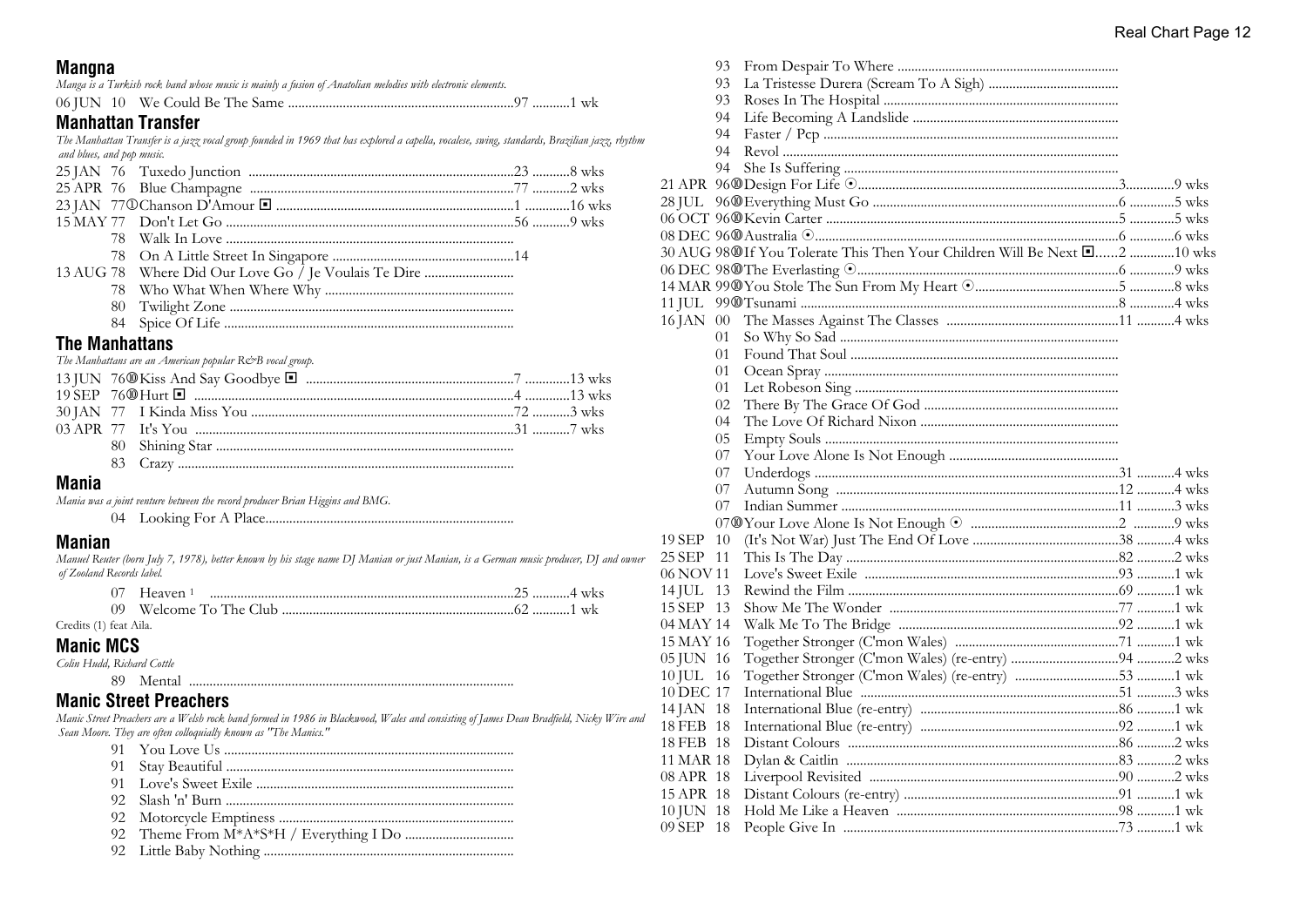## **Barry Manilow**

*Barry Manilow is an American singer-songwriter, arranger, musician and producer with a career that has spanned over fifty years.*

|           | 75 |                                                                                   |
|-----------|----|-----------------------------------------------------------------------------------|
| 08 FEB 76 |    |                                                                                   |
| 09 MAY 76 |    |                                                                                   |
| 07 NOV 76 |    |                                                                                   |
| 10 JUL 77 |    |                                                                                   |
| 12 MAR 78 |    |                                                                                   |
| 16 JUL 78 |    | Somewhere In The Night / Copacabana (at the Copa)                                 |
|           | 78 |                                                                                   |
|           | 80 | Lonely Together <a>&gt;</a> Summunimum<br>munimum                                 |
| 01 FEB    | 81 |                                                                                   |
|           | 81 |                                                                                   |
|           | 81 |                                                                                   |
|           | 81 |                                                                                   |
|           | 82 |                                                                                   |
|           | 82 |                                                                                   |
|           | 82 |                                                                                   |
|           | 82 | I'm Gonna Sit Right Down And Write Myself A Letter                                |
|           | 83 |                                                                                   |
|           | 83 |                                                                                   |
|           | 83 |                                                                                   |
|           | 84 |                                                                                   |
|           | 85 |                                                                                   |
|           | 86 |                                                                                   |
|           | 89 |                                                                                   |
|           | 89 |                                                                                   |
|           | 90 |                                                                                   |
|           | 93 |                                                                                   |
|           | 93 |                                                                                   |
| 05 FEB 17 |    |                                                                                   |
|           |    | See also Dionne Warwick And Barry Manilow, Barry Manilow/Debra Byrd/Dana Robbins. |
|           |    |                                                                                   |

#### **Barry Manilow & Debra Byrd & Dana Robbins**

*Barry Manilow is an American singer-songwriter, arranger, musician and producer plus*

90 Some Good Things Never Last .....................................................

See also Barry Manilow.

## **Manix**

92 Oblivion (Head In The Clouds) EP .............................................

## **Mankey**

| <b>Mankind</b> |  |  |
|----------------|--|--|

78 Dr Who .............................................................................................

### **Mann**

|  | 06 MAR 11⑩Buzzin □ |  |  |  |
|--|--------------------|--|--|--|
|  |                    |  |  |  |

### **Aimee Mann**

93 I Should've Known .........................................................................

## **The Johnny Mann Singers**

| John Russell Mann (August 30, 1928 – June 18, 2014) was an American arranger, composer, conductor, entertainer, and recording artist. |  |  |
|---------------------------------------------------------------------------------------------------------------------------------------|--|--|
|                                                                                                                                       |  |  |

| $67@$ Up-Up And Away $\blacksquare$<br>02 IUL |  |  | 18 wks |  |
|-----------------------------------------------|--|--|--------|--|
|-----------------------------------------------|--|--|--------|--|

### **The Roberto Mann Singers**

|  | Vocal ensemble led by Roberto Mann. Also credited as the Roberto Mann Chorus, Roberto Mann And His Chorus, and the usual variations. |
|--|--------------------------------------------------------------------------------------------------------------------------------------|
|  |                                                                                                                                      |

## **Bernard Manning**

74 Everybody's Fool .............................................................................

### **Manran**

| 23 JAN 11 |  |  |  |  |  |
|-----------|--|--|--|--|--|
|-----------|--|--|--|--|--|

#### **Mansun**

*Mansun were an English alternative rock band, formed in Chester in 1995. The band comprised vocalist/rhythm guitarist Paul Draper, bassist Stove King, lead guitarist/backing vocalist Dominic Chad, and drummer Andie Rathbone.*

| 15 SEP 96 |  |
|-----------|--|
| 01 DEC 96 |  |
| 09 FEB 97 |  |
| 04 MAY 97 |  |
| 12 OCT 97 |  |
| 04 JAN 98 |  |
| 05 JUL 98 |  |
| 30 AUG 98 |  |
| 01 NOV 98 |  |
| 07 FEB 99 |  |
| 06 AUG 00 |  |
| 12 NOV 00 |  |
| 01        |  |
|           |  |

## **Mantovani & his Orchestra**

*Anglo-Italian Annunzio Paolo Mantovani was an orchestra leader who made heavy use of cascading strings to create a definite signature sound…a lush sound. Active for five decades, his career received a positive boost as a result of the Second World War. Here, refined recording techniques in aid of the war effort at the Decca studios facilitated enhanced sound production to their record releases which was of particular benefit to the Mantovani sound.*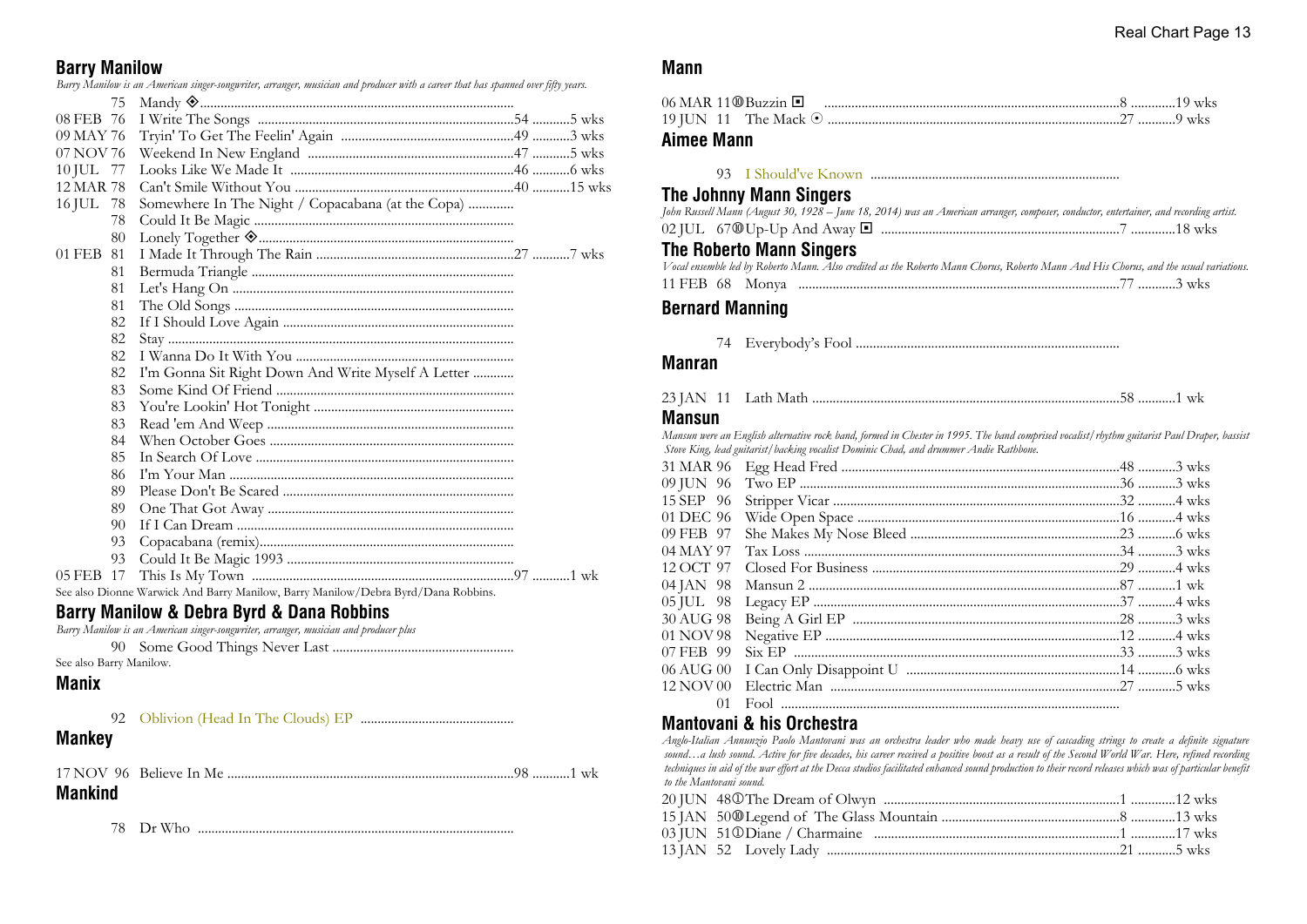|                           | 13 JAN 520 Love's Roundabout (La Ronde De L'Amour) / Greensleeves 1 9 wks |  |
|---------------------------|---------------------------------------------------------------------------|--|
|                           |                                                                           |  |
|                           |                                                                           |  |
|                           |                                                                           |  |
|                           |                                                                           |  |
|                           |                                                                           |  |
|                           |                                                                           |  |
|                           |                                                                           |  |
|                           |                                                                           |  |
| See also David Whitfield. |                                                                           |  |
|                           |                                                                           |  |

## **Mantaray**

| English Britpop band. |  |  |
|-----------------------|--|--|
|                       |  |  |
|                       |  |  |

#### **Kurtis Mantronik presents Chamonix**

*Kurtis el Khaleel Profile: Born September 4, 1965, in Jamaica to a Black Jamaican mother and an Arab father. Raised in Canada and in New York.*

03 How Did You Know ......................................................................

See also Kurtis Mantronik vs EPMD.

### **Kurtis Mantronik Vs EPMP**

| Kurtis el Khaleel Profile: Born September 4, 1965, in Jamaica Plus EPMD (Erick Sermon and Parrish Smith) |  |
|----------------------------------------------------------------------------------------------------------|--|
|                                                                                                          |  |
| See also Kurtis Mantronik presents Chamonix.                                                             |  |

### **Mantronix**

*Mantronix was an influential 1980s hip hop and electro funk music group from New York City. The band was formed by DJ Kurtis Mantronik and rapper MC Tee.*

(1) Credits feat Wondress.

## **Manuel & The Music of The Mountains**

*Geoffrey Love (4 September 1917 – 8 July 1991), known as Geoff Love, was a prolific British arranger and composer of easy listening and pop versions of film themes. He became famous in the late 1950s, playing under the pseudonym of Manuel and The Music of The Mountains.*

## **Manufactured Romance**

*Manufactured Romance was a pop punk band from London, England, who were active from 1979 until 1982. They briefly reformed in late 2008 - playing a short series of live concerts, and self-releasing an incomplete CD retrospective at the same time.*

|  | 08 JAN 17 The Time of My Life |  |  |  |
|--|-------------------------------|--|--|--|
|--|-------------------------------|--|--|--|

# **Maps**

|  | Maps is the recording name used by Northampton-based musician James Chapman. |  |  |
|--|------------------------------------------------------------------------------|--|--|

| 07 To The Sky |  |  |
|---------------|--|--|

#### **Mapei**

|  | Jacqueline Mapei Cummings (born December 20, 1983), is a Swedish-American recording artist |  |
|--|--------------------------------------------------------------------------------------------|--|
|  |                                                                                            |  |

#### **Talia Mar**

| Talia Mar (born November 6, 1996) is a British YouTuber, singer and internet personality. |  |
|-------------------------------------------------------------------------------------------|--|
|                                                                                           |  |
|                                                                                           |  |

#### **Marathon**

*Moritz von Oswald Producer, multi-instrumentalist, mastering and cutting engineer*

92 Movin' ...............................................................................................

#### **Marauders**

#### 63 That's What I Want .........................................................................

#### **The Marbles**

| The Marbles were an English rock duo that consisted of Graham Bonnet and Trevor Gordon. |  |  |
|-----------------------------------------------------------------------------------------|--|--|
|                                                                                         |  |  |
| 02 MAR 69 The Walls Fell Down ⊙ …………………………………………………………15 …………11 wks                     |  |  |

#### **The Marbles**

*The Marbles (Ireland) Original members Jonathan McGlynn on guitars/vocals, Justin Whelan on bass and vocalist/drummer Seamus Simon formed The Marbles in Boyle, Co. Roscommon, Eire in 1997.*

26 MAR 00 Slip Into Sound ................................................................................80 ...........2 wks

## **Marc and The Mambas**

*Marc and the Mambas were a new wave group, formed by Marc Almond in 1982 as an offshoot project from Soft Cell.*

83 Black Heart .......................................................................................

See also Marc Almond, Soft Cell, The The.

#### **The Marcels**

*The Marcels was an American doo-wop group known for turning popular music songs into rock and roll. The group formed in 1959 in Pittsburgh, Pennsylvania*

61j Blue Moon .........................................................................................1

61 Summertime .....................................................................................

## **Little Peggy March**

*Peggy March is an American pop singer*

63 Hello Heartache Goodbye Love ...................................................

## **Marcy Playground**

*Marcy Playground is an American alternative rock band consisting of three members: John Wozniak (lead vocals, guitar), Dylan Keefe (bass), and Shlomi Lavie*

|--|--|--|--|--|

#### **Mardi Gras**

*New York-based rock group Mardi Gras*

72 Too Busy Thinking About My Baby ............................................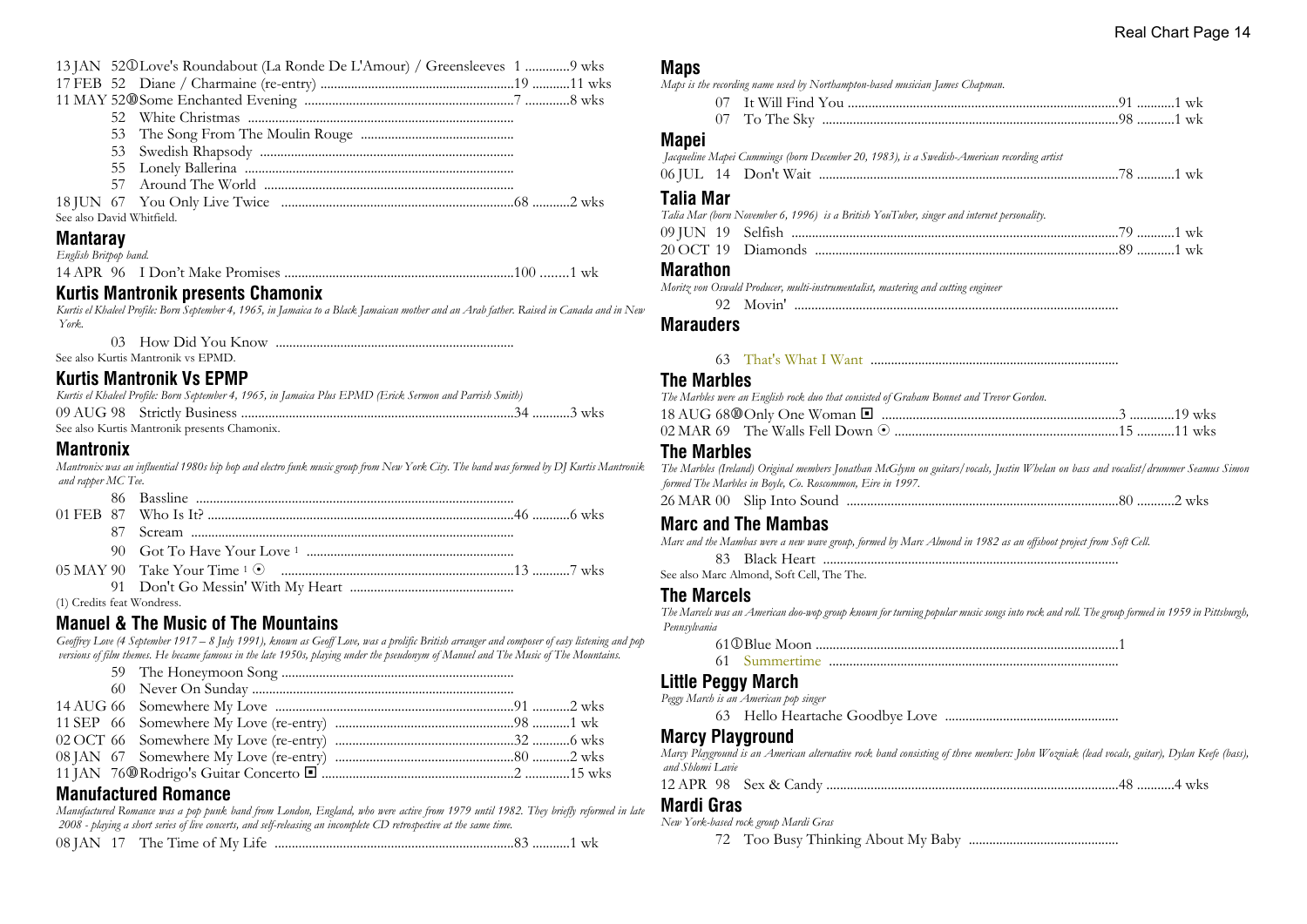## **The Marionettes**

|  | Katie Kissoon (born Katherine Farthing, March 11, 1951, Port of Spain). |  |
|--|-------------------------------------------------------------------------|--|
|  |                                                                         |  |

## **Markeys**

## **Pigmeat Markham**

| Dewey "Pigmeat" Markham (April 18, 1904 – December 13, 1981) was an American entertainer. |  |
|-------------------------------------------------------------------------------------------|--|
|                                                                                           |  |

## **Clement Marto & The Frontline**

| <b>Helena Maria</b> |  |  |
|---------------------|--|--|

| <b>NTP</b><br>11<br>זו - |  | WK5 |
|--------------------------|--|-----|
|                          |  |     |

## **Ida Maria**

| 08 I Like You So Much Better When You're Naked |
|------------------------------------------------|
|                                                |

### **Marian Hill**

Marian Hill is an American songwriting duo from Philadelphia, made up of production artist Jeremy Lloyd and vocalist Samantha Gongol. Their name comes from two characters in the musical the Music Man: Marian Paroo and Harold Hill.

(1) Credits feat Lauren Jauregui.

## **Christina Marie**

## **Kelly Marie**

## **Lisa Marie Experience**

### **Teena Marie**

Mary Christine Brockert, better known by her stage name Teena Marie, was an American singer-songwriter, and producer. 

|                  |         | See also Teena Marie & Rick James.                                                                                         |
|------------------|---------|----------------------------------------------------------------------------------------------------------------------------|
|                  |         |                                                                                                                            |
|                  |         | <b>Teena Marie &amp; Rick James</b>                                                                                        |
|                  |         | Mary Christine Brockert, better known by her stage name Teena Marie, was an American singer-songwriter, and producer. Plus |
|                  | 79      |                                                                                                                            |
|                  |         | See also Teena Marie, Rick James.                                                                                          |
| <b>Marillion</b> |         |                                                                                                                            |
|                  |         | Marillion are a British rock band, formed in Aylesbury, Buckinghamshire, in 1979.                                          |
|                  | 82      |                                                                                                                            |
|                  | 83      |                                                                                                                            |
|                  | 83      |                                                                                                                            |
|                  | 84      |                                                                                                                            |
|                  | 84      |                                                                                                                            |
|                  | 85      |                                                                                                                            |
|                  | 85      |                                                                                                                            |
|                  | 85      |                                                                                                                            |
|                  | 87      |                                                                                                                            |
|                  | 87      |                                                                                                                            |
|                  | 87      |                                                                                                                            |
|                  | 88      |                                                                                                                            |
|                  | 89      |                                                                                                                            |
|                  | 89      |                                                                                                                            |
|                  | 90      |                                                                                                                            |
|                  | 91      |                                                                                                                            |
|                  | 91      |                                                                                                                            |
|                  | 91      |                                                                                                                            |
|                  | 92      |                                                                                                                            |
|                  | 94      |                                                                                                                            |
| 04 JUN 95        |         |                                                                                                                            |
| 18 MAY 97        |         |                                                                                                                            |
| 12 OCT 97        |         |                                                                                                                            |
|                  | $^{04}$ |                                                                                                                            |
|                  | 04      |                                                                                                                            |
|                  | 07      |                                                                                                                            |
|                  | 07      |                                                                                                                            |
| 22 DEC 13        |         |                                                                                                                            |
| 08 OCT 17        |         |                                                                                                                            |
| See also Fish.   |         |                                                                                                                            |

#### **Marilyn**

Peter Robinson, better known as Marilyn, is a British/Jamaican pop singer and songwriter.

80 I Need Your Lovin'

- 
- 
-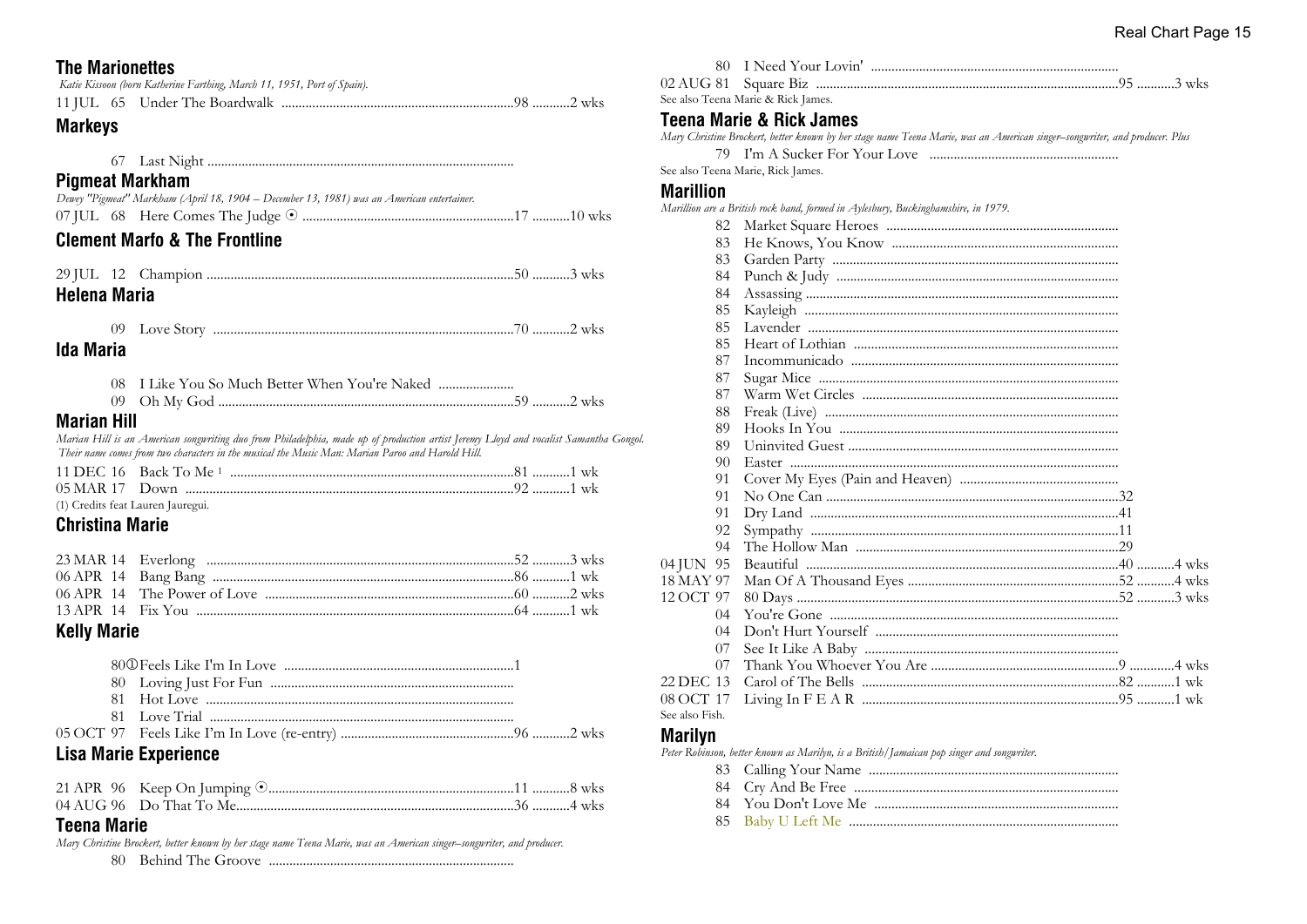## **Marilyn Manson**

Brian Hugh Warner, known professionally as Marilyn Manson, is an American singer, songwriter, musician, composer, actor, painter, author and former music journalist.

| 01        |  |
|-----------|--|
| 01        |  |
| 02.       |  |
| 03        |  |
| 03        |  |
|           |  |
| 07        |  |
| 24 SEP 17 |  |
|           |  |
|           |  |

## **Marina & The Diamonds**

Marina Lambrini Diamandis, known professionally as Marina and the Diamonds, is a Welsh singer-songwriter.

| $02$ MAY $10$ |  |  |
|---------------|--|--|
| $25$ JUL $10$ |  |  |
| 09 OCT 11     |  |  |
|               |  |  |
| 06 MAY 12     |  |  |
| 10 FEB 12     |  |  |
| 16 NOV 14     |  |  |
| 14 DEC 14     |  |  |
| 08 FEB 15     |  |  |
| 01 MAR 15     |  |  |
| 08 MAR 15     |  |  |
| 10 FEN 19     |  |  |
| 03 MAR 19     |  |  |
| 24 MAR 19     |  |  |
| 07 APR 19     |  |  |
| 07 APR 19     |  |  |

(1) Credited only to Marina. See also Clean Bandit & Marina And The Diamonds, Clean Bandit.

## **Marine Band of H.M.S. Ark Royal**

Ship's Company And Royal Marine Band Of H.M.S. Ark Royal are a male instrumental group.

## **Marino Marini & his Quartet**

- 
- 

#### 

#### **Mario**

Mario Dewar Barrett, known mononymously as Mario, is an American singer-songwriter, actor, model and record producer.

| <b>Marion</b> |  |  |
|---------------|--|--|
|               |  |  |
|               |  |  |
|               |  |  |
|               |  |  |
|               |  |  |
|               |  |  |
|               |  |  |

| <b>RA</b> contact to the contact of the contact of the contact of the contact of the contact of the contact of the contact of the contact of the contact of the contact of the contact of the contact of the contact of the contact |  |
|-------------------------------------------------------------------------------------------------------------------------------------------------------------------------------------------------------------------------------------|--|

#### Mark'oh

#### **Yannis Markoupoulos**

| Yannis Markopoulos (Γιάννης Μαρκόπουλος) (born 18 March 1939) is a Greek composer. |
|------------------------------------------------------------------------------------|
|                                                                                    |
| Guy Marks                                                                          |

## **Marky Mark and The Funky Bunch**

## **Laura Marlene**

## **Bob Marley and The Wailers**

Bob Marley and the Wailers were a Jamaican reggae band and, earlier, a ska vocalist group created by Bob Marley, Peter Tosh and Bunny  $W$ ailer  $75 \text{ N} \text{ W}$  N C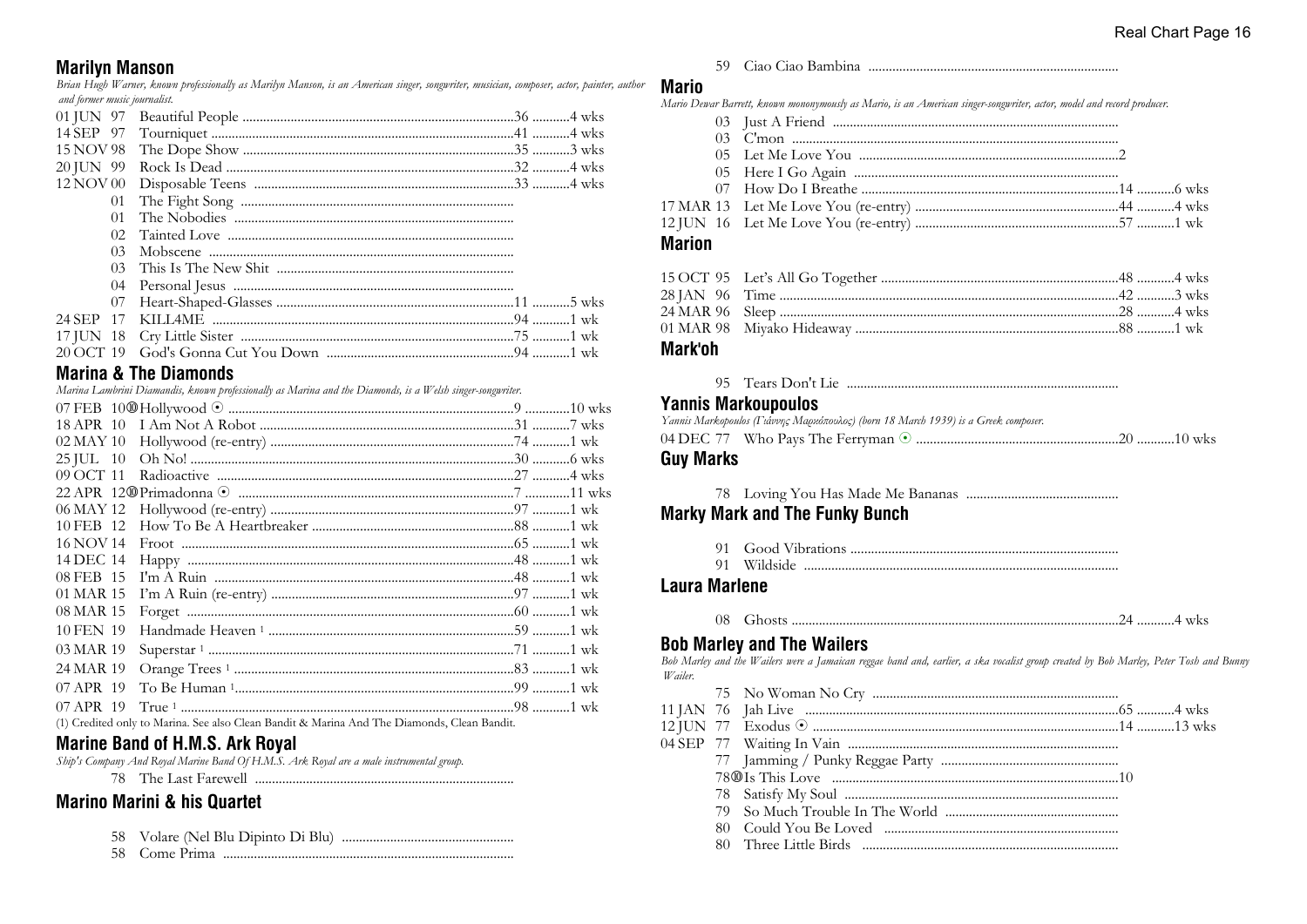| and the theory and an annual the three three controls of the three controls of the three controls of the three controls of the three controls of the three controls of the three controls of the three controls of the three c |  |  |
|--------------------------------------------------------------------------------------------------------------------------------------------------------------------------------------------------------------------------------|--|--|

(1) Credits Funkstar Deluxe. (2) This version should be credited as a remix, but it also includes sales of the original version in the sales of the track. See also Lauren Hill & Bob Marley.

## **Nas & Damian 'Gong' Marley**

*Nasir bin Olu Dara Jones, better known by his stage name Nas, is an American rapper, songwriter, and entrepreneur. Damian Robert Nesta "Jr. Gong" Marley is a Jamaican DJ, singer and rapper. A renowned lyricist, Damian is the youngest son of reggae singer Bob Marley.*

| See also Gwen Stefani, Skrillex & Damian 'Jr Gong' Marley. |  |
|------------------------------------------------------------|--|

## **Ziggy Marley & The Melody Makers**

*Ziggy Marley and the Melody Makers were a Jamaican reggae family group whose line-up consisted of the children of musicians Bob Marley and Rita Marley, which includes lead singer Ziggy Marley with Sharon Marley, Cedella Marley, and Stephen Marley.*

88 Tomorrow People ...........................................................................

Skip Marley - *See Katy Perry*.

## **Laura Marling**

*Laura Beatrice Marling is a British folk singer-songwriter and musician from Eversley, Hampshire.*

| <b>Lene Marlin</b> |                                                 |  |
|--------------------|-------------------------------------------------|--|
|                    | Lene Marlin is a Norwegian singer and musician. |  |
|                    |                                                 |  |

## **Marly**

*Female singer born 1984.*

04 You Never Know ............................................................................

### **The Marmalade**

*The Marmalade is a Scottish pop rock band from the east end of Glasgow, originally formed in 1961 as The Gaylords, and then later billed as Dean Ford and the Gaylords. In 1966 they changed the band name to The Marmalade.*

| 71 |  |  |
|----|--|--|
|    |  |  |
|    |  |  |
|    |  |  |
|    |  |  |
|    |  |  |

#### **The Marmozets**

*Marmozets are an English rock band from Bingley, West Yorkshire. Formed in 2007, the band consists of Rebecca 'Becca' Macintyre, Jack Bottomley, Sam Macintyre Will Bottomley and Josh Macintyre.* 17 DEC 17 Major System Error ........................................................................100 ........1 wk

#### **Kara Marni**

*Born as Antonia Karamarni, she is an R&B, soul, and contemporary artist based in London.*

28 JUL 19 My Love Is Your Love ...................................................................82 ...........1 wk

#### **Maroon 5**

*Maroon 5 is an American pop rock band that originated in Los Angeles, California. It currently consists of lead vocalist Adam Levine, lead guitarist James Valentine, keyboardist plus others.*

| 04        |  |
|-----------|--|
|           |  |
|           |  |
| 12 DEC 04 |  |
| 05.       |  |
|           |  |
| 07        |  |
|           |  |
|           |  |
| 19 SEP 10 |  |
|           |  |
|           |  |
|           |  |
|           |  |
|           |  |
|           |  |
|           |  |
|           |  |
|           |  |
|           |  |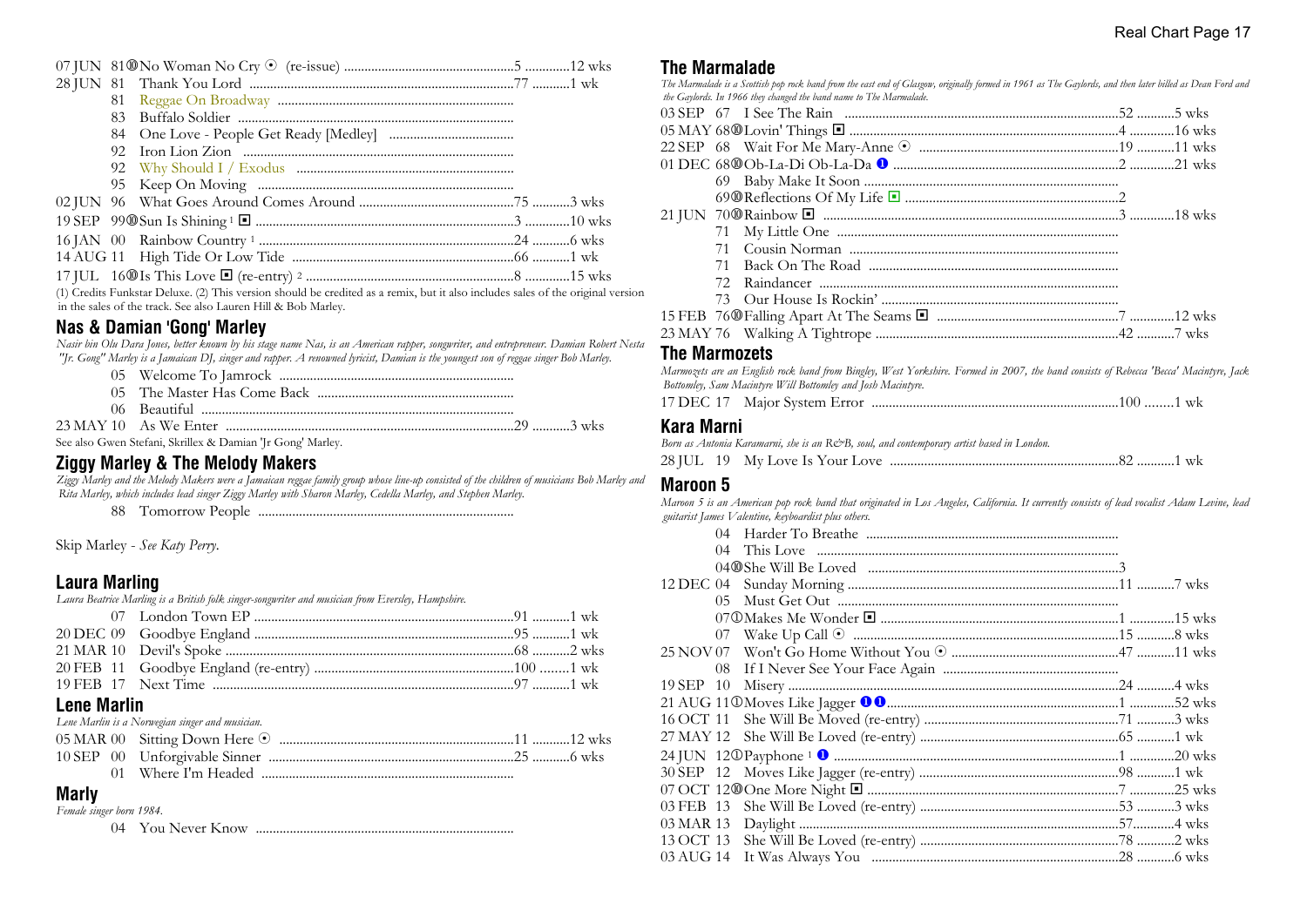|  | (1) Credits feat Wiz Khalifa. (2) feat Kendrick Lamar. (3) feat Future. (4) feat Cardi B |  |
|--|------------------------------------------------------------------------------------------|--|

### **Johnny Marr**

*Johnny Marr is an English musician, songwriter and singer, best known as the guitarist and – with Morrissey – co-songwriter of the Smiths, who were active from 1982 to 1987.*

| See also The Smiths, Billy Bragg. |  |
|-----------------------------------|--|

### **Marradona**

|  | 20 IUL 97 Out Of My Head '97. |
|--|-------------------------------|

## **M|A|R|R|S**

*MARRS was a 1987 recording collective formed by the groups A.R. Kane and Colourbox, which only released one commercial disc.*

87 Pump Up The Volume ...................................................................

### **The Mars Volta**

*The Mars Volta was an American rock band from El Paso, Texas, formed in 2001. The band's final lineup consisted of Omar Rodríguez-López, Cedric Bixler-Zavala, Juan Alderete, Marcel Rodríguez-López and Deantoni Parks.*

| 05 | The Widow |  |
|----|-----------|--|
|----|-----------|--|

|  |  | 20 JAN 08 Wax Simulacra |  |  |  |
|--|--|-------------------------|--|--|--|
|--|--|-------------------------|--|--|--|

## **Bruno Mars**

*Peter Gene Hernandez, professionally known by his stage name Bruno Mars, is an American singer, songwriter, multi-instrumentalist, record producer, and choreographer.*  $22 \text{ AUC } 40 \text{ A}^2 = 1 \text{ I} \cdot \text{I} \cdot \text{I} \cdot \text{I} \cdot \text{I} \cdot \text{I} \cdot \text{I} \cdot \text{I} \cdot \text{I} \cdot \text{I} \cdot \text{I} \cdot \text{I} \cdot \text{I} \cdot \text{I} \cdot \text{I} \cdot \text{I} \cdot \text{I} \cdot \text{I} \cdot \text{I} \cdot \text{I} \cdot \text{I} \cdot \text{I} \cdot \text{I} \cdot \text{I} \cdot \text{I} \cdot \text{I} \cdot \text{I} \cdot \text{I} \cdot \text{$ 

| 14 AUG 11                                                                                                                                                                                                                     |  |
|-------------------------------------------------------------------------------------------------------------------------------------------------------------------------------------------------------------------------------|--|
| 18 SEP 11                                                                                                                                                                                                                     |  |
| 09 OCT 11                                                                                                                                                                                                                     |  |
| 23 OCT 11                                                                                                                                                                                                                     |  |
| 30 OCT 11                                                                                                                                                                                                                     |  |
| 30 OCT 11                                                                                                                                                                                                                     |  |
| 30 OCT 11                                                                                                                                                                                                                     |  |
| 30 OCT 11                                                                                                                                                                                                                     |  |
| 13 NOV 11                                                                                                                                                                                                                     |  |
| 08 JAN 12                                                                                                                                                                                                                     |  |
| 19 FEB 12                                                                                                                                                                                                                     |  |
| 26 FEB 12                                                                                                                                                                                                                     |  |
| 11 MAR 12                                                                                                                                                                                                                     |  |
| 24 JUN 12                                                                                                                                                                                                                     |  |
| 29 JUL 12                                                                                                                                                                                                                     |  |
| 02 SEP 12                                                                                                                                                                                                                     |  |
|                                                                                                                                                                                                                               |  |
|                                                                                                                                                                                                                               |  |
| 26 MAY 13                                                                                                                                                                                                                     |  |
| 28 JUL 13                                                                                                                                                                                                                     |  |
| 15 SEP 13                                                                                                                                                                                                                     |  |
| 15 SEP 13                                                                                                                                                                                                                     |  |
| 13 OCT 13                                                                                                                                                                                                                     |  |
| 10 NOV 13                                                                                                                                                                                                                     |  |
| 15 DEC 13                                                                                                                                                                                                                     |  |
| 09 FEB 14                                                                                                                                                                                                                     |  |
| 23 FEB 14                                                                                                                                                                                                                     |  |
| 02 MAR 14                                                                                                                                                                                                                     |  |
| 07 SEP 14                                                                                                                                                                                                                     |  |
| 25 JAN 15                                                                                                                                                                                                                     |  |
| 21 FEB 16                                                                                                                                                                                                                     |  |
| 13 MAR 16                                                                                                                                                                                                                     |  |
| 27 MAR 16                                                                                                                                                                                                                     |  |
|                                                                                                                                                                                                                               |  |
| 23 OCT 16                                                                                                                                                                                                                     |  |
| 06 NOV 16                                                                                                                                                                                                                     |  |
| 20 NOV 16                                                                                                                                                                                                                     |  |
| 18 DEC 16                                                                                                                                                                                                                     |  |
|                                                                                                                                                                                                                               |  |
| 21 MAY 17                                                                                                                                                                                                                     |  |
| 25 JUN 17                                                                                                                                                                                                                     |  |
| 20 AUG 17                                                                                                                                                                                                                     |  |
| 07 JAN 18@Finesse 1 lateration and the metal of the set of the metal of the metal of the metal of the set of the metal of the set of the metal of the set of the metal of the set of the metal of the set of the metal of the |  |
|                                                                                                                                                                                                                               |  |
| See also Mark Ronson, Bruno Mars & David Guetta, Cardi B, Ed Sheeran.                                                                                                                                                         |  |
|                                                                                                                                                                                                                               |  |

(1) Credits feat Cardi B.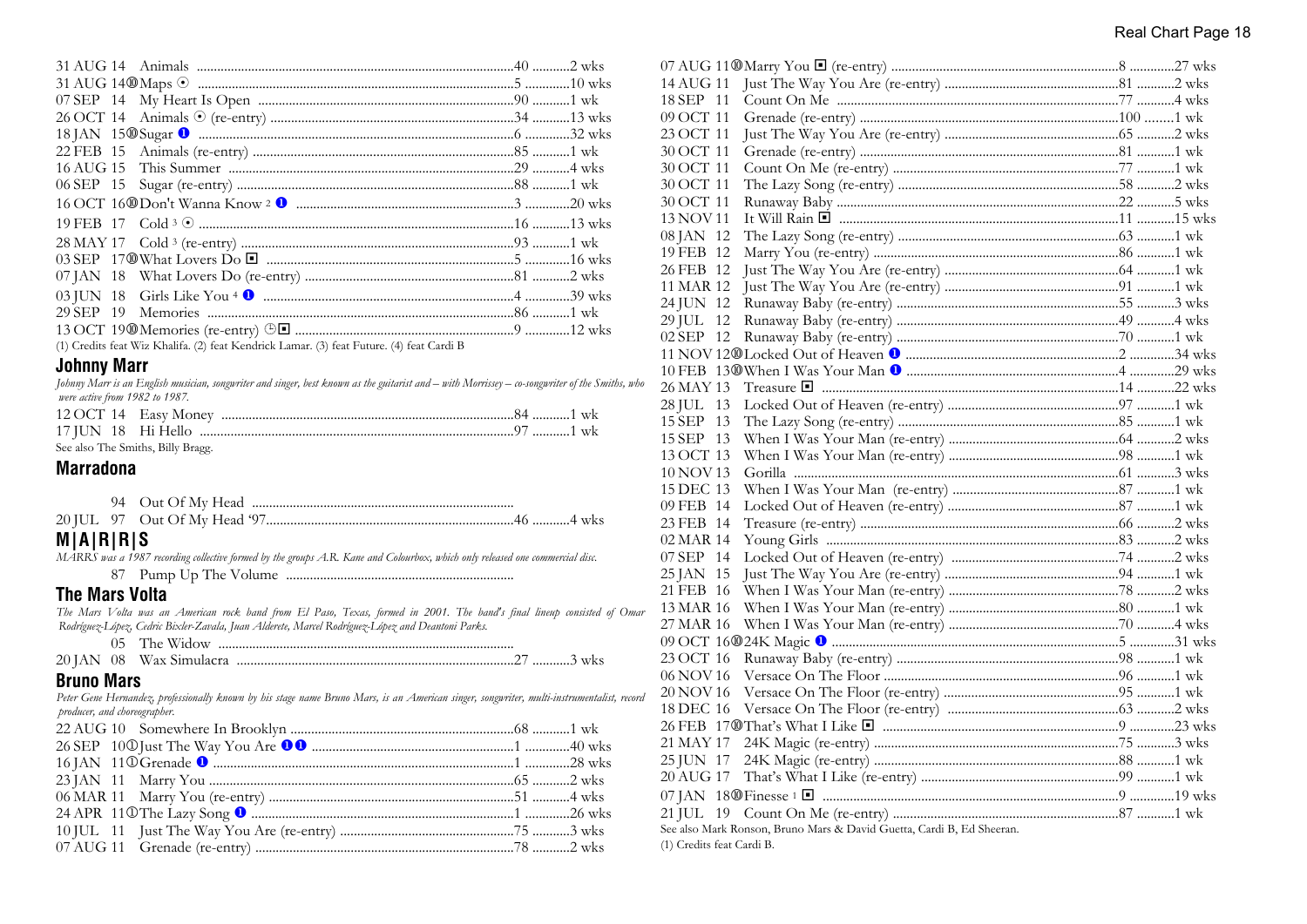## **Bruno Mars & David Guetta**

*Peter Gene Hernandez, professionally known by his stage name Bruno Mars, is an American singer, songwriter, multi-instrumentalist, record producer, and choreographer. Plus Pierre David Guetta is a French DJ, songwriter, record producer and remixer.*

09 JUL 17 Versace On The Floor ...................................................................47 ...........9 wks

See also Bruno Mars, David Guetta .

## **Beryl Marsden**

*Beryl Marsden is a British R&B and pop singer, who first came to notice on the Liverpool club scene of the early 1960s.*

65 Who You Gonna Hurt ....................................................................

### **Gerry Marsden**

*Gerard Marsden MBE (born 24 September 1942 - January 2021 was a English musician and television personality, best known for being leader of the Merseybeat band Gerry and the Pacemakers.*

| See also Gerry and the Pacemakers. |  |
|------------------------------------|--|

## **Matthew Marsden**

*Matthew Marsden is an English actor, producer, singer, and model.*

## **Kym Marsh**

*Kimberley Gail "Kym" Marsh is an English actress and former singer and songwriter, who rose to prominence in 2000 after winning a place in the band Hear'Say on Popstars.*

## **Stevie Marsh**

59 If You Were The Only Boy In The World .................................

## **Joy Marshall**

| <b>Keith Marshall</b>                                                                                                     |  |
|---------------------------------------------------------------------------------------------------------------------------|--|
| Marshall was originally the guitarist for UK glam rock band Hello. When the band finally collapsed, he turned to singing. |  |
|                                                                                                                           |  |
|                                                                                                                           |  |
| <b>Wayne Marshall</b>                                                                                                     |  |
|                                                                                                                           |  |
| <b>Marshall Hain</b>                                                                                                      |  |
| Marshall Hain were a British pop-rock duo.                                                                                |  |
|                                                                                                                           |  |
|                                                                                                                           |  |

## **Marshmello**

|  | Marshmello is an electronic dance music producer and DJ. |  |
|--|----------------------------------------------------------|--|
|  |                                                          |  |

(1) Credits feat Khalid. (2) Juicy J ft James Arthur . (3) feat Chvrches (4) Marshmello, Tyga & Chris Brown. (5) feat A Day To Remember . (6) YUNGBLUD & blackbear.

See also Marshmello & Lil Peep, Selena Gomez & Marshmello, Marshmello & Anne-Marie, Logic & Marshmello, Marshmello & Bastille.

## **Marshmello & Anne-Marie**

*Marshmello is an electronic dance music producer and DJ. Plus Anne-Marie Rose Nicholson is an English singer and songwriter.*

|  | See also Marshmello, Anne-Marie. |  |  |
|--|----------------------------------|--|--|

## **Marshmello & Bastille**

*Marshmello is an electronic dance music producer and DJ. Plus Bastille is a British band formed in 2010.*

| 19 AUG 18 <sup>®</sup> Happier <sup>0</sup> | WK. |
|---------------------------------------------|-----|
|---------------------------------------------|-----|

See also Marshmello & Lil Peep, Selena Gomez & Marshmello, Marshmello & Anne-Marie, Logic & Marshmello, Marshmello, Bastille.

## **Marshmello & Lil Peep**

*Marshmello is an electronic dance music producer and DJ. Plus Gustav Elijah (November 1, 1996 – November 15, 2017), known by his stage name Lil Peep, was an American rapper, singer, songwriter, and record producer.*

| 21 JAN<br>ZETAT | 18 | $C = -11.1$<br>- ADOLHED. | . WK 1 www.marrare.com/married.com/marrare.com/marrare.com/marrare.com/marrare.com/marrare.com/marra |  |
|-----------------|----|---------------------------|------------------------------------------------------------------------------------------------------|--|
|                 |    |                           |                                                                                                      |  |

See also Marshmello, Lil Peep, Marshmello & Anne-Marie.

## **Martay**

| (1) Credits feat ZZ Top.           |                                                                                       |
|------------------------------------|---------------------------------------------------------------------------------------|
| Lena Martell                       |                                                                                       |
| Lena Martell is a Scottish singer. |                                                                                       |
|                                    | 18 JUN 67 Somewhere My Love (Lara's Theme From "Dr. Zhivago") 63 3 wks                |
|                                    |                                                                                       |
|                                    | Martha and The Muffins                                                                |
|                                    | Martha and the Muffins are a Canadian new wave band, active from 1977 to the present. |
|                                    |                                                                                       |
|                                    |                                                                                       |
|                                    | Martha and The Vandellas                                                              |
|                                    | Martha and the Vandellas were an American vocal group.                                |
|                                    |                                                                                       |
|                                    |                                                                                       |
|                                    |                                                                                       |
|                                    |                                                                                       |
|                                    |                                                                                       |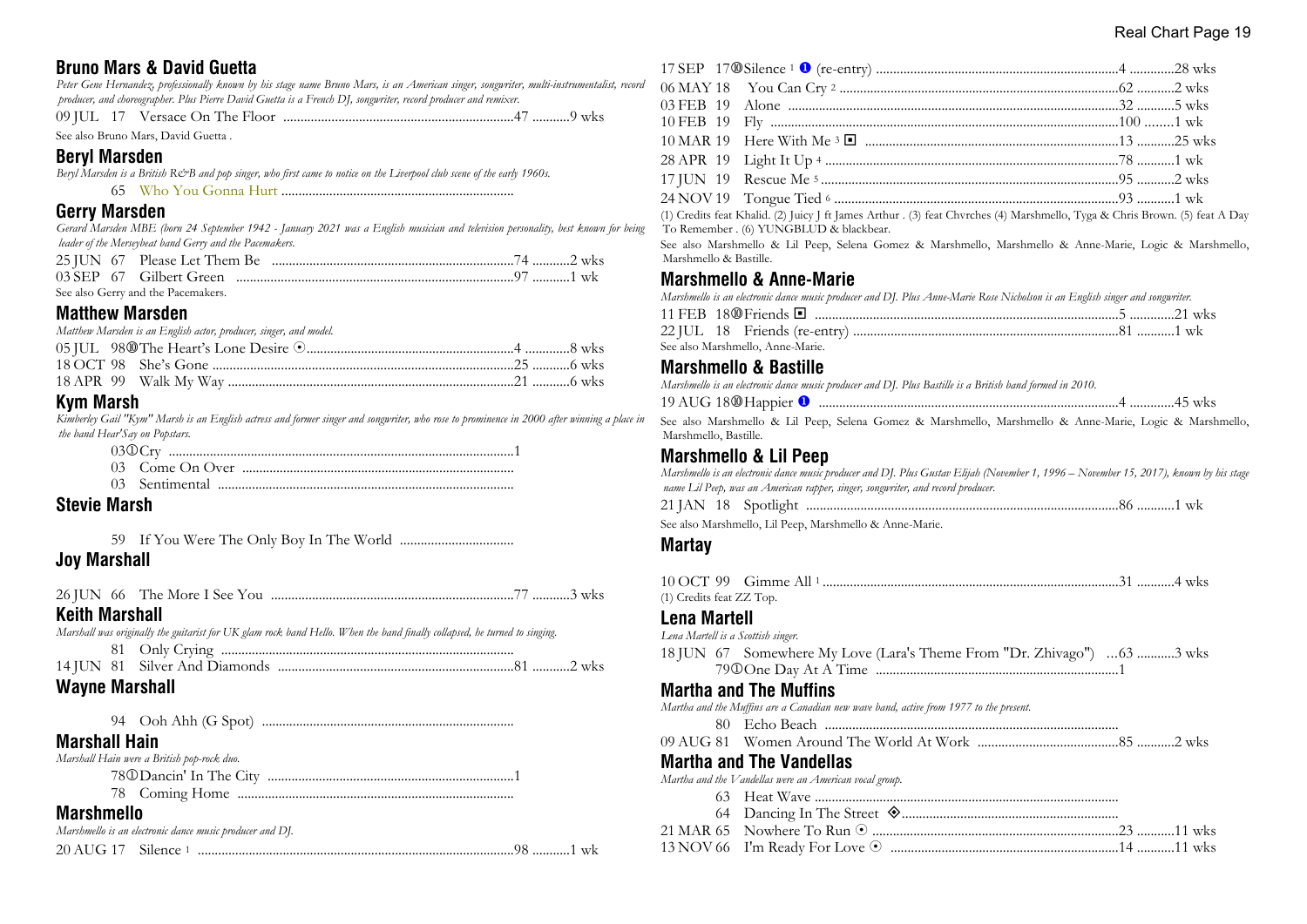(1) Martha Reeves And The Vandellas.

#### **Martika**

*Marta Marrero (born May 18, 1969), known as Martika, is an American singer-songwriter and actress.*

## **Martin and Shirlie**

*Martin John Kemp (born 10 October 1961) is an English actor, director, musician and occasional television presenter, best known as the bassist in the new wave band Spandau Ballet and for his role as Steve Owen in EastEnders. Plus Shirlie Holliman (born 18 April 1962) is an English former pop singer, who found fame in the 1980s with Wham! and as part of the duo Pepsi & Shirlie. Holliman married Martin Kemp.*

|  | See also Spandau Ballet, Wham!, Pepsi & Shirlie. |  |
|--|--------------------------------------------------|--|

## **Billie Ray Martin**

*Billie Ray Martin (born 1970) is a German singer-songwriter.*

## **Dean Martin**

*Dean Paul Martin was an American singer, actor, comedian, and film producer. One of the most popular and enduring American entertainers of the mid-20th century, Martin was nicknamed the "King of Cool". He died December 25, 1995.*

| 14 OCT 51 In The Cool, Cool, Cool Of The Evening (re-entry) 23 2 wks |  |
|----------------------------------------------------------------------|--|
|                                                                      |  |

|             | 54 |                                                                                                    |
|-------------|----|----------------------------------------------------------------------------------------------------|
|             | 55 |                                                                                                    |
|             | 55 |                                                                                                    |
|             | 55 |                                                                                                    |
|             | 55 |                                                                                                    |
|             | 56 |                                                                                                    |
|             | 56 |                                                                                                    |
|             | 56 |                                                                                                    |
|             | 57 |                                                                                                    |
|             | 58 |                                                                                                    |
|             | 58 |                                                                                                    |
|             | 64 |                                                                                                    |
|             | 64 |                                                                                                    |
| 21 FEB 65   |    |                                                                                                    |
| $03$ SEP 67 |    |                                                                                                    |
| 09 JUN 68   |    |                                                                                                    |
| 10 NOV 68   |    |                                                                                                    |
|             | 69 |                                                                                                    |
|             | 75 |                                                                                                    |
| 16 JUN 96   |    |                                                                                                    |
|             |    |                                                                                                    |
|             |    |                                                                                                    |
| 09 DEC 12   |    |                                                                                                    |
| 20 DEC 15   |    |                                                                                                    |
|             |    |                                                                                                    |
| 17 DEC 17   |    |                                                                                                    |
|             |    | See also Dean Martin And Jerry Lewis, Dean Martin And Helen O'Connell., Peggy Lee and Dean Martin. |
|             |    |                                                                                                    |

## **Dean Martin And Helen O'Connell**

*Dino Paul Crocetti (June 7, 1917 – December 25, 1995), known famously as Dean Martin, was an American actor, singer and comedian. Plus Helen O'Connell (May 23, 1920 – September 9, 1993) was an American singer, actress, and hostess, described as "the quintessential big band singer of the 1940s".*

|--|--|--|--|

See also Dean Martin And Jerry Lewis, Dean Martin.

## **Dean Martin And Jerry Lewis**

*Dino Paul Crocetti (June 7, 1917 – December 25, 1995), known famously as Dean Martin, was an American actor, singer and comedian. Plus Joseph Levitch, better known by his stage name Jerry Lewis, was an American comedian, actor, singer, filmmaker and humanitarian.* 20 MAY 51 The Money Song .............................................................................14 ...........5 wks

See also Dean Martin , Jerry Lewis.

#### **Denis Martin**

11 JAN 48 Galway Bay .......................................................................................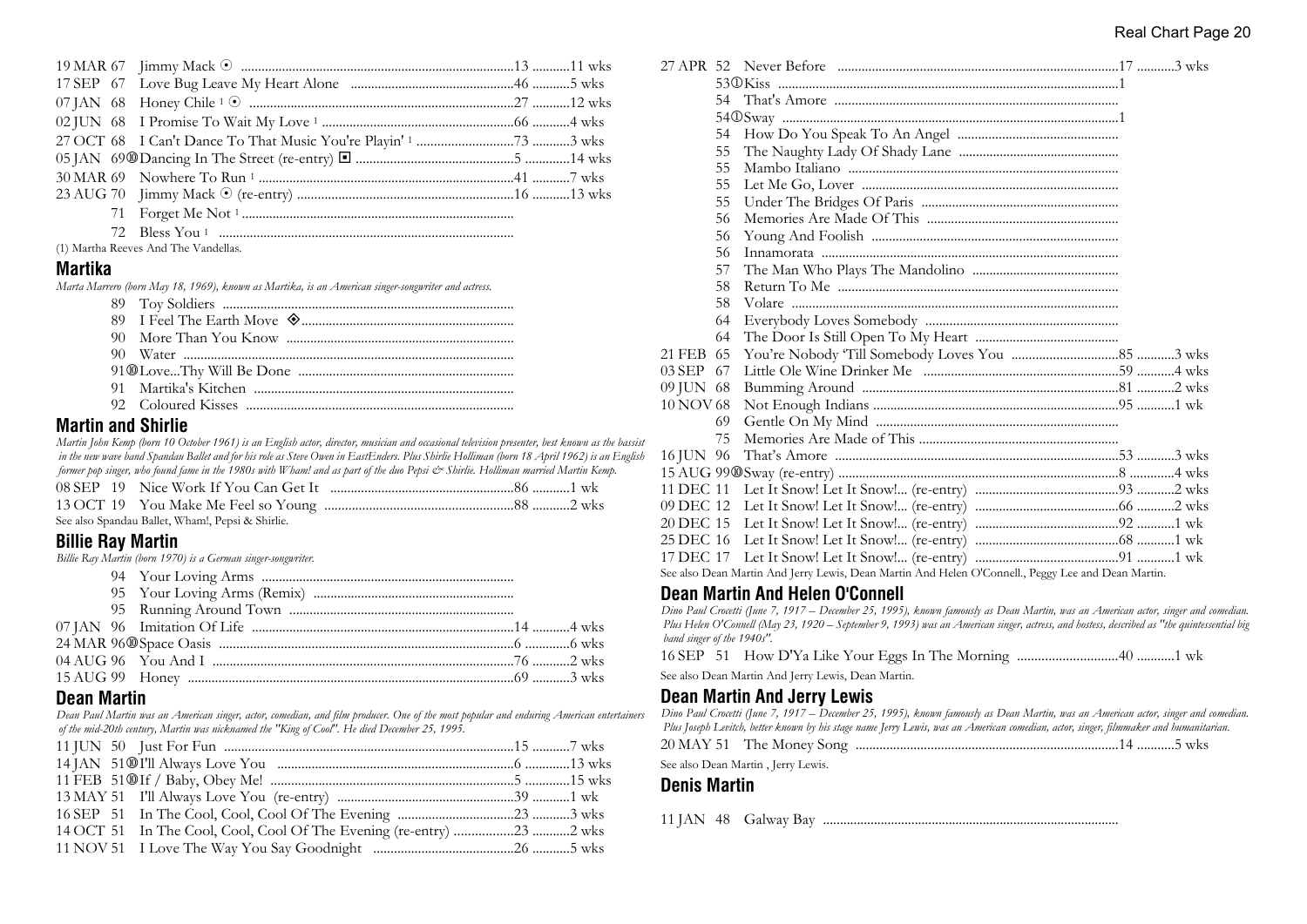## **Freddy Martin & his Orchestra**

*US bandleader and tenor saxophonist popular during the 1930s and 1940s who also guest-starred in a number of films.*

## **George Martin And His Orchestra**

*Sir George Henry Martin, CBE (3 January 1926 – 8 March 2016) was an English record producer, arranger, composer, conductor, audio engineer, and musician. He was referred to as the "Fifth Beatle" in reference to his extensive involvement on each of the Beatles' original albums.*

| 08 OCT 67 |  |
|-----------|--|
|-----------|--|

## **John Martin**

06 APR 14s Anywhere For You .........................................................................9 .............5 wks

### **Juan Martín**

*Juan Cristóbal Martín is a Spanish flamenco guitarist and an author of flamenco guitar method books.*

84 Love Theme From The Thorn Birds ...........................................

## **Linda Martin**

92 Why Me? ...........................................................................................

## **Mary Martin**

| Mary Virginia Martin (December 1, 1913 – November 3, 1990) was an American actress, singer, and Broadway star. |  |
|----------------------------------------------------------------------------------------------------------------|--|
|                                                                                                                |  |
|                                                                                                                |  |

## **Ray Martin And His Concert Orchestra**

*Ray Martin (11 October 1918 – 7 February 1988) was a British-Austrian orchestra leader. He was noted for his light music compositions.*

07 SEP 52<sup>®</sup> Dream Of Yesterday (I Remember When) / Meet Mister Callaghan .........................................................................................10 ...........11 wks

- 53 Swedish Rhapsody ..........................................................................
- 56 The Carousel Waltz ........................................................................

## **Ricky Martin**

*Enrique Martín Morales (born December 24, 1971), commonly known as Ricky Martin, is a Puerto Rican singer, actor and author.* 14 SEP 97 Un Dos Tres Maria 8......................................................................11 ...........7 wks 05 JUL 98 Cup Of Life ......................................................................................20 ...........4 wks 11 JUL 99j Livin' La Vida Loca u ....................................................................1 .............16 wks 14 NOV 99 Shake Your Bon-Bon ......................................................................21 ...........5 wks 00s Private Emotion <sup>1</sup> 8 ......................................................................8 .............9 wks 29 OCT 00 She Bangs ......................................................................................... 01 Loaded .............................................................................................. 05 I Don't Care .....................................................................................

```
31 MAY 15 Mr Put It Down 2 ............................................................................85 ...........1 wk
```
(1) Credits feat Meja (2) feat Pitbull.

See also Ricky Martin with Christina Aguilera.

## **Ricky Martin with Christina Aguilera**

*Enrique Martín Morales (born December 24, 1971), commonly known as Ricky Martin, is a Puerto Rican singer, actor and author. Plus* 01 Nobody Wants To Be Lonely ......................................................

See also Ricky Martin, Christina Aguilera.

#### **Roger Martin**

|  | Swiss DJ and producer Roger Martin. |  |
|--|-------------------------------------|--|
|  |                                     |  |

Sam Martin *see David Guetta*

## **Tony Martin**

*US vocalist of Jewish extraction who was a staple of American radio during the 1940s and 1950s. Also appeared in a number of Hollywood musicals at the same time, but despite all these (considerable) accomplishments is probably more famous – and definitely more well-regarded – as the husband of Cyd Charisse.*

| 18 MAR 51 I Don't Stand A Ghost Of A Chance / September Song 37 1 wk |  |
|----------------------------------------------------------------------|--|
|                                                                      |  |
|                                                                      |  |
|                                                                      |  |
|                                                                      |  |
|                                                                      |  |

See also Tony Martin with the Skyrockets Orchestra, Tony Martin with Fran Warren .

## **Tony Martin with The Skyrockets Orchestra**

*Tony Martin, was an American actor and singer died: July 27, 2012. Plus The Skyrockets, the super pit band of the London Palladium, directed first by Paul Fenhoulet and later by Woolf Phillips. This was the band which, in 1949, accompanied Benny Goodman for his first ever performances in Britain and surprised the maestro by its enormously high standard of efficiency and understanding of the jazz idiom. Three of the regular members were Les Lambert, Reg Sergeant (Drums) and Pat Dodd (Piano).*

| See also Tony Martin, Tony Martin with Fran Warren . |  |  |
|------------------------------------------------------|--|--|

## **Tony Martin with Fran Warren**

*Tony Martin, was an American actor and singer died: July 27, 2012. Plus Frances Wolfe (March 4, 1926 – March 4, 2013), known professionally as Fran Warren, was an American singer.*

See also Tony Martin with the Skyrockets Orchestra, Tony Martin.

## **Vince Martin**

56 Cindy Oh Cindy ..............................................................................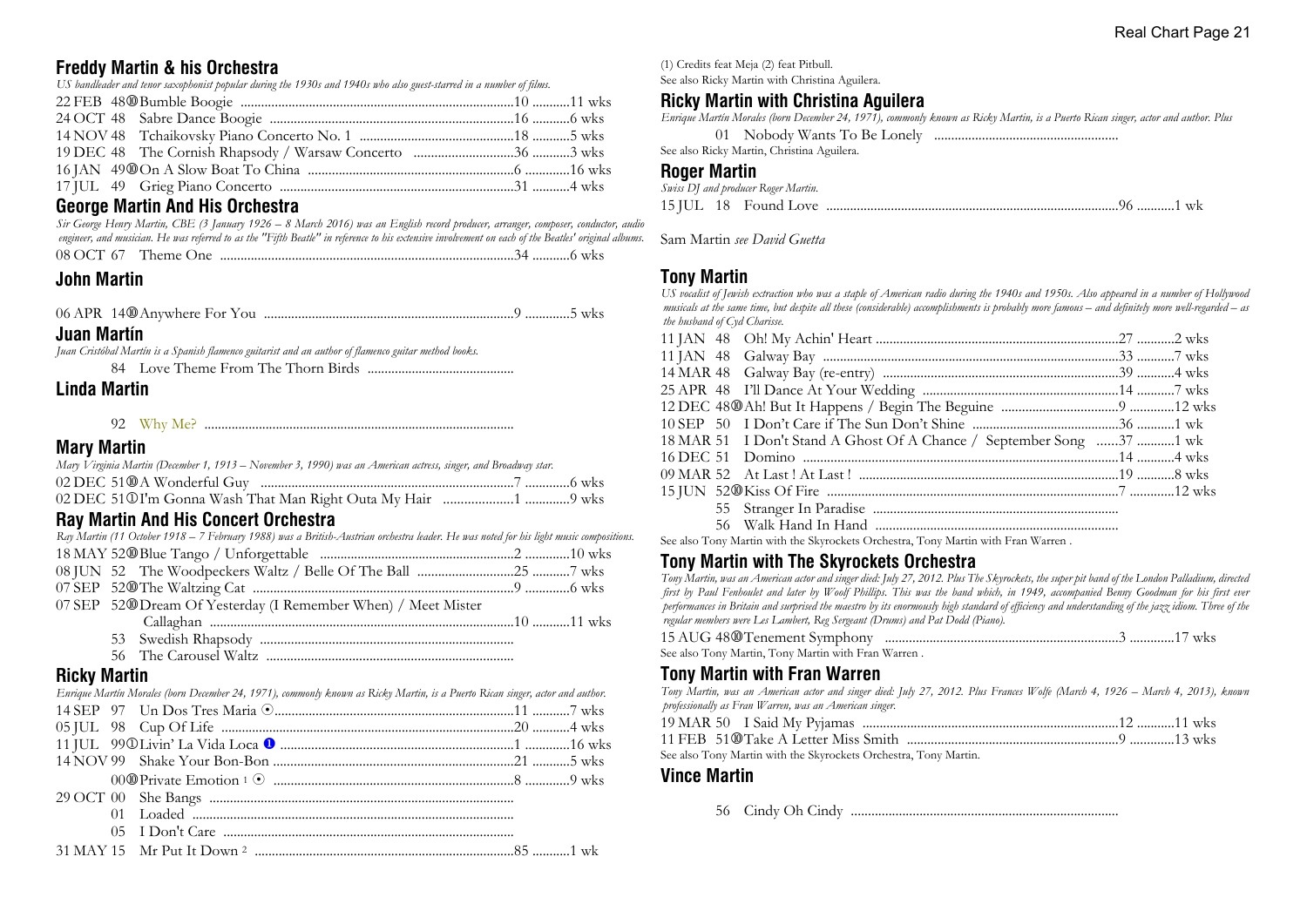## **Wink Martindale**

59 Deck Of Cards ................................................................................

## **AL Martino**

|  | Al Martino (1927–2009)  Al Martino was born on October 7, 1927 in Philadelphia, Pennsylvania, USA as Alfred Cini. |  |
|--|-------------------------------------------------------------------------------------------------------------------|--|
|  |                                                                                                                   |  |
|  |                                                                                                                   |  |
|  |                                                                                                                   |  |
|  |                                                                                                                   |  |
|  |                                                                                                                   |  |
|  |                                                                                                                   |  |
|  |                                                                                                                   |  |
|  |                                                                                                                   |  |
|  |                                                                                                                   |  |
|  |                                                                                                                   |  |
|  |                                                                                                                   |  |
|  |                                                                                                                   |  |
|  |                                                                                                                   |  |

## **Viola Martinsson**

20 SEP 15 Made Of ..........................................................................................91 ...........1 wk

## **The Marvelettes**

*The Marvelettes was an American girl group that achieved popularity in the early- to mid-1960s. They consisted of schoolmates Gladys Horton, Katherine Anderson, Georgeanna Tillman, Juanita Cowart, and Georgia Dobbins, who was replaced by Wanda Young prior to the group signing their first deal.*

## **Marvin**

*Marvin, the Paranoid Robot, is a fictional character in The Hitchhiker's Guide to the Galaxy series by Douglas Adams. The vocal was performed by Stephen Moore, who had played Marvin on the radio and television series.*

81 Marvin The Paranoid Android ......................................................

## **Marvin and Tamara**

| Marvin and Tamara were a pop music duo from the United Kingdom. |  |
|-----------------------------------------------------------------|--|
|                                                                 |  |
|                                                                 |  |

## **Hank Marvin**

*Hank Brian Marvin (born Brian Robson Rankin, 28 October 1941) is an English multi-instrumentalist, vocalist and songwriter. He is best known as the lead guitarist for the Shadows, a group which primarily performed instrumentals and was the backing band for Cliff Richard, and subsequently for Marvin, Welch & Farrar.*

|                   | See also Cliff Richard, The Shadows.                                                        |  |
|-------------------|---------------------------------------------------------------------------------------------|--|
| <b>Lee Marvin</b> |                                                                                             |  |
|                   | Lee Marvin (February 19, 1924 – August 29, 1987) was an American film and television actor. |  |
|                   |                                                                                             |  |

(1) Listed alongside the other side of the record, *I Talk To The Trees* by Clint Eastwood.

#### **Richard Marx**

*Richard Noel Marx is an American adult contemporary and pop/rock singer, songwriter, musician and record producer.*

| <b>Marxman</b> |     |                                                  |
|----------------|-----|--------------------------------------------------|
|                |     |                                                  |
|                | 94  |                                                  |
|                | 94  |                                                  |
|                | 94. |                                                  |
|                | 92  |                                                  |
|                |     |                                                  |
|                |     |                                                  |
|                | 91  |                                                  |
|                |     | 90 Endless Summer Nights / Hold On To The Nights |
|                |     |                                                  |
|                | 90  |                                                  |
|                | 89  |                                                  |
|                | 89  |                                                  |

## **Mary Mary**

|                                                               | Mary Mary is a female American gospel duo composed of sisters Erica Atkins-Campbell and Trecina Atkins-Campbell. Formed in 1998. |  |  |
|---------------------------------------------------------------|----------------------------------------------------------------------------------------------------------------------------------|--|--|
|                                                               |                                                                                                                                  |  |  |
|                                                               |                                                                                                                                  |  |  |
|                                                               |                                                                                                                                  |  |  |
| <b>Mary Jane Girls</b>                                        |                                                                                                                                  |  |  |
| The Mary Jane Girls were an American R&B, soul and funk group |                                                                                                                                  |  |  |

- 83 Candy Man ....................................................................................... 83 All Night Long ................................................................................
- 25 SEP 83 Boys ....................................................................................................66 ...........3 wks

## **Mase**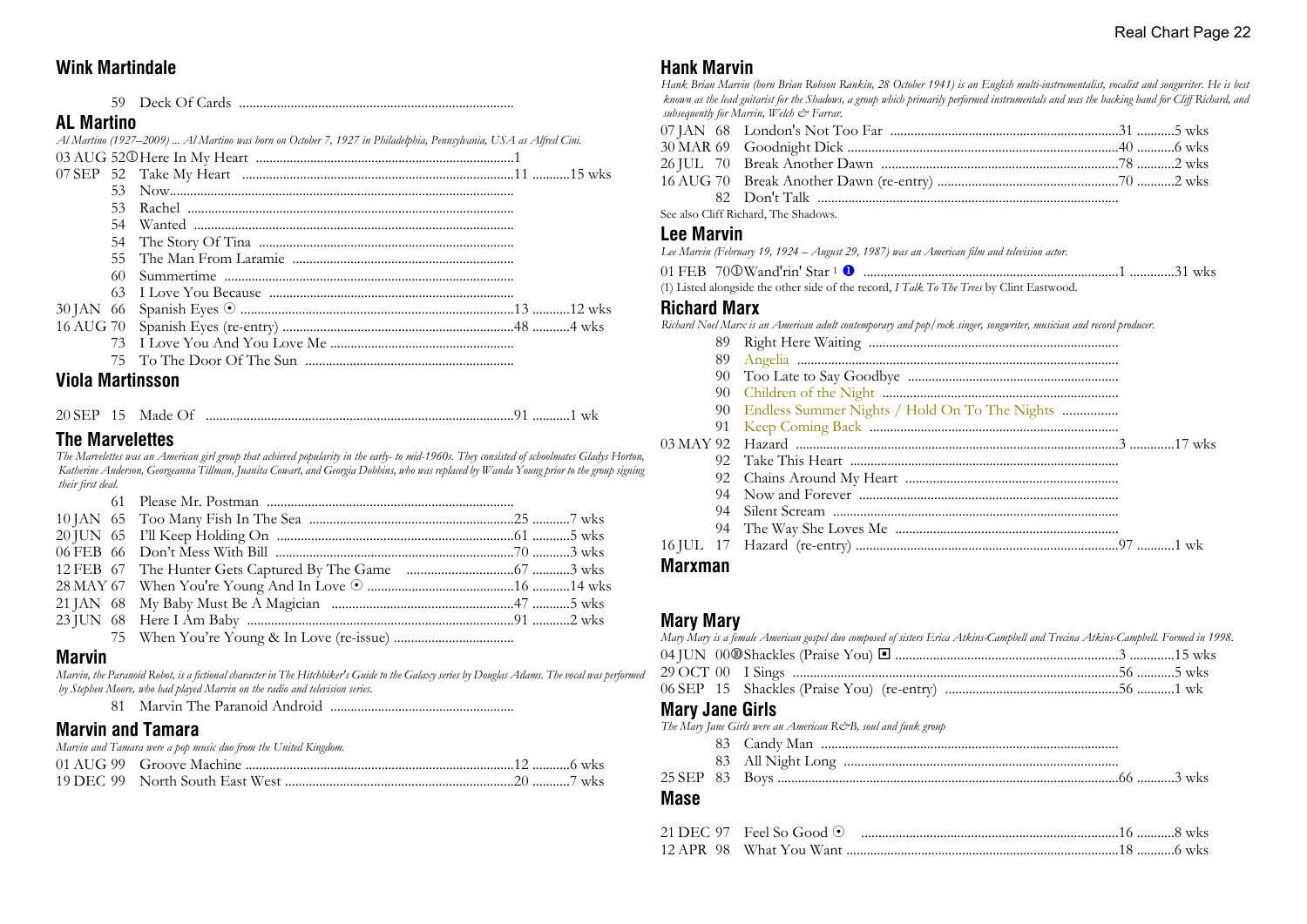| (1) Credits feat Blackstreet.   |  |
|---------------------------------|--|
| $\mathbf{H}$ , and $\mathbf{H}$ |  |

### **Hugh Masekela**

| Hugh Ramapolo Masekela (4 April 1939 – 23 January 2018) was a South African trumpeter, flugelhornist, cornetist, singer and composer |  |  |
|--------------------------------------------------------------------------------------------------------------------------------------|--|--|
|                                                                                                                                      |  |  |

## **The Mash**

|  | Uncredited session singers John Bahler, Tom Bahler, Ron Hicklin, and Ian Freehairn-Smith connected with the movie and TV series M*A*S*H. |  |
|--|------------------------------------------------------------------------------------------------------------------------------------------|--|
|--|------------------------------------------------------------------------------------------------------------------------------------------|--|

Despite different titles they are the same song.

## **Luigi Masi**

*Luigi Masi (born 29 May 1990) is a British singer who lives in London, but was born in São Paulo, Brazil.*

| See also Lugi Masi & Sebastin. |  |
|--------------------------------|--|

## **Luigi Masi & Sebastin**

|                     | Luigi Masi is a Danish singer and songwriter. Plus |  |
|---------------------|----------------------------------------------------|--|
|                     |                                                    |  |
| See also Lugi Masi. |                                                    |  |

## **Mason Vs Princess Superstar**

| Collaboration between Dutch musician Mason and American rapper Princess Superstar. |  |
|------------------------------------------------------------------------------------|--|
|                                                                                    |  |
| See also Princess Superstar.                                                       |  |

## **Barry Mason**

| John Barry Mason (born 12 July 1935) is an English songwriter, grew up in the village of Coppull, near Chorley in Lancashire. |  |
|-------------------------------------------------------------------------------------------------------------------------------|--|
|                                                                                                                               |  |
|                                                                                                                               |  |
|                                                                                                                               |  |
|                                                                                                                               |  |

## **Dave Mason**

*David Thomas Mason (born 10 May 1946) is an English singer-songwriter and guitarist from Worcester, who first found fame with the rock band Traffic.*

|--|--|

### **Sheku Kanneh-Mason & Members Of The BBC National Orchestra Of Wales & Members Of The English Chamber Orchestra**

*Part of the Royal Wedding music that was issued for the joining of Harry and Megan Markle.*

## **Swede Mason**

| Swedemason (sometimes styled Swede Mason) is a British musician and video editor. |  |  |
|-----------------------------------------------------------------------------------|--|--|
|                                                                                   |  |  |

## **Willy Mason**

*Willy Mason is an American singer-songwriter.*

|  | WKS |
|--|-----|
|--|-----|

See also Willy Mason & K T Tunstall.

## **Willy Mason & K T Tunstall**

*Willy Mason is an American singer-songwriter. Plus Kate Victoria "KT" Tunstall (born 23 June 1975) is a Scottish singer-songwriter and musician.*

| See also Willy Mason, KT Tunstall. |  |
|------------------------------------|--|

#### **Masquerade**

*British dance music group active in the mid eighties.* 29 JUN 86 (Solution To) The Problem .........................................................59 ...........4 wks

## **Massiel**

*María de los Ángeles Felisa Santamaría Espinosa (born 2 August 1947), professionally known as Massiel, is a Spanish pop singer. She won the Eurovision Song Contest 1968.*

14 APR 68 He Gives Me Love (La, La, La) ....................................................31 ...........6 wks

## **Massive Attack**

*Massive Attack are an English electronic band formed in 1988 in Bristol by Robert "3D" Del Naja, Adrian "Tricky" Thaws, Andrew "Mushroom" Vowles and Grant "Daddy G" Marshall.*

#### **Massive Wagons** *Lancashire rock n' rollers.*

| <i>Langashite fook n fouers.</i> |  |  |
|----------------------------------|--|--|
|                                  |  |  |

## **Massivo**

(1) Credits feat Tracy.

## **Mass Order**

## **Mena Massoud & Naomi Scott**

*Mena Massoud is a Canadian actor. He played Aladdin in Disney's 2019 live action remake of Aladdin. He has also worked in television. Plus Naomi Grace Scott is an English actress and singer.*

26 MAY 19 A Whole New World ......................................................................42 ...........3 wks

## **Mass Production**

*Mass Production is an American funk/disco musical group*

23 JAN 77 Welcome To Our World (Of Merry Music) ................................93 ...........2 wks

|  |  |  |  |  |  |  |  |  | 20 FEB 77 Welcome To Our World (Of Merry Music) (re-entry) 58 6 wks |
|--|--|--|--|--|--|--|--|--|---------------------------------------------------------------------|
|--|--|--|--|--|--|--|--|--|---------------------------------------------------------------------|

#### **Master Shortie**

*Theo Jerome Kerlin is a British MC who is credited by his stage name Master Shortie. He is also a singer and has established his own record label.*

| 74 R.<br>74 O |       | 1 | WK |
|---------------|-------|---|----|
|               | _____ |   |    |

|  | Dance Like A White Boy |  |  |
|--|------------------------|--|--|
|--|------------------------|--|--|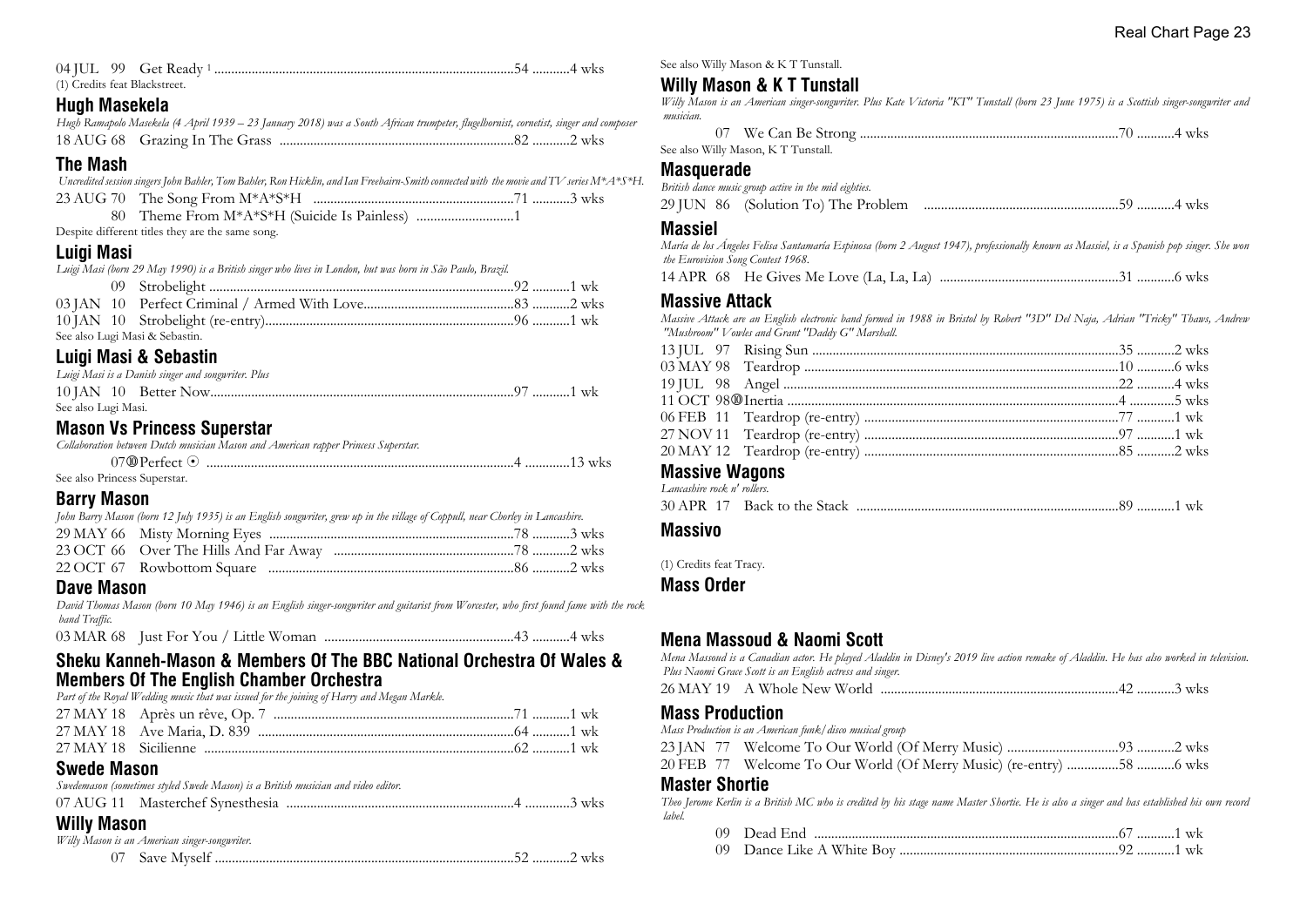## **Masters at Work**

|  | Masters at Work is the American garage house production and remix team of "Little" Louie Vega and Kenny "Dope" Gonzalez. |  |  |  |
|--|--------------------------------------------------------------------------------------------------------------------------|--|--|--|
|  |                                                                                                                          |  |  |  |

## **The Master Singers**

*The Master Singers were a British vocal group in the 1960s. Comprising four schoolmasters, they specialised in comedic recordings of mundane documents and announcements.*

| 23 APR 67 The Highway Code EP |  |  |
|-------------------------------|--|--|
|-------------------------------|--|--|

## **Mastodon**

*Mastodon is an American heavy metal band from Atlanta, Georgia. Formed in 2000, the group is composed of bassist Troy Sanders, guitarists Brent Hinds and Bill Kelliher, and drummer Brann Dailor, all of whom perform vocals in studio.*

|  |  | 24 SEP 17 Cold Dark Place EP |  |  |  |
|--|--|------------------------------|--|--|--|
|--|--|------------------------------|--|--|--|

## **Jessy Matador**

|  | Jessy Kimbangi, better known by his stage name Jessy Matador, is a French-Congolese singer. |  |  |
|--|---------------------------------------------------------------------------------------------|--|--|
|  |                                                                                             |  |  |
|  |                                                                                             |  |  |

## **Matchbox**

| Matchbox is an English rockabilly band that formed in 1971, and is still active as of 2016. |  |
|---------------------------------------------------------------------------------------------|--|
|                                                                                             |  |

## **Matchbox Twenty (20)**

*Matchbox Twenty is an American rock band, formed in Orlando, Florida, in 1995. The group currently consists of Rob Thomas, Kyle Cook, Brian Yale, and Paul Doucette.*

| $23$ IUL $00$ Bent |  |  |  |
|--------------------|--|--|--|

## **Mireille Mathieu**

*Mireille Mathieu, is a French singer.*

## **Johnny Mathis**

*John Royce "Johnny" Mathis is an American singer of popular music and jazz.*

| 58. |  |
|-----|--|
| 58  |  |
| 59  |  |
| 59  |  |
| 60  |  |
|     |  |
| 60  |  |
| 60  |  |
|     |  |
|     |  |
|     |  |
|     |  |
| 75. |  |
|     |  |
|     |  |
|     |  |
|     |  |

## **Johnny Mathis and Deniece Williams**

| John Royce "Johnny" Mathis is an American singer of popular music and jazz. Plus |  |
|----------------------------------------------------------------------------------|--|
|                                                                                  |  |
|                                                                                  |  |
| See also Johnny Mathis, Deniece Williams.                                        |  |

#### **Ivan Matias**

*Ivan Matias is an American singer, songwriter, producer, arranger, hip hop ghostwriter, and entrepreneur.*

31 MAR 96 So Good (To Come Home To) .....................................................98 ...........1 wk

### **Matoma & Becky Hill**

*Tom Stræte Lagergren, commonly known by his stage name Matoma, is a Norwegian DJ and record producer of tropical house from Flisa, Norway. Plus Rebecca Claire "Becky" Hill is an English singer and songwriter from Bewdley, Worcestershire.*

See also Matoma & Sean Paul, Becky Hill, Matoma & The Vamps.

## **Matoma & Sean Paul**

*Tom Stræte Lagergren, commonly known by his stage name Matoma, is a Norwegian DJ and record producer of tropical house from Flisa, Norway. Plus Sean Paul Ryan Francis Henriques, known simply as Sean Paul, is a Jamaican dancehall and reggae pop recording artist, musician, producer and actor.*

24 APR 16 Paradise .............................................................................................100 ........1 wk

See also Sean Paul, Matoma & Becky Hill, Matoma & The Vamps.

## **Matoma & The Vamps**

*Tom Stræte Lagergren, commonly known by his stage name Matoma, is a Norwegian DJ and record producer of tropical house from Flisa, Norway. Plus The Vamps are a British pop rock band consisting of Brad Simpson, James McVey, Connor Ball and Tristan Evans.* 03 SEP 17 Staying Up .......................................................................................65 ...........2 wks

See also Matoma & Becky Hill, Matoma & Sean Paul, Matoma, The Vamps.

## **Matrix & Futurebound**

*Matrix & Futurebound are a British drum and bass duo consisting of Jamie Quinn and Brendan Collins.*

|  | (1) Credits feat Tanya Lacey. |  |
|--|-------------------------------|--|

## **Al Matthews**

*American actor, musician and former marine most known for his role in the 1986 film "Aliens", born 21 November 1942 in Brooklyn, New York, USA, died 22 September 2018 in Orihuela, Spain.*

| 20. |  |
|-----|--|
|-----|--|

## **Eric Matthews**

| Eric Matthews is an American composer, musician, recording artist, and record producer. |  |  |  |
|-----------------------------------------------------------------------------------------|--|--|--|
|                                                                                         |  |  |  |

## **Ian Matthews**

*Iain Matthews is an English musician and singer-songwriter. He was an original member of the British folk rock band Fairport Convention from 1967 to 1969 before leaving and forming his own band, Matthews Southern Comfort* 09 MAY 76 Brown Eyed Girl .............................................................................50 ...........7 wks

See also Johnny Mathis And Deniece Williams.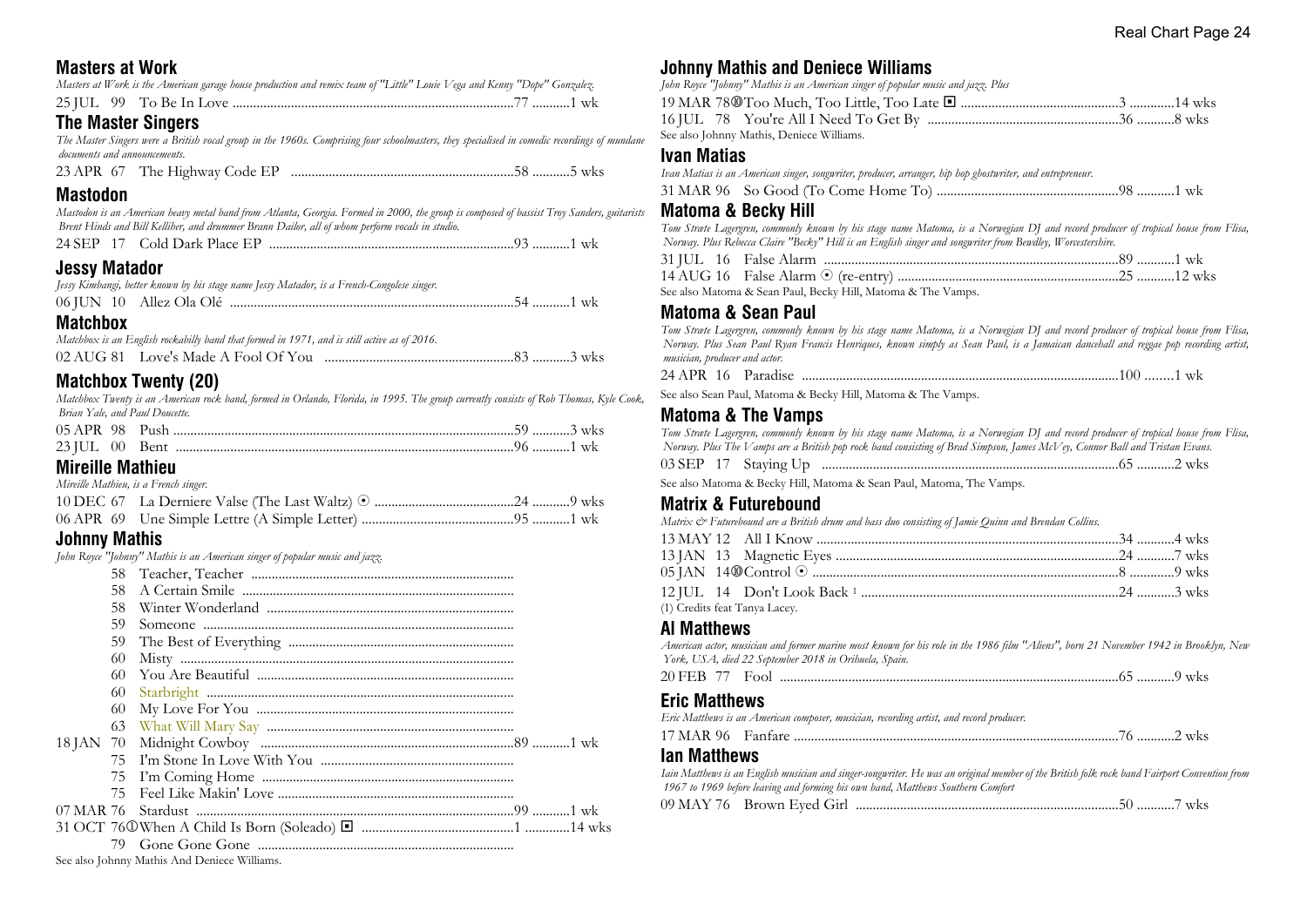*See also Fairport Convention, Matthews Southern Comfort.*

#### **Scott Matthews**

*Scott Matthews is an English singer-songwriter from Wolverhampton, England.*

|  | <u> 기 /  1</u> | 1 wk |
|--|----------------|------|

## **Matthews' Southern Comfort**

*Matthews Southern Comfort is a band. It was originally a British country rock/folk rock band, formed in 1970 by former Fairport Convention singer Ian Matthews.*

| See also Fairport Convention, Ian Matthews. |  |
|---------------------------------------------|--|

## **Jessica Mauboy**

*Jessica Hilda Mauboy (born 4 August 1989) is an Australian R&B and pop singer, songwriter and award-winning actress. Born and raised in Darwin, Northern Territory, Mauboy rose to fame in 2006 on the fourth season of Australian Idol.*

| 20 MAY 18<br>We Got Love<br>. 1 |  | WК |  |
|---------------------------------|--|----|--|
|---------------------------------|--|----|--|

## **Susan Maughan**

*Susan Maughan (born Marian Maughan, 1 July 1938,) is an English singer who released successful singles in the 1960s.*

|  | With Wally Stott and his Orchestra and Chorus |  |
|--|-----------------------------------------------|--|

## **Maurice And Mac**

*Maurice & Mac emerged when Maurice McAlister and McLauren Green splintered from the Radiants in 1966. McAlister was a founding member, lead singer, and songwriter for the group; Green replaced first tenor Charles Washington before the Radiants started recording for Chess Records.*

## **Paul Mauriat and his Orchestra**

*Paul Mauriat was a French orchestra leader, conductor of Le Grand Orchestre de Paul Mauriat,. Paul Mauriat died on 3 November 2006 in Perpignan, France, age 81.*

04 FEB 68s Love Is Blue (L'Amour Est Bleu) ® ...........................................6 .............17 wks

#### **Maverick Sabre**

*Michael Stafford, better known as Maverick Sabre, is an English-Irish singer, songwriter, and rapper.*

## **The Mavericks**

*The Mavericks is an American country music band that combine Tex-Mex, neotraditional country music, Latin, and rockabilly influences. The Mavericks were founded in 1989 in Miami, Florida.*

#### **Maw Presents India**

|--|--|--|--|--|--|

Ava Max *See A file.*

### **MAX**

 *6 year old Max frim the UK was born with Osteogenesis Imperfecta or OI, often referred to as brittle bones. A host of UK celebrities have met Max as part of a mammoth awareness raising campaign about OI and Max and his family have smashed incredible fundraising targets for UK Charity the Brittle Bone.*

26 MAY 19 In Our Bones ...................................................................................89 ...........2 wks

#### **Maxim**

*Keith Palmer, better known by his stage name Maxim, is an English musician, known for being a vocalist of electronic music band the Prodigy.*

04 JUN 00 Carmen Queasy <sup>1</sup> ..............................................................................58 ...........3 wks

(1) Credits feat Skin.

#### **Maximo Park**

*Maxïmo Park are an English alternative rock band, formed in 2000 in Newcastle upon Tyne. The band consists of Paul Smith, Duncan Lloyd, and Tom English.*

## **Maximum Overdrive**

|--|--|--|--|--|

### **Maxi Priest**

*Max Alfred "Maxi" Elliott (born 10 June 1961), known by his stage name Maxi Priest, is an English reggae vocalist of Jamaican descent.*

#### **Max Q**

## **Maxsta**

| (1) Credits feat Little Nikki. |  |  |
|--------------------------------|--|--|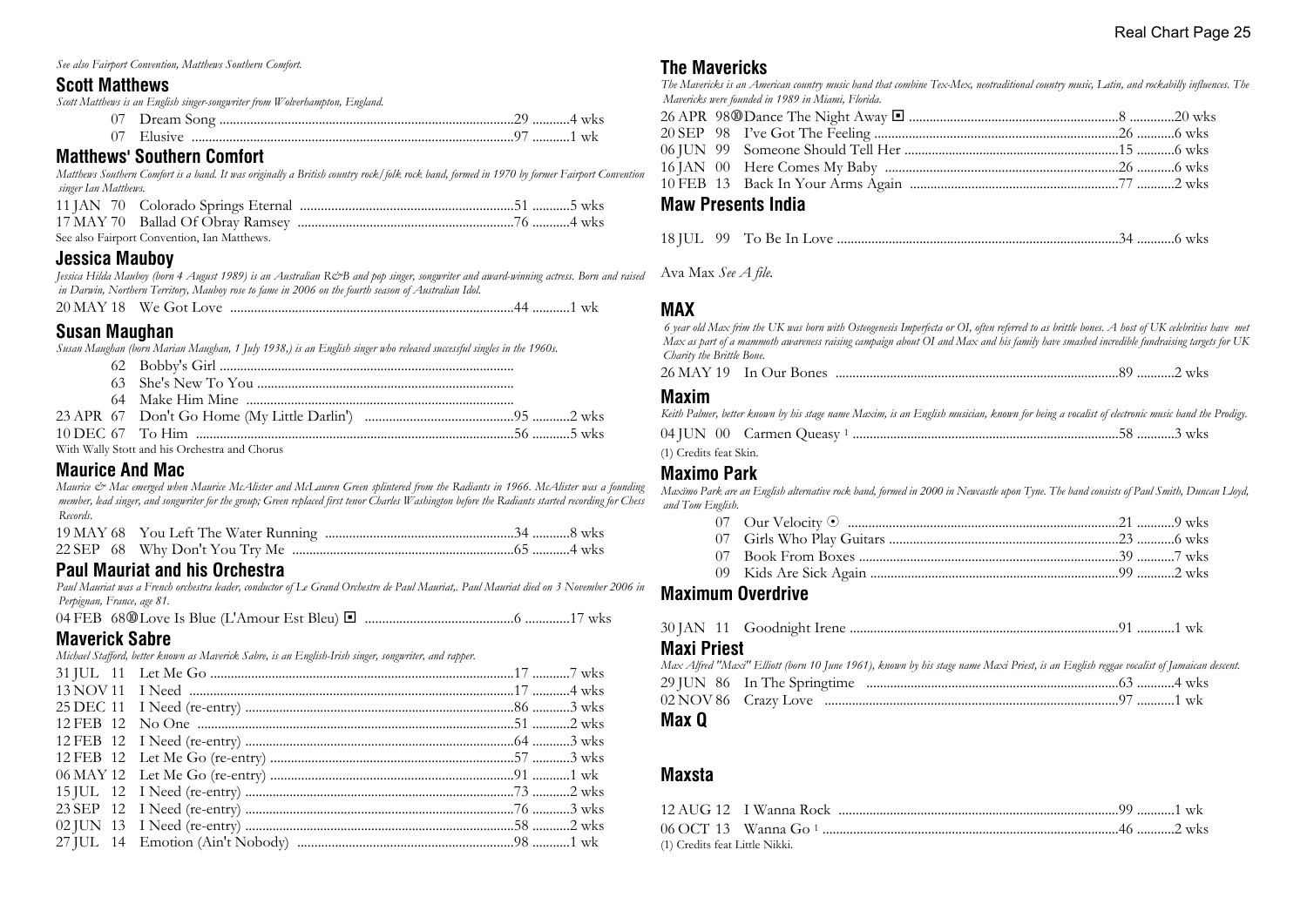## **Max Tundra**

*Ben Jacobs, more commonly known by the stage name Max Tundra, is an English multi-instrumental musician, singer and music producer.*

### **Maxwell**

## **Bobby Maxwell**

*Robert Maxwell (born Max Rosen; April 19, 1921 – February 7, 2012) was a harpist, songwriter, and teacher who wrote the music for two well-known songs: "Ebb Tide" and "Shangri-La"*

|  | 12 OCT 52 Plink, Plank, Plunk |  |
|--|-------------------------------|--|
|--|-------------------------------|--|

## **Sir Peter Maxwell Davies**

| Sir Peter Maxwell Davies CH CBE (8 September 1934 – 14 March 2016) was an English composer and conductor. |  |
|-----------------------------------------------------------------------------------------------------------|--|
|                                                                                                           |  |

## **Billy May**

| Edward William May Jr. (November 10, 1916 – January 22, 2004) was an American composer, arranger and trumpeter. |  |
|-----------------------------------------------------------------------------------------------------------------|--|
|                                                                                                                 |  |
|                                                                                                                 |  |
|                                                                                                                 |  |
|                                                                                                                 |  |
|                                                                                                                 |  |

## **Brian May**

*Brian Harold May, CBE (born 19 July 1947) is an English musician, singer, songwriter, and astrophysicist. He is best known as the lead guitarist of the rock band Queen. He uses a home-built electric guitar called the Red Special.*

| See also Queen, Dappy, Brian May & Weebl. |  |  |
|-------------------------------------------|--|--|

## **Brian May & Weebl**

|                     |  | Brian Harold May, CBE (born 19 July 1947) is an English musician, singer, songwriter, and astrophysicist. Plus |  |  |  |
|---------------------|--|----------------------------------------------------------------------------------------------------------------|--|--|--|
|                     |  |                                                                                                                |  |  |  |
| See also Brian May. |  |                                                                                                                |  |  |  |

## **Imelda May**

*Imelda Mary Higham, professionally known as Imelda May, is an Irish musician, producer and singer-songwriter.*

| (1) Credits feat Jeff Beck. |  |  |
|-----------------------------|--|--|

#### **Shernette May** *Female Singer*

| 1 <i>concerc Serigor</i> |  |  |
|--------------------------|--|--|
|                          |  |  |

## **Simon May**

*Simon May is a British musician and composer. He has composed many British television theme tunes, including EastEnders and Howards' Way, and the music for the 1988 film The Dawning.*

| See also Anita Dobson, Marti Webb. |  |
|------------------------------------|--|

## **Edward Maya & Vika Jigulina**

*Romanian DJ Edward Maya with Moldavan-Romanian musician Vika Jigulina.*

|  |  |  |  |  | WKS. |
|--|--|--|--|--|------|
|--|--|--|--|--|------|

#### **John Mayer**

*John Clayton Mayer is an American singer-songwriter, guitarist, and producer. He was born in Bridgeport, Connecticut, and raised in nearby Fairfield.*

#### **John Mayall's Bluesbreakers**

*John Mayall & the Bluesbreakers was an English blues rock band, led by singer, songwriter, and multi-instrumentalist John Mayall, OBE.*

| (1) Credits John Mayall only. |  |  |
|-------------------------------|--|--|
|                               |  |  |

## **Rik Mayall**

*Richard Michael Mayall (7 March 1958 – 9 June 2014) was an English comedian, actor and writer.*

```
See also Cliff Richard & The Young Ones.
```
## **Curtis Mayfield**

*Curtis Lee Gayfield (June 3, 1942 – December 26, 1999) was an American singer-songwriter, guitarist, and record producer, and one of the most influential musicians behind soul and politically conscious African-American music.*

29 NOV 70 (Don't Worry) If There's A Hell Below We're All Going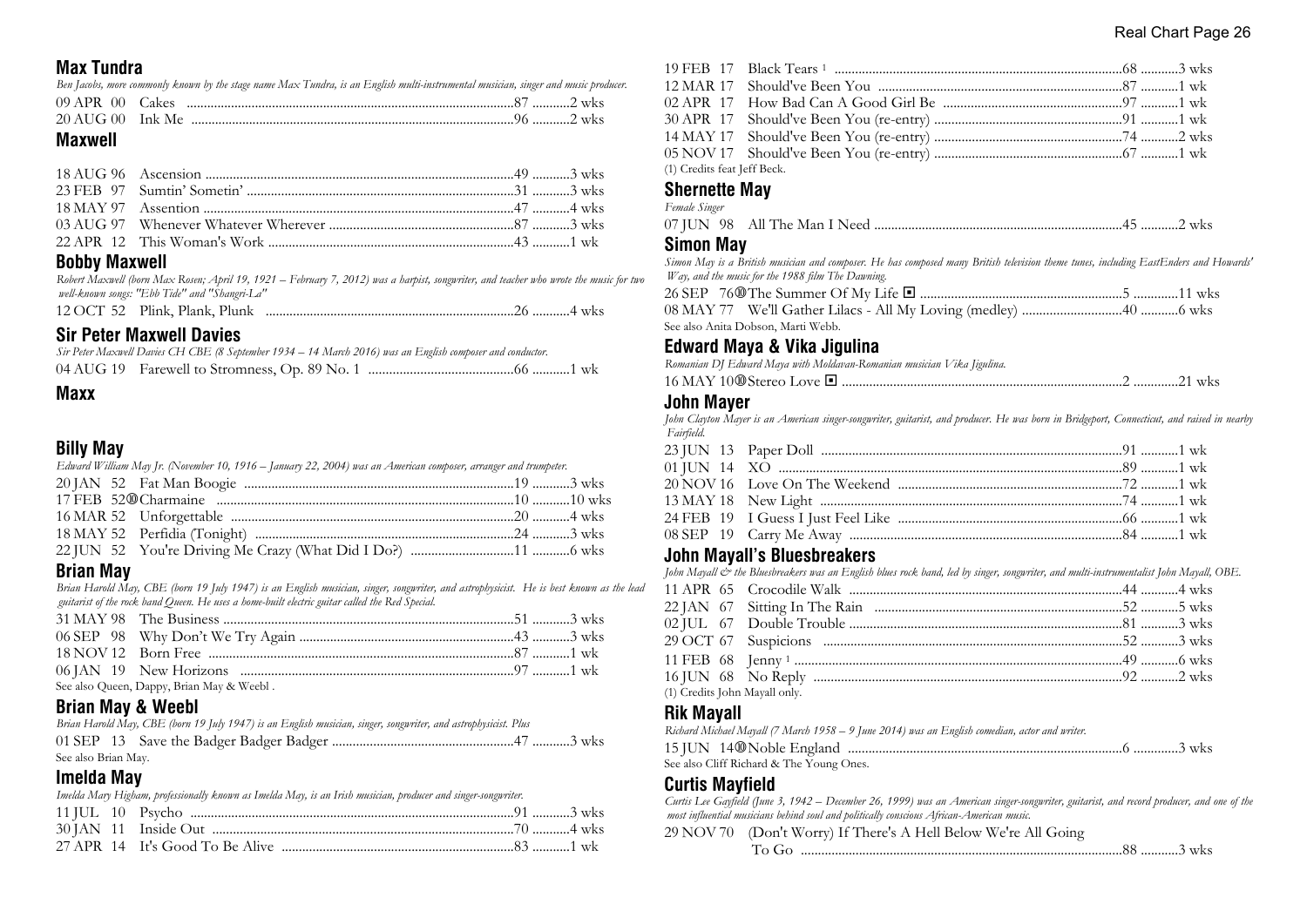| 73 Superfly |
|-------------|
|             |

## **Conor Maynard**

| Conor Paul Maynard is an English singer-songwriter and child actor from Brighton & Hove. |  |  |
|------------------------------------------------------------------------------------------|--|--|

| (1) Credits feat Rita Ora. (2) Feat Wiley. See also Marcus Butler, Kris Kross Amsterdam & Conor Maynard, Anth. |  |
|----------------------------------------------------------------------------------------------------------------|--|

**Maysa**

|  | Maysa Leak (born August 17, 1966) is an American jazz singer better known by her mononym Maysa. |  |
|--|-------------------------------------------------------------------------------------------------|--|
|  |                                                                                                 |  |

## **The Maytals**

*The Maytals, were a Jamaican musical group, one of the best known ska and rocksteady vocal groups. The Maytals were formed in the early 1960s and were key figures in popularizing reggae music. Frontman Toots Hibbert is considered a Reggae pioneer on par with Bob Marley.*

| See also Toots and the Maytals, |  |
|---------------------------------|--|

## **Mayte**

| $M = -1 - 1 - 1$ |                                                                                                                                              |  |  |
|------------------|----------------------------------------------------------------------------------------------------------------------------------------------|--|--|
|                  |                                                                                                                                              |  |  |
|                  | Mayte Jannell Garcia is an American dancer, actress and singer. She was married to Prince for four years and has worked with various artists |  |  |

## **Maytones**

|  | The Maytones are a Jamaican reggae vocal duo who were active between the late 1960s and until 1980. |  |
|--|-----------------------------------------------------------------------------------------------------|--|
|  |                                                                                                     |  |

## **Maximum Band**

| Male Reggae Group |  |  |
|-------------------|--|--|
|                   |  |  |

## **Maze**

*Maze, also known as Maze Featuring Frankie Beverly and Frankie Beverly & Maze, is an American soul band founded by Frankie Beverly in Philadelphia in 1970.*

|                                                  | 17 AUG 86 I Wanna Be With You 1 |  |
|--------------------------------------------------|---------------------------------|--|
| $\sim$ $\sim$ $\sim$ $\sim$ $\sim$ $\sim$ $\sim$ |                                 |  |

(1) Credits feat Frankie Beverly.

## **Kym Mazelle**

*Kym Mazelle (born Kymberly Grigsby; August 10, 1960) is an American singer-songwriter. She is regarded as a pioneer of house music in the United Kingdom and Europe.*

## **Mazzy Star**

*Mazzy Star is an American alternative rock band formed in Santa Monica, California, in 1989 from remnants of the group Opal. Founding member David Roback's friend Hope Sandoval became the group's vocalist when Kendra Smith left Opal.*

| ٠н. |  |  |  | -WKS |  |
|-----|--|--|--|------|--|
|-----|--|--|--|------|--|

| <b>David McAlmont</b>                                                                  |  |
|----------------------------------------------------------------------------------------|--|
| David McAlmont was born in Croydon in 1967                                             |  |
|                                                                                        |  |
|                                                                                        |  |
|                                                                                        |  |
| $\mathcal{O}$ in the light at all $\mathcal{M}$ at all $\mathcal{O}$ and $\mathcal{O}$ |  |

#### See also David Arnold & McAlmont, McAlmont & Butler.

## **McAlmont and Butler**

| McAlmont & Butler are an English rock/soul music duo, comprising singer David McAlmont and guitarist Bernard Butler. |  |
|----------------------------------------------------------------------------------------------------------------------|--|
|                                                                                                                      |  |
|                                                                                                                      |  |
|                                                                                                                      |  |
|                                                                                                                      |  |
|                                                                                                                      |  |
| See also David McAlmont. David Arnold & McAlmont. Bernard Butler.                                                    |  |

#### **Frankie McBride**

|  | Frankie McBride is an Irish country and folk singer |  |
|--|-----------------------------------------------------|--|
|  |                                                     |  |

#### **McBusted**

*McBusted are in fact McFly and Busted joined together, so see also these two acts as well.*

## **Dan McCafferty**

*William "Dan" McCafferty is a Scottish vocalist, best known as the lead singer for the Scottish hard rock band Nazareth from its founding in 1968 to his retirement from touring with the band in 2013.*

| AE CED | 7 <sup>7</sup> | T1.7 |  |
|--------|----------------|------|--|

|--|--|--|

## **C. W. McCall**

*William Dale Fries Jr. is an American singer, activist and politician best known by his stage name C. W. McCall and for his truck-themed outlaw country songs.*

| _ _ _ |  |  |  |  |
|-------|--|--|--|--|

## **David McCallum**

66 Communication ...............................................................................

## **Jesse McCartney**

- 
- 06 Beautiful Soul ................................................................................... 06 Where You Want Me ......................................................................
- 08 Leavin' ...............................................................................................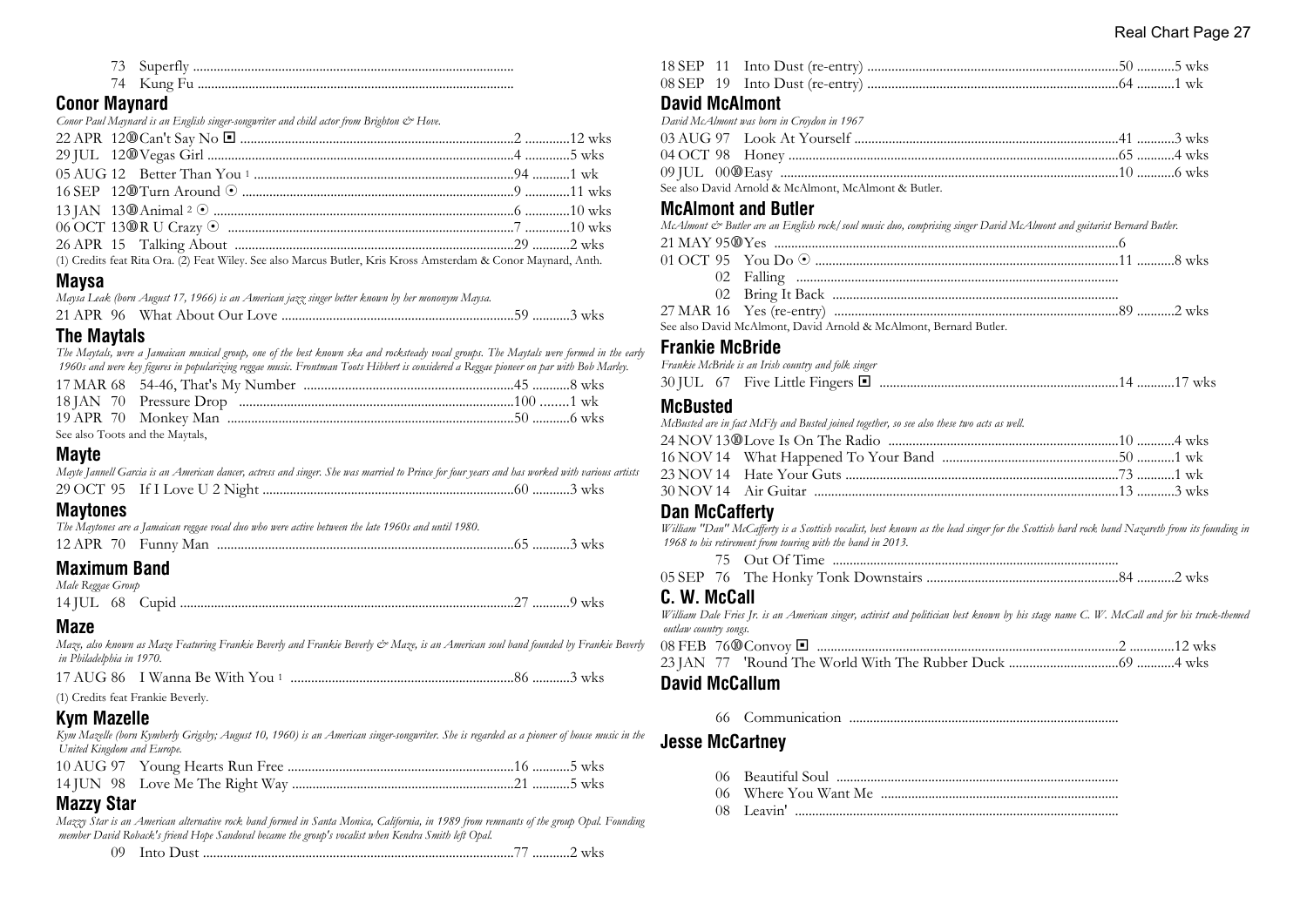## **Linda McCartney**

*Linda Louise, Lady McCartney was an American musician, photographer, and animal rights activist who was married to Paul McCartney of the Beatles.*

22 NOV 98 Wide Prairie .......................................................................................94 ...........2 wks See also Paul McCartney.

## **Paul McCartney / Wings <sup>1</sup>**

*Sir James Paul McCartney CH MBE is an English singer, songwriter, musician, composer, and record and film producer who gained worldwide fame as co-lead vocalist and bassist for the Beatles.*

*Paul McCartney and Wings, also known simply as Wings, were an Anglo-American rock band formed in 1971 by former Beatle Paul McCartney with his wife Linda on keyboards, session drummer Denny Seiwell, and former Moody Blues guitarist Denny Laine.*

|           | 71  |  |
|-----------|-----|--|
|           | 72. |  |
|           | 72  |  |
|           | 72  |  |
|           | 73  |  |
|           | 73  |  |
|           | 73  |  |
|           |     |  |
|           | 74  |  |
|           | 74  |  |
|           | 75  |  |
|           | 75  |  |
|           |     |  |
|           |     |  |
|           |     |  |
|           |     |  |
|           |     |  |
|           | 78  |  |
|           | 78  |  |
|           | 79  |  |
|           | 79  |  |
|           | 79  |  |
|           |     |  |
|           |     |  |
| 15 JUN 80 |     |  |
|           | 82  |  |
|           | 82  |  |
|           |     |  |
|           |     |  |
|           | 84  |  |
|           |     |  |
|           |     |  |
| 20 JUL    |     |  |

|           | 87 |                                                                                                                    |  |
|-----------|----|--------------------------------------------------------------------------------------------------------------------|--|
|           | 89 |                                                                                                                    |  |
|           | 89 |                                                                                                                    |  |
|           | 89 |                                                                                                                    |  |
|           | 90 |                                                                                                                    |  |
|           | 90 |                                                                                                                    |  |
|           | 90 |                                                                                                                    |  |
|           | 93 |                                                                                                                    |  |
|           | 93 |                                                                                                                    |  |
| 04 MAY 97 |    |                                                                                                                    |  |
| 13 JUL 97 |    |                                                                                                                    |  |
|           |    |                                                                                                                    |  |
| 31 OCT 99 |    |                                                                                                                    |  |
|           | 01 |                                                                                                                    |  |
|           | 04 |                                                                                                                    |  |
|           | 05 |                                                                                                                    |  |
|           | 05 |                                                                                                                    |  |
|           | 07 |                                                                                                                    |  |
|           | 08 |                                                                                                                    |  |
| 23 DEC 07 |    |                                                                                                                    |  |
| 11 DEC 11 |    |                                                                                                                    |  |
| 12 FEB 12 |    |                                                                                                                    |  |
| 09 DEC 12 |    |                                                                                                                    |  |
| 21 OCT 13 |    |                                                                                                                    |  |
| 14 DEC 14 |    |                                                                                                                    |  |
| 25 DEC 16 |    |                                                                                                                    |  |
| 24 JUN 18 |    |                                                                                                                    |  |
| 24 JUN 18 |    |                                                                                                                    |  |
|           |    | Credits (2) Paul & Linda McCartney. See also Paul McCartney & Heather Mills, Paul McCartney & Stevie Wonder, Ferry |  |

Aid, Michael Jackson & Paul McCartney, The Beatles, Kanye West, Rihanna & Kanye West & Paul McCartney.

## **Paul McCartney and Heather Mills**

*Sir James Paul McCartney CH MBE is an English singer, songwriter, musician, composer, and record and film producer who gained worldwide fame as co-lead vocalist and bassist for the Beatles. Plus Heather Anne Mills (born 12 January 1968) is an English former model, media personality, businesswoman and activist and later wife of Paul, though they divorced later in 2008.*

| $19$ DEC $-$<br>99 | The |        | WKS |
|--------------------|-----|--------|-----|
|                    |     | ------ |     |

See also Paul McCartney, Paul McCartney & Stevie Wonder, Michael Jackson & Paul McCartney.

#### **Paul McCartney and Stevie Wonder**

| Sir James Paul McCartney CH MBE is an English singer, songwriter, musician, composer, and record and film producer who gained worldwide |
|-----------------------------------------------------------------------------------------------------------------------------------------|
| fame as co-lead vocalist and bassist for the Beatles. Plus                                                                              |

82j Ebony And Ivory ± ......................................................................1

See also Paul McCartney & Heather Mills, Michael Jackson & Paul McCartney, Paul McCartney, Stevie Wonder.

#### **Liz McClarnon**

*Elizabeth Margaret McClarnon (born 10 April 1981) is an English pop singer, songwriter, dancer and television presenter. She is a member of the girl group Atomic Kitten*

06 Woman On Love / I Get The Sweetest Feeling ...................................

See also Atomic Kitten.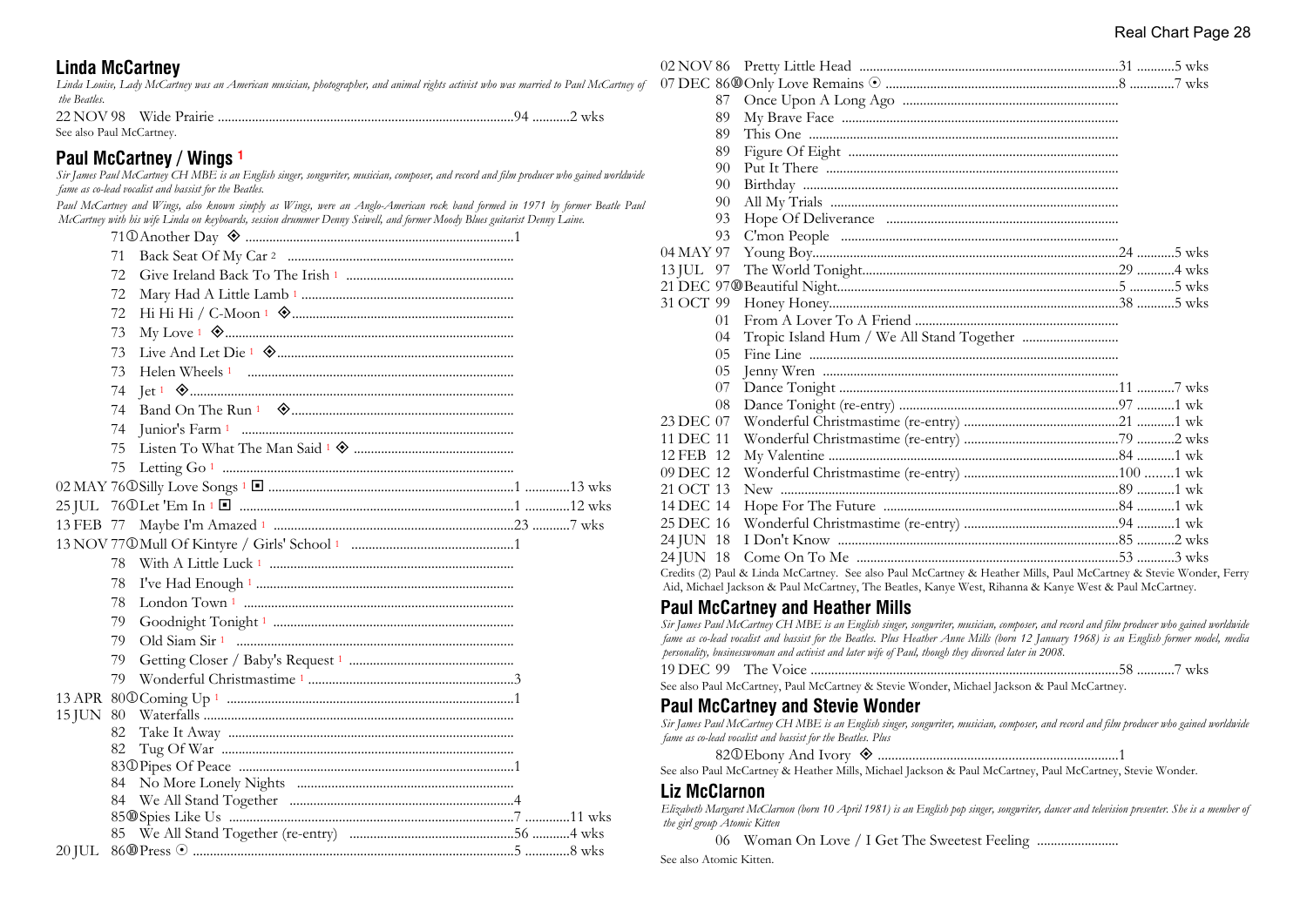#### Real Chart Page 29

## **Chris McClure**

|  | Chris McClure was born in Ibrox in 1943 |  |
|--|-----------------------------------------|--|
|  |                                         |  |

## **Jim McClusky**

| English singer from Bolton. In Groups: Wigan's Ovation. |  |
|---------------------------------------------------------|--|
|                                                         |  |

### **Cass McCombs**

| Cass McCombs (born 1977 in Concord, California) is an American musician and songwriter. |  |
|-----------------------------------------------------------------------------------------|--|
|                                                                                         |  |

## **Marilyn McCoo And Billy Davis Jr.**

*Davis and McCoo were married in 1969. They became the first African-American married couple to host a network television series, titled The Marilyn McCoo & Billy Davis Jr. Show, on CBS in the summer of 1977.*

| 13 FEB 77® You Don't Have To Be A Star (To Be In My Show) ■ 4 15 wks |  |
|----------------------------------------------------------------------|--|
|                                                                      |  |

## **Travie McCoy**

*Travis Lazarus "Travie" McCoy is an American rapper, singer, and songwriter. He is the co-founder and former lead vocalist of the rap rock band Gym Class Heroes, in addition to having a solo career.*

(1) Credits feat Bruno Mars. See also Olly Murs, Taio Cruz, Kelly Rowland, Stooshe.

## **Van McCoy**

*Van Allen Clinton McCoy (January 6, 1940 – July 6, 1979) was an American musician, record producer, arranger, songwriter, singer and orchestra conductor.*

| <b>The McCoys</b> | The McCoys were a rock group formed in Union City, Indiana, United States, in 1962. |  |
|-------------------|-------------------------------------------------------------------------------------|--|

### **Sandra McCracken**

| Sandra Marie McCracken is an independent singer-songwriter. She currently resides in Nashville, Tennessee. |  |  |  |
|------------------------------------------------------------------------------------------------------------|--|--|--|
|                                                                                                            |  |  |  |

#### **George McCrae**

*George Warren McCrae, Jr. (born October 19, 1944) is an American soul and disco singer*

- 74j Rock Your Baby ..............................................................................1
- 74 I Can't Leave You Alone ...............................................................
- 74 You Can Have It All .......................................................................
- 75 Sing A Happy Song .........................................................................
- 75 It's Been So Long ............................................................................
- 75 I Ain't Lyin' ......................................................................................

| See also George McCrae & Gwen McCrae. |  |
|---------------------------------------|--|

## **George & Gwen McCrae**

| George Warren McCrae, Jr. (born October 19, 1944) is an American soul and disco singer. Plus Gwen McCrae is an American singer. |
|---------------------------------------------------------------------------------------------------------------------------------|
|                                                                                                                                 |

| See also George McCrae. Gwen McCrae. |  |
|--------------------------------------|--|

#### **Gwen McCrae**

| Gwen McCrae is an American singer.    |  |
|---------------------------------------|--|
|                                       |  |
| See also George McCrae & Gwen McCrae. |  |

## **Stevie McCrorie**

|  | Stevie McCrorie is a Scottish firefighter who won the fourth series of the BBC television singing competition The Voice UK in 2015. |  |  |
|--|-------------------------------------------------------------------------------------------------------------------------------------|--|--|
|  |                                                                                                                                     |  |  |
|  |                                                                                                                                     |  |  |

## **Ian McCulloch**

*Ian Stephen McCulloch (born 5 May 1959) is an English singer-songwriter and musician, best known as the frontman for the rock group Echo & the Bunnymen.*

- 84 September Song ............................................................................... 89 Proud To Fall ...................................................................................
- 05 MAY 90 Candleland (The Second Coming) <sup>1</sup> ..............................................62 ...........3 wks (1) Credits feat Elizabeth Fraser. See also Echo & the Bunnymen.

## **Jimmy McCulloch And White Line**

*James McCulloch (4 June 1953 – 27 September 1979) was a Scottish musician and songwriter. Plus Jimmy and his brother, Jack, formed White Line with American bassist/keyboard player Dave Clarke.*

05 DEC 76 Call My Name ...................................................................................81 ...........1 wk

#### **Martine McCutcheon**

*Martine Kimberley Sherrie McCutcheon is an English singer, television personality and actress.*

#### **Gene McDaniels**

61 Tower Of Strength ..........................................................................

## **The Chas McDevitt Skiffle Group**

*Charles James McDevitt is a Scottish musician, one of the leading lights of the skiffle genre*

- 57 Freight Train ...................................................................................
- 57 Greenback Dollar ............................................................................

All the hits credit featuring Nancy Whiskey.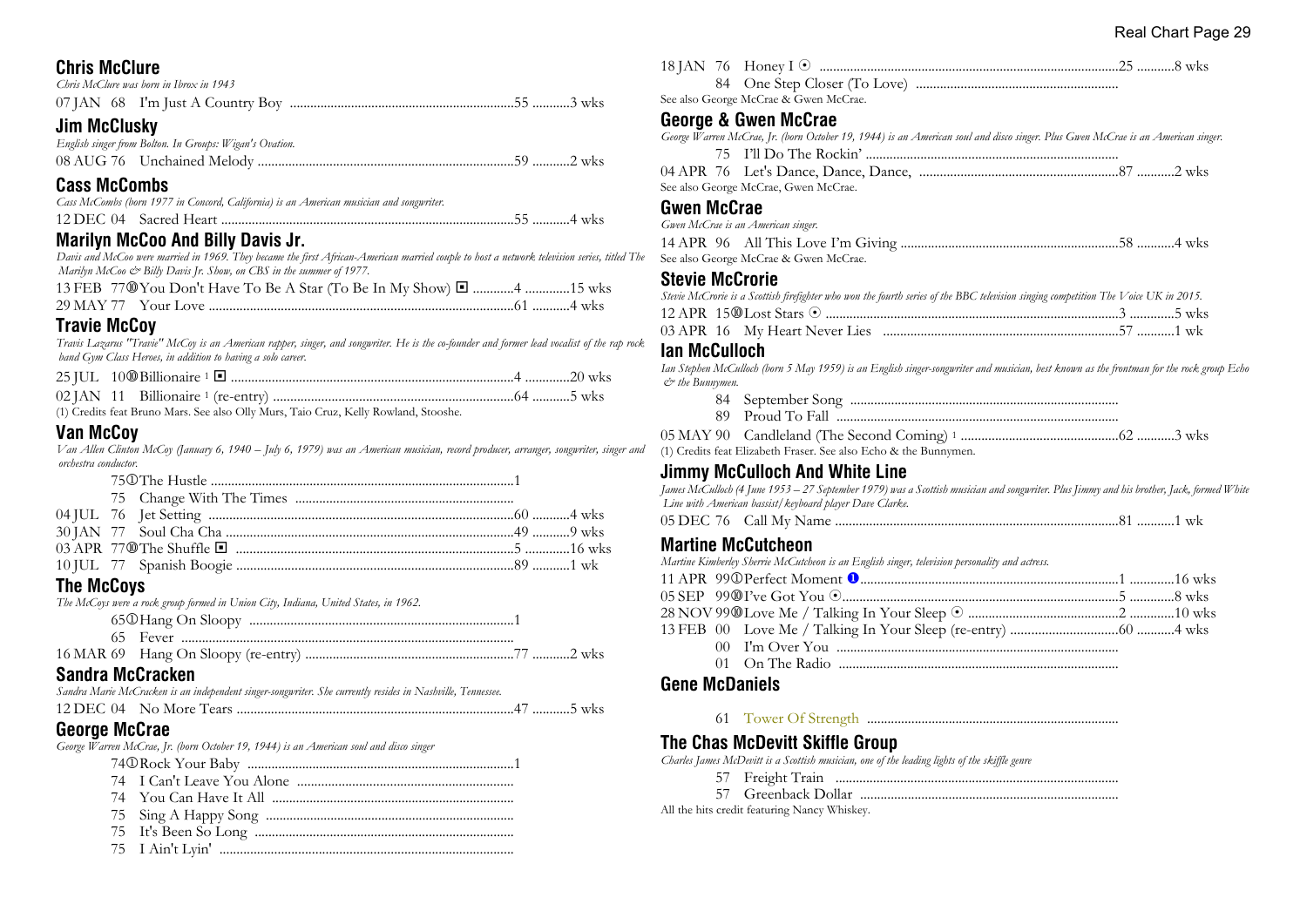### **Jane McDonald**

*Jane Anne McDonald is an English singer, actress, media personality and broadcaster, who rose to fame in 1998 after her appearance on the BBC show The Cruise.*

#### **Michael McDonald**

*Michael McDonald is an American singer, songwriter, keyboardist and record producer. McDonald's music career spans more than forty years. His early career included singing with Steely Dan.*

See also James Ingram & Michael McDonald, Patti Labelle & Michael McDonald, Doobie Brothers & Michael McDonald.

## **Nicholas McDonald**

*Nicholas "Nicky" McDonald is a Scottish singer. He was the runner-up of the tenth series of The X Factor in 2013.*

## **Joe McEldery**

| Joseph "Joe" McElderry is an English singer and songwriter. He won the sixth series of the ITV show The X Factor in 2009. |  |
|---------------------------------------------------------------------------------------------------------------------------|--|
|                                                                                                                           |  |
|                                                                                                                           |  |
|                                                                                                                           |  |
|                                                                                                                           |  |
|                                                                                                                           |  |
| See also The Royal Mail Choir & Joe McElderry.                                                                            |  |

## **McFadden & Whitehead**

79s Ain't No Stoppin' Us Now ............................................................

## **Brian McFadden**

*Brian Nicholas McFadden is an Irish singer-songwriter and TV presenter who rose to fame in 1998 as a member of the Irish boyband Westlife as one of the lead singers and frontman.*

| $\alpha$ in the set of $\alpha$ |  |
|---------------------------------|--|

#### See also Brian McFadden & Delta Goodrem.

## **Brian McFadden & Delta Goodrem**

*Brian Nicholas McFadden is an Irish singer-songwriter and TV presenter. Plus he also had a seven-year relationship with Australian singer Delta Goodrem and they sang together.*

| 050 Almost Here |  |  |
|-----------------|--|--|
|-----------------|--|--|

See also Brian McFadden, Delta Goodrem.

## **Leah McFall**

*Leah McFall (born 1 July 1989) is a Northern Irish singer-songwriter and fashion student, born and raised in Newtownabbey, Northern Ireland. She was a runner-up on the second series of the BBC talent show The Voice.*

| (1) Credits feat Will.i.am. |  |  |
|-----------------------------|--|--|

## **Rachel McFarlane**

| See also Loveland |  |  |  |
|-------------------|--|--|--|

### **Bobby McFerrin**

*Robert Keith "Bobby" McFerrin Jr. (born March 11, 1950) is an American jazz vocalist and conductor.*

88j Don't Worry, Be Happy .................................................................1

88 Thinking About Your Body ..........................................................

### **McFly**

*McFly were an English band formed in London in 2003. The band took its name from the Back to the Future character Marty McFly. The band consists of Tom Fletcher, Danny Jones, Dougie Poynter and Harry Judd.*

|                    | 04  |  |  |
|--------------------|-----|--|--|
|                    | 04  |  |  |
|                    |     |  |  |
|                    | 0.5 |  |  |
|                    | 05  |  |  |
|                    | 05  |  |  |
|                    | 05  |  |  |
|                    | 06  |  |  |
|                    |     |  |  |
|                    |     |  |  |
|                    |     |  |  |
|                    |     |  |  |
|                    | 08. |  |  |
|                    | 08. |  |  |
|                    | 08  |  |  |
|                    | 09  |  |  |
|                    | 09  |  |  |
|                    |     |  |  |
|                    |     |  |  |
|                    |     |  |  |
|                    |     |  |  |
| See also McBusted. |     |  |  |

## **Mike McGear**

74 Leave It .............................................................................................

## **Bobby McGee**

73 Rock & Roll People .........................................................................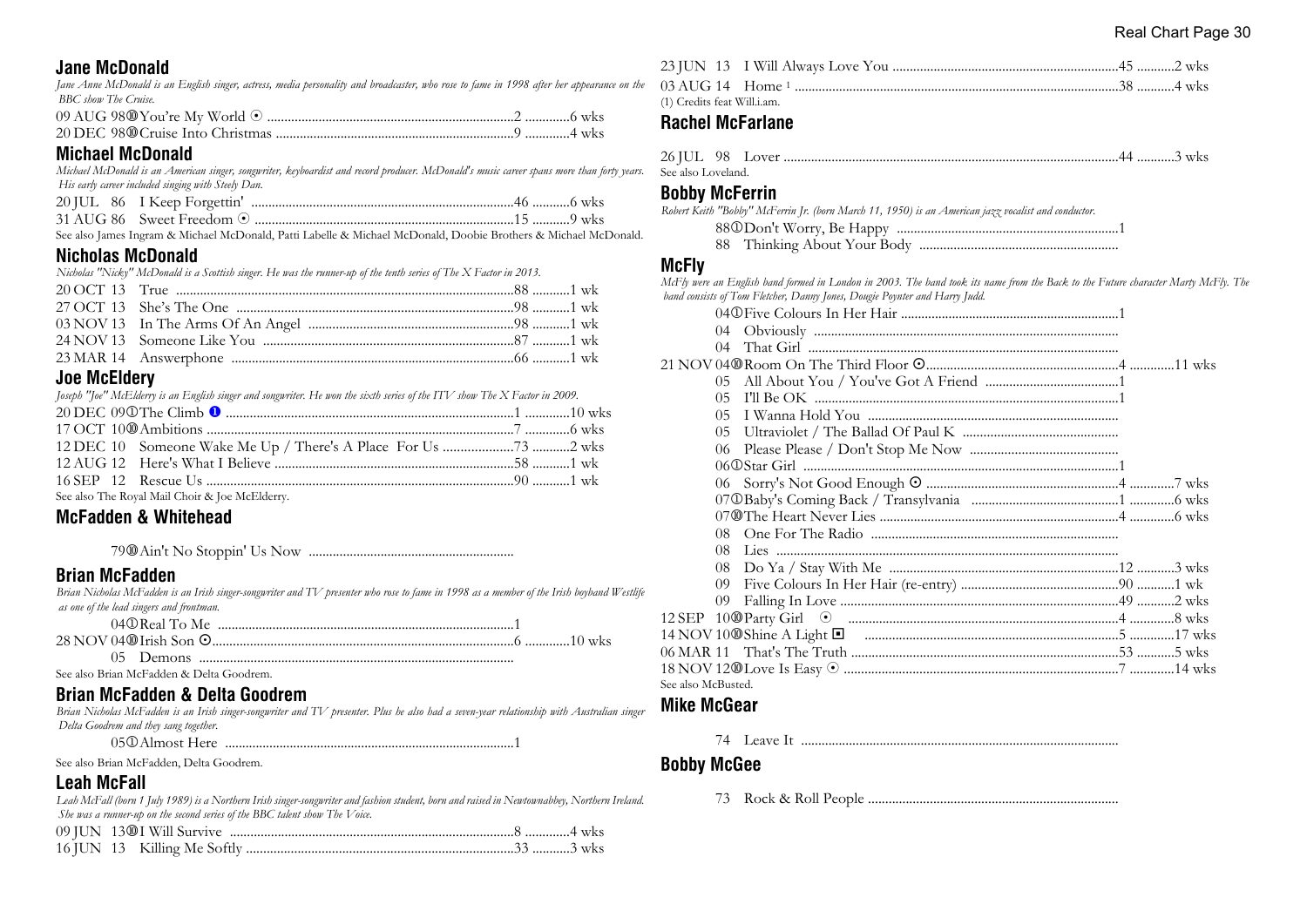## **Maureen McGovern**

*Maureen Therese McGovern (born July 27, 1949) is an American singer and Broadway actress, well known for her renditions of the songs "The Morning After" from the 1972 film The Poseidon Adventure; "We May Never Love Like This Again" from The Towering Inferno in 1974.*

| 02 MAY 76<br>The Continental |  |
|------------------------------|--|
|------------------------------|--|

### **Steve McKenna**

16 OCT 11 Scottish Soldier ................................................................................90 ...........1 wk

## **Tim McGraw & Gwyneth Paltrow**

03 APR 11 Me And Tennessee ...........................................................................64 ...........5 wks See also Glee Cast.

Ewan McGregor - See *Nicole Kidman & Ewan McGregor.*

## **Freddie McGregor**

87 Just Don't Want To Be Lonely .....................................................

87 That Girl ...........................................................................................

## **McGuinness Flint**

*McGuinness Flint was a rock band formed in 1970 by Tom McGuinness, former bassist and guitarist with Manfred Mann, and Hughie Flint, former drummer with John Mayall; plus vocalist and keyboard player Dennis Coulson, and multi-instrumentalists and singer-songwriters Benny Gallagher and Graham Lyle.*

70j When I'm Dead And Gone ...........................................................1

71 Malt And Barley Blues ....................................................................

## **McGuire Sisters**

*The McGuire Sisters were a singing trio in American popular music. The group was composed of three sisters: Ruby Christine McGuire (July 30, 1926 – December 28, 2018) Dorothy "Dottie" McGuire (February 13, 1928 – September 7, 2012) Phyllis Jean McGuire (February 14, 1931 – December 29, 2020)*

- 55 No More ...........................................................................................
- 55 Sincerely ............................................................................................
- 56 Delilah Jones ....................................................................................
- 58 Sugartime ..........................................................................................
- 59 May You Always .............................................................................

## **Barry McGuire**

*Barry McGuire (born October 15, 1935) is an American singer-songwriter.*

| ALI ' MILLI |  |
|-------------|--|
|             |  |
|             |  |

## **Stephanie McIntosh**

07 Mistake ..............................................................................................

## **Maria McKee**

*Maria Luisa McKee (born August 17, 1964) is an American singer-songwriter.*

- 90j Show Me Heaven ............................................................................1
- 91 Breathe ..............................................................................................
- 92 Sweetest Child .................................................................................
- 93 I'm Gonna Soothe You ..................................................................

28 APR 96 This Perfect Dress ............................................................................70 ...........3 wks

## **Kenneth McKellar**

*Kenneth McKellar (23 June 1927 – 9 April 2010) was a Scottish tenor.*

- JUN 55 Scotland The Brave .........................................................................
	- 58 Keep Right On To The End Of The Road ................................
	- 66 A Man Without Love .....................................................................

#### **Megan McKenna**

*Megan Elizabeth McKenna is an English reality television personality and country music singer from Essex who rose to fame in 2015 for appearing in the MTV reality series Ex on the Beach.*

### **Scott McKenzie**

*Scott McKenzie (born Philip Wallach Blondheim III; January 10, 1939 – August 18, 2012) was an American singer and songwriter.* 02 JUL 67 $\mathbb{O}$  San Francisco (Be Sure To Wear Some Flowers In

## **Brain McKnight**

|  | Vivienne McKone |  |  |
|--|-----------------|--|--|

## **Rod McKuen**

*Jacques Brel. Rodney Marvin McKuen (April 29, 1933 – January 29, 2015) was an American poet, singer-songwriter, and actor. He was one of the best-selling poets in the United States during the late 1960s.*

- 18 JAN 70 Jean (From "The Prime Of Miss Jean Brodie") ........................85 ...........2 wks
- 30 AUG 70 Soldiers Who Want To be Heroes ...............................................43 ...........6 wks

#### **Craig McLachlan**

*Craig Dougall McLachlan (born 1 September 1965) is an Australian actor, musician, singer and composer.*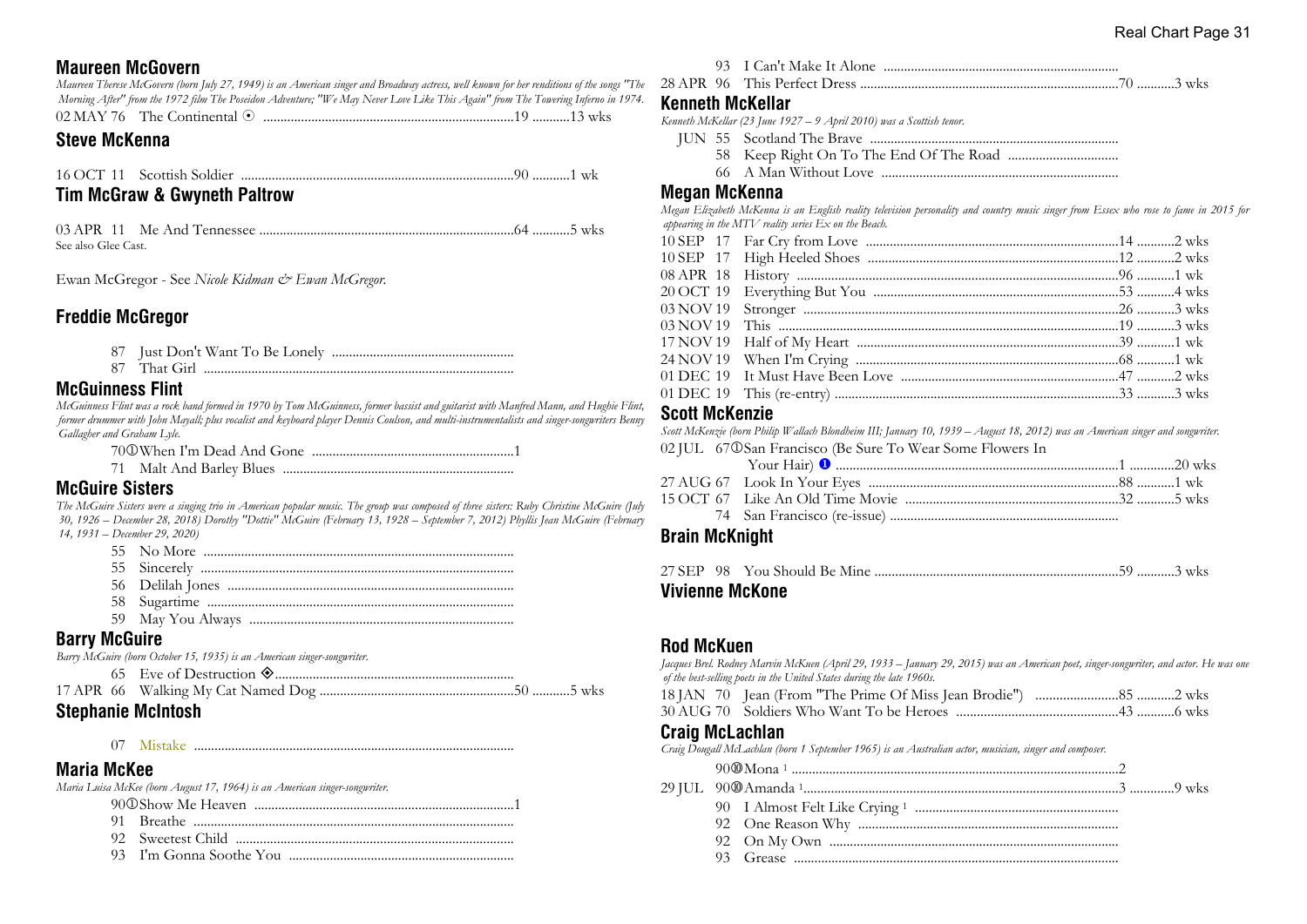(1) Hit credits Check 1-2. See also Craig McLachlan & Debbie Gibson.

## **Craig McLachlan and Debbie Gibson**

 93 You're The One That I Want ...................................................... See also Craig McLachlan, Debbie Gibson.

#### **Sarah McLachlan**

*Sarah Ann McLachlan, OC, OBC is a Canadian musician, singer, songwriter, and pianist. Known for her emotional ballads and mezzo-soprano vocal range.*

|  | $\mathbf{A}$ , and $\mathbf{A}$ , and $\mathbf{A}$ , and $\mathbf{A}$ , and $\mathbf{A}$ , and $\mathbf{A}$ , and $\mathbf{A}$ , and $\mathbf{A}$ , and $\mathbf{A}$ |  |  |
|--|----------------------------------------------------------------------------------------------------------------------------------------------------------------------|--|--|

Arms of an Angel is mostly listed as just "Angel". The full title is given here.

## **Tommy McLain**

| Tommy McLain is an American swamp pop musician, best known as a singer but who also plays keyboards, drums, bass guitar, and fiddle. |  |  |  |  |
|--------------------------------------------------------------------------------------------------------------------------------------|--|--|--|--|
|                                                                                                                                      |  |  |  |  |

## **Malcolm McLaren**

*Malcolm Robert Andrew McLaren (22 January 1946 – 8 April 2010) was an English impresario, visual artist, performer, musician, clothes designer and boutique, notable for combining these activities in an inventive and provocative way.*

| (1) Credits Malcolm McLaren & The Bootzilla Orchestra. (2) Lisa Marie with Malcolm McLaren & The Bootzilla Orchestra. |
|-----------------------------------------------------------------------------------------------------------------------|
| See also Malcolm McLaren & The World's Famous Supreme Team, Malcolm McLaren & Alison Limerick.                        |

## **Malcolm McLaren & Alison Limerick**

*Malcolm Robert Andrew McLaren (22 January 1946 – 8 April 2010) was an English impresario, visual artist, performer, musician, clothes designer and boutique. Plus*

91 Magic's Back ...................................................................................

See also Malcolm McLaren, Alison Limerick.

## **Malcolm McLaren & The World's Famous Supreme Team**

*Malcolm Robert Andrew McLaren (22 January 1946 – 8 April 2010) was an English impresario, visual artist, performer, musician, clothes designer and boutique. Plus*

|  | See also Malcolm McLaren, Malcolm McLaren & Alison Limerick. |
|--|--------------------------------------------------------------|
|  |                                                              |

#### **McLean**

*McLean (born Anthony McLean, 24 June 1980) is an English singer from Dagenham, east London.*

### **Bitty McLean**

*Bitty McLean is a British/Jamaican reggae, lovers rock and ragga musician.*

- 93 It Keeps Rainin' (Tears From My Eyes) ......................................
- 93 Pass It On .........................................................................................
- 94 Here I Stand .....................................................................................
- 94 Dedicated To The One I Love .....................................................
- 94 What Goes Around ........................................................................
- 95 Over The River ................................................................................
- 95 We've Only Just Begun ..................................................................

See also Ali Campbell & Bitty McLean.

#### **Don McLean**

*Donald "Don" McLean III is an American singer-songwriter.*

| 73 |  |
|----|--|
|    |  |
|    |  |
|    |  |
|    |  |
|    |  |
|    |  |
|    |  |
|    |  |
|    |  |

## **Phil McLean**

*Detroit DJ Phil McLean*

62 Small Sad Sam ..................................................................................

#### **mclusky**

| Mclusky, originally known as Best, were a three-piece post-hardcore group formed in Cardiff, Wales. The group consisted of Englishman Andrew |  |
|----------------------------------------------------------------------------------------------------------------------------------------------|--|
| Falkous from Newcastle Upon Tyne, Jonathan Chapple and Jack Egglestone, who replaced previous drummer Matthew Harding in late 2003.          |  |
|                                                                                                                                              |  |

## **Mc Lyte**

*Lana Michele Moorer (born October 11, 1970), better known by her stage name MC Lyte, is a Grammy–nominated American rapper, DJ, actress and entrepreneur.*

09 JAN 94 Ruff Neck .........................................................................................95 ...........2 wks

## **Michelle McManus**

*Michelle McManus is a Scottish singer, television presenter, columnist, actress and radio DJ who is perhaps best recalled as the winner of the second series of UK talent show Pop Idol in 2003.*

04j All This Time ...................................................................................1

04 The Meaning Of Love......................................................................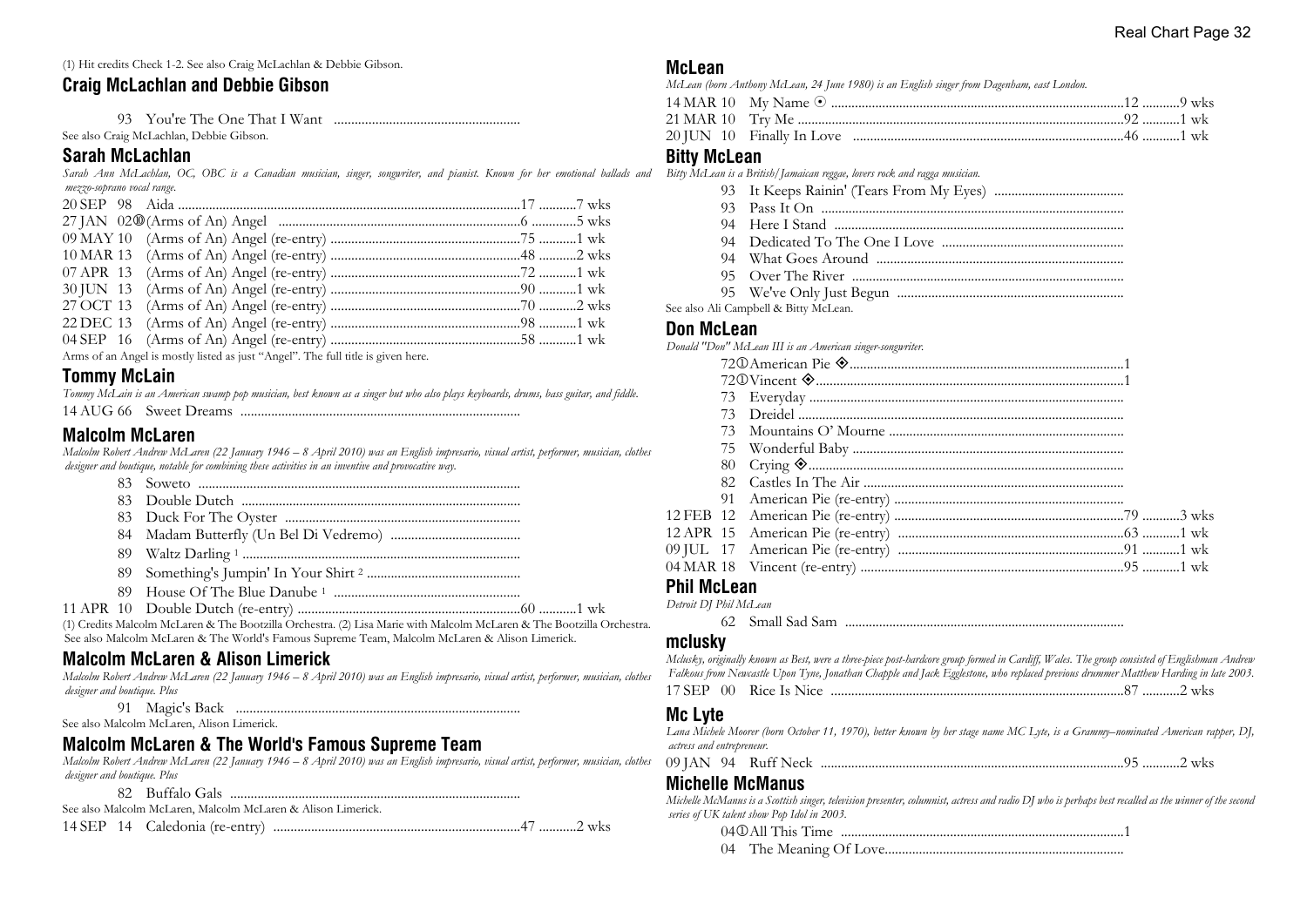See also Choirs With Purpose.

#### **James Vincent McMorrow**

*James Vincent McMorrow is an Irish singer and songwriter.*

#### **Ian McNabb**

*Robert Ian McNabb (born 3 November 1960) is an English singer-songwriter and musician.. Previously the frontman of The Icicle Works* 05 Let The Young Girl Do What She Wants To ............................

## **Lutricia McNeal**

*Lutricia McNeal (born November 27, 1973) is an American soul and pop singer.*

| <b>Culvie MeNeill</b> |  |
|-----------------------|--|

### **Sylvia McNeill**

| Sylvia McNeill (born 5 August 1947, Harrogate, North Yorkshire, England) is a British pop and rock singer and songwriter. |  |  |
|---------------------------------------------------------------------------------------------------------------------------|--|--|
|                                                                                                                           |  |  |

## **Clyde McPhatter**

|  | Clyde Lensley McPhatter (November 15, 1932 – June 13, 1972) was an American rhythm and blues, soul, and rock and roll singer. |
|--|-------------------------------------------------------------------------------------------------------------------------------|
|  |                                                                                                                               |
|  |                                                                                                                               |

## **J D McPherson**

| Jonathan David "JD" McPherson (born April 14, 1977), is an American singer-songwriter and guitarist from Broken Arrow, Oklahoma. |  |  |
|----------------------------------------------------------------------------------------------------------------------------------|--|--|
|                                                                                                                                  |  |  |

## **Tom McRae**

|  | Tom McRae is an English singer-songwriter. |  |  |
|--|--------------------------------------------|--|--|
|  |                                            |  |  |

## **David McWIlliams**

| David Samuel McWilliams (4 July 1945 – 8 January 2002) was a singer, songwriter, and guitarist from Northern Ireland |  |
|----------------------------------------------------------------------------------------------------------------------|--|
|                                                                                                                      |  |
|                                                                                                                      |  |
|                                                                                                                      |  |

### **Ralph McTell**

*Ralph McTell is an English singer-songwriter and acoustic guitar player who has been an influential figure on the UK folk music scene since the 1960s.*

| $(1)$ Cuadita foot The Cuisia Choix $2 - \Lambda$ ania Languar |  |  |
|----------------------------------------------------------------|--|--|

(1) Credits feat The Crisis Choir & Annie Lennox.

Christine McVie - See Lindsey Buckingham & Christine McVie

## **Me First**

*Me First and the Gimme Gimmes (often shortened to just Me First or the Gimmes) are a punk rock supergroup and cover band that formed in San Francisco in 1995.*

|  |  |  |  |  |  | …………1 wk |  |
|--|--|--|--|--|--|----------|--|
|--|--|--|--|--|--|----------|--|

#### **Me Me Me**

*Me Me Me were a one-off English Britpop supergroup formed in 1996, consisting of Alex James of Blur (vocals, bass), Stephen Duffy (vocals, guitar) previously of Duran Duran/The Lilac Time and Justin Welch of Elastica (drums), and James' friend Charlie Bloor (credited as "musician").*

|--|--|--|--|--|

## **Lee Mead**

| Lee Stephen Mead (born 14 July 1981) is an English musical theatre and television actor, best known for winning the title role in the 2007 |  |
|--------------------------------------------------------------------------------------------------------------------------------------------|--|
| West End revival of Joseph and the Amazing Technicolor Dreamcoat through the BBC TV casting show Any Dream Will Do.                        |  |
|                                                                                                                                            |  |
|                                                                                                                                            |  |

| 08 You And Me |  |  |  |  |
|---------------|--|--|--|--|

## **The Measles**

*Formed in Manchester in 1964. Original line-up 1964-early 1967 Stan "Red" Hoffman (real name - Stan Dulson), Dave Earl (real name - Dave Barrow).*

18 APR 65 Casting My Spell ...............................................................................65 ...........3 wks

## **Meat Beat Manifesto**

## **Meat Loaf**

*Michael Lee Aday, (born; September 27, 1947 – January 20, 2022), better known by his stage name Meat Loaf, was an American musician, singer, songwriter, record producer and actor.* 14 MAY 78 You Took The Words Right Out Of My Mouth ........................44

|           | 78. |                                                      |
|-----------|-----|------------------------------------------------------|
|           | 79  |                                                      |
|           | 81  |                                                      |
|           | 81  |                                                      |
|           | 82  |                                                      |
|           | 83  |                                                      |
|           | 83  |                                                      |
|           | 83  |                                                      |
|           | 84  |                                                      |
|           | 84  |                                                      |
|           | 85. |                                                      |
| 15 FEB 87 |     |                                                      |
|           | 87  |                                                      |
|           |     | 93 O I'd Do Anything For Love (But I Won't Do That)  |
|           |     |                                                      |
|           |     |                                                      |
|           |     | 94 Objects In The Rear View Mirror May Appear Closer |
|           |     |                                                      |
|           |     |                                                      |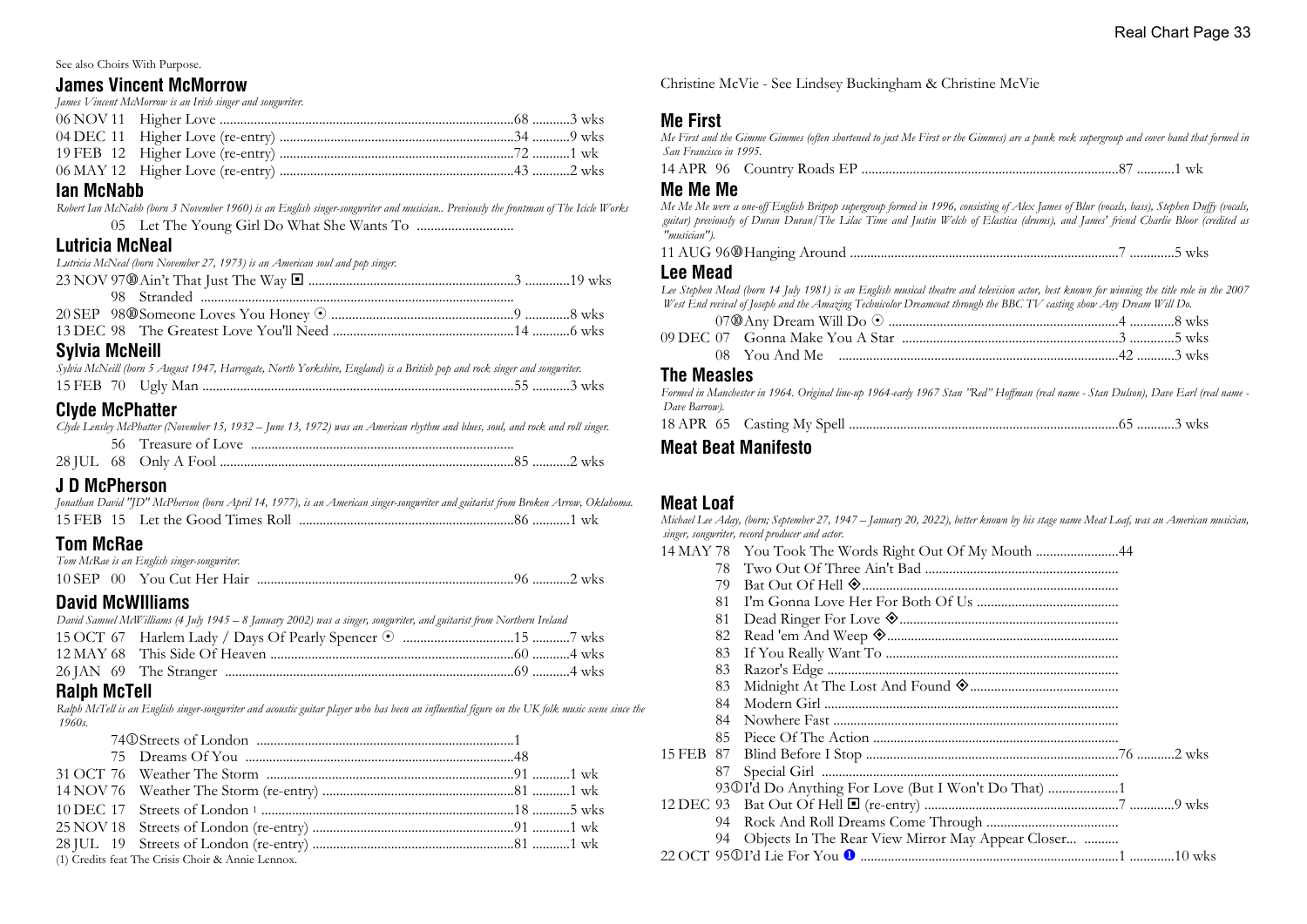| 21 APR 96                        |                                                                                                                                           |  |
|----------------------------------|-------------------------------------------------------------------------------------------------------------------------------------------|--|
|                                  |                                                                                                                                           |  |
| 0 <sub>3</sub>                   |                                                                                                                                           |  |
| 03                               |                                                                                                                                           |  |
| 06                               |                                                                                                                                           |  |
| 07                               |                                                                                                                                           |  |
| 25 APR 10                        |                                                                                                                                           |  |
|                                  | (1) Credits feat. Marion Raven. See also Meat Loaf with John Parr.                                                                        |  |
|                                  | <b>Meat Loaf with John Parr</b>                                                                                                           |  |
|                                  | Michael Lee Aday (born Marvin Lee Aday; September 27, 1947 – January 20, 2022), better known by his stage name Meat Loaf, plus John       |  |
|                                  | Parr (born 18 November 1952) is a Grammy-nominated English musician.                                                                      |  |
|                                  |                                                                                                                                           |  |
|                                  | (1) Though John Parr is on the record he's not credited. See also Meat Loaf, John Parr.                                                   |  |
| <b>Meccaheadz</b>                |                                                                                                                                           |  |
| Bryan Robson, Peter James Duncan |                                                                                                                                           |  |
|                                  |                                                                                                                                           |  |
| <b>Meco</b>                      |                                                                                                                                           |  |
|                                  | Domenico Monardo (born November 29, 1939), known as Meco, is an American record producer and musician, as well as the name of his bana    |  |
| or production team.              |                                                                                                                                           |  |
| 77                               |                                                                                                                                           |  |
| 08 JAN 78                        |                                                                                                                                           |  |
| Meck                             |                                                                                                                                           |  |
|                                  | Craig Dimech, known by his stage name Meck, is a British DJ who was the former head of free2air recordings and later Frenetic Recordings. |  |
| 07 -                             |                                                                                                                                           |  |
| Credits (1) feat Dino.           |                                                                                                                                           |  |
| <b>Medal</b>                     |                                                                                                                                           |  |
|                                  | Medal were an English alternative rock band from Oxford.                                                                                  |  |
|                                  |                                                                                                                                           |  |
|                                  |                                                                                                                                           |  |
| <b>Glenn Medeiros</b>            |                                                                                                                                           |  |
|                                  | Glenn Alan Medeiros (born June 24, 1970) is a former American musician, singer and songwriter                                             |  |
|                                  |                                                                                                                                           |  |
|                                  | 18 JAN 15 Nothing's Gonna Change My Love for You (re-entry) 92 1 wk                                                                       |  |
| <b>Medina</b>                    |                                                                                                                                           |  |
| Danish electropop singer Medina. |                                                                                                                                           |  |
|                                  |                                                                                                                                           |  |
| <b>Medicine Head</b>             |                                                                                                                                           |  |
|                                  | Medicine Head was a British blues rock band - initially a duo                                                                             |  |
| 71                               |                                                                                                                                           |  |
| 73                               |                                                                                                                                           |  |
| 73                               |                                                                                                                                           |  |
| 74                               |                                                                                                                                           |  |
|                                  |                                                                                                                                           |  |

02 JAN 77 Me And Suzie Hit The Floor ........................................................86 ...........2 wks

## **Bill Medley & Jennifer Warnes**

*William Thomas Medley (born September 19, 1940) is an American singer and songwriter, best known as one half of The Righteous Brothers. Plus Jennifer Jean Warnes (born March 3, 1947) is an American singer and songwriter.*

## **Medley Maniacs**

|      | <b>Meduza</b>                                                                                                                            |  |
|------|------------------------------------------------------------------------------------------------------------------------------------------|--|
|      | Meduza are an Italian production trio consisting of Luca de Gregorio, Mattia Vitale and Simone Giani.                                    |  |
|      |                                                                                                                                          |  |
| John | See also Meduza x Becky Hill x Goodboys                                                                                                  |  |
|      | <b>Meduza x Becky Hill x Goodboys</b><br>Italian production trio Meduza, English singer Becky Hill and British production trio Goodboys. |  |
|      |                                                                                                                                          |  |
|      | See also Meduza, Becky Hill.                                                                                                             |  |
|      | <b>Medway</b>                                                                                                                            |  |
| band | 10 OCT 99                                                                                                                                |  |
|      | Maak Mill                                                                                                                                |  |

#### **Meek Mill**

*Robert Rihmeek Williams, known professionally as Meek Mill, is an American rapper. Raised in Philadelphia, he embarked on his music career as a battle rapper, and later formed a short-lived rap group, The Bloodhoundz. In 2008, Atlanta-based rapper T.I. signed Meek Mill to his first record deal.*

| (1) Credits feat Drake. |  |  |
|-------------------------|--|--|

## **Mega City Four**

*Mega City Four were an English indie rock band formed in Farnborough, Hampshire*

## **Megadeth**

*Megadeth is an American heavy metal band formed in Los Angeles in 1983 by vocalist/guitarist Dave Mustaine and bassist David Ellefson.*

- 90 No More Mr. Nice Guy .................................................................
- 90 Holy Wars ... The Punishment Due .............................................
- 91 Hangar 18 .........................................................................................
- 92 Symphony of Destruction .............................................................
- 92 Skin O'My Teeth .............................................................................
- 93 Sweating Bullets ...............................................................................
- 95 Train of Consequences ...................................................................

## **Megan Thee Stallion**

*Megan Pete (born February 15, 1995), known professionally as Megan Thee Stallion (pronounced "Megan The Stallion"), is an American rapper, singer and songwriter.*

|  | 11 AUG 19 Hot Girl Summer 1 |  |  |  |
|--|-----------------------------|--|--|--|
|--|-----------------------------|--|--|--|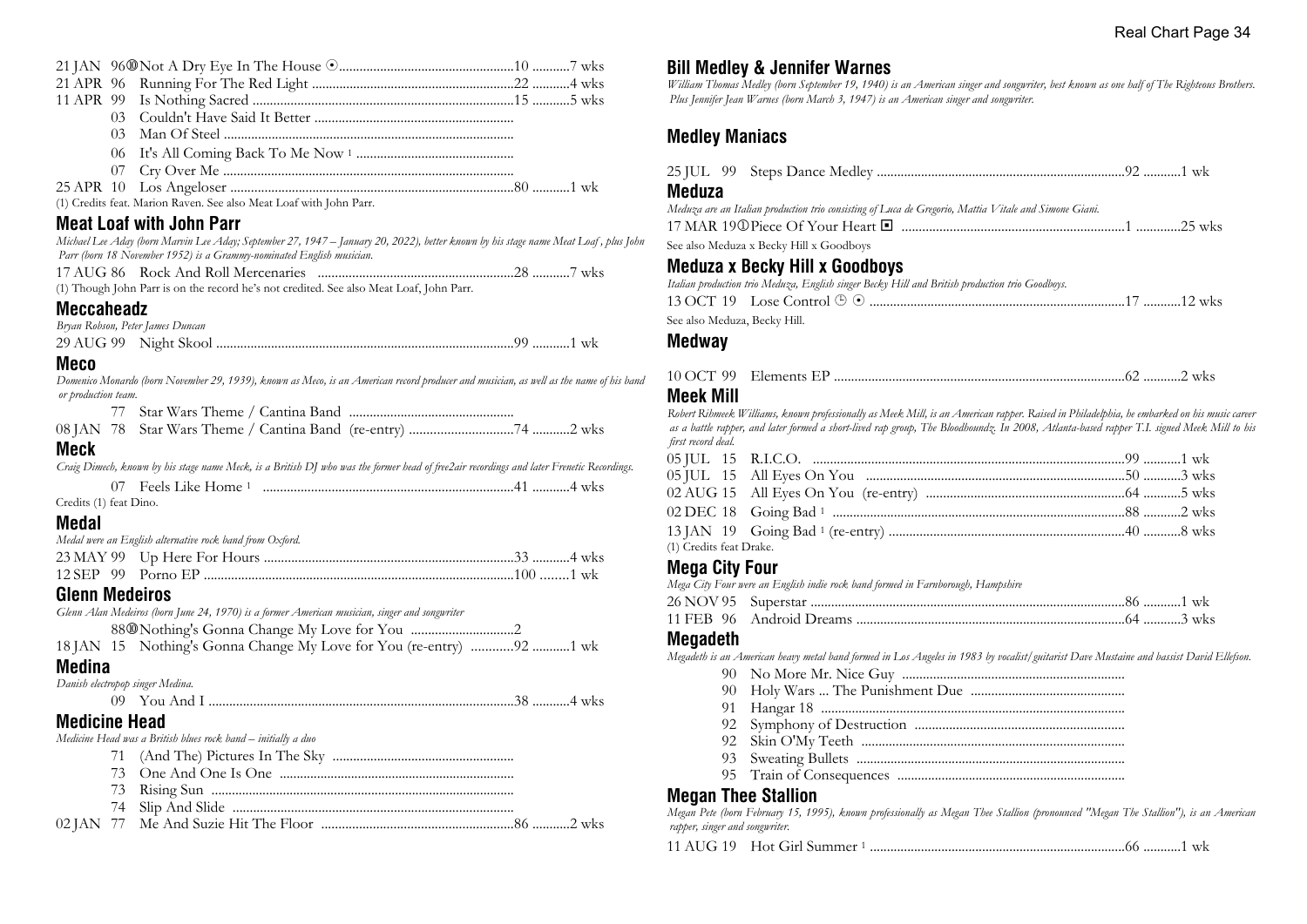(1) Credits feat Nicki Minaj & Ty Dolla \$Ign.

## **Meja**

#### **Mekon**

*John Gosling, currently known as Mekon is a British big beat and industrial musician and electronica producer.*

| (1) Credits feat Schooly D. (2) feat Roxanne Shanté. |  |
|------------------------------------------------------|--|

## **Mel And Kim**

*Mel and Kim were a British pop duo, consisting of sisters Melanie and Kim Appleby. Originally managed by Alan Whitehead, they achieved success between 1986 and 1988, before Melanie died of pneumonia in January 1990 at the age of 23.*

|--|--|--|--|--|--|--|

See also Kim Appleby.

## **Mel & Tim**

*Mel and Tim were an American soul music duo active from 1969.*

**The Melachrino Orchestra**

*Born George Militiades, English orchestra leader of Greek and Italian extraction who performed under the umbrella of many dance-bands during the 1930s before forming his own combo during the war where his easy listening style – making heavy use of the string section – was much beloved by BBC radio controllers.*

(1) Credits The Melachrino Strings

## **Melanie**

*Melanie Anne Safka-Schekeryk (born February 3, 1947), professionally known as Melanie or Melanie Safka, is an American singer-songwriter.*

See also Melanie With The Edwin Hawkins Singers

## **Melanie With The Edwin Hawkins Singers**

*Melanie Anne Safka-Schekeryk, professionally known as Melanie or Melanie Safka, is an American singer-songwriter. Plus Edwin Reuben Hawkins (August 19, 1943 – January 15, 2018) was an American gospel musician, pianist, choir master, composer, and arranger.*

| 26 APR | 70. | Lav Down |  |  | <b>WKS</b> |
|--------|-----|----------|--|--|------------|
|--------|-----|----------|--|--|------------|

See also Melanie, The Edwin Hawkins Singers

## **Albin Lee Meldau**

| Swedish singer-songwriter Albin Lee Meldau. |  |  |
|---------------------------------------------|--|--|
|                                             |  |  |

## **John (Cougar) Mellencamp**

*John J Mellencamp, previously known as Johnny Cougar, John Cougar, and John Cougar Mellencamp, is an American musician, singersongwriter, painter, and actor.*

(1) Credits feat Me'shell NdegeoCello.

## **Petite Meller**

|  |  | Syvan Meller, known professionally as Petite Meller, is a French-Israeli singer, songwriter and model based in Los Angeles. |  |  |  |
|--|--|-----------------------------------------------------------------------------------------------------------------------------|--|--|--|
|  |  |                                                                                                                             |  |  |  |

## **Will Mellor**

*William Mellor is an English actor, singer, and model.*

#### **The Melodians**

*The Melodians are a rocksteady band formed in the Greenwich Town area of Kingston, Jamaica, in 1963, by Tony Brevett, Brent Dowe and Trevor McNaughton. Renford Cogle assisted with writing and arranging material.*

69 Sweet Sensation ...............................................................................

## **Melody Makers Choir & Horfield Primary School Choir**

*Bristol based Choirs singing for charity*

|--|--|--|

#### **Melt**

| Hard House artist.                 |  |
|------------------------------------|--|
|                                    |  |
| (1) Credits feat Little Ms. Marcie |  |

#### **Meltdown**

| Julen Sarasua - Vocals   Mikel Amundarain - Guitar |  |
|----------------------------------------------------|--|
|                                                    |  |

#### **Katie Melua**

*Ketevan "Katie" Melua is a Georgian-British singer, songwriter and musician. She moved to Northern Ireland at the age of eight and then to England at fourteen.*

| See also Kate Melua & Eva Cassidy. |  |
|------------------------------------|--|

## **Kate Melua & Eva Cassidy**

*Ketevan "Katie" Melua is a Georgian-British singer, songwriter and musician. Plus*

| See also Kate Melua, Eva Cassidy. |  |
|-----------------------------------|--|

## **Harold Melvin And The Bluenotes**

Harold Melvin and the Blue Notes were an American R&B/Soul vocal group, one of the most popular Philadelphia soul groups of the 1970s.

- 75 Where Are All My Friends ..............................................................
- 75 Bad Luck ..........................................................................................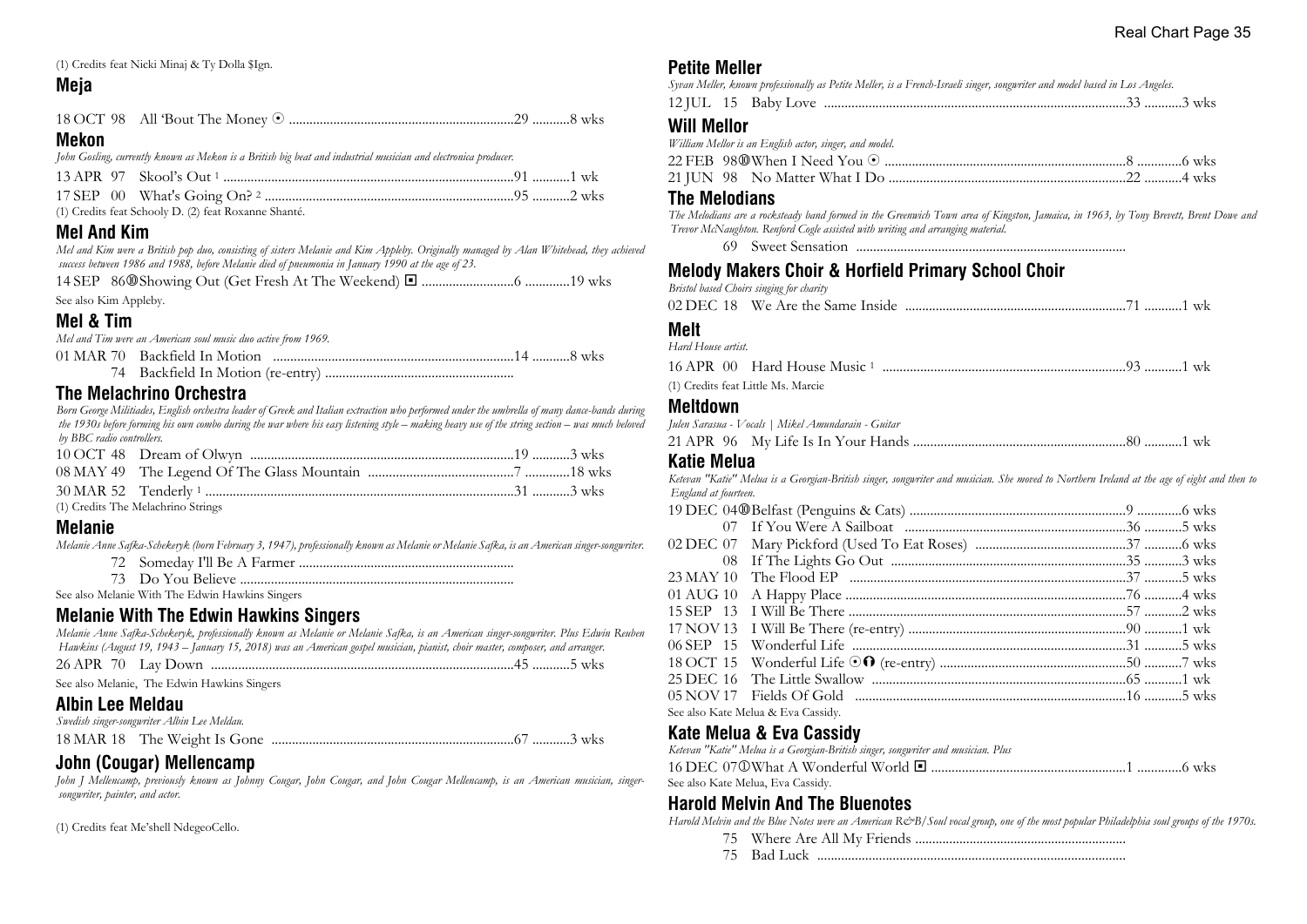| (1) Credits feat Theodore Pendergrass. |  |
|----------------------------------------|--|

## **Members of Mayday**

## **Men**

| Barry Mason, David Bridger, Troy Dante |  |
|----------------------------------------|--|
|                                        |  |
|                                        |  |

## **Men At Work**

*Men at Work were an Australian rock band. Formed in 1979, their founding mainstay was Colin Hay on lead vocals; he formed the group with Jerry Speiser on drums and Ron Strykert on lead guitar.* 28 AUG 83 Dr Heckyll And Mr Jive ..................................................................23 ...........7 wks

## **Men Of Vizion**

| Men of Vizion is an American R&B quintet. |  |
|-------------------------------------------|--|
|                                           |  |

## **The Mend**

*The Mend were a British boy band consisting of members Kris Evans, Jay Kontzle and Craig Worsley. They originally auditioned for The X Factor in 2011 but failed to get any further than bootcamp, due to having a management deal.*

|--|--|--|--|

## **Sergio Mendes**

| Sérgio Santos Mendes is a Brazilian musician. |  |  |
|-----------------------------------------------|--|--|
|                                               |  |  |
|                                               |  |  |
| See also Sergio Mendes And Brasil '66         |  |  |

## **Sergio Mendes And Brasil '66**

*Sérgio Santos Mendes (Brazilian Portuguese) born February 11, 1941 is a Brazilian musician. Brasil '66 was Mendes (piano), vocalists Lani Hall and Sylvia Dulce Kleiner (Bibi Vogel) (1942 - 2004), Bob Matthews (bass), José Soares (percussion) and João Palma (1943 - 2016) (drums). John Pisano (1931 - ) played guitar.*

|--|--|--|

See also Sergio Mendes

## **Shawn Mendes**

*Shawn Peter Raul Mendes is a Canadian singer-songwriter and model.*

| 20 MAY 18 |                                                                  |  |
|-----------|------------------------------------------------------------------|--|
| 27 MAY 18 |                                                                  |  |
| 07 OCT 18 |                                                                  |  |
|           |                                                                  |  |
|           | (1) Credits feat Khalid. See also Shawn Mendes & Camila Cabello. |  |

## **Shawn Mendes & Camila Cabello**

*Shawn Peter Raul Mendes is a Canadian singer-songwriter and model. Plus Karla Camila Cabello Estrabao, better known as Camila Cabello (b. March 3rd, 1997) is a member of Fifth Harmony.*

|  | See also Shawn Mendes, Fifth Harmony. |  |
|--|---------------------------------------|--|

#### **Andrea Mendez**

| Garage House female singer/vocalist |                                                                        |  |
|-------------------------------------|------------------------------------------------------------------------|--|
|                                     |                                                                        |  |
| <b>Bridgit Mendler</b>              |                                                                        |  |
|                                     | Bridgit Claire Mendler is an American actress, singer, and songwriter. |  |
|                                     |                                                                        |  |

|  | 30 JUN 13 Ready Or Not (re-entry) |  |
|--|-----------------------------------|--|

## **Vic Mensa**

*Victor Kwesi Mensah, known professionally as Vic Mensa, is an American rapper and singer.* 03 AUG 14 Down On My Luck ........................................................................27 ...........5 wks

#### **Menswear**

*Menswear were a Britpop band formed in October 1994 from Camden in London.*

#### **Idina Menzel**

| Idina Kim Menzel is an American actress and singer. |  |
|-----------------------------------------------------|--|
|                                                     |  |
|                                                     |  |
|                                                     |  |
|                                                     |  |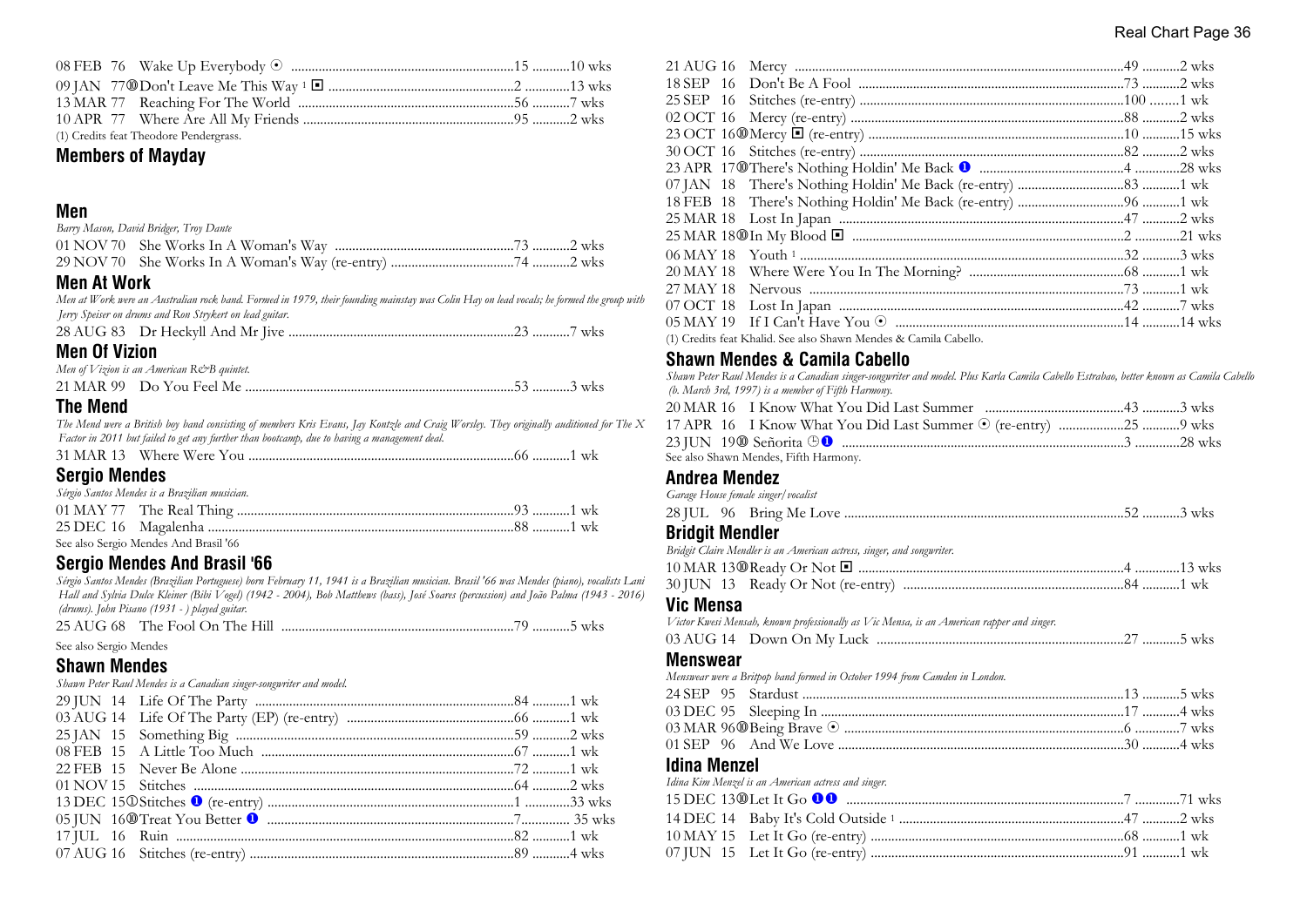| (1) Credits feat Michael Bublé. |  |  |
|---------------------------------|--|--|

See also Idina Menzel & Kristen Bell, Idina Menzel & Evan Rachel Wood, Idina Menzel & AURORA .

## **Idina Menzel & AURORA**

*Idina Kim Menzel is an American actress and singer. Plus Aurora Aksnes, known mononymously as AURORA, is a Norwegian singer, songwriter and record producer.*

| See also Idina Menzel, AURORA. |  |  |
|--------------------------------|--|--|

## **Idina Menzel & Kristen Bell**

| Idina Kim Menzel is an American actress and singer. Plus |  |
|----------------------------------------------------------|--|
|                                                          |  |
|                                                          |  |
| See also Idina Menzel, Kristen Bell.                     |  |

## **Idina Menzel & Evan Rachel Wood**

| Idina Kim Menzel is an American actress and singer. Plus Evan Rachel Wood is an American actress, model, and musician. |  |
|------------------------------------------------------------------------------------------------------------------------|--|
|                                                                                                                        |  |
|                                                                                                                        |  |
| See also Idina Menzel & Kristen Bell, Idina Menzel.                                                                    |  |

## **Natailie Merchant**

## **Freddie Mercury**

*Freddie Mercury was a British singer, songwriter and record producer, known as the lead vocalist and co-principal songwriter of the rock band Queen.*

|  | See also Queen, Freddie Mercury And Montserrat Caballe. |  |
|--|---------------------------------------------------------|--|
|  |                                                         |  |

## **Freddie Mercury and Montserrat Caballe**

*Freddie Mercury was a British singer, songwriter and record producer, known as the lead vocalist and co-principal songwriter of the rock band Queen. Plus Montserrat Caballé was a Spanish operatic soprano, who died in 2018.*



See also Freddie Mercury.

### **Mercury Rev**

*Mercury Rev is an American indie rock band formed in 1989 in Buffalo, New York. Original personnel were David Baker, Jonathan Donahue, Sean Mackowiak, a.k.a. "Grasshopper", Suzanne Thorpe, Dave Fridmann and Jimy Chambers.*

#### **Meridian Dan**

|  | 20 APR 14 German Whip 1       |  |
|--|-------------------------------|--|
|  | (1) Credits feat Big H & JME. |  |

Avid Merrion - See Bo Selector

### **Daniel Merriweather**

*Daniel Paul Merriweather is an Australian R&B recording artist.*

### **Aston Merrygold**

*Aston Iain Merrygold is a British singer, songwriter, dancer and television personality. He is best known for being a member of the British boy band JLS who were the runners-up to Alexandra Burke in the fifth series of The X Factor.*

| See also ILS. |  |  |
|---------------|--|--|

## **Merry Macs**

*That's the brothers McMichael, Judd, Joe & Ted. US close-harmony group who were especially popular in the 1930s and 1940s and were* especially popular with the addition of Cheri McKay in 1933. This format of three boys  $\dot{\mathcal{Z}}$  a girl remained the staple for the remainder of the *existence of the ensemble, where Helen Carroll replaced McKay in 1936 and further changes were necessitated by events in the Second World War.*

25 APR 48 I Get the Blues When It Rains / The Way You Look

Tonight ............................................................................................40 ...........1 wk

#### **Merry Melody Makers**

*All-girl musical septet originally marketed in the 1930s as Mary Jane & her Merry Melody Makers.*

27 JUN 48 $\mathbb{O}$ I'm Looking Over A Four-leaf Clover / Heartbreaker ............1 .............17 wks

#### **Merseybeats**

*The Merseybeats are a Merseybeat band that emerged from the Liverpool scene in the early 1960s, performing at The Cavern Club.*

- 64 I Think Of You ................................................................................
- 64 Don't Turn Around .........................................................................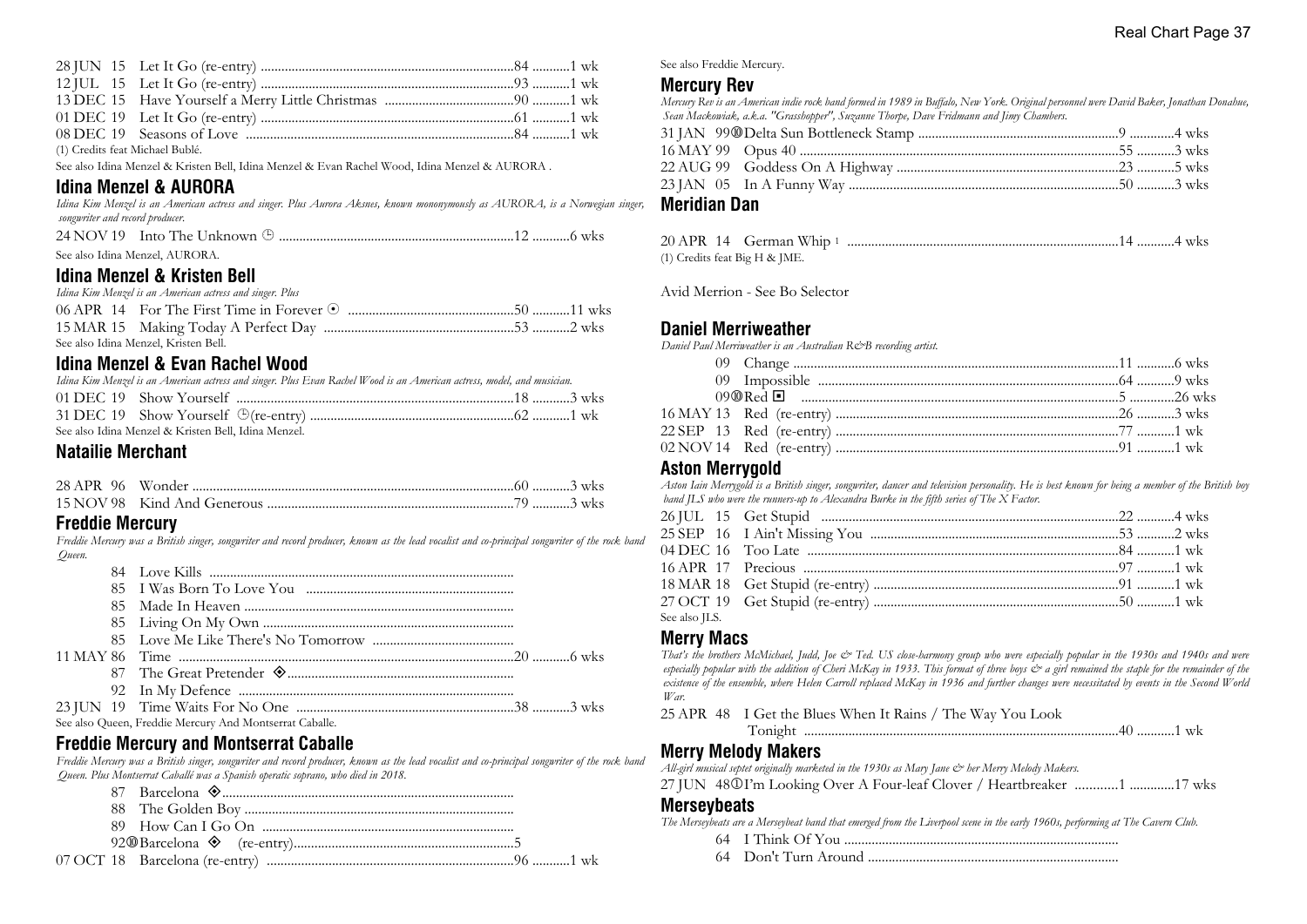### **The Merseys**

*Tony Crane (born Anthony Crane, 17 April 1945, Anfield, Liverpool) and Billy Kinsley (born William Ellis Kinsley, 28 November 1946, formed The Merseybeats. After their initial success had waned, the band folded and in 1966 Crane and Kinsley formed a vocal duo called The Merseys.*

### **Merlin**

74 (Let Me) Put My Spell On You ......................................................

#### **Mero**

| The band Mero was formed of two guys one of them was called D-Mac. The duo were picked up by Simon Cowells record company. |  |  |
|----------------------------------------------------------------------------------------------------------------------------|--|--|
|                                                                                                                            |  |  |

## **Alice Merton**

| Alice Merton (born 13 September 1993) is a German-Canadian-English singer and songwriter. |  |
|-------------------------------------------------------------------------------------------|--|
|                                                                                           |  |
|                                                                                           |  |
| Mor7                                                                                      |  |

## **Merz**

|  | Merz (born Conrad Lambert in Dorset, England) is an English multi-instrumentalist, singer and songwriter. |  |
|--|-----------------------------------------------------------------------------------------------------------|--|
|  |                                                                                                           |  |

| ____ |  |  |  |
|------|--|--|--|
|      |  |  |  |
|      |  |  |  |

## **The Mescalitas**

Breathe Deeper .................................................................................94 ...........1 wk

## **Mesh 29**

07 Over The Barricade .........................................................................55 ...........3 wks

**Messiah**

## **Metal Gurus**

## **Metallica**

*Metallica is an American heavy metal band formed in Los Angeles, California. The band was formed in 1981 when vocalist/guitarist James Hetfield responded to an advertisement posted by drummer Lars Ulrich in a local newspaper.*

87 The \$5.98 EP - Garage Days Revisited .......................................

88 Harvester Of Sorrow .....................................................................

|                   | 89 |                                                                       |  |
|-------------------|----|-----------------------------------------------------------------------|--|
|                   | 91 |                                                                       |  |
|                   | 91 |                                                                       |  |
|                   | 92 |                                                                       |  |
|                   | 92 |                                                                       |  |
|                   | 93 |                                                                       |  |
|                   |    |                                                                       |  |
| 15 SEP 96         |    |                                                                       |  |
|                   |    |                                                                       |  |
| 16 NOV 97         |    |                                                                       |  |
| 01 MAR 98         |    |                                                                       |  |
| 28 JUN 98         |    |                                                                       |  |
| 29 NOV 98         |    |                                                                       |  |
| 07 FEB 99         |    |                                                                       |  |
| 26 MAR 00         |    |                                                                       |  |
| $02$ JUL $00$     |    |                                                                       |  |
| 06 AUG 00         |    |                                                                       |  |
|                   | 03 |                                                                       |  |
|                   | 03 |                                                                       |  |
|                   | 04 |                                                                       |  |
| 22 JUN 14         |    |                                                                       |  |
| 06 JUL 14         |    |                                                                       |  |
| 06 JUL 14         |    |                                                                       |  |
| 21 AUG 16         |    |                                                                       |  |
| 02 OCT 16         |    |                                                                       |  |
| 06 NOV 16         |    |                                                                       |  |
| 20 NOV 16         |    |                                                                       |  |
| 20 NOV 16         |    |                                                                       |  |
|                   |    | (1) Credits Metallica With Michael Kamen San Francisco Symphony Orch. |  |
| <b>Method Man</b> |    |                                                                       |  |

#### *Clifford Smith Jr. (born March 2, 1971), better known by his stage name Method Man, is an American rapper, record producer and actor.* 16 MAY 99 Break Ups For Make Ups ..............................................................43 ...........4 wks See also Method Man & Redman, Texas.

## **Method Man and Redman**

|                             | Method Man & Redman are an American hip hop duo, composed of East Coast rappers Method Man and Redman. They are signed to Def<br>Jam Recordings both as solo artists and as a duo. |  |
|-----------------------------|------------------------------------------------------------------------------------------------------------------------------------------------------------------------------------|--|
|                             |                                                                                                                                                                                    |  |
| See also Method Man, Texas. |                                                                                                                                                                                    |  |
| <b>Metric</b>               |                                                                                                                                                                                    |  |
|                             |                                                                                                                                                                                    |  |
| Metrik                      |                                                                                                                                                                                    |  |

|  | 20 JUL 14 Want My Love |  |
|--|------------------------|--|
|  |                        |  |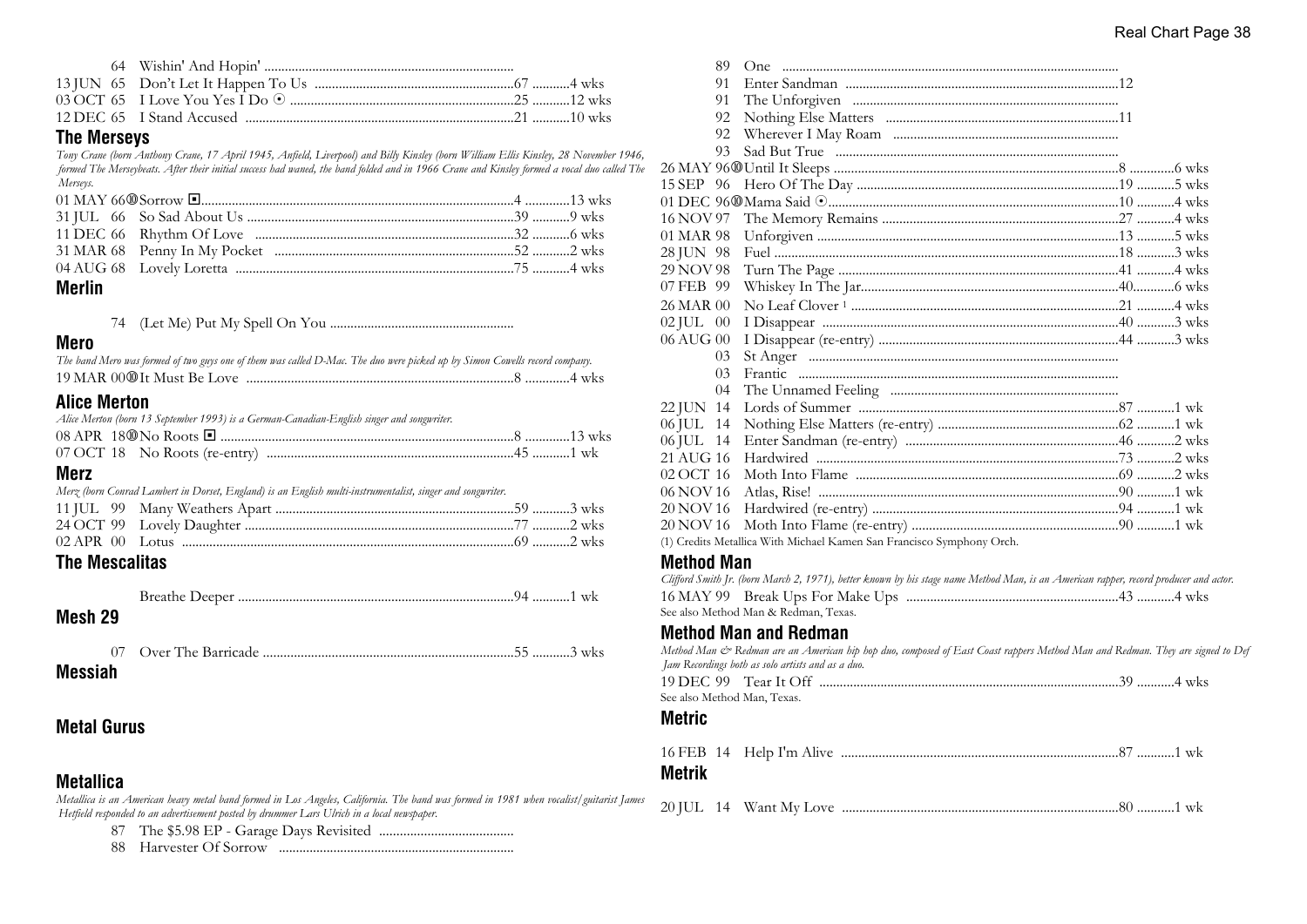## **Metro Station**

#### 09s Shake It ® ........................................................................................7 .............26 wks

## **M. F. S. B.**

*MFSB, officially standing for "Mother Father Sister Brother", was a pool of more than thirty studio musicians based at Philadelphia's Sigma Sound Studios.*

- 74 Love Is The Message .......................................................................
- 74 Family Affair .....................................................................................
- 74 TSOP (The Sound Of Philadelphia) <sup>1</sup> .........................................
- 75 Sexy ...................................................................................................
- 81 Mysteries Of The World ................................................................

(1) Credits feat The Three Degrees.

## **The MGM Studio Orchestra Conducted By Maurice Jarre**

*Metro-Goldwyn-Mayer Studios Inc is an American media company, involved primarily in the production and distribution of feature films and television programs. They have their own orchestra also. Maurice-Alexis Jarre 13 September 1924 – 28 March 2009) was a French composer and conductor. Although he composed several concert works, Jarre is best known for his film scores, particularly for his collaborations with film director David Lean.*

| 16 JUN 68 |  |  |  |  |  |  |  |
|-----------|--|--|--|--|--|--|--|
|-----------|--|--|--|--|--|--|--|

## **MGMT**

*MGMT is an American pop and rock band formed in 2002 in Middletown, Connecticut. It was founded by multi-instrumentalists Andrew VanWyngarden and Ben Goldwasser.*

| Pia Mia | $\mathbf{D}^{k-1} \mathbf{A}^{k-1} \mathbf{D}^{k-1} \mathbf{A}^{k-1} \mathbf{A}^{k-1} \mathbf{A}^{k-1} \mathbf{A}^{k-1} \mathbf{A}^{k-1} \mathbf{A}^{k-1} \mathbf{A}^{k-1} \mathbf{A}^{k-1} \mathbf{A}^{k-1} \mathbf{A}^{k-1} \mathbf{A}^{k-1} \mathbf{A}^{k-1} \mathbf{A}^{k-1} \mathbf{A}^{k-1} \mathbf{A}^{k-1} \mathbf{A}^{k-1} \mathbf{A}^{k-1}$ |  |
|---------|-------------------------------------------------------------------------------------------------------------------------------------------------------------------------------------------------------------------------------------------------------------------------------------------------------------------------------------------------------|--|

*Pia Mia Perez, known professionally as Pia Mia, is an American singer, songwriter, and model from Guam.*

| <b>MIA</b> |  |  |
|------------|--|--|

#### **M.I.A.**

**Pia Mia**

| $05$ FEB $12$ |  | Bad Girls ( |  |  |  |
|---------------|--|-------------|--|--|--|
|---------------|--|-------------|--|--|--|

#### **Miami**

*Soul/funk/disco band from Miami, Florida. Formed by producer/songwriter Willie Clarke in 1974, the original line-up comprised of Andrew Curran (guitar), Willie Jackson (bass), Robert Moore (3) (vocals), George Perry (bass), Freddie Scott (drums), Warren Thompson (guitar), Robert Douglas Williams "Bobby" (organ) and Clarke himself on percussion.*

|--|--|--|--|

## **Miami Sound Machine**

*Miami Sound Machine is an American band of Latin-influenced music that had featured the vocals of Cuban-born recording artist Gloria Estefan. Established in 1975 by Emilio Estefan Jr., the band was originally known as the Miami Latin Boys before becoming the Miami Sound Machine in 1977.*

| $\mathbf{r}$ and $\mathbf{r}$ |  |  |  |
|-------------------------------|--|--|--|

| See also Gloria Estefan. |  |  |  |
|--------------------------|--|--|--|

#### **Mice**

| 21 IUL | 96 |  |  |  |
|--------|----|--|--|--|
|--------|----|--|--|--|

#### **Michael**

| $25 \text{ OCT } 98$ Toro Toro 1                          |  |  |  |
|-----------------------------------------------------------|--|--|--|
| $\mathcal{U} \setminus \mathcal{U} \setminus \mathcal{U}$ |  |  |  |

(1) Credits feat Shaggy. See also Shaggy.

#### **George Michael**

*Georgios Kyriacos Panayiotou (25 June 1963 – 25 December 2016), known professionally as George Michael, was an English singer, songwriter, philanthropist and record producer who rose to fame as a member of the music duo Wham!*

|           | 88      |  |
|-----------|---------|--|
|           | 88      |  |
|           | 88      |  |
|           | 88      |  |
|           |         |  |
|           |         |  |
|           |         |  |
|           |         |  |
|           |         |  |
|           |         |  |
|           |         |  |
|           |         |  |
|           | 02      |  |
|           | 02      |  |
|           | 04      |  |
|           | 04      |  |
|           | $^{04}$ |  |
|           | 06      |  |
|           | 09      |  |
| 19 DEC 10 |         |  |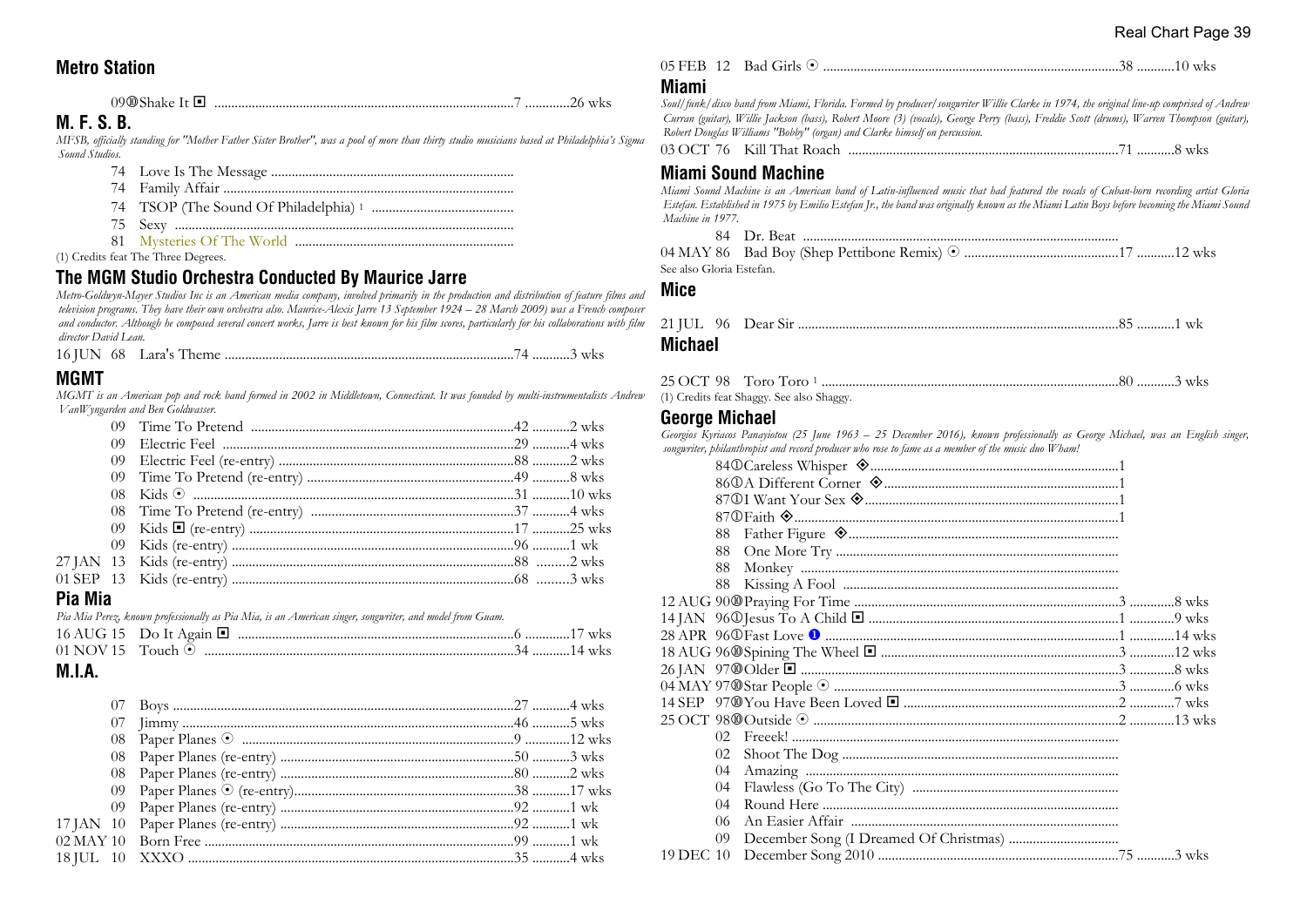| 20 MAR 11                      |                                                                                                                                                                                                                                                                                                                                                                                                                                                                 |  |
|--------------------------------|-----------------------------------------------------------------------------------------------------------------------------------------------------------------------------------------------------------------------------------------------------------------------------------------------------------------------------------------------------------------------------------------------------------------------------------------------------------------|--|
| 25 DEC 11                      |                                                                                                                                                                                                                                                                                                                                                                                                                                                                 |  |
| 19 AUG 12                      |                                                                                                                                                                                                                                                                                                                                                                                                                                                                 |  |
| 30 SEP 12                      |                                                                                                                                                                                                                                                                                                                                                                                                                                                                 |  |
| 23 MAR 14                      |                                                                                                                                                                                                                                                                                                                                                                                                                                                                 |  |
| 31 MAY 15                      |                                                                                                                                                                                                                                                                                                                                                                                                                                                                 |  |
| 08 JAN 17                      |                                                                                                                                                                                                                                                                                                                                                                                                                                                                 |  |
| 08 JAN 17                      |                                                                                                                                                                                                                                                                                                                                                                                                                                                                 |  |
| 08 JAN 17                      |                                                                                                                                                                                                                                                                                                                                                                                                                                                                 |  |
| 08 JAN 17                      |                                                                                                                                                                                                                                                                                                                                                                                                                                                                 |  |
| 08 JAN 17                      |                                                                                                                                                                                                                                                                                                                                                                                                                                                                 |  |
| 08 JAN 17                      |                                                                                                                                                                                                                                                                                                                                                                                                                                                                 |  |
| 26 FEB 17                      |                                                                                                                                                                                                                                                                                                                                                                                                                                                                 |  |
| 10 SEP 17                      | $\textbf{Functions of 1} \,\, \ldots \,\, \ldots \,\, \ldots \,\, \ldots \,\, \ldots \,\, \ldots \,\, \ldots \,\, \ldots \,\, \ldots \,\, \ldots \,\, \ldots \,\, \ldots \,\, \ldots \,\, \ldots \,\, \ldots \,\, \ldots \,\, \ldots \,\, \ldots \,\, \ldots \,\, \ldots \,\, \ldots \,\, \ldots \,\, \ldots \,\, \ldots \,\, \ldots \,\, \ldots \,\, \ldots \,\, \ldots \,\, \ldots \,\, \ldots \,\, \ldots \,\, \ldots \,\, \ldots \,\, \ldots \,\, \ldots \$ |  |
| 22 OCT 17                      |                                                                                                                                                                                                                                                                                                                                                                                                                                                                 |  |
| 22 OCT 17                      |                                                                                                                                                                                                                                                                                                                                                                                                                                                                 |  |
| 22 OCT 17                      |                                                                                                                                                                                                                                                                                                                                                                                                                                                                 |  |
| 22 OCT 17                      |                                                                                                                                                                                                                                                                                                                                                                                                                                                                 |  |
| 22 OCT 17                      |                                                                                                                                                                                                                                                                                                                                                                                                                                                                 |  |
| 22 OCT 17                      |                                                                                                                                                                                                                                                                                                                                                                                                                                                                 |  |
| 22 OCT 17                      |                                                                                                                                                                                                                                                                                                                                                                                                                                                                 |  |
| 22 OCT 17                      |                                                                                                                                                                                                                                                                                                                                                                                                                                                                 |  |
| 19 NOV 17                      |                                                                                                                                                                                                                                                                                                                                                                                                                                                                 |  |
| 10 NOV 19                      |                                                                                                                                                                                                                                                                                                                                                                                                                                                                 |  |
| (1) Credits feat Nile Rodgers. |                                                                                                                                                                                                                                                                                                                                                                                                                                                                 |  |

See also George Michael & Elton John, Whitney Houston & George Michael, Toby Bourke & George Michael, George Michael & Mutya, George Michael & Mary J Blige, Wham, George Michael, Queen, Lisa Stansfield, Wham!.

## **George Michael & Mutya**

*George Michael, was an English singer, songwriter, philanthropist and record producer. Plus Rosa Isabel Mutya Buena is a British singer and songwriter who rose to fame as a member of girl group the Sugababes.*

07 This Is Not Real Love .....................................................................79 ...........3 wks

See also George Michael & Elton John, Whitney Houston & George Michael, Toby Bourke & George Michael, George Michael & Mary J Blige, Wham, George Michael, Queen, Lisa Stansfield.

## **George Michael & Elton John**

*George Michael, was an English singer, songwriter, philanthropist and record producer. Plus Sir Elton Hercules John CH CBE is an English singer, songwriter, pianist, and composer.*

See also George Michael, Elton John, Whitney Houston & George Michael, Toby Bourke & George Michael, George Michael & Mutya, George Michael & Mary J Blige, Wham, George MIchael, Queen, Lisa Stansfield.

## **George Michael & Mary J Blige**

*George Michael, was an English singer, songwriter, philanthropist and record producer. Plus Mary Jane Blige is an American singer-songwriter, actress, and philanthropist.*

See also George Michael & Elton John, Whitney Houston & George Michael, Toby Bourke & George Michael, George Michael & Mutya, George Michael, Mary J Blige, Wham, George MIchael, Queen, Lisa Stansfield.

## **George Michael, Queen, Lisa Stansfield**

*George Michael, was an English singer, songwriter, philanthropist and record producer. Plus Queen is an Eglish Rock Band and Lisa Jane Stansfield is an English singer, songwriter and actress.*

93j Five Live EP ....................................................................................1

See also George Michael & Elton John, Whitney Houston & George Michael, Toby Bourke & George Michael, George Michael & Mutya, George Michael & Mary J Blige, Wham, George Michael, Queen, Lisa Stansfield.

#### **James Michael**

| Karl Michael |  |  |
|--------------|--|--|

| --- - - |  |  |  |
|---------|--|--|--|
|         |  |  |  |
|         |  |  |  |
|         |  |  |  |

**Michaela**

### **Julia Michaels**

*Julia Carin Cavazos, known by her stage name Julia Michaels, is an American singer and songwriter from Davenport, Iowa.*

|  | (1) Credits feat Niall Horan. See also Clean Bandit, James Bay. |  |
|--|-----------------------------------------------------------------|--|

### **The Michalaks**

| A family from Bath who make weekly movies. |  |
|--------------------------------------------|--|
| 03 DEC 17 Dear Mr Amazon Lady              |  |

## **Pras Michel**

*Pras is an American rapper, record producer, songwriter and actor, best known as one of the founding members of the critically acclaimed hip hop group, the Fugees, which included Wyclef Jean and recording artist Lauryn Hill.*

| 09 JUN 13 Ghetto Supastar (That Is What You Are) (re-entry) 44 4 wks |  |
|----------------------------------------------------------------------|--|
| See also The Fugees.                                                 |  |
|                                                                      |  |

## **Lea Michele**

| <b>Yevet Michelle</b> |  |  |
|-----------------------|--|--|

|--|--|--|--|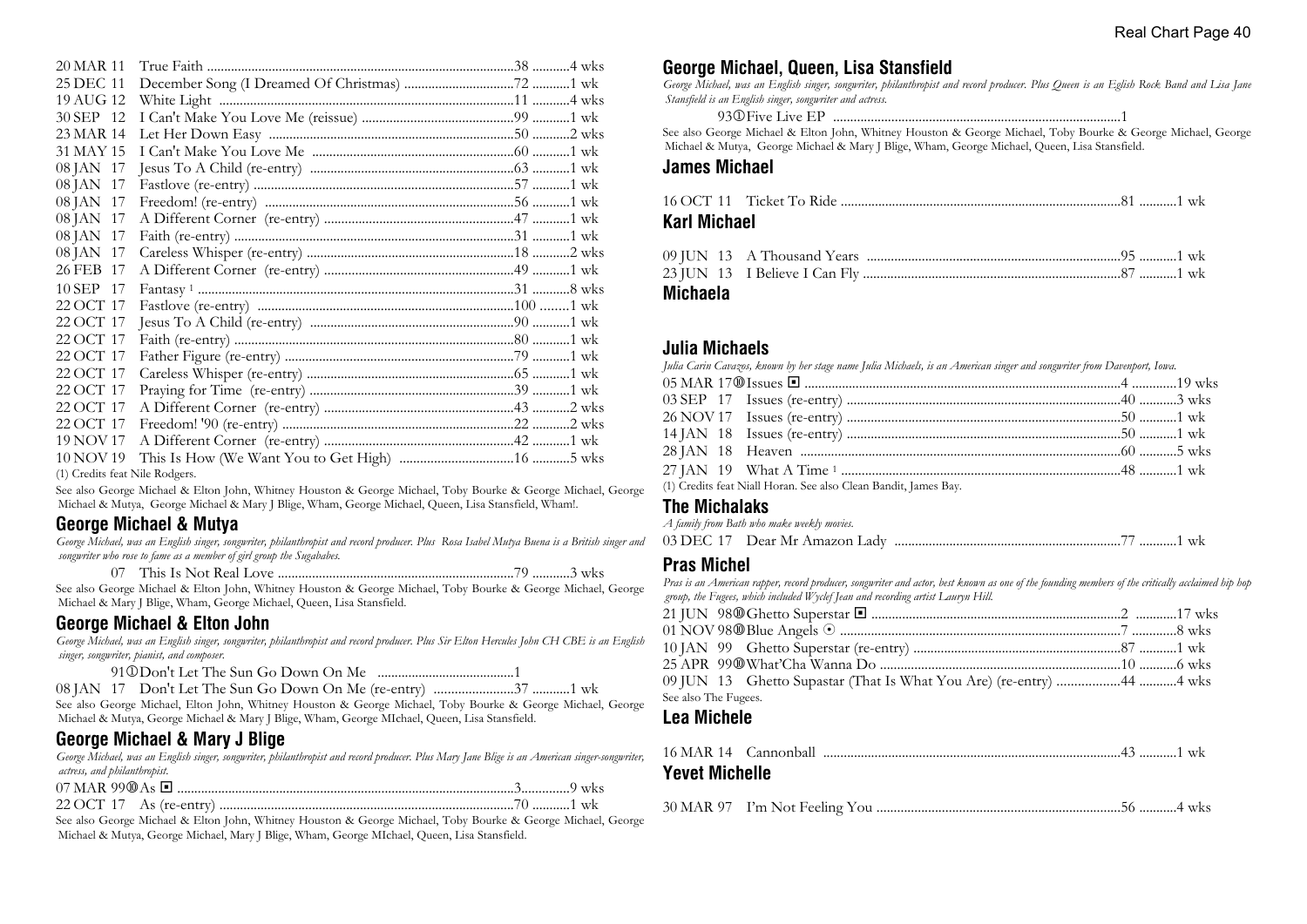## **The Mickey Finn**

*Mickey Waller (3 March 1947 – 1 February 2013), also known by the stage name Mickey Finn, was an English guitarist. He started out with instrumental band the Strangers in Bethnal Green, East London, in the summer of 1961. In 1963 Waller adopted the name Mickey Finn – after having heard about the drummer named Micky Waller – and joined with John "Fluff" Cooke (keyboards), John Burkett (bass), Alan Marks (lead vocals) and Richard Brand (drums) to form "Mickey Finn*  $\mathcal O^*$  *the Blue Men"* 

10 DEC 67 Garden Of My Mind .....................................................................48 ...........5 wks

**Microdisney**

| Microdisney were an Irish rock band formed in Cork in 1980. They were founded and led by songwriters Cathal Coughlan and Sean O'Hagan. |  |
|----------------------------------------------------------------------------------------------------------------------------------------|--|
|                                                                                                                                        |  |

### **Midas**

*Midas was an English indie band based in Stourbridge and Birmingham, England*

07 Don't Dance ....................................................................................12 ...........2 wks

## **Middlesbrough F.C.**

*UK Football club.*

| 18 MAY 97 |  |
|-----------|--|
|-----------|--|

#### **Malcom Middleton**

*Malcolm Bruce Middleton is a Scottish musician best known for his work with Aidan Moffat in post-folk indie band Arab Strap, and his subsequent solo career, writing and producing.*

#### **Midfield General**

*Midfield General is the recording alias of Skint label boss Damian Harris.*

## **Midget**

*Richard Gombault : Vocals, Guitar Andy Hawkins : Bass, Vocals Lee Major : Drums*

## **Midland**

*Midland is an American country music group formed in 2016 in Dripping Springs, Texas. It consists of Mark Wystrach, Cameron Duddy, and Jess Carson. In addition to their roles in the band, Wystrach is an actor and model, and Duddy is a music video director.*

```
18 AUG 19 Fast Hearts And Slow Towns .......................................................99 ...........1 wk
```
## **Bette Midler**

| Bette Midler is an American singer, songwriter, actress, comedian, and film producer. Born in Honolulu, Hawaii. |  |
|-----------------------------------------------------------------------------------------------------------------|--|
|                                                                                                                 |  |
|                                                                                                                 |  |

## **The Midnight Beast**

*The Midnight Beast, sometimes abbreviated as TMB, is a British comedy/parody music group from London.*

#### 08 JUL 12 Begging .............................................................................................59 ...........2 wks **Midnight Oil**

## **Midnight Star**

|  | Midnight Star is an American group. |  |  |
|--|-------------------------------------|--|--|
|  |                                     |  |  |
|  |                                     |  |  |
|  |                                     |  |  |

#### **Mighty Dub Katz**

*British duo Mighty Dub Katz, which consisted of DJ, musician, and record producer Norman Cook and his former flatmate Gareth Hansome (aka GMoney).*

## **The Mighty Lemon Drops**

| The Mighty Lemon Drops were an English rock group. |  |
|----------------------------------------------------|--|
|                                                    |  |
|                                                    |  |

## **Mighty Mighty Bosstones**

|  | The Mighty Mighty Bosstones were an American ska punk band from Boston, Massachusetts, formed in 1983. |  |  |
|--|--------------------------------------------------------------------------------------------------------|--|--|
|  |                                                                                                        |  |  |
|  |                                                                                                        |  |  |

## **Mighty Morph'n Power Rangers**

## **The Mighty Wah!**

*Peter James Wylie is an English singer/songwriter and guitarist, best known as the leader of the band variously known as Wah!, Wah! Heat, Shambeko! Say Wah!, JF Wah!, The Mighty Wah! and Wah! The Mongrel.*

|--|--|

|--|--|--|

#### **Migil 5**

*The Migil Five were a British pop, rhythm and blues and jazz group*

- 64 Mockin' Bird Hill ..............................................................................
- 64 Near You ...........................................................................................

#### **Migos**

*Migos is an American hip hop group formed in 2009, from Lawrenceville, Georgia. The group is composed of three rappers, known by their stage names Quavo, Takeoff and Offset.*

(1) Credits feat Drake.

## **Miguel**

*Miguel Jontel Pimentel, better known as Miguel, is an American singer, songwriter and record producer. Raised in Los Angeles, he began creating music at age thirteen.*

| See also Mariah Carey, Sia, Kygo. |  |
|-----------------------------------|--|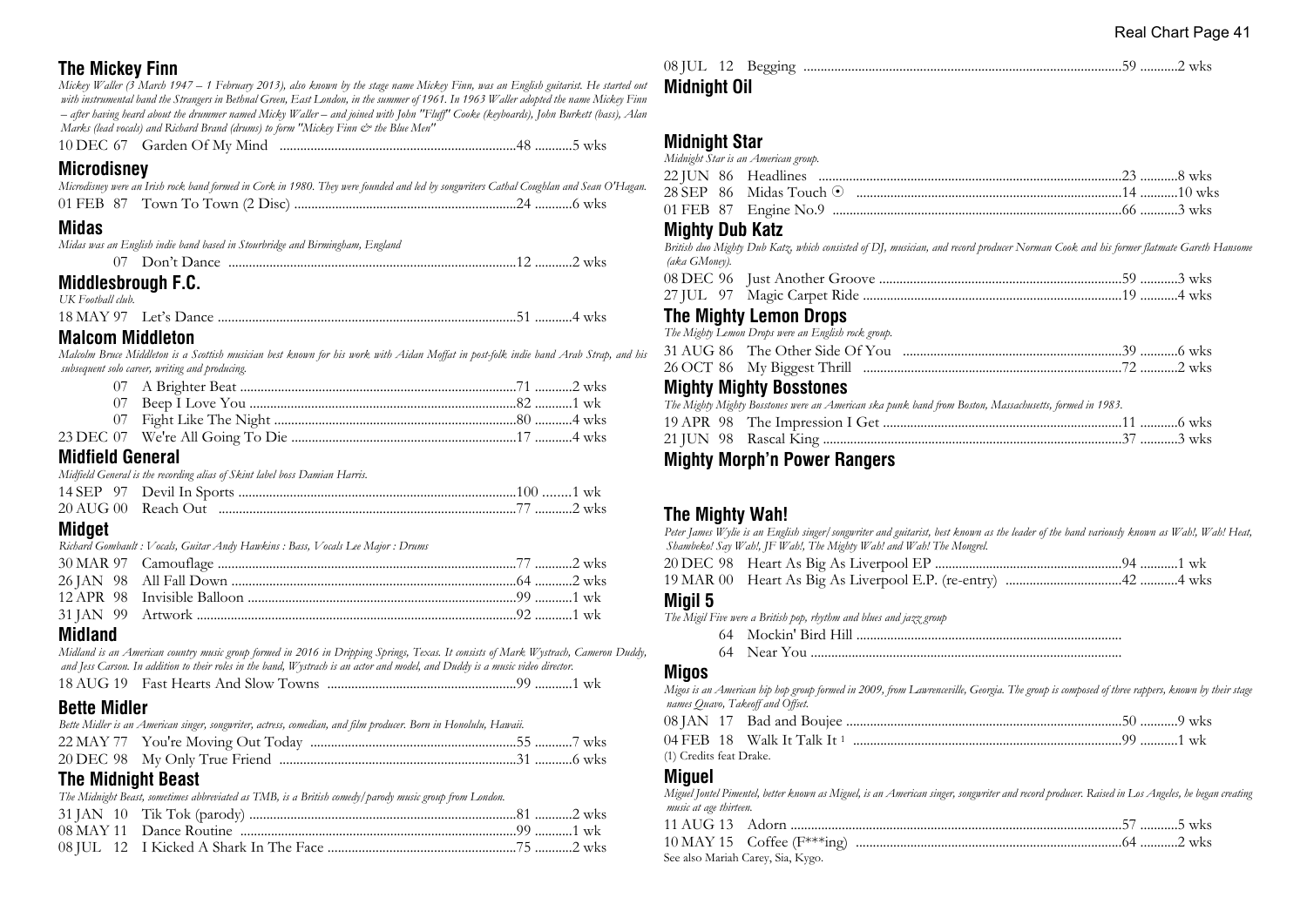## **Mijan**

| MIKA |                                                                                            |  |
|------|--------------------------------------------------------------------------------------------|--|
|      | Mika, stylised as MIKA, is a British singer and songwriter.                                |  |
|      |                                                                                            |  |
|      |                                                                                            |  |
|      |                                                                                            |  |
|      | $07 \text{ }$ $C_{\text{FQCD}}$ $K \text{ally}$ $(e_0 \text{ entry})$ (0 $1 \text{ w/s}$ ) |  |

| See also Mika vs Red One. |  |  |
|---------------------------|--|--|

## **MIKA Vs Red One**

| See also Mika. |  |
|----------------|--|

#### **Mike**

#### **Mike + the Mechanics**

*Mike + The Mechanics are an English pop/rock supergroup formed in 1985 as a side project of Mike Rutherford, one of the founding members of the band Genesis.*

| Mike Will Made <sub>-</sub> it |  |  |
|--------------------------------|--|--|

#### **Mike Will Made-it**

|  |  | Michael Len Williams II, professionally known as Mike Will Made It or simply Mike Will, is an American record producer and songwriter. |  |  |  |  |  |
|--|--|----------------------------------------------------------------------------------------------------------------------------------------|--|--|--|--|--|
|  |  |                                                                                                                                        |  |  |  |  |  |
|  |  | See also Mike Will Made-it & Rihanna Nicki Minaj & Mike Will Made-It.                                                                  |  |  |  |  |  |

## **Mike Will Made-it & Rihanna**

*Michael Len Williams II, professionally known as Mike Will Made It or simply Mike Will, is an American record producer and songwriter.* **Military Voices** *Plus Robyn Rihanna Fenty is a Barbadian singer and songwriter.* 05 JUN 16 Nothing Is Promised ......................................................................54 ...........2 wks

See also Mike Will Made-it, Rihanna

## **Mikey Mike**

*Mikey Mike is an artist/writer/producer signed to Universal.*

| $04$ H IN | ≒Me.<br>L JOIN |  | <b>WA</b> |
|-----------|----------------|--|-----------|
|-----------|----------------|--|-----------|

## **Miki And Griff**

*Miki & Griff were a British country music duo. Their actual names were Barbara Macdonald and Emyr Morus Griffith; Barbara was Scottish and Emyr was Welsh.*

- 63 A Little Bitty Tear ............................................................................
- 63 It's My Way .......................................................................................
- 63 I Wanna Stay Here ...........................................................................

|  | 15 FEB 70 Two Little Orphans |  |  |
|--|------------------------------|--|--|
|  |                              |  |  |

#### **Milburn**

*Milburn are an indie rock band from Sheffield, England, that consisted of Joe Carnall, Louis Carnall, Tom Rowley, and Joe Green.*

- 07 What Will You Do ...........................................................................20 ...........5 wks 07 The Genius And The Tramp .........................................................57 ...........3 wks
- 

#### **Humphrey Miles**

*Humphrey Milles is a musician, film location manager & producer and environmental activist*

|  | 15 DEC 19 The Bye Bye Boris Song |  |  |
|--|----------------------------------|--|--|
|--|----------------------------------|--|--|

### **John Miles**

| John Miles (born John Errington; 23 April 1949 – 5 December 2021) was a British rock music vocalist, guitarist, and keyboard player |  |
|-------------------------------------------------------------------------------------------------------------------------------------|--|
|                                                                                                                                     |  |
|                                                                                                                                     |  |
|                                                                                                                                     |  |
|                                                                                                                                     |  |
|                                                                                                                                     |  |
|                                                                                                                                     |  |
|                                                                                                                                     |  |
|                                                                                                                                     |  |
|                                                                                                                                     |  |

## **Kevin Miles**

| East Kilbride-based musician and lifelong Celtic fan. |  |
|-------------------------------------------------------|--|
|                                                       |  |

## **Robert Miles**

*Roberto Concina (3 November 1969 – 9 May 2017), better known by his stage name Robert Miles, was a Swiss-born Italian record producer, composer, musician and DJ.*

|  | The Military Voices Initiative provides a platform for veterans, service members, and military families to share their stories. |  |
|--|---------------------------------------------------------------------------------------------------------------------------------|--|
|  |                                                                                                                                 |  |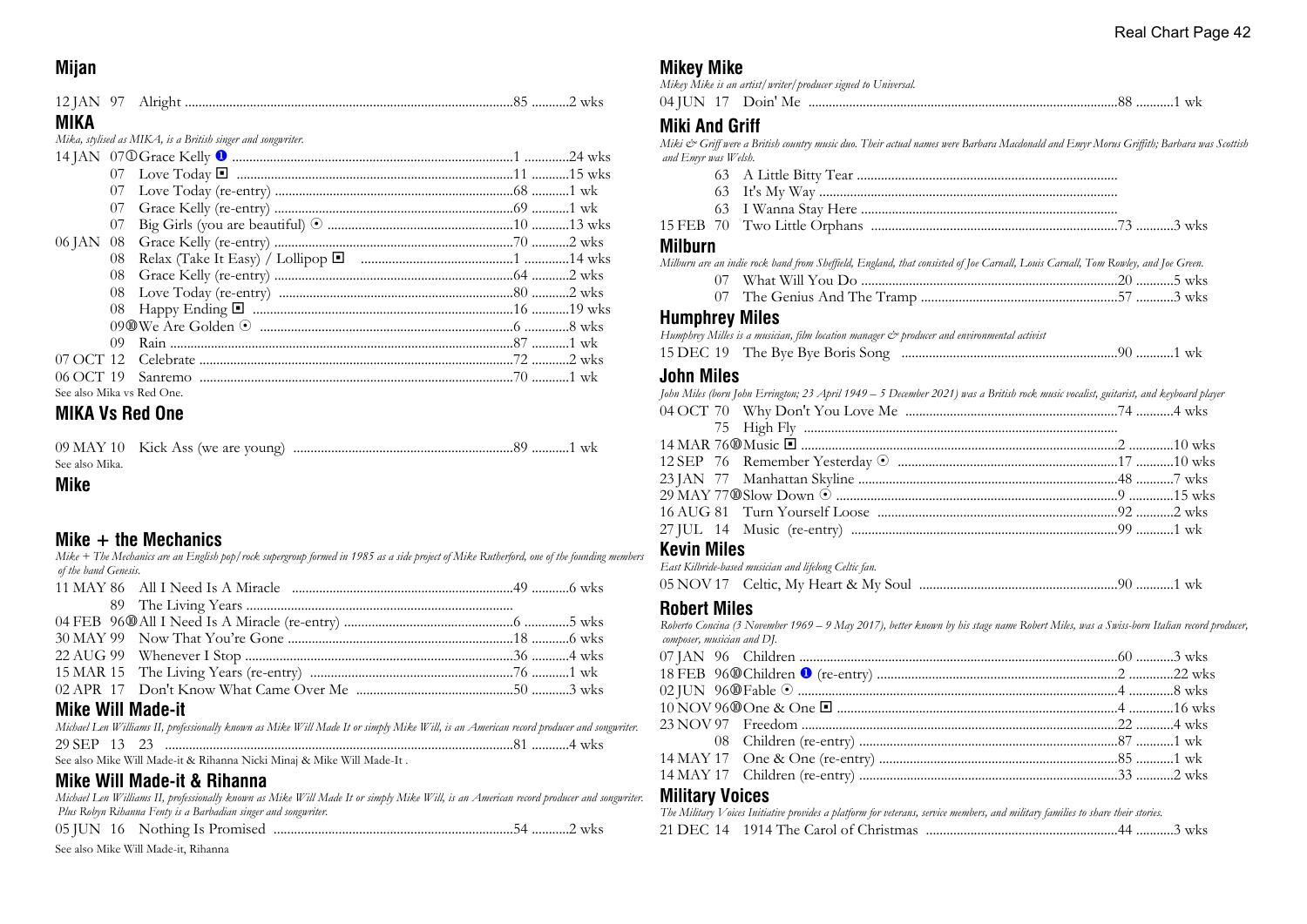## **Military Wives Choir with Gareth Malone**

*British choir group formed of wives, partners and service women of British Military personnel. Gareth Edmund Malone OBE is an English choirmaster and broadcaster.*

| - See also Gareth Malone's All Star Choir |  |
|-------------------------------------------|--|

## **Milk**

|  | T.V.'s 'Neighbours' actor Dan Falzon plus Tom Falzon's his brother and they were both in the pop-rock band Milk. |  |  |  |
|--|------------------------------------------------------------------------------------------------------------------|--|--|--|
|  |                                                                                                                  |  |  |  |
|  |                                                                                                                  |  |  |  |

## **Milk & Sugar & Vaya Con Dios**

| Belgian band V aya Con Dios. and by German house duo Milk. & Sugar |  |
|--------------------------------------------------------------------|--|
|                                                                    |  |

## **Milk Incorporated**

*Belgian dance band. Founded in the mid-nineties as a studio-project by house producers Regi Penxten, Filip Vandueren and Ivo Donckers (with vocals by Karine Boelaerts), the group grew to become one of Belgium's best-selling artists and most successful live acts (fronted by Linda Mertens). The group started out as "Milk Incorporated" (La Vache for French-language releases), later shortening their name to "Milk Inc."*

| <b>Milky Chance</b>     |  |
|-------------------------|--|
| German duo Milky Chance |  |
|                         |  |

## 26 OCT 14 Down By the River .........................................................................67 ...........3 wks

## **Frankie Miller**

*Francis John Miller (born 2 November 1949) is a Scottish rock singer-songwriter and actor.*

| (1) Credits Frankie Miller's Full House. |  |
|------------------------------------------|--|

**Gary Miller**

*Gary Miller, born Neville Williams (3 May 1924 – 15 June 1968) was an English popular music singer and actor* 64 Aqua Marina / Stingray ..................................................................

## **Glenn Miller And His Orchestra**

*Alton Glenn Miller (March 1, 1904 – disappeared December 15, 1944). Glenn Miller and His Orchestra was an American swing dance band formed by Glenn Miller in 1938. Arranged around a clarinet and tenor saxophone playing melody, and three other saxophones playing harmony, the band became the most popular and commercially successful dance orchestra of the Swing era and one of the greatest singles charting acts of the 20th century.*

| 18 JAN 76 Moonlight Serenade / Little Brown Jug / In The Mood $\odot$ 20 11 wks |  |
|---------------------------------------------------------------------------------|--|
|                                                                                 |  |

## **Jody Miller**

*Jody Miller is an American country music singer. Born Myrna Joy Miller, in Phoenix, Arizona, United States, she was raised in Blanchard, Oklahoma, the youngest of five sisters.*

65 Home Of The Brave ........................................................................

## **Mitch Miller**

*Mitchell William Miller (July 4, 1911 – July 31, 2010) was an American oboist, conductor, record producer and record industry executive. He was involved in almost all aspects of the industry, particularly as a conductor, and artist and repertoire (A&R) man.*

## **Ned Miller**

*Henry Ned Miller (April 12, 1925 – March 18, 2016) was an American country music singer-songwriter.*

63 From A Jack To A King .................................................................

## **Roger Miller**

*Roger Dean Miller (January 2, 1936 – October 25, 1992) was an American singer-songwriter, musician, and actor, widely known for his honky-tonk-influenced novelty songs and his chart-topping country and pop hits.*

| 03 OCT 65 Kansas City Star ………………………………………………………………………………………5 wks |  |
|-------------------------------------------------------------------|--|
|                                                                   |  |
| 24 MAR 68 Little Green Apples © …………………………………………………………………11 wks   |  |
|                                                                   |  |
|                                                                   |  |

#### **Steve Miller Band**

*The Steve Miller Band is an American rock band formed in 1966 in San Francisco, California. The band is led by Steve Miller on guitar and lead vocals.*

| Kate Miller-Heidke |  |  |
|--------------------|--|--|

|  | Kate Miller-Heidke (born 16 November 1981) is an Australian singer-songwriter and actress. |  |
|--|--------------------------------------------------------------------------------------------|--|
|  |                                                                                            |  |

## **Millie**

*Millicent Dolly May Small, CD (born 6 October 1946), is a Jamaican singer-songwriter.*

- 64 My Boy Lollipop ...............................................................................1
- 64 Sweet William ....................................................................................
- 64 I've Fallen In Love With A Snowman .........................................

## **Spike Milligan**

*Terence Alan Milligan KBE (16 April 1918 – 27 February 2002), known as Spike Milligan, was a British-Irish comedian, writer, poet, playwright and actor.*

#### **Milli Vanilli**

*Milli Vanilli was a German-French R&B duo from Munich. The group was founded by Frank Farian in 1988 and consisted of Fab Morvan and Rob Pilatus.*

- 88 Girl You Know It's True ...............................................................
- 88 Baby Don't Forget My Number ...................................................
- 89 Blame It On The Rain ....................................................................
- 89 Girl I'm Gonna Miss You ...............................................................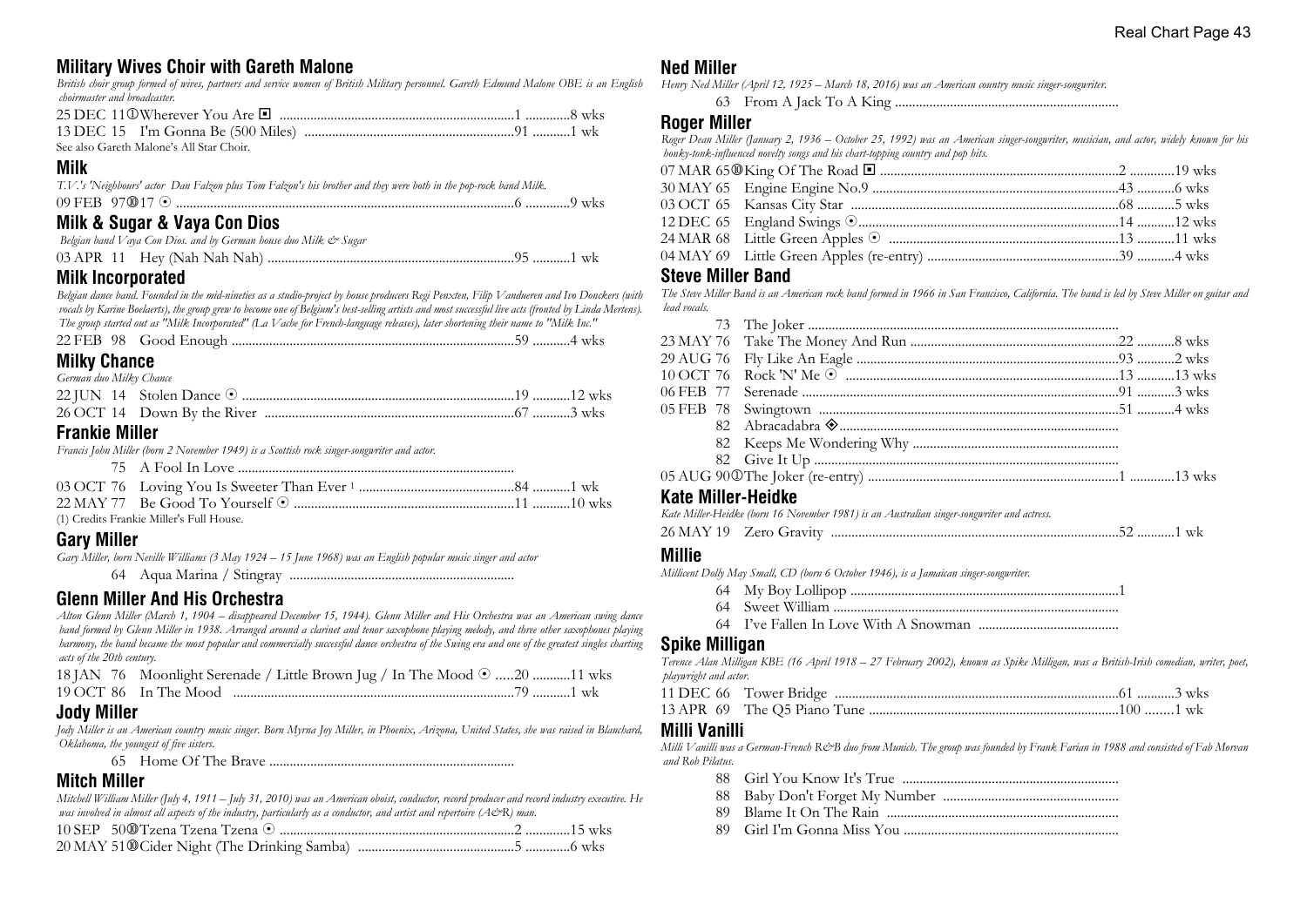## **Hayley Mills**

*Hayley Catherine Rose Vivien Mills is an English actress. The daughter of Sir John Mills and Mary Hayley Bell.*

61 Let's Get Together ...........................................................................

## **Stephanie Mills**

*Stephanie Dorthea Mills (born March 22, 1957) is an American singer and songwriter. Mills rose to stardom as "Dorothy" in the original 7 Time Tony Award Winning Broadway run of the musical The Wiz from 1974 to 1979.*

- 80 Never Knew Love Like This Before .............................................
- 84 The Medicine Song ..........................................................................

See also Stephanie Mills and Teddy Pendergrass.

### **Stephanie Mills and Teddy Pendergrass**

*Stephanie Dorthea Mills (born March 22, 1957) is an American singer and songwriter. Plus Theodore DeReese Pendergrass (March 26, 1950 – January 13, 2010) was an American singer.*

81 Two Hearts ........................................................................................

See also Stephanie Mills, Teddy Pendergrass.

#### **Mills Brothers**

*That's John junior, Herbert, Harry & Donald. African-American jazz & pop group originally marketed as 'The Four Kings of Harmony'* who were popular during the 1930s, 1940s & 1950s. Famous for developing the acapella form of musicianship where the human voice replaced *instrument. On their discs the guitar was the only authentic sound. All other instrumental sounds were vocal impersonations.*

### **Milltown Brothers**

## **Max Milner**

| Max Milner is a singer and actor from London, England. |  |  |  |  |  |  |
|--------------------------------------------------------|--|--|--|--|--|--|
|                                                        |  |  |  |  |  |  |
| <b>C.B. Milton</b>                                     |  |  |  |  |  |  |

## **Mims**

*Shawn Maurice Mims (born March 22, 1981), known mononymously as Mims is an American rapper, songwriter and record executive from Washington Heights.*

|  | <b>WKS</b> |  |
|--|------------|--|
|--|------------|--|

## **Nicki Minaj**

| IVIUNI IVIIIIAI                                                                                                       |  |
|-----------------------------------------------------------------------------------------------------------------------|--|
| Onika Tanya Maraj, known professionally as Nicki Minaj, is a Trinidadian-born American rapper, singer and songwriter. |  |
|                                                                                                                       |  |
|                                                                                                                       |  |
|                                                                                                                       |  |
|                                                                                                                       |  |
|                                                                                                                       |  |
|                                                                                                                       |  |
|                                                                                                                       |  |
|                                                                                                                       |  |
|                                                                                                                       |  |

| 12 FEB 12 |  |
|-----------|--|
|           |  |
| 26 FEB 12 |  |
| 04 MAR 12 |  |
| 08 APR 12 |  |
| 08 APR 12 |  |
| 08 APR 12 |  |
| 27 MAY 12 |  |
|           |  |
| 30 SEP 12 |  |
| 11 NOV 12 |  |
| 25 NOV 12 |  |
| 25 NOV 12 |  |
| 06 JAN 13 |  |
| 07 APR 13 |  |
| 25 MAY 14 |  |
| 07 SEP 14 |  |
| 28 SEP 14 |  |
|           |  |
| 02 NOV 14 |  |
| 14 DEC 14 |  |
| 14 DEC 14 |  |
| 21 DEC 14 |  |
| 04 JAN 15 |  |
| 11 JAN 15 |  |
| 25 JAN 15 |  |
| 24 MAY 15 |  |
| 12 MAR 17 |  |
| 15 APR 18 |  |
| 15 APR 18 |  |
| 17 JUN 18 |  |
| 17 JUN 18 |  |
| 12 AUG 18 |  |
| 12 AUG 18 |  |
| 19 AUG 18 |  |
| 19 AUG 18 |  |
| 23 JUN 19 |  |
|           |  |

See also Will I Am, Nicki Minaj & Drake, David Guetta & Nicki Minaj, Nicki Minaj & Cassie, Nicki Minaj & Rihanna, Jessie J, Ariana Grande & Nicki Minaj, Nicki Minaj & Mike Will Made-It , Nick Jonas & Nicki Minaj, Nicki Minaj Drake & Lil Wayne. Nicki Minaj & Lil Wayne, Major Lazer, Katy Perry, Fergie, Jason Derulo, Tyga, ZAYN, 6ix9ine, Avril Lavigne, Megan Thee Stallion, Ariana Grande.

(1) Credits feat Lil Wayne. (2) feat Skylar Grey (3) feat Ariana Grande. (4) feat Beyoncé. (5) feat Eminem & Labrinth.

## **Nicki Minaj & Cassie**

*Onika Tanya Maraj, known professionally as Nicki Minaj, is a Trinidadian-born American rapper, singer and songwriter. Plus Casandra Elizabeth Ventura, known mononymously as Cassie, is an American recording artist, dancer, actress and model.*

23 SEP 12 The Boys ............................................................................................94 ...........1 wk

See also Nicki Minaj, David Guetta & Nicki Minaj, Nicki Minaj & Rihanna, Nicki Minaj & Mike Will Made-It .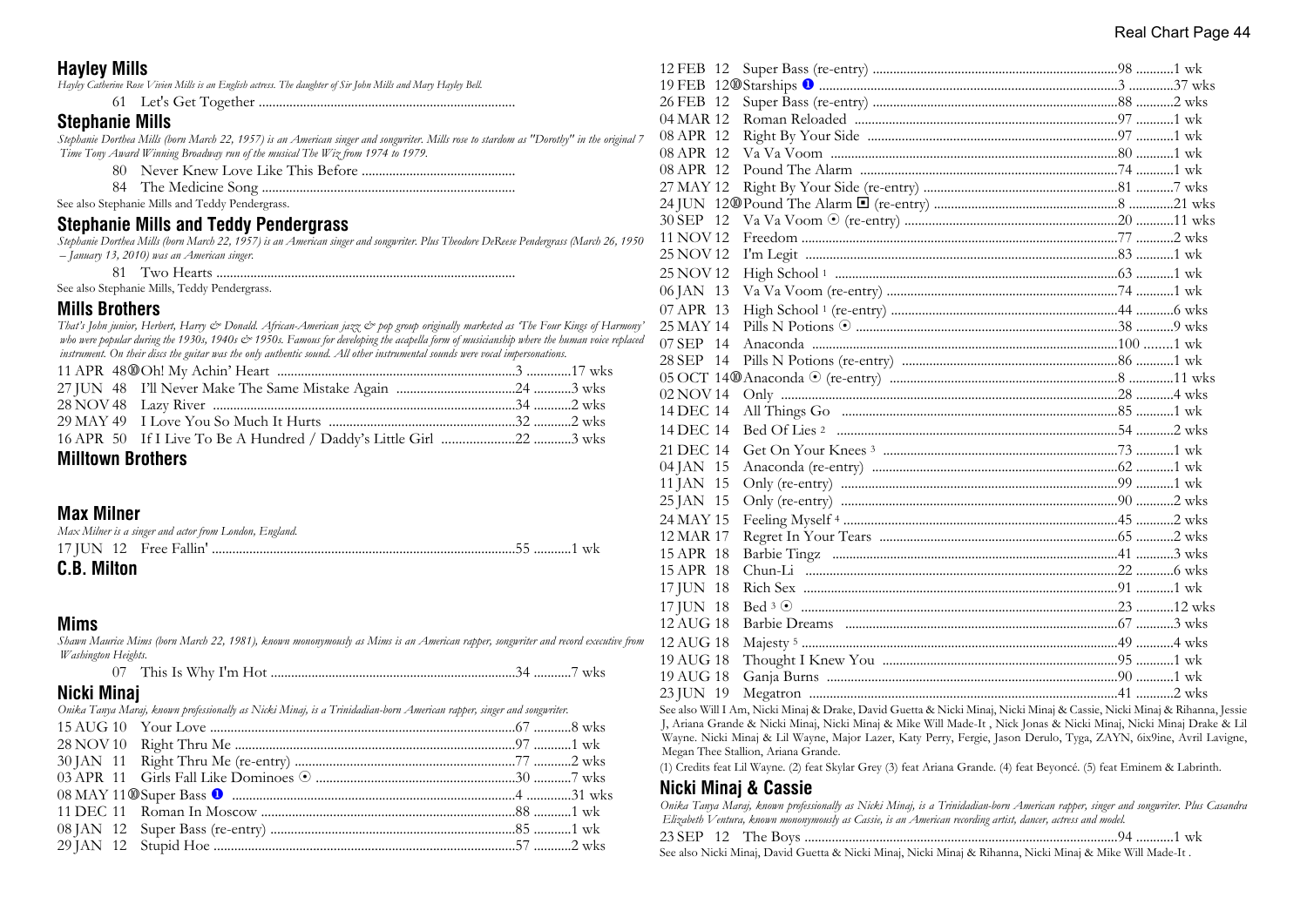## **Nicki Minaj & Drake**

*Onika Tanya Maraj, known professionally as Nicki Minaj, is a Trinidadian-born American rapper, singer and songwriter. Plus Aubrey Drake Graham, known simply as Drake, is a Canadian rapper, singer, songwriter, record producer, and actor.*

06 FEB 11 Moment 4 Life 8 .............................................................................27 ...........13 wks

05 JUN 11 Moment 4 Life (re-entry) ................................................................96 ...........1 wk

See also Nicki Minaj, David Guetta & Nicki Minaj, Nicki Minaj & Cassie. Nicki Minaj & Rihanna, Drake, Nicki Minaj & Mike Will Made-It, Nicki Minaj Drake & Lil Wayne.

## **Nicki Minaj, Drake & Lil Wayne**

*Onika Tanya Maraj, known professionally as Nicki Minaj, is a Trinidadian-born American rapper, singer and songwriter. Plus Aubrey Drake Graham, known simply as Drake, is a Canadian rapper, singer, songwriter, record producer, and actor. Plus Dwayne Michael Carter Jr., known professionally as Lil Wayne, is an American hip hop recording artist and author from New Orleans, Louisiana.* 12 MAR 17 No Frauds ........................................................................................53 ...........2 wks

See also Nicki Minaj, David Guetta & Nicki Minaj, Nicki Minaj & Cassie. Nicki Minaj & Rihanna, Drake, Nicki Minaj & Mike Will Made-It, Nicki Minaj & Lil Wayne, Drake, Lil Wayne.

## **Nicki Minaj & Lil Wayne**

*Onika Tanya Maraj, known professionally as Nicki Minaj, is a Trinidadian-born American rapper, singer and songwriter. Plus Dwayne Michael Carter Jr., known professionally as Lil Wayne, is an American hip hop recording artist and author from New Orleans, Louisiana.*

12 MAR 17 Changed It ........................................................................................77 ...........2 wks

See also Lil Wayne & Nicki Minaj. Nicki Minaj, Lil Wayne.

## **Nicki Minaj & Mike Will Made-It**

*Onika Tanya Maraj, known professionally as Nicki Minaj, is a Trinidadian-born American rapper, singer and songwriter. Plus Michael Len Williams II, professionally known as Mike Will Made It or simply Mike Will, is an American record producer, rapper and songwriter.* 04 DEC 16 Black Barbies ...................................................................................68 ...........2 wks

See also Nicki Minaj, Mike Will Made-It .

## **Nicki Minaj & Rihanna**

*Onika Tanya Maraj, known professionally as Nicki Minaj, is a Trinidadian-born American rapper, singer and songwriter. Plus Robyn Rihanna Fenty, known mononymously as Rihanna, is a Barbadian singer and songwriter.*

| 04 SEP 11 | wks                                        |
|-----------|--------------------------------------------|
|           | $29$ IAN $12$ Fly (re-entry)<br><b>WKS</b> |

See also Nicki Minaj & Cassie, Nicki Minaj & Drake, David Guetta & Nicki Minaj, Nicki Minaj, Rihanna, Nicki Minaj & Mike Will Made-It .

## **Tim Minchin**

*Timothy David Minchin AM is an Australian comedian, actor, writer, musician, and songwriter who refers to himself as a call comedic minstrel. He was born in Northampton, England, to Australian parents, and raised in Perth, Western Australia.*

## **The Mindbenders**

*The Mindbenders were a 1960s beat group from Manchester, England.*

18 AUG 68 Uncle Joe, The Ice Cream Man ......................................................64 ...........4 wks See also Wayne Fontana And The Mindbenders.

#### **Mind of Kane**

## **Minds of Men**

| Marcello Minerbi e La Suz Orchestra |  |
|-------------------------------------|--|
|                                     |  |

#### **Mini Viva**

#### **Ministry**

| Liza Minnelli |  |  |
|---------------|--|--|

## **Dannii Minogue**

*Danielle Jane "Dannii" Minogue is an Australian singer-songwriter, talent competition judge, actress, television and radio personality, and fashion designer.*

| 91        |                                                                                                                 |
|-----------|-----------------------------------------------------------------------------------------------------------------|
|           |                                                                                                                 |
| 91        |                                                                                                                 |
| 91        |                                                                                                                 |
| 92        |                                                                                                                 |
| 92        |                                                                                                                 |
| 93        |                                                                                                                 |
| 93        |                                                                                                                 |
| 94        |                                                                                                                 |
|           |                                                                                                                 |
|           |                                                                                                                 |
|           |                                                                                                                 |
|           |                                                                                                                 |
| 02.       |                                                                                                                 |
| 03        |                                                                                                                 |
| 03        |                                                                                                                 |
| 06        |                                                                                                                 |
| 12 NOV 17 |                                                                                                                 |
|           | See also Dannii Minogue vs Jason Nevins, Dannii Minogue Vs Flower Power, Dannii Minogue & Soul Seekerz, Kylie & |
| Dannii .  |                                                                                                                 |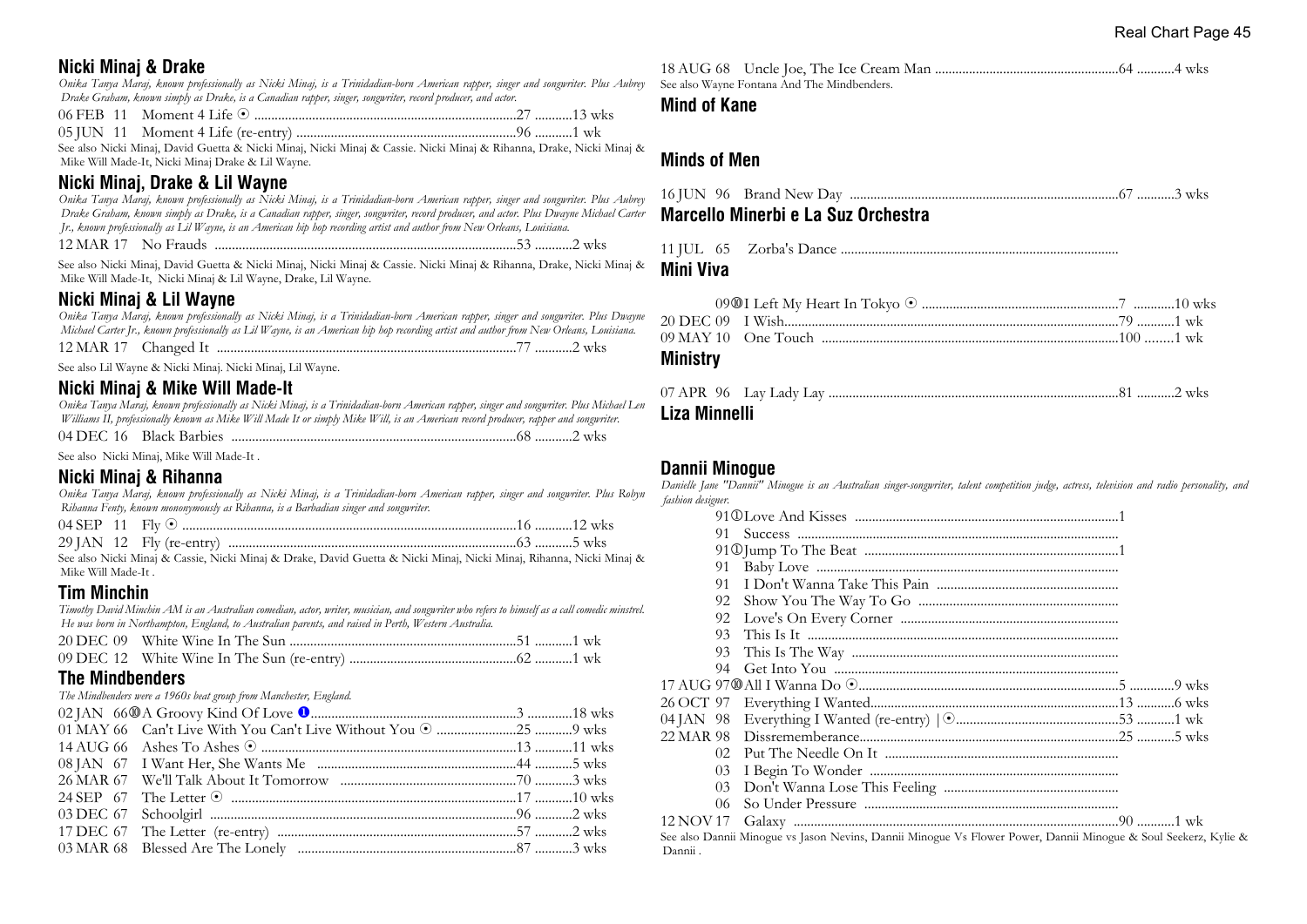## **Dannii Minogue Vs Flower Power**

*Danielle Jane "Dannii" Minogue is an Australian singer-songwriter, plus*

04 You Won't Forget About Me ........................................................

See also Dannii Minogue vs Jason Nevins, Dannii Minogue, Dannii Minogue & Soul Seekerz..

## **Dannii Minogue VS Jason Nevins**

*Danielle Jane "Dannii" Minogue is an Australian singer-songwriter, plus*

| $\mathcal{L}_1$ . The December of $\mathcal{L}_2$ . The Martin December of $\mathcal{L}_2$ . These December December of $\mathcal{L}_1$ . The $\mathcal{L}_2$ |  |  |
|---------------------------------------------------------------------------------------------------------------------------------------------------------------|--|--|

See also Dannii Minogue, Jason Nevins, Dannii Minogue Vs Flower Power, Dannii Minogue & Soul Seekerz..

### **Dannii Minogue & Soul Seekerz**

*Danielle Jane "Dannii" Minogue is an Australian singer-songwriter, plus*

05 Perfection .........................................................................................

See also Dannii Minogue vs Jason Nevins, Dannii Minogue Vs Flower Power, Dannii Minogue.

#### **Kylie Minogue**

*Kylie Ann Minogue, OBE, often known simply as Kylie, is an Australian-born singer, songwriter, and actress. She achieved recognition by starring in the Australian soap opera Neighbours, where she played tomboy mechanic Charlene Robinson*

| 90 |
|----|
|    |
| 91 |
| 91 |
|    |
|    |
|    |
|    |
|    |
|    |
|    |
|    |
|    |
|    |
|    |
|    |
|    |
|    |
|    |
|    |
|    |
|    |

|           | $04 -$ |                                                                                                           |  |
|-----------|--------|-----------------------------------------------------------------------------------------------------------|--|
|           |        |                                                                                                           |  |
|           |        |                                                                                                           |  |
|           |        |                                                                                                           |  |
|           |        |                                                                                                           |  |
| 12 SEP 10 |        |                                                                                                           |  |
| 07 NOV 10 |        |                                                                                                           |  |
| 14 NOV 10 |        |                                                                                                           |  |
| 19 DEC 10 |        |                                                                                                           |  |
| 12 JUN 11 |        |                                                                                                           |  |
| 27 MAY 12 |        |                                                                                                           |  |
| 30 SEP 12 |        |                                                                                                           |  |
| 16 DEC 12 |        |                                                                                                           |  |
| 24 FEB 13 |        |                                                                                                           |  |
| 05 MAY 13 |        |                                                                                                           |  |
| 16 MAR 14 |        |                                                                                                           |  |
|           |        |                                                                                                           |  |
| 18 MAY 14 |        |                                                                                                           |  |
| 15 JUN 14 |        |                                                                                                           |  |
| 14 DEC 14 |        |                                                                                                           |  |
| 13 SEP 15 |        |                                                                                                           |  |
| 15 NOV 15 |        |                                                                                                           |  |
| 06 DEC 15 |        |                                                                                                           |  |
| 06 DEC 15 |        |                                                                                                           |  |
| 13 DEC 15 |        |                                                                                                           |  |
| 12 JUN 16 |        |                                                                                                           |  |
| 27 NOV 16 |        |                                                                                                           |  |
| 18 DEC 16 |        |                                                                                                           |  |
|           |        |                                                                                                           |  |
|           |        |                                                                                                           |  |
| 01 APR 18 |        |                                                                                                           |  |
| 20 MAY 18 |        |                                                                                                           |  |
| 27 MAY 18 |        |                                                                                                           |  |
| 19 AUG 18 |        |                                                                                                           |  |
| 30 SEP 18 |        |                                                                                                           |  |
| 05 MAY 19 |        |                                                                                                           |  |
| 23 JUN 19 |        |                                                                                                           |  |
|           |        | See also Nick Cave & Kylie Minogue Kylie Minogue & Robbie Williams, Kylie Minogue & Jason Donovan, Tajo ( |  |

ick Cave & Kylie Minogue, Kylie Minogue & Robbie Williams, Kylie Minogue & Jason Donovan, Taio Cruz., Giorgio Moroder, Kylie & Dannii, Sigala, Kylie Minogue & Jack Savoretti, Tove Lo.

(1) Not listed with *Let It Snow* so classed as a new entry. (2) feat Múm. (3) feat Shaggy (4) feat James Corden. (5) Lists only as Kylie.

#### **Kylie Minogue & Jason Donovan**

*Minogue and Donovan both appeared on the Australian TV series Neighbours but before they recorded together, Minogue had left the series to* concentrate on a music career. Stock, Aitken & Waterman had composed and written a song for the singer's so they could sing a duet.

88j Especially For You ........................................................................1

See also Nick Cave & Kylie Minogue, Kylie Minogue & Robbie Williams, Kylie Minogue, Jason Donovan. Kylie Minogue & Jack Savoretti .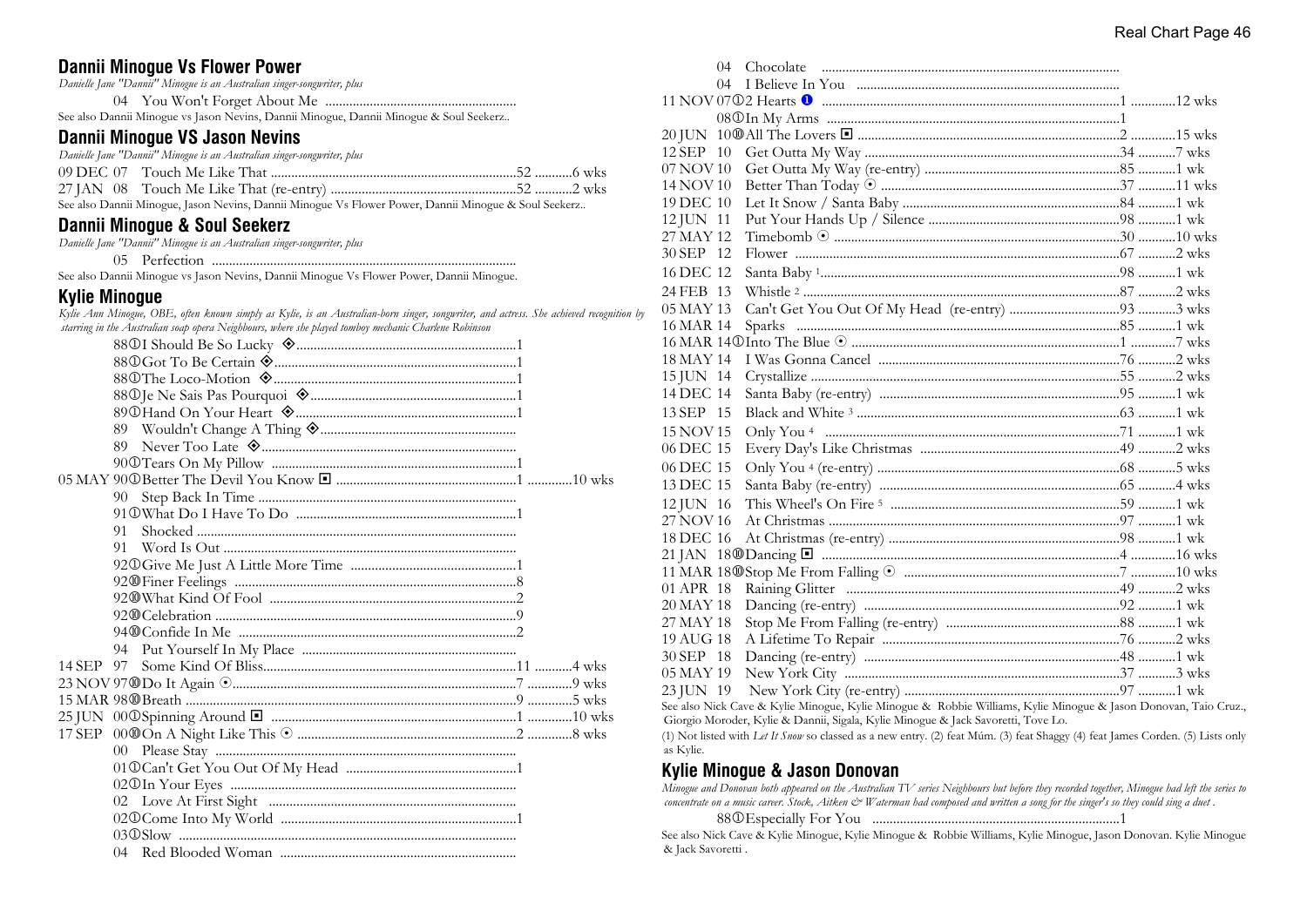## **Kylie Minogue & Jack Savoretti**

*Kylie Ann Minogue, OBE, often known simply as Kylie, is an Australian-born singer, songwriter, and actress. Plus Giovanni "Jack" Savoretti is an English solo acoustic singer of Italian descent.*

11 NOV 18 Music's Too Sad Without You ......................................................26 ...........5 wks

See also Nick Cave & Kylie Minogue, Kylie Minogue & Jason Donovan, Robbie Williams & Kylie Minogue, Kylie Minogue, Jack Savoretti .

## **Kylie Minogue & Robbie Williams**

*Kylie Minogue approached Robbie Williams to write her some songs for what would be her first album under Parlophone, Light Years. It was then that Williams felt the chemistry between them and they recorded Kids.* 00j Kids ...................................................................................................1

See also Nick Cave & Kylie Minogue, Kylie Minogue & Jason Donovan, Robbie Williams, Kylie Minogue, Kylie Minogue & Jack Savoretti .

#### **Mint Condition**

*Mint Condition is an American R&B band from Minneapolis, Minnesota. The band fuses diverse genres such as jazz, hip hop, funk and dance into its music.*

|--|--|--|--|--|

## **Mint Royale**

*Mint Royale is the alias of electronic music producer Neil Claxton and, until 2004, a duo consisting of himself and Chris Baker, originating from Manchester, England. It was founded by Claxton and Baker in 1997.*

| See also Mint Royale With Lauren Laverne |  |
|------------------------------------------|--|

### **Mint Royale With Lauren Laverne**

*Mint Royale is the alias of electronic music producer Neil Claxton and, until 2004, a duo consisting of himself and Chris Baker, originating from Manchester, England. It was founded by Claxton and Baker in 1997. Plus Lauren Cecilia Fisher, known professionally as Lauren Laverne, is an English radio DJ, model, television presenter, author, singer and comedian.*

30 JAN 00s Don't Falter ......................................................................................7 .............6 wks

See also Mint Royale, Lauren Laverne.

#### **Minty**

*Minty was formed in 1993 by Leigh Bowery and Richard Torry. In the early 1990s Bowery had been involved in two musical outfits, The Quality Street Wrappers and Raw Sewage (both essentially the same band), but Minty was a much more serious attempt to be taken seriously. Soon the duo had become a group, including amongst others Matthew Glamorre and Nicola Bowery.*

## **The Miracles**

*The Miracles were an American rhythm and blues vocal group that was the first successful recording act for Berry Gordy's Motown Records, and one of the most important and influential groups in pop, rock and roll, and R&B music history.*

|                                 | 24 JUL 66 Whole Lotta Shakin' In My Heart (Since I Met You) 74 2 wks |  |
|---------------------------------|----------------------------------------------------------------------|--|
|                                 |                                                                      |  |
|                                 |                                                                      |  |
|                                 |                                                                      |  |
|                                 |                                                                      |  |
|                                 |                                                                      |  |
| (1) Credits feat Billy Griffin. |                                                                      |  |
|                                 |                                                                      |  |

## **The Mirage**

*The Mirage is a late 1960s psychedelic pop band from London, England.*

## **Franco Miragee**

|  | Italian DJ and producer, born in 1961 in Milan, Italy. |  |  |
|--|--------------------------------------------------------|--|--|
|  |                                                        |  |  |
|  |                                                        |  |  |

#### **Carmen Miranda And Andrews Sisters**

*Carmen Miranda GCIH OMC 9 February 1909 – 5 August 1955 was a Portuguese-born Brazilian samba singer, dancer, Broadway actress, and film star who was popular from the 1930s to the 1950s. Nicknamed "The Brazilian Bombshell", Miranda is noted for her signature fruit hat outfit she wore in her American films. Plus The Andrews Sisters were an American close harmony singing group of the swing and boogie-woogie eras. The Andrews Sisters were an American close harmony singing group of the swing and boogie-woogie eras.* 05 FEB 50 The Wedding Samba / I See, I See (Asi Asi) ...............................11 ...........7 wks

## See also Andrews Sisters.

## **Lin-Maunel Miranda**

*Lin-Manuel Miranda is an American composer, lyricist, playwright, and actor best known for creating and starring in the Broadway musicals Hamilton and In the Heights.*

08 OCT 17 Almost Like Praying .......................................................................87 ...........1 wk

#### **Miranda Sex Garden**

|  |  | Miranda Sex Garden were a music group from London, England. |  |  |
|--|--|-------------------------------------------------------------|--|--|
|  |  |                                                             |  |  |

### **The Mirettes**

|                   | The Mirettes were a female vocal trio composed of former members of the Ikettes in the Ike & Tina Turner Revue. |  |  |
|-------------------|-----------------------------------------------------------------------------------------------------------------|--|--|
|                   |                                                                                                                 |  |  |
|                   |                                                                                                                 |  |  |
| <b>Mirrorball</b> |                                                                                                                 |  |  |

#### *Jamie Ford, Jamie White*

| famic 1 ora, famic w mic |  |  |
|--------------------------|--|--|
|                          |  |  |

## **Mishka**

## **Lisa Mishkovsky**

|  |  |  |  |  | 1 |  |  |
|--|--|--|--|--|---|--|--|
|--|--|--|--|--|---|--|--|

## **mishlawi**

|  |  |  | Tarik Mishlawi, better known by his stage name Mishlawi, is an American hip-hop performing artist, who grew up in Portugal. |  |
|--|--|--|-----------------------------------------------------------------------------------------------------------------------------|--|
|  |  |  |                                                                                                                             |  |

## **Missing Andy**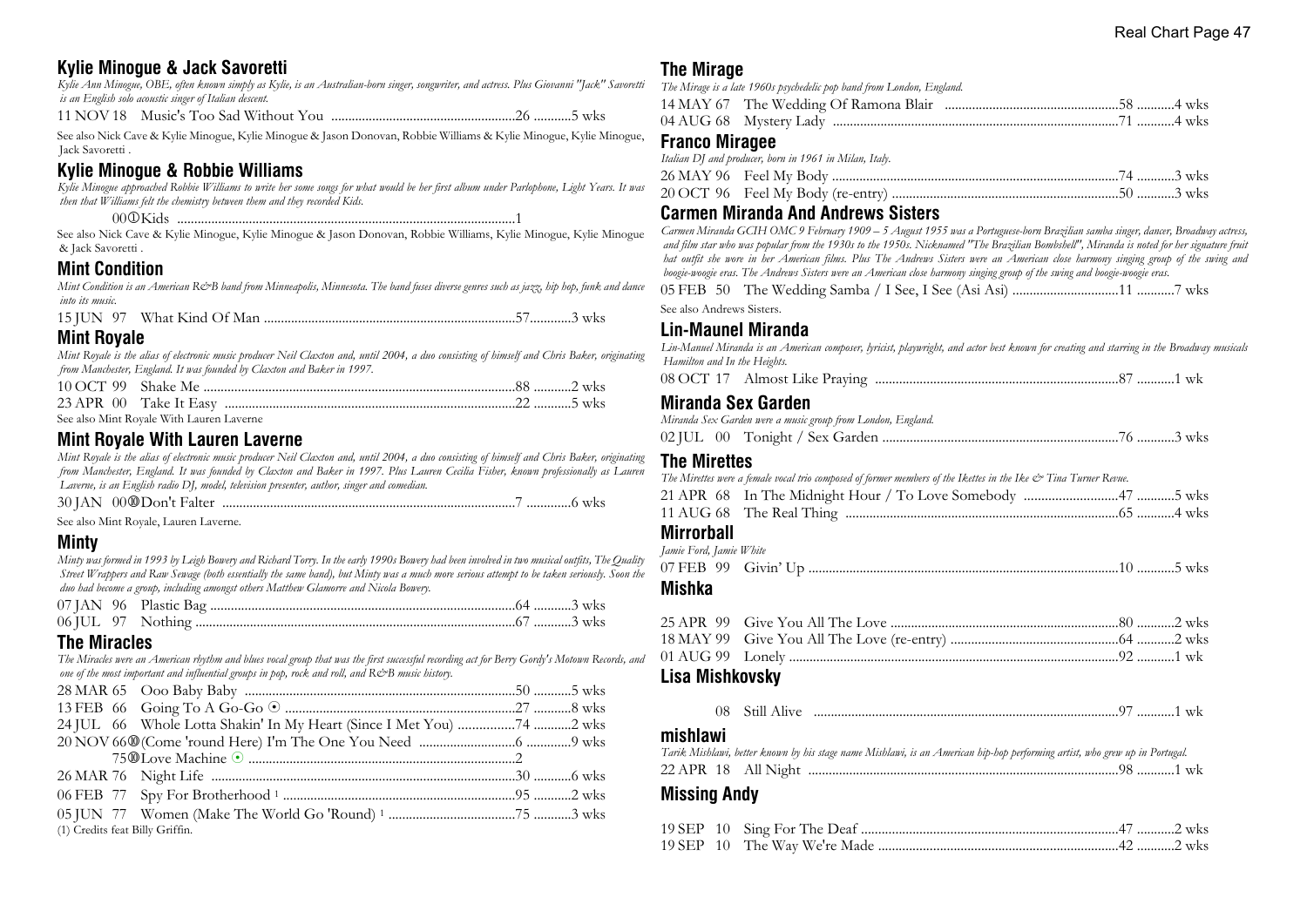## **Mission**

## **The Mission**

*The Mission are an English gothic rock band formed in 1986. Initially known as The Sisterhood, the band was started by frontman Wayne Hussey and bassist Craig Adams, soon adding drummer Mick Brown and guitarist Simon Hinkler.*

## **Mississippi**

*Mississippi were an Australian soft rock band, which included Graham Goble on lead vocals and guitar, Beeb Birtles on lead vocals and guitar, and Derek Pellicci on drums.*

|--|--|--|--|

## **Mist**

| Birmingham rapper.      |  |  |
|-------------------------|--|--|
|                         |  |  |
|                         |  |  |
|                         |  |  |
|                         |  |  |
| (1) Credits feat Fredo. |  |  |

## **Mista Charge**

| Short-lived disco collaborative duo of songwriters - producers Ian Green and Willie Henderson. |  |
|------------------------------------------------------------------------------------------------|--|
|                                                                                                |  |

## **Mister Murray**

*Mitch Murray CBE is an English songwriter, record producer and author. He has won two Ivor Novello Awards, including the Jimmy Kennedy Award. Murray has written, or co-written, songs*

65 Down Came The Rain .....................................................................

## **Mistura**

*US seven member brass group, specialising in disco funk.*

09 MAY 76 The Flasher <sup>1</sup> 8 ................................................................................14 ...........11 wks

(1) Credits feat Lloyd Michels.

## **The Mitchell Brothers**

*The Mitchell Brothers are a British rap duo from London, England. They consist of cousins Owura "Tony" Nyanin from Manor Park and Kofi "Teddy" Hanson from Stockwell and rapped under the pseudonyms of Tony & Teddy Mitchell.*

| Sole Mate<br>wks<br>71 27 |  |
|---------------------------|--|
|                           |  |

## **Des Mitchell**

| Des Mitchell is a British DJ and music producer, born in Birmingham. |  |
|----------------------------------------------------------------------|--|
|                                                                      |  |

## **Frazer Mitchell**

| -------------------                              |  |  |
|--------------------------------------------------|--|--|
| Musician / DJ / Producer from Weymouth / Yeovil. |  |  |
|                                                  |  |  |

## **The George Mitchell Choir**

*George Mitchell, (27 February 1917 – 27 August 2002) was a Scottish musician, best known for having devised the long-running The Black and White Minstrel Show. He was born in Falkirk, Scotland.*

DEC 49s We'll Keep A Welcome ..................................................................7 .............4 wks

See also Stanley Black.

## **Guy Mitchell**

*Guy Mitchell (born Albert George Cernik; February 22, 1927 – July 1, 1999) was an American pop singer and actor, successful in his homeland, the UK, and Australia.* 04 FEB 51j My Heart Cries For You ................................................................1 .............20 wks 04 MAR 51s The Roving Kind ............................................................................2 .............18 wks 08 APR 51@Sparrow In The Tree Top / Christopher Columbus ................3 .............17 wks

| 09 SEP 51@Sweetheart Of Yesterday / Belle, Belle, My Liberty Belle 5 14 wks |  |
|-----------------------------------------------------------------------------|--|
|                                                                             |  |
|                                                                             |  |
|                                                                             |  |

09 MAR 52s We Won't Live In A Castle ............................................................6 .............19 wks

04 MAY 52@There's A Pawnshop On The Corner In Pittsburgh,

|  | 08 JUN 52 Where In The World / Don't Rob Another Man's Castle 22 13 wks |  |
|--|-------------------------------------------------------------------------|--|
|  |                                                                         |  |
|  |                                                                         |  |
|  | See also Doris Day And Guy Mitchell.                                    |  |

| <b>Jake Mitchell</b>                       |  |
|--------------------------------------------|--|
| 17 year old YouTuber with 1.2M subscribers |  |
|                                            |  |

| 19 FEB |  |
|--------|--|
|--------|--|

## **Joni Mitchell**

| Roberta Joan Mitchell, CC (née Anderson; born November 7, 1943), professionally known as Joni Mitchell, is a Canadian singer-songwriter. |  |
|------------------------------------------------------------------------------------------------------------------------------------------|--|
|                                                                                                                                          |  |
|                                                                                                                                          |  |
|                                                                                                                                          |  |

## **Leanne Mitchell**

*Leanne Sian Mitchell (born 14 December 1983) is an English former singer–songwriter, known for winning the first series of The Voice UK on 2 June 2012.*

|--|--|--|--|--|--|

## **Willie Mitchell**

*William Lawrence Mitchell (March 1, 1928 – January 5, 2010) was an American trumpeter, bandleader, soul, R&B, rock and roll, pop and funk record producer and arranger who ran Royal Studios in Memphis, Tennessee.*

## **Emilia Mitiku**

*Hanna Emilia Rydberg-Mitiku, known simply as Emilia, is a Swedish pop music and soul singer.* 17 FEB 13 You're Not Right For Me ...............................................................61 ...........1 wk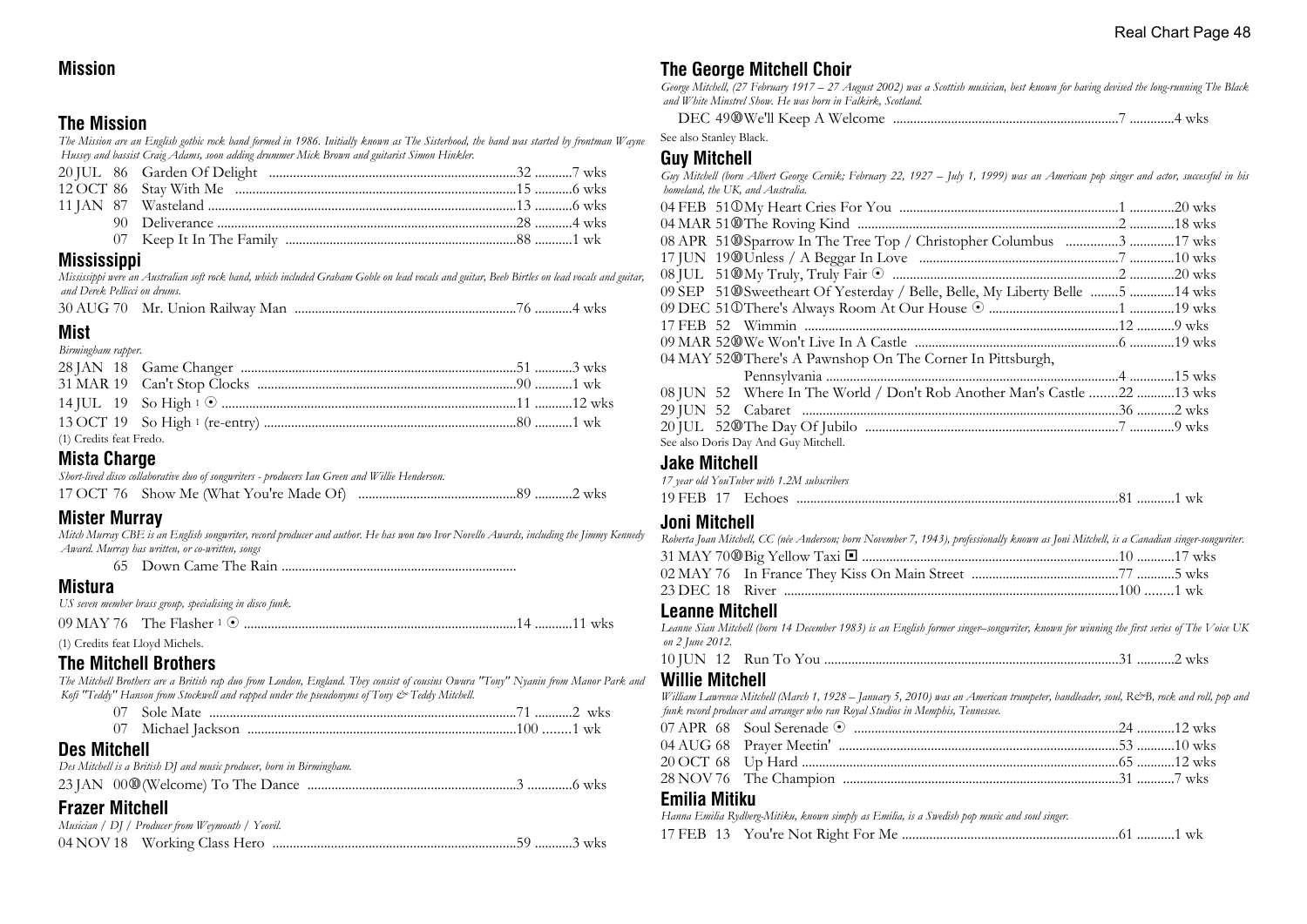## **Jackie Mitto And The Soul Vendors**

*Donat Roy Mittoo (3 March 1948 – 16 December 1990), better known as Jackie Mittoo, was a Jamaican-Canadian keyboardist, songwriter and musical director.*

21 JAN 68 Ram Jam ............................................................................................91 ...........4 wks

## **Mix Master Mike**

| Michael Schwartz, better known by his stage name Mix Master Mike, is an American turntablist best known for his work with Beastie Boys. |  |  |  |
|-----------------------------------------------------------------------------------------------------------------------------------------|--|--|--|
|                                                                                                                                         |  |  |  |

### **Hank Mizell**

*Hank Mizell (November 9, 1923 – December 23, 1992) was an American singer, guitarist and songwriter.*

## **MK**

*Marc Kinchen, known by his stage name MK, is an American DJ*  $\mathcal{O}$  *music producer of house music.* 

| $03$ SEP $17$ (00 17 (1) |
|--------------------------|

(1) Credits feat Alana. See also MK & Becky Hill, MK, Jonas Blue & Becky Hill.

## **MK & Becky Hill**

*Marc Kinchen, known by his stage name MK. Plus Rebecca Claire "Becky" Hill is an English singer and songwriter from Bewdley, Worcestershire. She rose to prominence after appearing on the first series of The Voice UK*

| See also MK, MK, Jonas Blue & Becky Hill. |  |
|-------------------------------------------|--|

## **MK, Jonas Blue & Becky Hill**

*Marc Kinchen, known by his stage name MK. Plus Guy James Robin, known professionally as Jonas Blue, is an English DJ, songwriter, record producer, Rebecca Claire "Becky" Hill is an English singer and songwriter from Bewdley, Worcestershire.*

|  | See also MK, Jonas Blue, Becky Hill. |  |
|--|--------------------------------------|--|

## **Lindiwe Mkhize & Lebo M**

*Brown Lindiwe Mkhize (born Durban, South Africa) is a South African singer and actress. Plus Lebohang "Lebo M" Morake is a South African producer and composer.*

28 JUL 19 Circle of Life / Nants' Ingonyama ...............................................63 ...........2 wks

## **MK1**

*MK1 are an English mixed urban/hip-hop vocal duo consisting of Charlotte "Charlie" Rundle and Simeon "Sim" Dixon. They participated in Series 9 of The X Factor UK as part of the Groups category mentored by Louis Walsh.*

28 OCT 12 Gypsy Woman/Pass Out ................................................................71 ...........1 wk

## **Mkto**

*MKTO is an American pop duo, consisting of Malcolm Kelley and Tony Oller.*

12 JUL 14 Classic 8 ..........................................................................................14 ...........13 wks

#### **MN8**

*MN8 were an English R&B pop group. They consisted of KG, G-Man, Kule T and Dee Tails.* 

## **MNEK**

*Uzo Emenike, professionally known as MNEK, is a Grammy-nominated Nigerian-British singer, songwriter, record producer and remixer, of Igbo descent.*

|  | See also MNEK & Zara Larsson, Years & Years & MNEK. |  |  |
|--|-----------------------------------------------------|--|--|

## **Mnek & Zara Larsson**

*British singer MNEK and Swedish singer Zara Larsson.* 13 SEP 15s Never Forget You u ......................................................................9 .............32 wks

See also MNEK, Zara Larsson.

### **Michael Moog**

|      | Michael Moog is a moniker for producer/arranger/remixer Phillip Damien from New York City. |  |  |
|------|--------------------------------------------------------------------------------------------|--|--|
|      |                                                                                            |  |  |
| -- - |                                                                                            |  |  |

**Mr. Bean**

## **Mr. Big**

| Mr Big were a British pop rock band |  |  |
|-------------------------------------|--|--|
|                                     |  |  |
|                                     |  |  |

### **Mr. Big**

*Mr. Big is an American glam metal band formed in Los Angeles, California, in 1988.*

## **Mr. Blobby**

*Mr Blobby is a character originally featured on Noel Edmonds' Saturday night variety BBC One television show Noel's House Party, originally portrayed by George McGill from Glasgow, Scotland and was the brainchild of British comedy writer Charlie Adams, a writer for the show.* 10 DEC 95 Xmas In Blobbyland ........................................................................41 ...........5 wks

## **Mr. Bloe**

*Mr. Bloe was the name given to the musicians who performed in the UK for Dick James Music. These included Harry Pitch or Ian Duck on harmonica, and Zack Laurence on piano.* 29 MAR 70s Groovin' With Mr. Bloe u ............................................................2 .............24 wks

## **Mr. Fingers**

## **Mr Hudson**

| Benjamin Hudson McIldowie, better known by his stage name Mr Hudson, is an English musician from Birmingham, England. |  |
|-----------------------------------------------------------------------------------------------------------------------|--|
|                                                                                                                       |  |
|                                                                                                                       |  |

#### **Mr. Jack**

| Vito Lucente Italian house music DJ and producer, born in Rutigliano 31 August 1971 but grew up in Belgium. |  |
|-------------------------------------------------------------------------------------------------------------|--|
|                                                                                                             |  |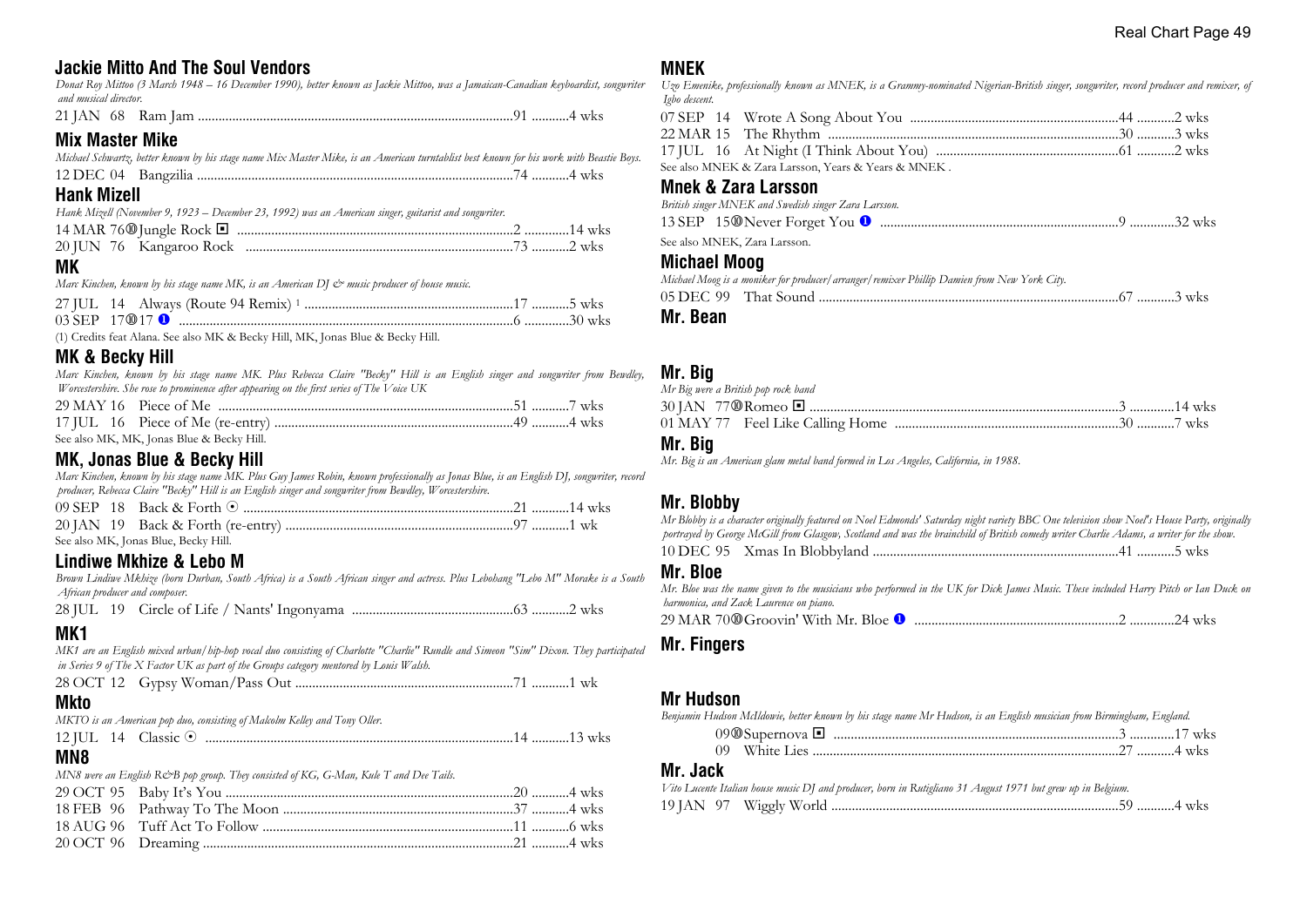## **Mr Meanor**

| BOY band Mr Meanor |  |
|--------------------|--|
|                    |  |

## **Mr. Oizo**

*French musician Mr. Oizo.*

| 28 MAR 99 O Flat Beat <sup>O</sup> |  |
|------------------------------------|--|
|                                    |  |

## **Mr. President**

|--|--|--|

## **Mr Probz**

*Dennis Princewell Stehr, better known by his stage name Mr Probz, is a Dutch singer, songwriter, record producer, actor and rapper. He is known for his raps, songs and choruses in both Dutch and English.*

## **Mr. V**

## **Mr. Vegas**

| <b>Ms Dynamite</b> |  |  |
|--------------------|--|--|

|  | See also Ms Dynamite & Shy FX. |  |  |
|--|--------------------------------|--|--|

## **Ms Dynamite & Shy FX**

27 OCT 13 Cloud 9 .............................................................................................79 ...........1 wk See also Ms Dynamite, Shy FX.

## **Mrs Mills**

| 61 | Mrs. Mills Medlev |  |
|----|-------------------|--|
|----|-------------------|--|

64 Mrs. Mills Party Medley ...................................................................

## **Mrs Wood**

| 1 Credits feat Eve Gallagher. |  |  |
|-------------------------------|--|--|

## **Mo**

*Mo Adeniran was crowned winner of The Voice UK 2017.*

09 APR 17s Unsteady ...........................................................................................9 .............3 wks

## **M.O.**

*M.O are an English female trio consisting of members Annie Ashcroft, Frankee Connolly and Nadine Samuels. The girl band was formed in 2012 by the members themselves, after their previous groups Mini Viva and Duchess had disbanded.*

(1) Credits feat Kent Jones. (2) Credits M.O, Lotto Boyzz & Mr Eazi.

#### **Mo Solid Gold**

*Mo Solid Gold was a British band with soul , funk and gospel influences . The band existed from 1999 to 2002 Most of the band members, Alexander Boag (guitar), Julian Hewings (bass guitar), Rob Hague (drums) and Craig Warnock'*

|--|--|--|

## **MØ**

*Karen Marie Aagaard Ørsted Andersen, better known as Karen Marie Ørsted or by her stage name MØ, is a Danish singer and songwriter.*

| See also Snakehips & MØ . |  |  |
|---------------------------|--|--|

#### **Moby**

*Richard Melville Hall, known by his stage name Moby, is an American singer-songwriter, musician, DJ and photographer. He is well known for his electronic music, veganism, and support of animal rights.*

## **Moby Grape**

*Moby Grape is an American rock group, known for having all five members contribute to singing and songwriting, which collectively merged elements of folk music, blues, country, and jazz with rock and psychedelic music. They were one of the few groups of which all members were lead vocalists.*

| 20 AUG 67<br><b>Omaha</b> |  |  | <b>WKS</b> |
|---------------------------|--|--|------------|
|---------------------------|--|--|------------|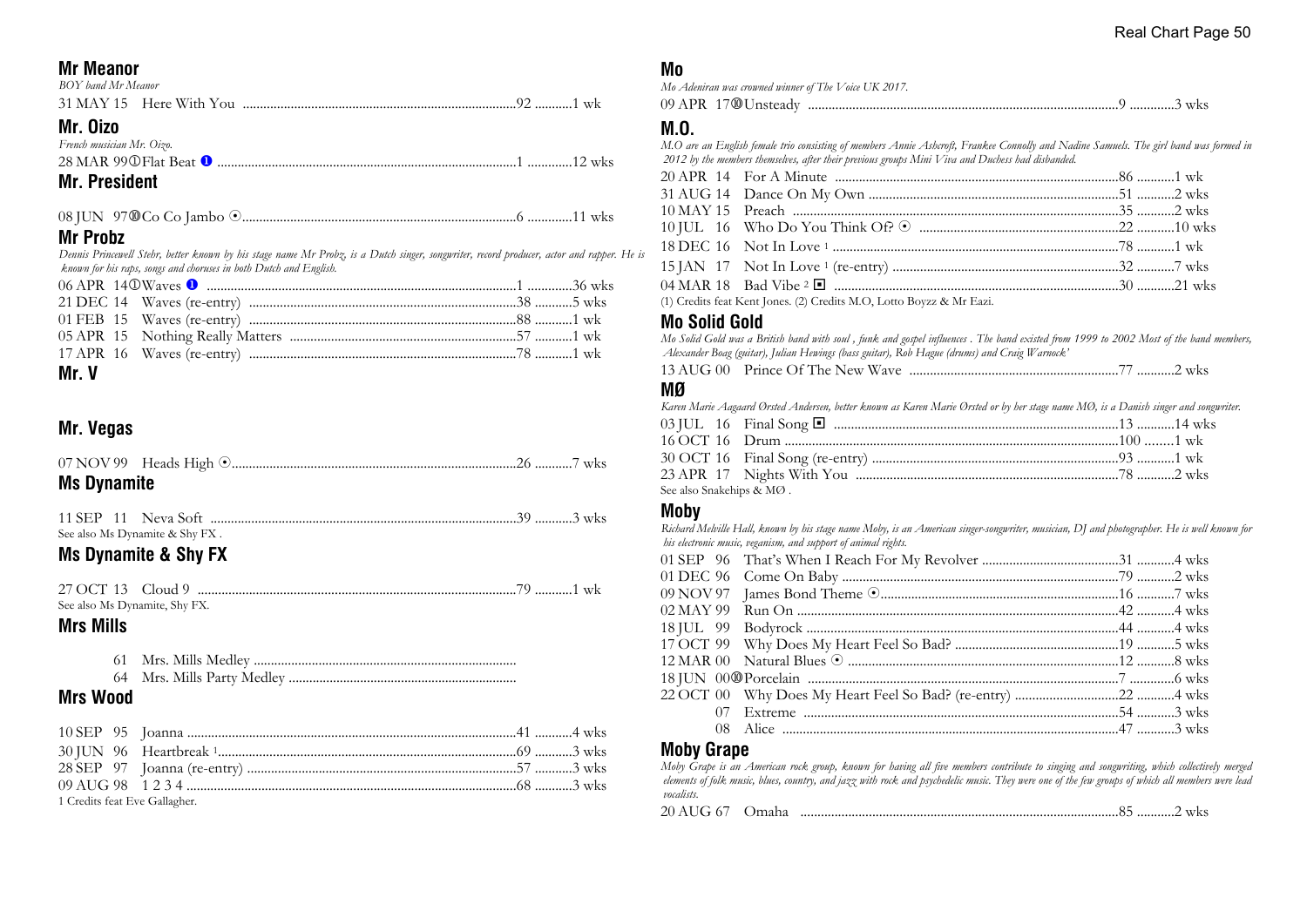## **Mock Turtles**

## **Model 500**

|                          | <b>Micky Modelle Vs Jessy</b> |  |
|--------------------------|-------------------------------|--|
|                          |                               |  |
|                          |                               |  |
| <b>The Modern Lovers</b> |                               |  |

| The Modern Lovers were an American rock band led by Jonathan Richman. |  |
|-----------------------------------------------------------------------|--|
|                                                                       |  |
| See also Jonathan Richman.                                            |  |

## **Modern Talking**

| Modoot Mouno                                                                                                                          |  |
|---------------------------------------------------------------------------------------------------------------------------------------|--|
|                                                                                                                                       |  |
|                                                                                                                                       |  |
| participation of Luis Rodríguez in the production, the choir and background voices of Rolf Köhler, Michael Scholz and Detlef Wiedeke. |  |
| Modern Talking was a German duo consisting of singer Thomas Anders and arranger, songwriter and producer Dieter Bohlen, with the      |  |

#### **Modest Mouse**

*Modest Mouse is an American rock band formed in 1992 in Issaquah, Washington, and currently based in Portland, Oregon.*

| Dashboard               |
|-------------------------|
| ' Dashboard (re-entry). |

## **Modestep**

*Modestep are a dubstep and electronic rock duo from London consisting of Josh Friend and Pat Lundy.*

## **The Moffatts**

| The Moffatts are a Canadian pop/rock country band composed of Scott, and his younger triplet brothers Clint, Bob and Dave Moffatt. |  |
|------------------------------------------------------------------------------------------------------------------------------------|--|
|                                                                                                                                    |  |
|                                                                                                                                    |  |
|                                                                                                                                    |  |

## **Mogul**

*Brummy boy-girl synth duo*

|--|--|--|--|--|

## **Mogwai**

| Scottish post-rock group Mogwai |  |
|---------------------------------|--|
|                                 |  |
|                                 |  |
|                                 |  |
|                                 |  |
|                                 |  |
|                                 |  |

## **The Mohawks**

| The Mohawks, a group of session musicians assembled by Alan Hawkshaw. |  |
|-----------------------------------------------------------------------|--|
|                                                                       |  |

## **Mohombi & Nelly**

*Mohombi Nzasi Moupondo (born 17 October 1986) is a Congolese-Swedish musician, singer, composer and dancer. Plus Cornell Iral Haynes Jr. better known by his stage name Nelly, is an American rapper, singer, and entrepreneur.* 07 NOV 10 Miss Me ............................................................................................67 ...........1 wk See also Nelly.

### **Moist**

## **Mojave 3**

| Mojave 3 were a British rock supergroup consisting of Neil Halstead, Rachel Goswell, Simon Rowe, Alan Forrester, and Ian McCutcheon. |  |  |
|--------------------------------------------------------------------------------------------------------------------------------------|--|--|
|                                                                                                                                      |  |  |
|                                                                                                                                      |  |  |

# **Mojos**

| .                                   |  |
|-------------------------------------|--|
|                                     |  |
|                                     |  |
|                                     |  |
| The Mojos were a British beat group |  |

## **The Moles**

|  | The Moles were an Australian indie pop band founded and led by Richard Davies. |  |
|--|--------------------------------------------------------------------------------|--|
|  |                                                                                |  |

## **Moloko**

*Moloko were an English-Irish electronic music duo formed in Sheffield, England, consisting of vocalist Róisín Murphy and producer Mark Brydon.*

## **Michael Molloy & Alex Evans**

*Aspiring teenage singer and songwriter Michael Molloy was one of three people who died in 2012 when the coach carrying 50 music fans back from the Isle Of Wight Bestival event crashed in Surrey. Plus with his friend Alex Evans.*

| 05 MAY 13 Rise & Fall |  |  | . | WKS |
|-----------------------|--|--|---|-----|
|-----------------------|--|--|---|-----|

#### **Molly**

*Molly Alice Smitten-Downes, known by her mononym Molly, is an English singer-songwriter.*

|--|--|--|

## **The Moments**

*Ray, Goodman & Brown is an American R&B vocal group. The group originated as The Moments, who formed in the mid-1960s. In 1979, for contractual reasons they changed their name to Ray, Goodman & Brown*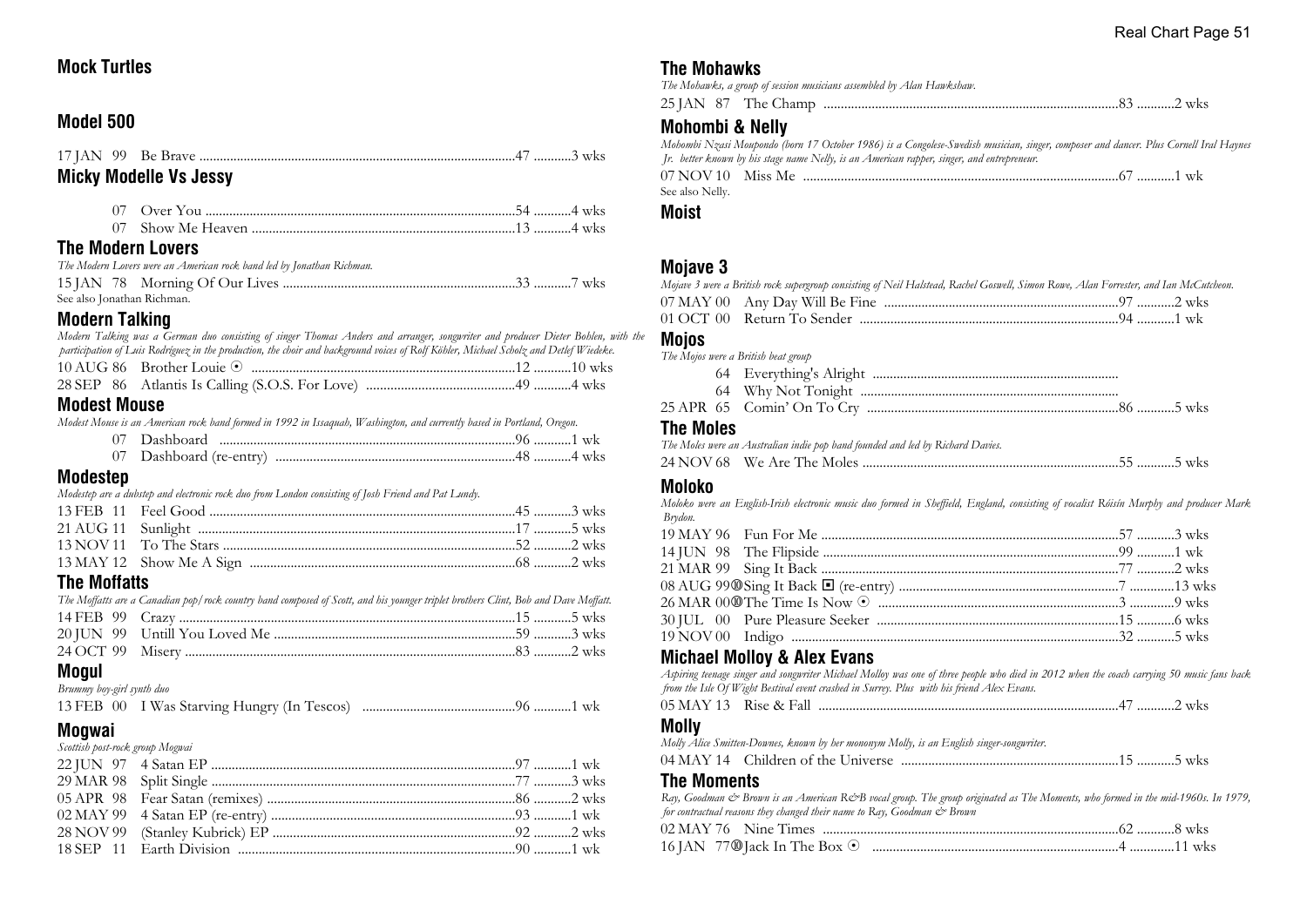|  |  |  | ′ …………1 wk |  |
|--|--|--|------------|--|
|--|--|--|------------|--|

### **Tony Momrelle**

|  | Tony Momrelle is a British R&B and jazz singer and is one of the current lead vocalists of the band Incognito. |  |
|--|----------------------------------------------------------------------------------------------------------------|--|
|  |                                                                                                                |  |

#### **Mona**

| American alternative rock band |  |  |
|--------------------------------|--|--|
|                                |  |  |

#### **Monaco**

*Monaco are an English rock band, originally formed in 1995 as a side project of New Order bassist Peter Hook, together with David Potts, the only remaining member of Hook's previous New Order side project, Revenge.*

## **Janelle Monáe**

|  | Janelle Monáe Robinson is an American singer, songwriter, rapper, record producer, actress, and model. |  |
|--|--------------------------------------------------------------------------------------------------------|--|
|  |                                                                                                        |  |
|  |                                                                                                        |  |

## **Mondo Cane**

|  | Stock, Aitken & Waterman under an assumed name. Cane is sometimes spelt with a K. |
|--|-----------------------------------------------------------------------------------|
|  |                                                                                   |

## **Money Mark**

|  | Mark Ramos Nishita (born February 10, 1960), known professionally as Money Mark, is an American producer and musician |  |  |  |
|--|-----------------------------------------------------------------------------------------------------------------------|--|--|--|
|  |                                                                                                                       |  |  |  |

#### 31 MAY 98 Maybe I'm Dead ...............................................................................72 ...........2 wks **Zoot Money's Big Roll Band**

*Zoot Money's Big Roll Band is a British rhythm and blues and soul group, also influenced by jazz, formed in England in the early autumn of 1961.*

| APR 67 Nick Knack |
|-------------------|

## **Tana Mongeau**

| USA female singer and YouTube star. |  |  |
|-------------------------------------|--|--|
|                                     |  |  |

## **Monica**

*Monica Denise Arnold (formerly Brown; born October 24, 1980) is an American singer, songwriter and actress.*

| See also Brandy & Monica. |  |  |
|---------------------------|--|--|

## **Monifah**

| Monifah (born Monifa Carter; January 28, 1971) is an American R&B singer-songwriter. |  |
|--------------------------------------------------------------------------------------|--|
|                                                                                      |  |

#### **The Monkees**

*The Monkees were an American pop rock band originally active between 1965 and 1971, with subsequent reunion albums and tours in the decades that followed.*

| 69.       |  |  |
|-----------|--|--|
| 14 JUN 70 |  |  |
| 25 JUL 76 |  |  |
| 80.       |  |  |
| 21 JUN 81 |  |  |
| 28 SEP 86 |  |  |
| 04 MAR 11 |  |  |
| 04 MAR 11 |  |  |
| .         |  |  |

#### **Monkey Mafia**

| British DJ Jon Carter originally started using the pseudonym Monkey Mafia in 1994 for his dub and dancehall-inspired music productions. |  |
|-----------------------------------------------------------------------------------------------------------------------------------------|--|
|                                                                                                                                         |  |
|                                                                                                                                         |  |

#### **Bob Monkhouse**

*Robert Alan Monkhouse OBE (1 June 1928 – 29 December 2003) was an English entertainer and comedian.*

#### **Mono**

| English trip hop duo Mono, which consisted of singer Siobhan de Maré and musician Martin Virgo. |  |  |
|-------------------------------------------------------------------------------------------------|--|--|
|                                                                                                 |  |  |
|                                                                                                 |  |  |

## **Tony Monopoly**

*Tony Monopoly (3 December 1944 – 21 March 1995) was an Australian-born cabaret singer and actor who enjoyed success in the United Kingdom. Born Antonio Rosario Monopoli in Adelaide, he was a regular on the national radio show, Kangaroos on Parade at the age of nine as a boy soprano.*

01 AUG 70 You Can Do It Better With Me ....................................................99 ...........1 wk

## **Matt Monro**

*Matt Monro was an English singer who became one of the most popular entertainers on the international music scene during the 1960s and 1970s.*

- 60 Portrait Of My Love ±...................................................................
- 61 My Kind Of Girl ..............................................................................
- 61 Why Not Now ..................................................................................
- 62j Softly As I Leave You ±.................................................................1
- 63 From Russia With Love ±..............................................................
- 64 For Mama .........................................................................................
- 64 Walk Away (Warum Nur Warum) .................................................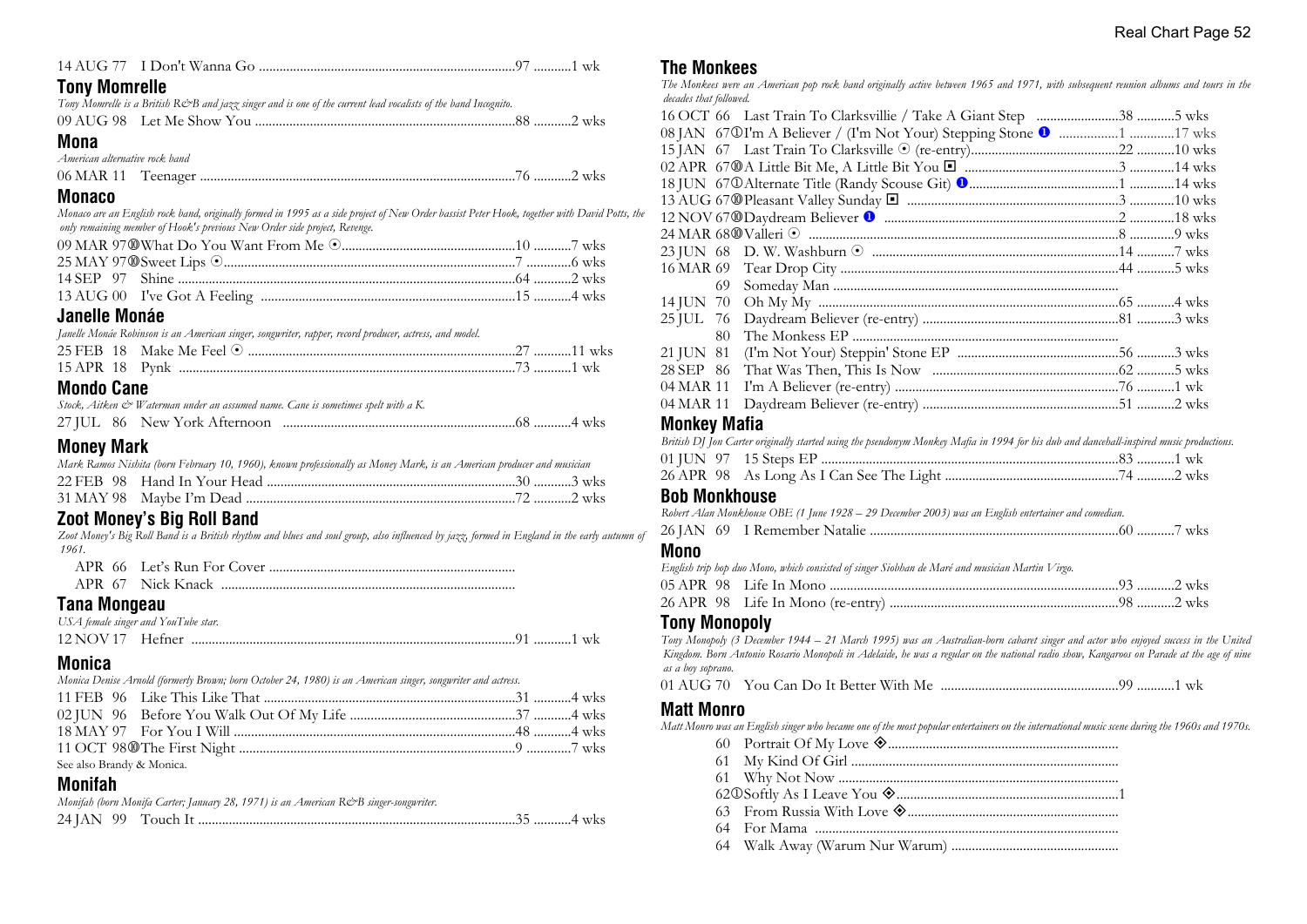| 09 AUG 70 If There Ever Is A Next Time (from the film "Hoffman") 91  wks |  |
|--------------------------------------------------------------------------|--|

## **Gerry Monroe**

| Gerry Monroe (20 January 1933 – October 1989) was an English pop singer |  |
|-------------------------------------------------------------------------|--|
|                                                                         |  |
|                                                                         |  |

#### **Holis P Monroe**

*Hollis P Monroe, a music producer/supervisor/composer and DJ currently based in Montreal, is responsible for classic songs in both the Deep House and Funky Breaks genres.*

| 18 APR 99 | I'm Lonely |  |  |  |  |
|-----------|------------|--|--|--|--|
|-----------|------------|--|--|--|--|

## **Vaughn Monroe & his Orchestra**

*US bandleader, baritone and trumpeter, who was popular during the 1940s*  $\approx$  *1950s.* 

| 12 JUN 49 O Riders In The Sky / Red Roses For A Blue Lady (am must must must be also who |  |
|------------------------------------------------------------------------------------------|--|
|                                                                                          |  |
| 18 SEP 49 Dreamy Old New England Moon / Is It Too Late 5 wks                             |  |
|                                                                                          |  |
| 11 DEC 49 Dreamy Old New England Moon / Is It Too Late (re-entry)37 2 wks                |  |
|                                                                                          |  |
| 22 JAN 50 Look For The Silver Lining / Someday (You'll Want                              |  |
|                                                                                          |  |
| 19 FEB 50 Shine On Harvest Moon / Time On My Hands 5 wks                                 |  |
|                                                                                          |  |
|                                                                                          |  |

#### **Monsta**

*British electronic music group. The group was formed in 2012 and consists of producers Rocky and Rufio (also known collectively as Pegasus) as well as singer Bryn Christopher (also known as Skaar)*

|  | <b>WKS</b> |
|--|------------|
|--|------------|

## **Monsta Boy**

*Monsta Boy are a UK garage duo consisting of David Edwards and Steve Heyliger. Active since 1998*

01 OCT 00 Sorry! (Didn't Know) <sup>1</sup> ....................................................................44 ...........4 wks

(1) Credits feat Denzie

### **Monster Magnet**

|  | American rock band Monster Magnet  |  |
|--|------------------------------------|--|
|  |                                    |  |
|  |                                    |  |
|  | <b>Monatano Vs the Trumnet Man</b> |  |

## **Monatano Vs the Trumpet Man**

|  | Adam Francis Routh. Plus Gordon Laing Matthewman |  |  |  |
|--|--------------------------------------------------|--|--|--|
|  |                                                  |  |  |  |

French Montana - See under F.

## **Hannah Montana**

*Miley Cyrus under a stage name.*

See also Miley Cyrus as she is the same person.

#### **The Montanas**

*The Montanas were an English 1960s and 1970s pop rock band from Wolverhampton, England.*

| 26 MAR 67 - Ciao Baby - |  |  |
|-------------------------|--|--|
|                         |  |  |

#### **Lou Monte**

*Lou Monte (born Louis Scaglione; April 2, 1917 – June 12, 1989) was an Italian American singer.* 11 DEC 11s Dominick (The Italian Christmas Donkey) .................................4 .............5 wks 16 DEC 12 Dominick (The Italian Christmas Donkey) (re-entry) ................88 ...........1 wk

## **Hugo Montenegro, his Orchestra and Chorus**

| Hugo Mario Montenegro (September 2, 1925 – February 6, 1981) was an American orchestra leader and composer of film soundtracks. |  |  |
|---------------------------------------------------------------------------------------------------------------------------------|--|--|
|                                                                                                                                 |  |  |
|                                                                                                                                 |  |  |

## **Chris Montez**

*Chris Montez (born Ezekiel Christopher Montanez on January 17, 1943) is an American guitarist and vocalist, whose stylistic approach has ranged from rock*  $\mathcal{O}$  *roll to pop standards and Latin music.* 

#### **Montrose Avenue**

*Montrose Avenue were a British rock band, formed in 1996 and were based in Wokingham*

## **Monty Python**

*Monty Python was a British surreal comedy group who created their sketch comedy show Monty Python's Flying Circus, which first aired on the BBC in 1969. It consisted of Eric Idle, Graham Chapman, Michael Palin, John Cleese, Terry Gilliam, Terry Jones and Graham Chapman.*

75 Lumberjack Song ..............................................................................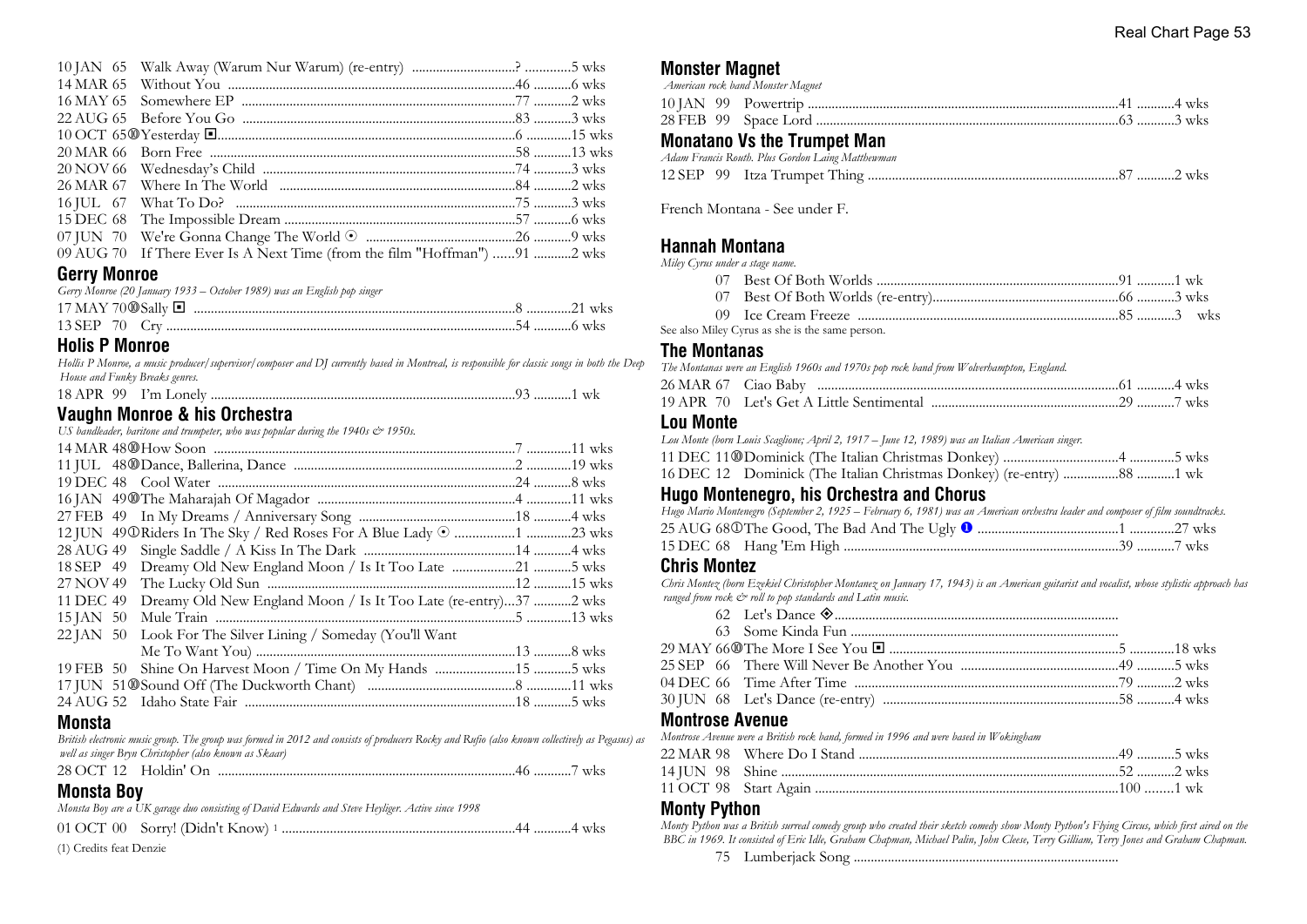(1) Credits Eric Idle. Tracks on EP: Lumberjack Song / Spam Song / Bruce's Song / Eric The Half Bee.

#### **Moodswings**

Credits feat Chrissie Hynde.

#### **The Moody Blues**

| The Moody Blues are an English rock band formed in Birmingham in 1964.                                                                                                                                                                                                                                                                                    |  |
|-----------------------------------------------------------------------------------------------------------------------------------------------------------------------------------------------------------------------------------------------------------------------------------------------------------------------------------------------------------|--|
|                                                                                                                                                                                                                                                                                                                                                           |  |
|                                                                                                                                                                                                                                                                                                                                                           |  |
|                                                                                                                                                                                                                                                                                                                                                           |  |
|                                                                                                                                                                                                                                                                                                                                                           |  |
| $\lambda$ and $\lambda$ and $\lambda$ and $\lambda$ and $\lambda$ and $\lambda$ and $\lambda$ and $\lambda$ and $\lambda$ and $\lambda$ and $\lambda$ and $\lambda$ and $\lambda$ and $\lambda$ and $\lambda$ and $\lambda$ and $\lambda$ and $\lambda$ and $\lambda$ and $\lambda$ and $\lambda$ and $\lambda$ and $\lambda$ and $\lambda$ and $\lambda$ |  |

| 28 FEB 65 |  |  |
|-----------|--|--|
| 30 MAY 65 |  |  |
| 31 OCT 65 |  |  |
| 02 JAN 66 |  |  |
| 16 OCT 66 |  |  |
| 29 JAN 67 |  |  |
| 14 MAY 67 |  |  |
| 01 OCT 67 |  |  |
| 17 DEC 67 |  |  |
| 30 JUN 68 |  |  |
| 27 OCT 68 |  |  |
|           |  |  |
|           |  |  |
| 72        |  |  |
| 79        |  |  |
|           |  |  |
| 28 NOV 10 |  |  |

#### **Willy Moon**

*William George Sinclair (born 2 June 1989), better known by his stage name Willy Moon, is a New Zealand-born musician, singer, songwriter and producer.*

#### **Moonman**

*Ferry Corsten born 4 December 1973) is a Dutch DJ, record producer and remixer from Rotterdam.*

## **Art Mooney**

| Art Mooney (1911–1993) Actor   Soundtrack. American bandleader, who formed his first group in Detroit during the late 1930's. |  |
|-------------------------------------------------------------------------------------------------------------------------------|--|
|                                                                                                                               |  |
| 25 DEC 49 Jingle Bells / Hop-Scotch Polka (Scotch Hot) (re-entry) 39 3 wks                                                    |  |

## **The Mooney Suzuki**

*The Mooney Suzuki is an American garage rock band that formed in New York City in 1996. Originally comprising vocalist and guitarist Sammy James, Jr., guitarist Graham Tyler, bassist John Paul Ribas and drummer Will Rockwell-Scott*

23 JAN 05 Alive & Amplified ............................................................................48 ...........3 wks

#### **Moonshine**

| Moonshine was in fact a duo formed by Clodagh Rodgers with Brill Building songwriter, Bubblegum prince and future Yellow Dog Kenny Young. |  |
|-------------------------------------------------------------------------------------------------------------------------------------------|--|
|                                                                                                                                           |  |

## **Bobby Moore & The Rhythm Aces**

AUG 66 Searching For My Love ...................................................................

## **Dorothy Moore**

*Dorothy Moore is an American soul, gospel, and R&B singer.*

#### **Dudley Moore**

*Dudley Stuart John Moore CBE (19 April 1935 – 27 March 2002) was an English actor, comedian, composer and musician.*

|  | 16 MAR 69 Keep It Up 1 |  |  |  |
|--|------------------------|--|--|--|
|--|------------------------|--|--|--|

(1) Credits Dudley Moore Trio

### **Gary Moore**

*Robert William Gary Moore (4 April 1952 – 6 February 2011) was a Northern Irish guitarist and singer-songwriter. His music was in genres including blues, heavy metal and hard rock. He is often described as a virtuoso on the guitar.*

#### **Mandy Moore**

*Amanda Leigh Moore is an American singer, songwriter and actress.*

#### **Melba Moore**

*Beatrice Melba Hill (born October 29, 1945), known by her stage name, Melba Moore is an American singer, actress, voice actress, and entertainer.*

| (1) Credits: Duet With Freddie Jackson. |  |
|-----------------------------------------|--|

## **Ray Moore**

| William Raymond Moore (2 January 1942 - 11 January 1989) was a British broadcaster   |  |
|--------------------------------------------------------------------------------------|--|
|                                                                                      |  |
| Tina Moore                                                                           |  |
| Tina Moore (born October 17, 1970 in Racine, Wisconsin) is an American R&B musician. |  |
|                                                                                      |  |
|                                                                                      |  |
| Lisa Moorish<br>Lisa Moorish (born 16 January 1972) is an English singer-songwriter. |  |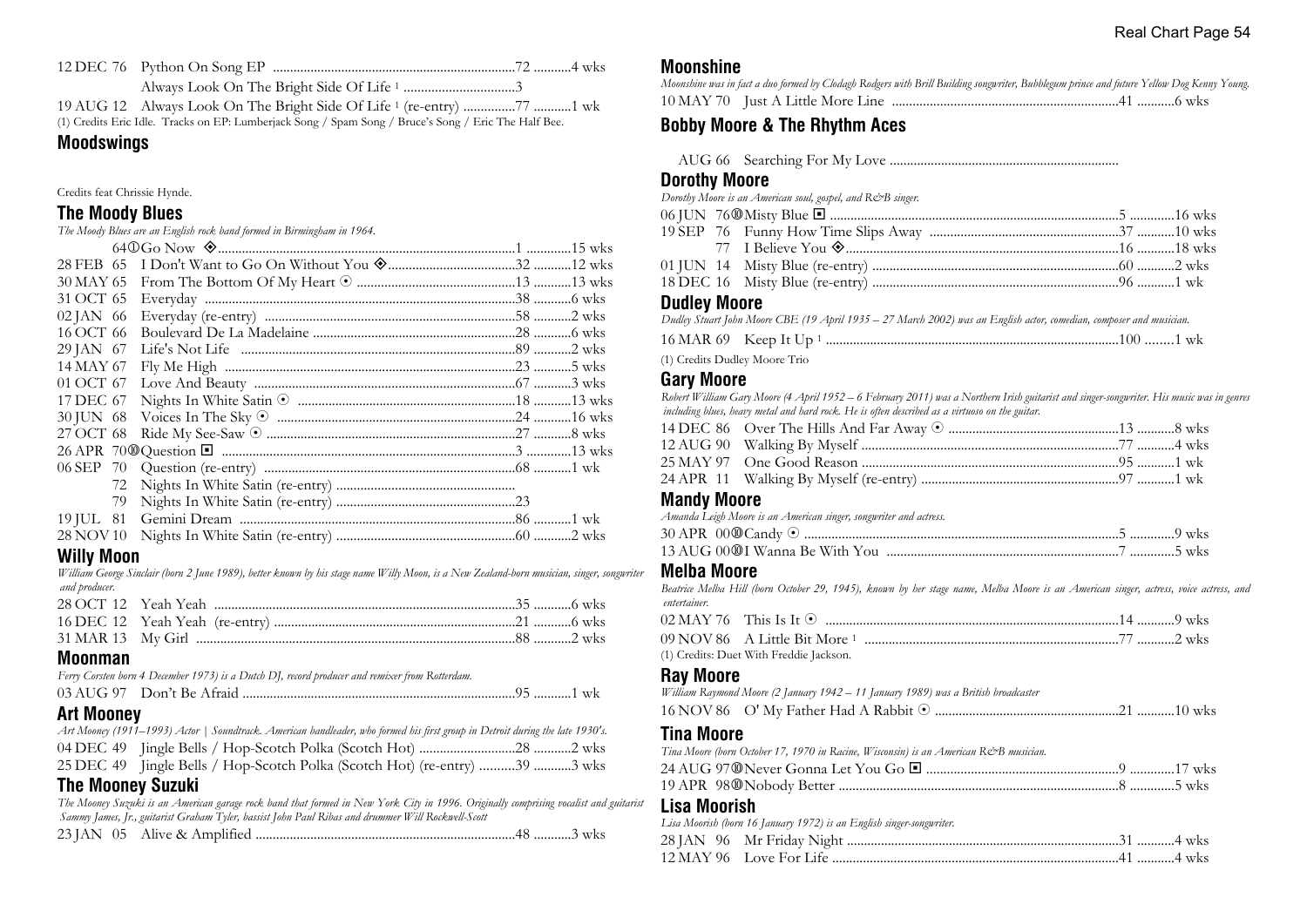## **Angel Moraes**

| Angel Moraes (August 7, 1965 – February 27, 2021) was an electronic music DJ from Brooklyn, New York. |  |
|-------------------------------------------------------------------------------------------------------|--|
|                                                                                                       |  |
| <b>George Moral</b>                                                                                   |  |
| George Morel is a DJ and record producer.                                                             |  |

### **David Morales**

*David Morales is an American DJ and record producer. In addition to his production and DJ work, Morales is also a remixer. Born in New York City, he is of Puerto Rican ancestry.*

### **Eric Morecambe And Ernie Wise**

*Eric Morecambe (John Eric Bartholomew, 14 May 1926 – 28 May 1984) and Ernie Wise (Ernest Wiseman, 27 November 1925 – 21 March 1999), known as Morecambe and Wise (and sometimes as Eric and Ernie), were an iconic English comic double act, working in variety, radio, film and most successfully in television.*

| 69 Bring Me Sunshine |  |
|----------------------|--|

#### **Morcheeba**

*Morcheeba are an English electronic band formed in the mid-1990s with founding members vocalist Skye Edwards and the brothers Paul and Ross Godfrey.*

#### **More**

| 22 MAR 81 We Are The Band |  |
|---------------------------|--|
|                           |  |

## **Ivor Moreton And Dave Kaye**

| Ivor Moreton & Dave Kaye came to fame as the piano players in Harry Roy's band |  |
|--------------------------------------------------------------------------------|--|
|                                                                                |  |

## **Morgan**

|  | Morgan Daniel Nicholls (born 18 March 1971) is an English musician. |
|--|---------------------------------------------------------------------|
|  |                                                                     |

## **Al Morgan**

*Albert Morgan (August 19, 1908 in New Orleans – April 14, 1974 in Los Angeles) was an American jazz double-bassist, who played with Cab Calloway and Fats Waller, among others. He also appeared in films such as The Gene Krupa Story, and played on records supporting the likes of Jack Teagarden and T-Bone Walker.*

| 04 FEB 51 My Heart Cries For You / Get Out Those Old Records 29 1 wk |  |
|----------------------------------------------------------------------|--|
|                                                                      |  |

**Derrick Morgan & Aces** *Derrick Seymour Morgan. Profile: Jamaican reggae musician born 27 March 1940 in Clarendon, Jamaica. Plus Jamaican vocal group consisting of Wilson James, Barry Howard, Carl Howard and Clive Howard.* 13 AUG 67 Tougher Than Tough (Rudie In Court) ......................................53 ...........5 wks 11 JAN 70 Moon Hop <sup>1</sup> ......................................................................................47 ...........9 wks (1) Credits only Derrick Morgan. **Jamie J. Morgan** *Jamie Morgan is a British photographer, filmmaker, and former musician.* 90 Walk On The Wild Side ± ............................................................44 ...........8 wks **Jane Morgan** *Jane Morgan is an American singer. Morgan initially found success in France and the UK before achieving recognition in the US.* 29 OCT 67 This Is My World Without You ..................................................91 ...........2 wks **Meli'sa Morgan** *Joyce Melissa "Meli'sa" Morgan is an American R&B/Soul singer–songwriter.* 03 AUG 86 Fool's Paradise .................................................................................78 ...........5 wks **Ray Morgan** *UK male singer.* 12 JUL 70 Long And Winding Road 8 .........................................................16 ...........9 wks **Russ Morgan & his Orchestra** *US bandleader of the 1930s & 1940s.*<br>25 IIII A80So Tired  $\odot$ 

|  | See also Kenny Baker with Russ Morgan & His Orchestra. |  |
|--|--------------------------------------------------------|--|
|  |                                                        |  |

#### **Morgana**

|--|--|--|--|--|--|--|--|

## **Patricia Morison And Bill Johnson**

*Ursula Eileen Patricia Augusta Fraser Morison (March 19, 1915 – May 20, 2018) was an American stage, television and film actress of the Golden Age of Hollywood and mezzo-soprano singer. Plus William Johnson (March 22, 1916 – March 6, 1957) was an American actor and singer . He also starred (as Fred Petruchio) alongside Patricia Morison in the first UK production of Cole Porter's Kiss Me, Kate, at the London Coliseum.*

| 22 APR 51 | Wunderbar | · WKS |
|-----------|-----------|-------|
|           |           |       |

See also Bill Johnson .

## **Alanis Morissette**

*Alanis Nadine Morissette is a Canadian-American alternative rock singer, songwriter, musician, multi-instrumentalist, record producer, and actress.*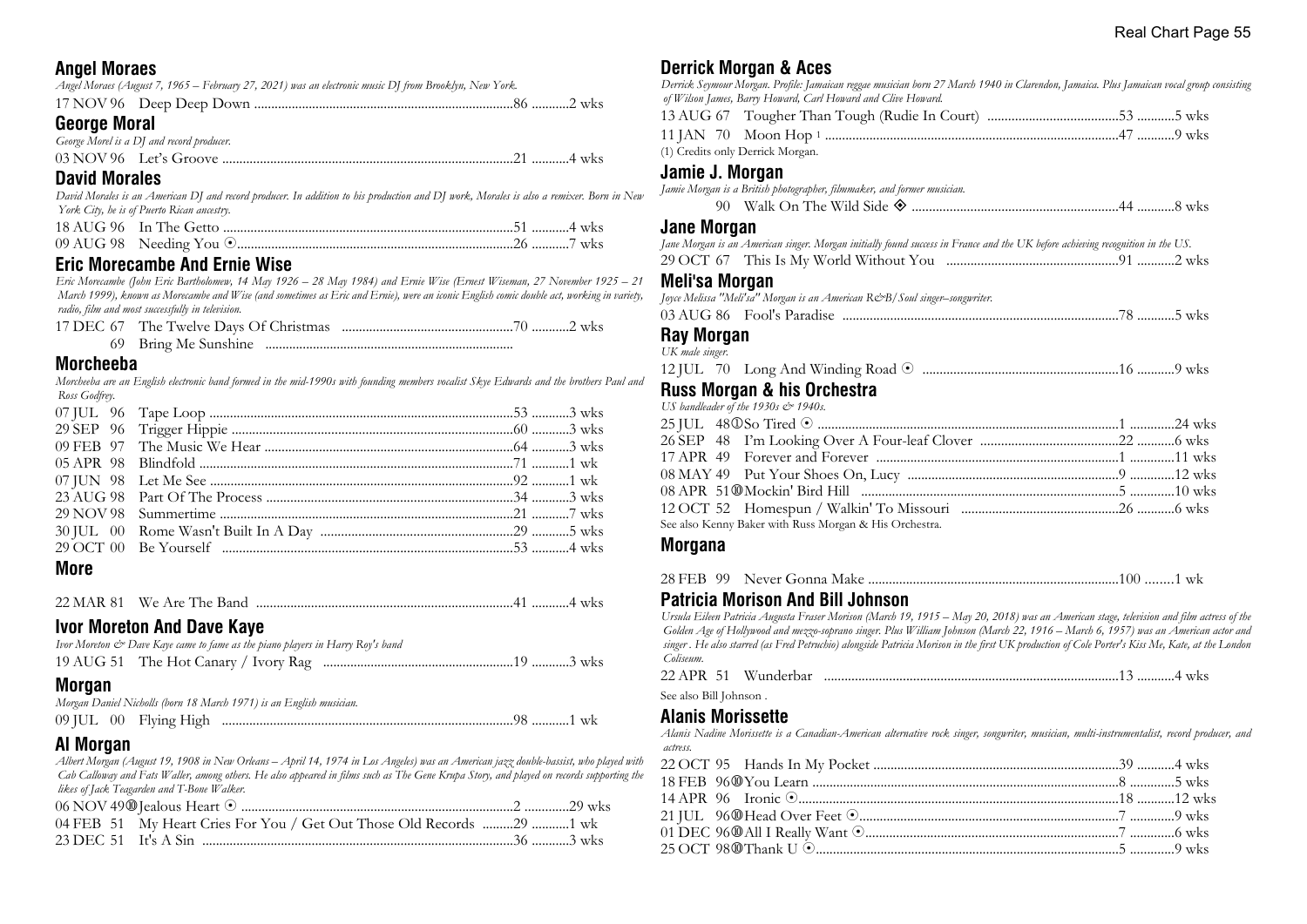## **Steve Morley**

| 16 MAY 99 Reincarnations |  |  |
|--------------------------|--|--|
|--------------------------|--|--|

#### **Giorgio Moroder**

*Giovanni Giorgio Moroder is an Italian singer, songwriter, DJ and record producer. Moroder is frequently credited with pioneering Italo disco and electronic dance music.*

|  | (1) Credits Giorgio. (2) feat Kylie Minogue. (3) feat Sia. (4) feat Britney Spears. |  |
|--|-------------------------------------------------------------------------------------|--|

See also Giorgio Moroder And Philip Oakey, Giorgio Moroder Project Presents Gloria Gaynor .

## **Giorgio Moroder Project Presents Gloria Gaynor**

|  | Giovanni Giorgio Moroder is an Italian singer, songwriter, DJ and record producer. Plus Gloria Gaynor is an American singer |  |
|--|-----------------------------------------------------------------------------------------------------------------------------|--|
|  |                                                                                                                             |  |

See also Giorgio Moroder, Gloria Gaynor

#### **Giorgio Moroder and Philip Oakey**

*Giovanni Giorgio Moroder is an Italian singer, songwriter, DJ and record producer. Plus Philip "Phil" Oakey is an English singer, songwriter and record producer.*

|  | See also Giorgio Moroder, Philip Oakey, Human League, Giorgio Moroder Project Presents Gloria Gaynor. |
|--|-------------------------------------------------------------------------------------------------------|

## **Ennio Morricone And His Orchestra**

| Ennio Morricone, Grand Officer OMRI is an Italian composer, orchestrator, conductor, and former trumpet player. |  |
|-----------------------------------------------------------------------------------------------------------------|--|
|                                                                                                                 |  |
|                                                                                                                 |  |
| 05 APR 81@Chi Mai (The Life And Times Of David Lloyd George) $\odot$ 2 11 wks                                   |  |

## **Morrighan**

|--|--|--|

## **Maren Morris**

|  | Maren Larae Morris is an American country music singer, songwriter, and record producer. |  |
|--|------------------------------------------------------------------------------------------|--|
|  |                                                                                          |  |

### **Rae Morris**

| Rachel Anne "Rae" Morris is a British singer and songwriter. She released her debut album, Unguarded, in 2015. |         |
|----------------------------------------------------------------------------------------------------------------|---------|
|                                                                                                                |         |
| 18 JAN 15 Hoder The Shadows                                                                                    | $-3$ wk |

## **Dorothy Morrison**

*Dorothy Combs Morrison is an American gospel music singer. She sang lead vocal on the song "Oh Happy Day" recorded by the Edwin Hawkins Singers.*

#### **James Morrison**

*James Morrison is an English singer-songwriter and guitarist from Rugby, Warwickshire.*

| 07        |                                                                                          |  |
|-----------|------------------------------------------------------------------------------------------|--|
| 07        |                                                                                          |  |
| 07        |                                                                                          |  |
|           |                                                                                          |  |
|           |                                                                                          |  |
| 09        |                                                                                          |  |
| (19)      |                                                                                          |  |
|           |                                                                                          |  |
| 02 OCT 11 |                                                                                          |  |
| 02 OCT 11 |                                                                                          |  |
| 04 DEC 11 |                                                                                          |  |
| 29 JAN 12 |                                                                                          |  |
| 12 MAY 13 |                                                                                          |  |
| 08 NOV 15 |                                                                                          |  |
| 30 APR 17 |                                                                                          |  |
| 17 FEB 19 |                                                                                          |  |
| 17 MAR 19 |                                                                                          |  |
|           | (1) Credits feat Jessie J. (2) feat Joss Stone. See also James Morrison & Nelly Furtado. |  |

## **James Morrison & Nelly Furtado**

*James Morrison is an English singer-songwriter and guitarist from Rugby, Warwickshire. Plus*

| See also James Morrison, Nelly Furtado. |  |
|-----------------------------------------|--|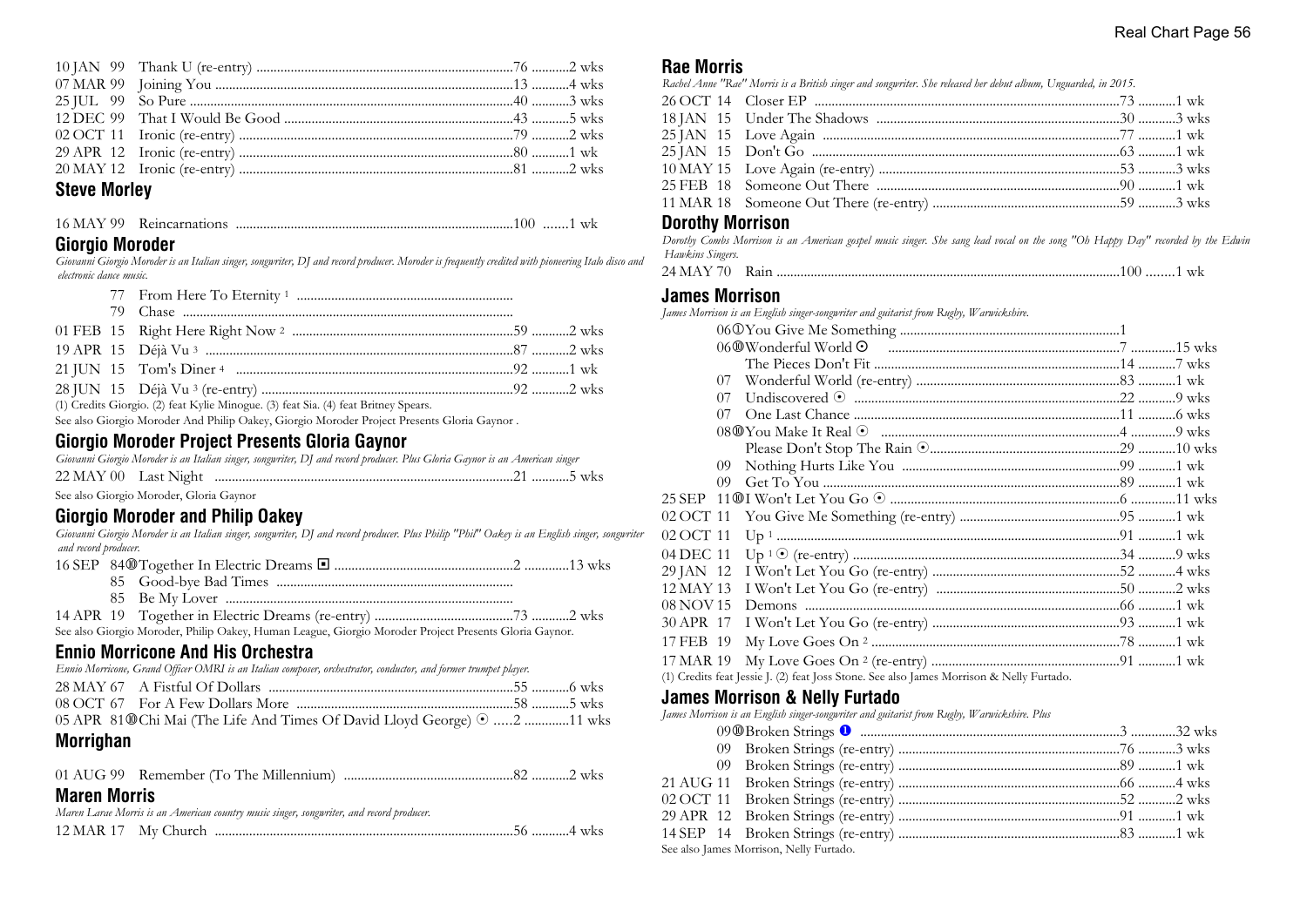### **Mark Morrison**

*Mark Morrison is a West German born British hip hop and R&B musical recording artist.* 

| See also Mark Morrison & Connor Reeves. Nevada. |  |
|-------------------------------------------------|--|

## **Mark Morrison and Connor Reeves**

| Mark Morrison is a West German born British hip hop and R&B musical recording artist. Plus |  |
|--------------------------------------------------------------------------------------------|--|
|                                                                                            |  |
| See also Mark Morrison, Connor Reeves.                                                     |  |

### **Van Morrison**

*Sir George Ivan Morrison, OBE, known as Van Morrison, is a Northern Irish singer and songwriter with a reputation for being at once stubborn, idiosyncratic, and sublime.*

### **Morrissey**

*Steven Patrick Morrissey, professionally known as Morrissey, is an English singer, songwriter and author. He rose to prominence as the lead singer of the indie rock band The Smiths, which was active from 1982 to 1987.*

| 92        |  |  |
|-----------|--|--|
| 92        |  |  |
| 94        |  |  |
| 03 DEC 95 |  |  |
| 17 DEC 95 |  |  |
| 27 JUL 97 |  |  |
| 12 OCT 97 |  |  |
| 04 JAN 98 |  |  |
| 19 DEC 04 |  |  |
| 07        |  |  |
|           |  |  |
| 09        |  |  |
| 09        |  |  |
| 03 OCT 10 |  |  |
| 01 MAY 11 |  |  |
| 18 MAY 14 |  |  |
| 25 MAY 14 |  |  |
| 08 JUN 14 |  |  |
|           |  |  |

| See also The Smiths. |  |  |
|----------------------|--|--|

## **Ella Mae Morse**

| Ella Mae Morse (September 12, 1924 – October 16, 1999) was an American singer |  |
|-------------------------------------------------------------------------------|--|
|                                                                               |  |
|                                                                               |  |
|                                                                               |  |

## **Mark Morton**

|  | Mark Duane Morton (born November 25, 1972) is the lead guitarist of the American heavy metal band Lamb of God. |  |  |  |  |
|--|----------------------------------------------------------------------------------------------------------------|--|--|--|--|
|  |                                                                                                                |  |  |  |  |

## **Moses And Joshua**

*Moses Dillard Born 30 September 1946, Greenville, SC, United States Died 14 July 1993, Nashville, TN, United States. Plus Jesse Boyce Profile: American producer, songwriter and musician. Born Jan. 26, 1948. Died August 17, 2017.*

|--|--|--|--|--|

## **Allie Moss**

#### **Mickie Most**

63 Mister Porter .....................................................................................

## **MoStack**

| North London's elusive rapper MoStack |  |  |
|---------------------------------------|--|--|
|                                       |  |  |
|                                       |  |  |
|                                       |  |  |
| (1) Credits feat Stormzy.             |  |  |

#### **Koza Mostra & Agathonas Iakovidis**

| Koza Mostra feat. Agathon Iakovidis represented Greece at the Eurovision Song Contest 2013. |  |
|---------------------------------------------------------------------------------------------|--|
|                                                                                             |  |

## **Wendy Moten**

#### **Mother**

|                                 | Mother was the name of the UK production duo Jools Brettle and Lee Fisher. |  |
|---------------------------------|----------------------------------------------------------------------------|--|
|                                 |                                                                            |  |
| <b>The Mothers Of Invention</b> |                                                                            |  |
|                                 | The Mothers of Invention were an American rock band from California.       |  |
|                                 |                                                                            |  |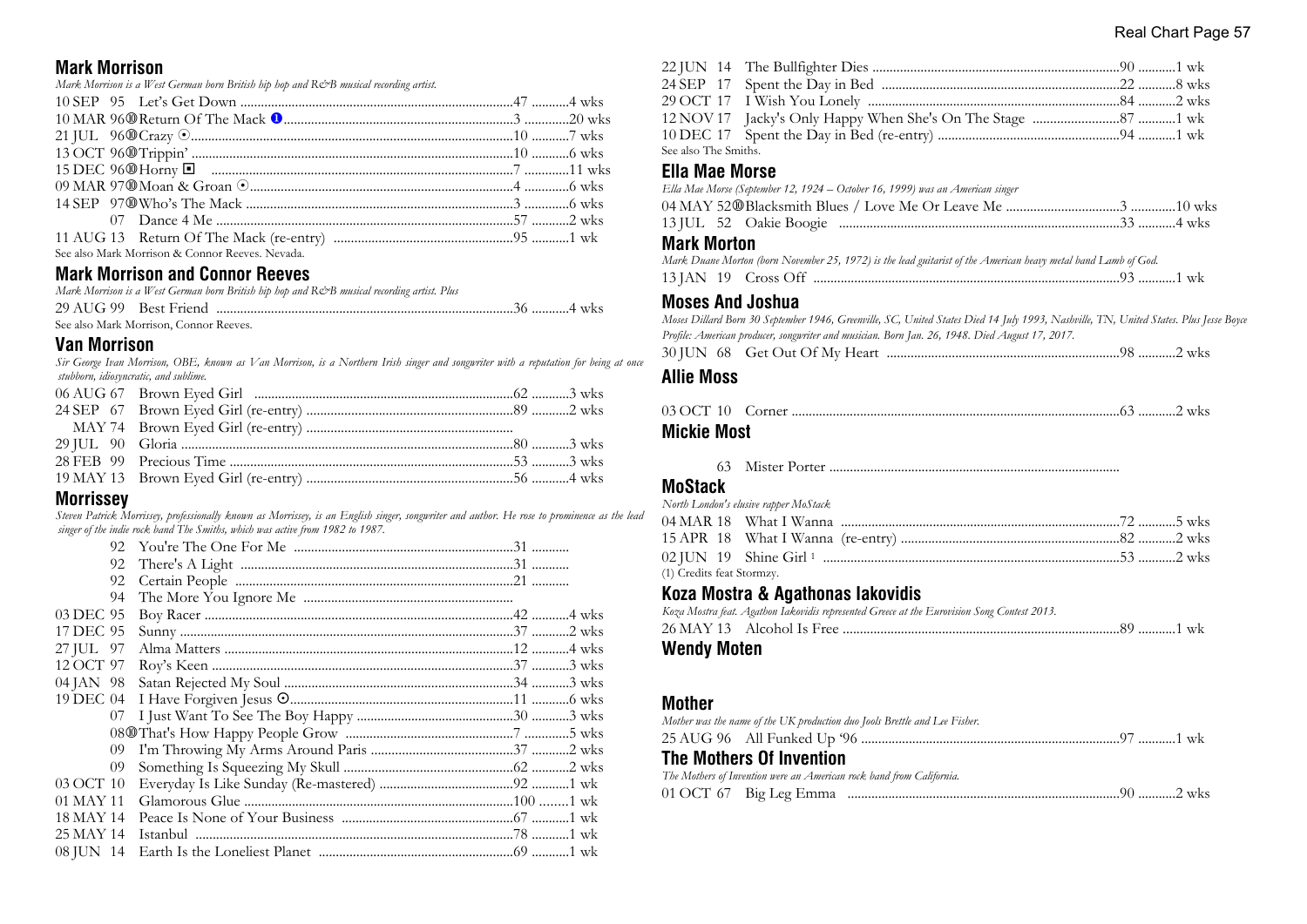## **Mother's Finest**

*Mother's Finest is an American rock band founded in Atlanta, Georgia, by the vocal duo of Joyce "Baby Jean" Kennedy and Glenn "Doc" Murdock in 1970 when the pair met up with guitarist Gary "Moses Mo" Moore and bassist Jerry "Wyzard" Seay.*

|--|--|--|--|--|

## **Mother's Pride**

| Members: Andy Cocup, Anselm Guise |  |  |
|-----------------------------------|--|--|
|                                   |  |  |
|                                   |  |  |

### **Motiv 8**

*Steve Rodway (born in Cambridgeshire), also known under the alias Motiv 8 or Motiv8, is a British Electronic dance music record producer, songwriter, remixer and sound engineer.*

## **Motley Crue**

| Mötley Crüe is an American heavy metal band formed in Los Angeles in 1981. |  |
|----------------------------------------------------------------------------|--|
|                                                                            |  |

## **Motorcycle**

*American progressive group Motorcycle.*

|  |  |  |  | ' …………1 wk |  |
|--|--|--|--|------------|--|
|--|--|--|--|------------|--|

### **Motörhead**

*Motörhead were an English rock band formed in June 1975 by bassist, singer, and songwriter Lemmy Kilmister, who was the sole constant member. The band is often considered a precursor to, or one of the earliest members of, the New Wave of British Heavy Metal. Lemmy died on 28 December 2015.*

| 79. |                                                                                                        |  |
|-----|--------------------------------------------------------------------------------------------------------|--|
|     |                                                                                                        |  |
|     |                                                                                                        |  |
|     |                                                                                                        |  |
|     |                                                                                                        |  |
|     |                                                                                                        |  |
|     |                                                                                                        |  |
|     |                                                                                                        |  |
|     |                                                                                                        |  |
|     |                                                                                                        |  |
|     |                                                                                                        |  |
|     |                                                                                                        |  |
|     |                                                                                                        |  |
|     |                                                                                                        |  |
|     | Tracks on EP A1: Leaving Here A2: Stone Dead Forever B1: Dead Men Tell No Tales B2: Too Late Too Late. |  |

See also Motörhead And Girlschool.

## **Motörhead And Girlschool**

| Motörhead were an English rock band, plus British heavy metal band all-female. |  |
|--------------------------------------------------------------------------------|--|
|                                                                                |  |

See also Motörhead, Girlschool. Track on EP: Please Don't Touch. The act is often called HeadGirl, but the record makes no reference of that name on the label or sleeve.

## **The Motorhomes**

*The Motorhomes was a Swedish rockband from Jönköping that was created in 1997.*

## **Mount & Nicolas Haelg**

*Austrian producer Mount teaming up with Nicolas Healg, a DJ from Zürich in northern Switzerland.*

|--|--|--|--|

#### **Nana Mouskouri**

| Ioanna "Nana" Mouskouri is a Greek singer. |  |
|--------------------------------------------|--|
|                                            |  |

#### **Mousse T**

| Mousse T. is a German DJ and record producer of Turkish origin. |  |
|-----------------------------------------------------------------|--|
|                                                                 |  |
|                                                                 |  |
| (1) Credits feat Emma Lanford.                                  |  |

## **The Move**

*The Move were one of the leading British rock bands of the 1960s from Birmingham, England.*

|          | Tracks on EP: So You Want To Be A Rock 'N' Roll Star, Stephanie Knows Who, Something Else, It'll Be Me, Sunshine |  |
|----------|------------------------------------------------------------------------------------------------------------------|--|
| Help Me. |                                                                                                                  |  |

## **Movement 98**

#### feat Carroll Thompson.

#### **Mover**

*Erik Bower, Felix Taylor, James Powell, John Ruscoe, Sam Hazeldine*

(1) feat Ruby Turner. See also Ruby Turner.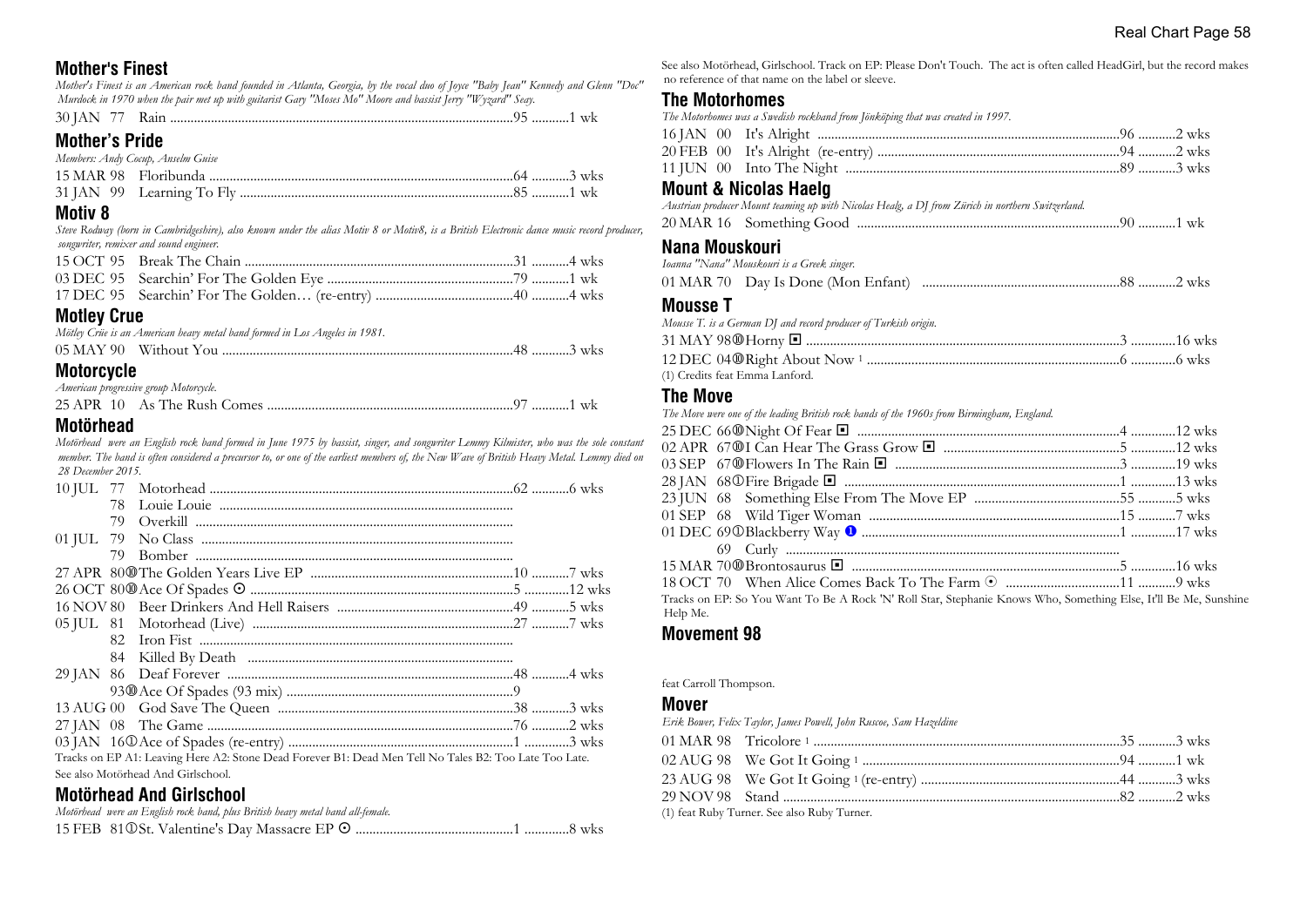## **Movin' Melodies**

| <b>The Mohawks</b>                                                               |  |
|----------------------------------------------------------------------------------|--|
|                                                                                  |  |
| Patrick Prins is named one of the most influential Dutch Producers of this time. |  |

#### **The Mohawks** *The Mohawks, a group of session musicians assembled by Alan Hawkshaw.*

| The introduces, a group of session musicians assembled by $\angle$ -tian Trawkshaw. |  |
|-------------------------------------------------------------------------------------|--|
|                                                                                     |  |

## **Alison Moyet**

*Geneviève Alison Jane Moyet is an English singer, songwriter and performer noted for her bluesy contralto voice. She came to prominence as half of the duo Yazoo, but has since mainly worked as a solo artist.*

#### **Mozaic** *UK female group.*

| UK <i>jemale group</i> . |  |  |
|--------------------------|--|--|
|                          |  |  |

## **Mpho**

*Mpho Skeef, known by her stage name of Mpho, is a South African-born British singer-songwriter based in London.*

|  |  | WKS |
|--|--|-----|
|--|--|-----|

## **Jason Mraz**

*Jason Thomas Mraz is an American singer-songwriter who first came to prominence in the San Diego coffee shop scene in 2000.*

| 08               |  |  |
|------------------|--|--|
| 09               |  |  |
| 09               |  |  |
| $10$ JAN $10$    |  |  |
| 31 JAN 10        |  |  |
| 11 JUL 10        |  |  |
| 08 AUG 10        |  |  |
| 22 AUG 10        |  |  |
| 18 MAR 12        |  |  |
| 08 APR 12        |  |  |
| 06 MAY 12        |  |  |
| 30 SEP 12        |  |  |
| 14 APR 13        |  |  |
| 09 JUN 13        |  |  |
| 11 AUG 13        |  |  |
| 06 OCT 13        |  |  |
| 28 SEP 14        |  |  |
| 08 MAR 15        |  |  |
| 07 JUN 15        |  |  |
| 29 JUL 18        |  |  |
| <b>BA-4-1-44</b> |  |  |

## **Mstrkrft**

*Mstrkrft is a Canadian electronic music duo from Toronto. The group was started in 2005 by Jesse F. Keeler of Death from Above and Al-P formerly of the Mississauga, Ontario electropop group Girlsareshort.*

07 Street Justice ..................................................................................20 ...........4 wks

#### See also MSTRKRFT JFK & ALP.

## **Mstrkrft JFK & ALP**

*Mstrkrft is a Canadian electronic music duo from Toronto. The group was started in 2005 by Jesse F. Keeler of Death from Above and Al-P formerly of the Mississauga, Ontario electropop group Girlsareshort.*

 09 Heartbreaker ...................................................................................59 ...........2 wks See also MSTRKRFT.

#### **Mud**

*Mud are an English glam rock band, formed in February 1966. Their earlier success came in a pop and then glam rock style, while later hits were influenced by 1950s rock and roll*

| <b>Mudhoney</b> |
|-----------------|

## **Maria Muldaur**

*Maria Muldaur (born September 12, 1943) is an American folk and blues singer who was part of the American folk music revival in the early 1960s.* 11 APR 76 Sweet Harmony ...............................................................................79 ...........2 wks

#### **The Muleskinners**

| Wisconsin band formed by Jim Sundquist (a founding member of the The Fendermen of "Muleskinner Blues" fame) after that duo broke up. |  |
|--------------------------------------------------------------------------------------------------------------------------------------|--|
|                                                                                                                                      |  |

## **Mull Historical Society**

|  | Singer, songwriter and multi-instumentalist, Colin MacIntyre was born and bred on the Hebridean island of Mull. |  |
|--|-----------------------------------------------------------------------------------------------------------------|--|
|  |                                                                                                                 |  |

## **Shawn Mullins**

| Shawn Mullins is an American singer-songwriter who specializes in folk rock, instrumental rock, adult alternative, and Americana music. |  |  |
|-----------------------------------------------------------------------------------------------------------------------------------------|--|--|
|                                                                                                                                         |  |  |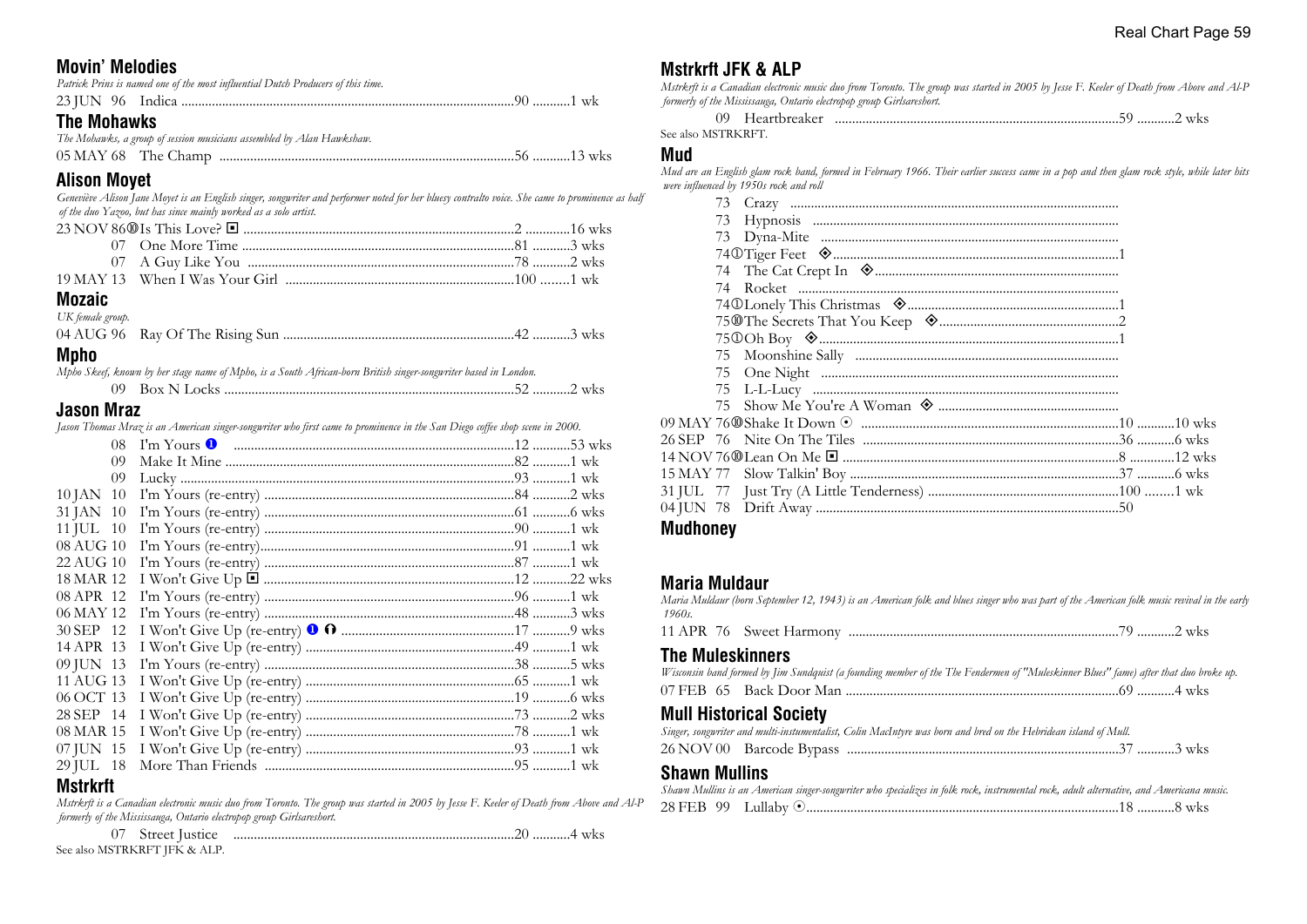#### Real Chart Page 60

#### **Mulu**

| Mulu were a British trip hop duo |                                                            |  |
|----------------------------------|------------------------------------------------------------|--|
|                                  |                                                            |  |
|                                  |                                                            |  |
|                                  |                                                            |  |
|                                  |                                                            |  |
| <b>Nick Mulvey</b>               |                                                            |  |
|                                  | Nick Mulvey is an English musician, singer and songwriter. |  |
|                                  |                                                            |  |
| Samantha Mumba                   |                                                            |  |

|            |  |  |  |  |  | Samantha Tamania Anne Cecilia Mumba (born 18 January 1983) is an Irish singer-songwriter, dancer, actress, fashion model and TV |  |  |  |
|------------|--|--|--|--|--|---------------------------------------------------------------------------------------------------------------------------------|--|--|--|
| presenter. |  |  |  |  |  |                                                                                                                                 |  |  |  |

### **Mumford & Sons**

Mumford & Sons are a British rock band from London, formed in 2007. The band consists of Marcus Mumford, Ben Lovett, Winston Marshall and Ted Dwane.

| 09             |  |  |
|----------------|--|--|
| 29 NOV 09      |  |  |
| 10 JAN 10      |  |  |
| 07 FEB 10      |  |  |
| 28 FEB 10      |  |  |
| 06 JUN 10      |  |  |
| 13 JUN 10      |  |  |
| 27 JUN 10      |  |  |
| 18 JUL<br>10   |  |  |
| 25 JUL<br>10   |  |  |
| 05 SEP 10      |  |  |
| 17 OCT 10      |  |  |
| 20 FEB 11      |  |  |
| 20 FEB 11      |  |  |
| 20 FEB 11      |  |  |
| 03 JUL<br>11   |  |  |
| $03$ JUL<br>11 |  |  |
| 16 SEP 12      |  |  |
| 30 SEP<br>12   |  |  |
| 30 SEP<br>12   |  |  |
| 30 SEP 12      |  |  |
| $30$ SEP $12$  |  |  |
| 30 SEP 12      |  |  |
| 09 DEC 12      |  |  |
| 17 FEB 13      |  |  |
| 24 FEB 13      |  |  |
| 24 FEB 13      |  |  |
| $07$ JUL<br>13 |  |  |
| $07$ JUL<br>13 |  |  |
| 07 JUL 13      |  |  |
| 14 JUL 13      |  |  |
|                |  |  |

| 04 AUG 13 |                                                |  |
|-----------|------------------------------------------------|--|
| 08 DEC 13 |                                                |  |
| 08 JUN 14 |                                                |  |
| 08 MAR 15 |                                                |  |
| 15 MAR 15 |                                                |  |
| 12 APR 15 |                                                |  |
| 19 APR 15 |                                                |  |
| 26 APR 15 |                                                |  |
| 03 MAY 15 |                                                |  |
| 13 SEP 15 |                                                |  |
| 20 SEP 15 |                                                |  |
| 06 DEC 15 |                                                |  |
| 01 MAY 16 |                                                |  |
| 29 MAY 16 |                                                |  |
| 13 AUG 17 |                                                |  |
| 23 SEP 18 |                                                |  |
| 28 OCT 18 |                                                |  |
| 21 APR 19 |                                                |  |
| 27 OCT 19 |                                                |  |
|           | (1) Credits feat Paul Simon. (2) & Baaba Maal. |  |

#### Mumm-ra

#### **Mundy**

|  |  |  |  |  | 28 IUL 96 To You I Bestow |  |  |  |  |  |
|--|--|--|--|--|---------------------------|--|--|--|--|--|
|--|--|--|--|--|---------------------------|--|--|--|--|--|

#### **Mungo Jerry**

Mungo Jerry are a British rock group who experienced their greatest success in the early 1970s, with a changing line-up that has always heen fronted by Ray Dorset. The group's name was inspired by the poem "Mungojerrie and Rumpleteazer", from T. S. Eliot's Old Possum's Book of Practical Cats.

| 71 You Don't Have To Be In The Army To Fight In The War |
|---------------------------------------------------------|
|                                                         |
|                                                         |

- 
- 

See also Mungo Jerry & Toon Travellers.

## **Mungo Jerry and Toon Travellers**

| See also Mungo Jerry. |  |
|-----------------------|--|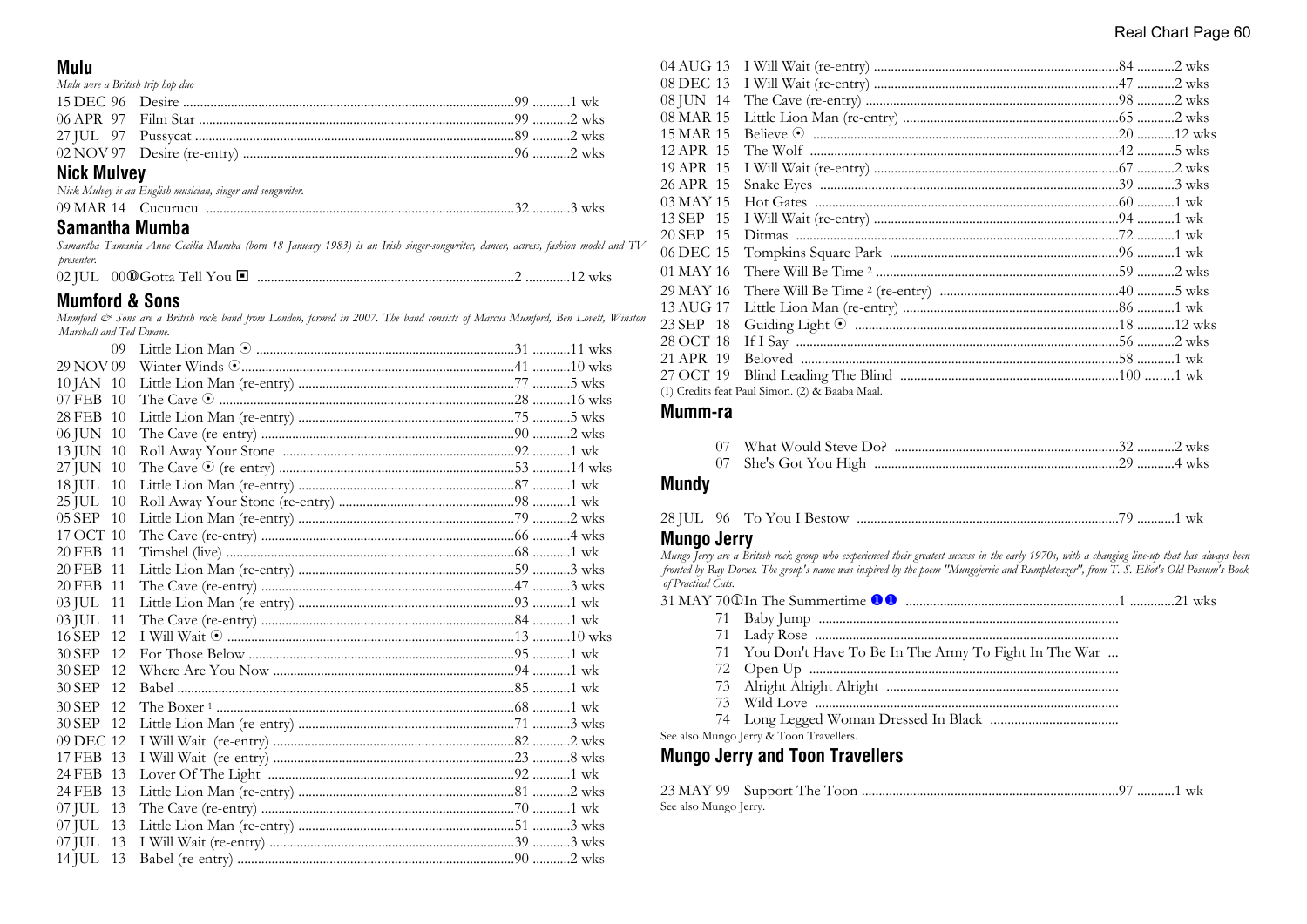## **Munich Machine**

77 Get On The Funk Train ..................................................................60 ...........7 wks

## **The Muppets**

*The Muppets are an ensemble cast of puppet characters known for their self-aware, burlesque, and meta-referential style of variety-sketch comedy. Created by Jim Henson and his wife Jane Henson in 1955, they are the namesake for the Disney media franchise that encompasses feature films, television series, music…*

## **Mura Masa**

*Alex Crossan, better known by the stage name Mura Masa is a British electronic music producer, songwriter and multi-instrumentalist from Guernsey in the Channel Islands.*

| (1) Credits feat A\$AP Rocky. (2) feat Charli XCX |  |
|---------------------------------------------------|--|

### **John Murphy**

*John Murphy is a British film composer. He is a self-taught multi-instrumental musician who began his career in the 1980s, working with The Lotus Eaters, Thomas Lang, and Claudia Brücken.*

|--|--|--|--|--|

## **Roisin Murphy**

*Róisín Marie Murphy is an Irish singer-songwriter and record producer. She first became known in the 1990s as one-half of the UK-Irish trip hop duo Moloko.*

#### **Walter Murphy And The Big Apple Band**

*Walter Anthony Murphy Jr. (born December 19, 1952) is an American composer, keyboardist, songwriter, and record producer. There was no Big Apple Band involved as Walter Murphy & The Big Apple Band" that was invented by Private Stock Records, who believed in crediting to a group rather than an individual.*

| (1) Credits Walter Murphy. |  |  |
|----------------------------|--|--|

#### **Keith Murray**

*Keith Omar Murray is an American rapper from Long Island, New York. Murray grew up on Carleton Ave. in Central Islip, which is located on the South Shore of Long Island in Suffolk County.*

#### **Lauren Murray**

*Female 2015 X-Factor contestant from Essex England.* 15 NOV 15 Hold Back The River ......................................................................90 ...........1 wk 22 NOV 15 One Last Time .................................................................................27 ...........3 wks 29 NOV 15 We Belong Together .......................................................................89 ...........1 wk 29 NOV 15 You Don't Own Me ........................................................................33 ...........2 wks

## **Ruby Murray**

*Ruby Florence Murray (29 March 1935 – 17 December 1996) was a Northern Irish singer and actress. One of the most popular singers in the British Isles*

04 OCT 70 Change Your Mind .........................................................................28 ...........7 wks

#### **Murray the Hump**

*Murry the Hump were a Welsh indie rock and "urban folk" band.*

#### **Olly Murs**

*Oliver Stanley "Olly" Murs is an English singer-songwriter, television presenter and actor. He rose to fame after finishing as the runner-up in the sixth series of The X Factor in 2009.*

|           | 05 SEP 10 © Please Don't Let Me Go / This One For The Girls ■ 1 21 wks |  |
|-----------|------------------------------------------------------------------------|--|
|           |                                                                        |  |
| 27 FEB 11 |                                                                        |  |
| 08 MAY 11 |                                                                        |  |
| 10 JUL 11 |                                                                        |  |
|           |                                                                        |  |
|           |                                                                        |  |
|           |                                                                        |  |
| 08 APR 12 |                                                                        |  |
| 06 MAY 12 |                                                                        |  |
| 13 MAY 12 |                                                                        |  |
|           |                                                                        |  |
|           |                                                                        |  |
| 02 DEC 12 |                                                                        |  |
| 06 JAN 13 |                                                                        |  |
| 24 FEB 13 |                                                                        |  |
| 05 MAY 13 |                                                                        |  |
|           |                                                                        |  |
| 02 JUN 13 |                                                                        |  |
| 16 JUN 13 |                                                                        |  |
| 30 JUN 13 |                                                                        |  |
| 14 JUL 13 |                                                                        |  |
| 25 AUG 13 |                                                                        |  |
| 03 NOV 13 |                                                                        |  |
| 24 NOV 13 |                                                                        |  |
| 05 JAN 14 |                                                                        |  |
| 19 JAN 14 |                                                                        |  |
| 09 MAR 14 |                                                                        |  |
| 13 APR 14 |                                                                        |  |
| 11 MAY 14 |                                                                        |  |
| 26 OCT 14 |                                                                        |  |
| 02 NOV 14 |                                                                        |  |
| 09 NOV 14 |                                                                        |  |
| 16 NOV 14 |                                                                        |  |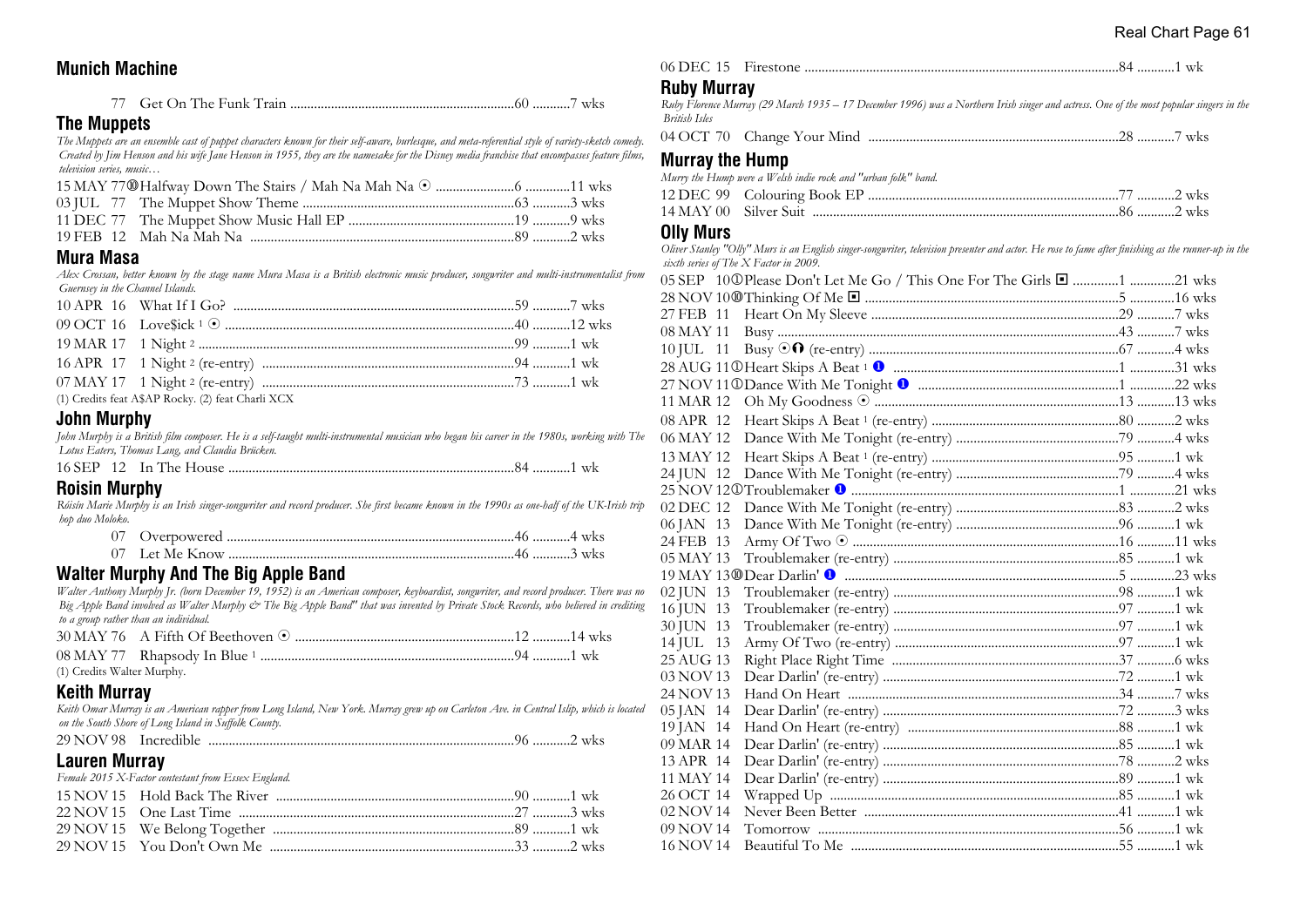| 22 MAR 15                                                                                                            |  |
|----------------------------------------------------------------------------------------------------------------------|--|
| 31 MAY 15                                                                                                            |  |
| 14 JUN 15                                                                                                            |  |
|                                                                                                                      |  |
|                                                                                                                      |  |
|                                                                                                                      |  |
|                                                                                                                      |  |
|                                                                                                                      |  |
|                                                                                                                      |  |
|                                                                                                                      |  |
|                                                                                                                      |  |
|                                                                                                                      |  |
|                                                                                                                      |  |
|                                                                                                                      |  |
|                                                                                                                      |  |
|                                                                                                                      |  |
| (1) Credite feet Rivele Kicke (2) feet Travie McCoy (3) feet Demi Lovato (4) feet Louise Johnson (5) feet Snoon Dogs |  |

(1) Credits feat Rizzle Kicks (2) feat Travie McCoy (3) feat Demi Lovato. (4) feat Louisa Johnson. (5) feat Snoop Dogg. See also Robbie Williams & Olly Murs, Kungs.

### **Junior Murvin**

Junior Murvin (born Murvin Junior Smith, circa 1946 – 2 December 2013) was a Jamaican reggae musician.

## **Muscle Shoals Horns**

The Muscle Shoals Horns is an American brass section of session musicians who performed on many R&B and rock records between the late 1960s to the present

## **Muse**

Muse are an English rock band from Teignmouth, Devon, formed in 1994. The band consists of Matt Bellamy, Chris Wolstenholme and Dominic Howard.

| 12 SEP 99       |  |
|-----------------|--|
|                 |  |
|                 |  |
|                 |  |
|                 |  |
| (1)             |  |
| (1)             |  |
| 01              |  |
| 02 <sub>z</sub> |  |
| 0 <sub>3</sub>  |  |
| 03              |  |
| (1)4            |  |
| 04              |  |
|                 |  |

|           | VV. |  |  |
|-----------|-----|--|--|
|           | 06  |  |  |
|           | 06  |  |  |
|           | 07  |  |  |
|           | 07  |  |  |
|           | 08  |  |  |
|           | 09  |  |  |
|           | 09  |  |  |
|           | 09  |  |  |
|           |     |  |  |
|           | 09  |  |  |
| 15 NOV 09 |     |  |  |
| 03 JAN 10 |     |  |  |
| 28 FEB 10 |     |  |  |
| 23 MAY 10 |     |  |  |
| 27 JUN 10 |     |  |  |
| $04$ JUL  | 10  |  |  |
| 09 JAN 11 |     |  |  |
| 22 JAN 12 |     |  |  |
| 01 JUL 12 |     |  |  |
| 29 JUL 12 |     |  |  |
| 26 AUG 12 |     |  |  |
| 24 FEB 13 |     |  |  |
| 02 JUN 13 |     |  |  |
| 15 MAR 15 |     |  |  |
| 29 MAR 15 |     |  |  |
| 19 APR 15 |     |  |  |
| 26 APR 15 |     |  |  |
| 17 MAY 15 |     |  |  |
| 24 MAY 15 |     |  |  |
| 31 MAY 15 |     |  |  |
| 07 JUN 15 |     |  |  |
| 07 JUN 15 |     |  |  |
| 07 JUN 15 |     |  |  |
| 07 JUN 15 |     |  |  |
| 21 MAY 17 |     |  |  |
| 18 FEB 18 |     |  |  |
| 22 JUL    | 18  |  |  |
| $02$ SEP  | 18  |  |  |
| 30 SEP 18 |     |  |  |
|           |     |  |  |

 $OC$   $C_{\text{max}}$  and  $D1$ ,  $1$ ,  $1$ ,  $1$ ,  $1$ 

## **Kacey Musgraves**

Kacey Lee Musgraves is an American country music singer and songwriter. She self-released three albums before appearing on the fifth season of the USA Network's singing competition Nashville Star in 2007, where she placed seventh.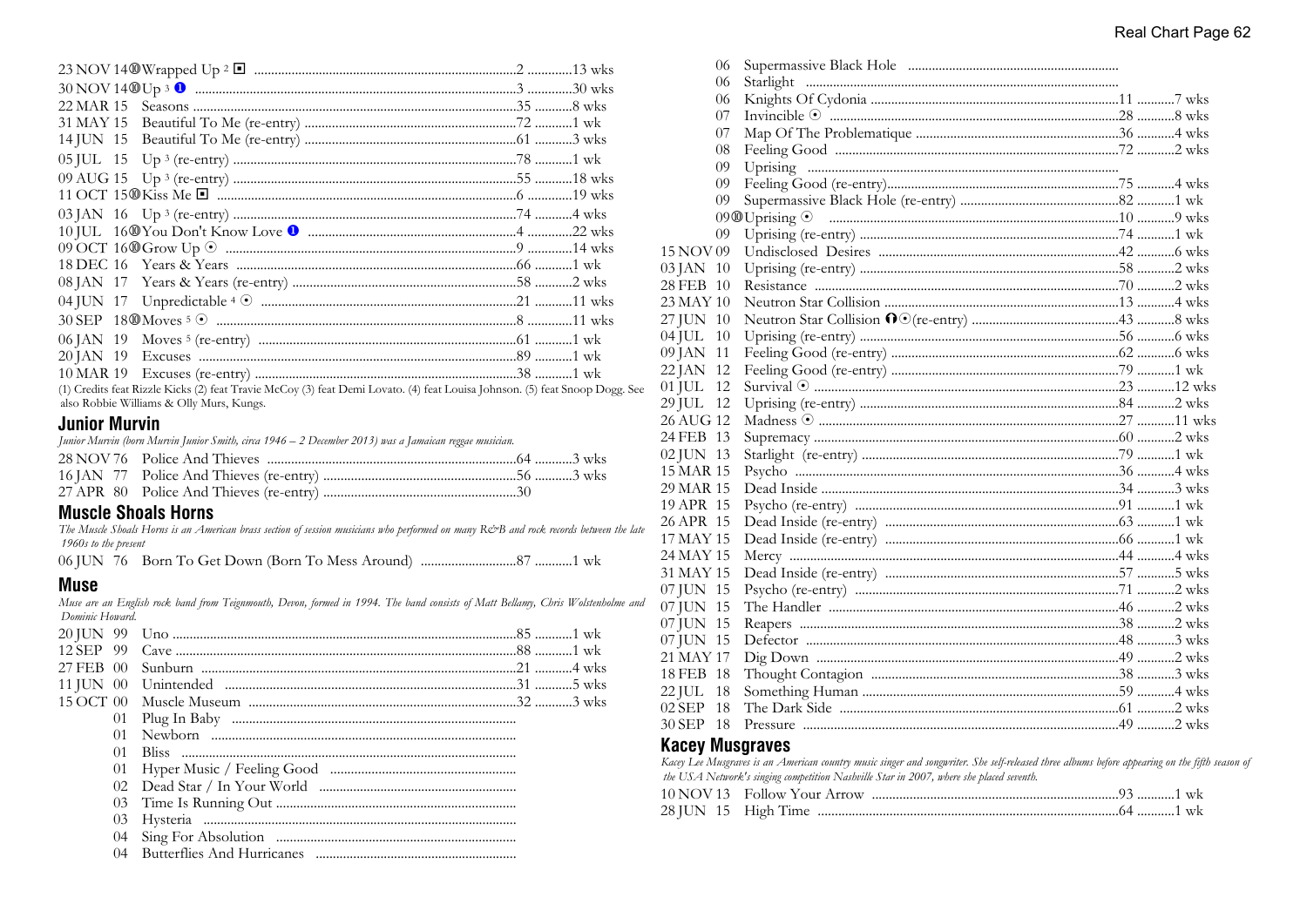#### Real Chart Page 63

## **The Music**

| English Indie/ dance band from Leeds, formed in 2001. |  |  |
|-------------------------------------------------------|--|--|
|                                                       |  |  |
|                                                       |  |  |

## **The Music Explosion**

*The Music Explosion was an American garage rock band from Mansfield, Ohio, discovered and signed by record producers Jerry Kasenetz and Jeffry Katz.*

25 JUN 67 Little Bit O' Soul .............................................................................54 ...........3 wks

## **The Music Machine**

*The Music Machine was an American rock band formed in Los Angeles, California in 1966. Fronted by chief songwriter and lead vocalist Sean Bonniwell, the band cultivated a characteristically dark and rebellious image reflected in an untamed musical approach.* 22 JAN 67 Talk Talk .........................................................................................74 ...........3 wks

## **Music Relief '94**

## **The Music Specialists**

| Jamaican Reggae band |  |  |  |
|----------------------|--|--|--|
|                      |  |  |  |

## **Mutya, Keisha, Siobhan**

| See also The Sugababes. |  |  |
|-------------------------|--|--|

#### **MVP**

## **Laura Mvula**

| <b>My Bloody Valentine</b> |  |  |
|----------------------------|--|--|

## **My Chemical Romance**

*My Chemical Romance was an American rock band from Newark, New Jersey, active from 2001 to 2013. The band's best-known lineup consisted of lead vocalist Gerard Way, guitarists Ray Toro and Frank Iero, bassist Mikey Way and drummer Bob Bryar.*

*No Five* has the two following tracks listed: *Surrender The Night / Burn Bright.*

### **My Hearts A Stereo**

|  |  |  |  | Session musicians cashing in on the late release of the Gym Class Heroes - Stereo Hearts ft Adam Levine. |  |
|--|--|--|--|----------------------------------------------------------------------------------------------------------|--|
|--|--|--|--|----------------------------------------------------------------------------------------------------------|--|

| . . |  |  |
|-----|--|--|
|     |  |  |

#### **My Life Story**

| $\mathbf{u}$ |                                                                            |  |
|--------------|----------------------------------------------------------------------------|--|
|              | My Life Story are an English pop group formed in London, England, in 1993. |  |
|              |                                                                            |  |
|              |                                                                            |  |
|              |                                                                            |  |
|              |                                                                            |  |
|              |                                                                            |  |
|              |                                                                            |  |
|              |                                                                            |  |
|              |                                                                            |  |
|              |                                                                            |  |
|              |                                                                            |  |

## **My Little Problem**

|--|--|--|--|--|

#### **My Ruin**

| <b>18 JUL</b> | 99 |  |  |  |  |  |
|---------------|----|--|--|--|--|--|
|---------------|----|--|--|--|--|--|

## **My Vitriol**

*My Vitriol are a British alternative rock band, formed in 1999 in London. The band currently comprises singer and guitarist Som Wardner, drummer Ravi Kesavaram, guitarist Seth Taylor and bassist Tatia Starkey.*

#### **Alannah Myles**

*Alannah Myles (née Byles; born December 25, 1958) is a Canadian singer/songwriter*